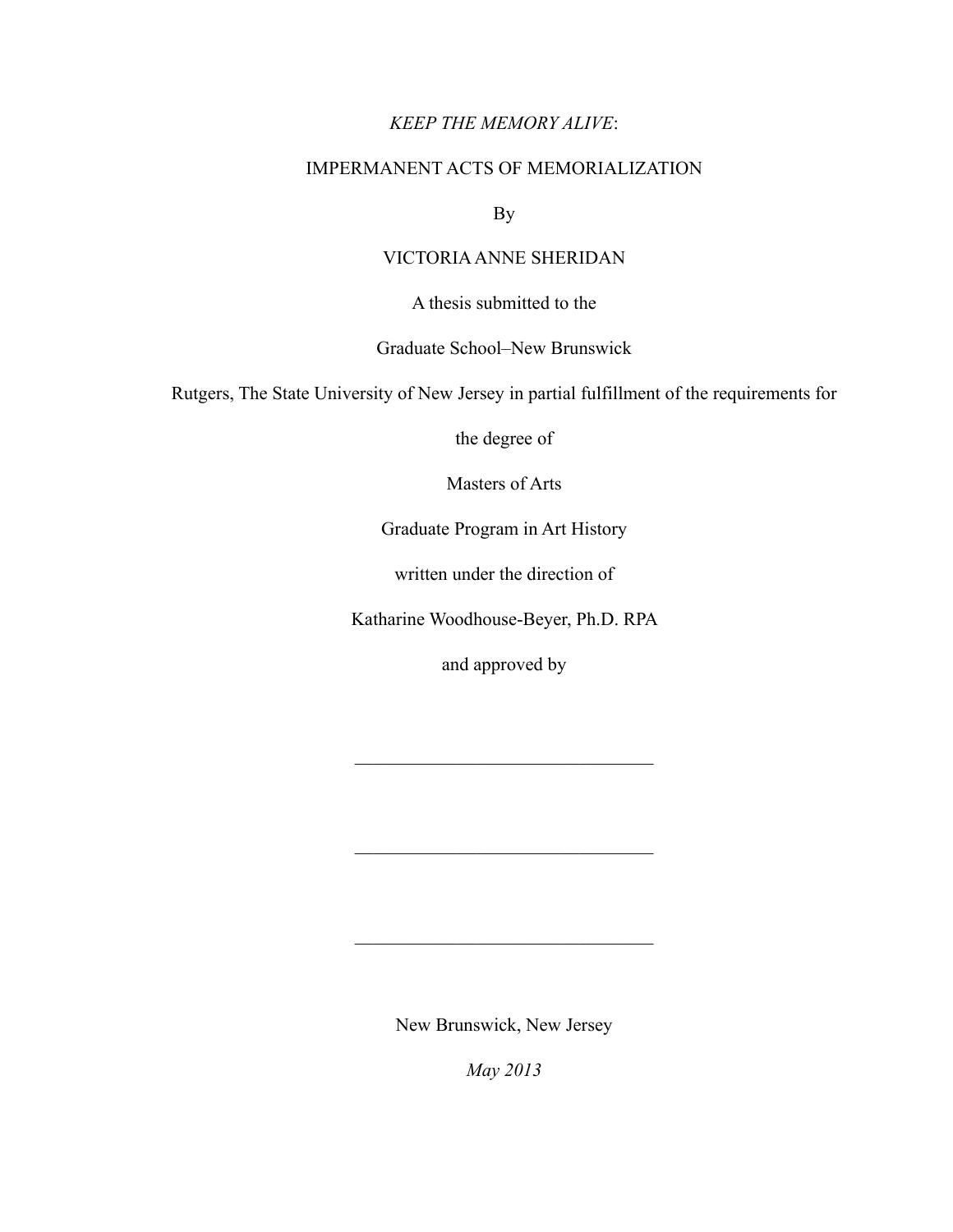# **ABSTRACT OF THESIS**

### *KEEP THE MEMORY ALIVE***:**

### **IMPERMANENT ACTS OF MEMORIALIZATION**

by VICTORIA ANNE SHERIDAN

Thesis Director:

Katharine Woodhouse-Beyer, Ph.D. RPA

 This thesis will explore the phenomenon of temporary memorials as expression for marginalized groups through multiple case studies primarily from the United States but also with a brief look to Europe. After outlining prevailing themes and definitions of in cultural heritage management and memorial studies, there will be a series of case studies which demonstrate ephemerality in memorialization. The *counter-monument*, a term coined by Judaic Studies scholar James E. Young, is a memorial that uses passing action on the part of visitors to come to terms with a conflict and large-scale tragedy. The use of names on monuments and the deposition of personal and friable artifacts at those monuments by loved ones indicate the acknowledgement of complex individualized existence even within a national setting. Relatively small-scale construction of shrines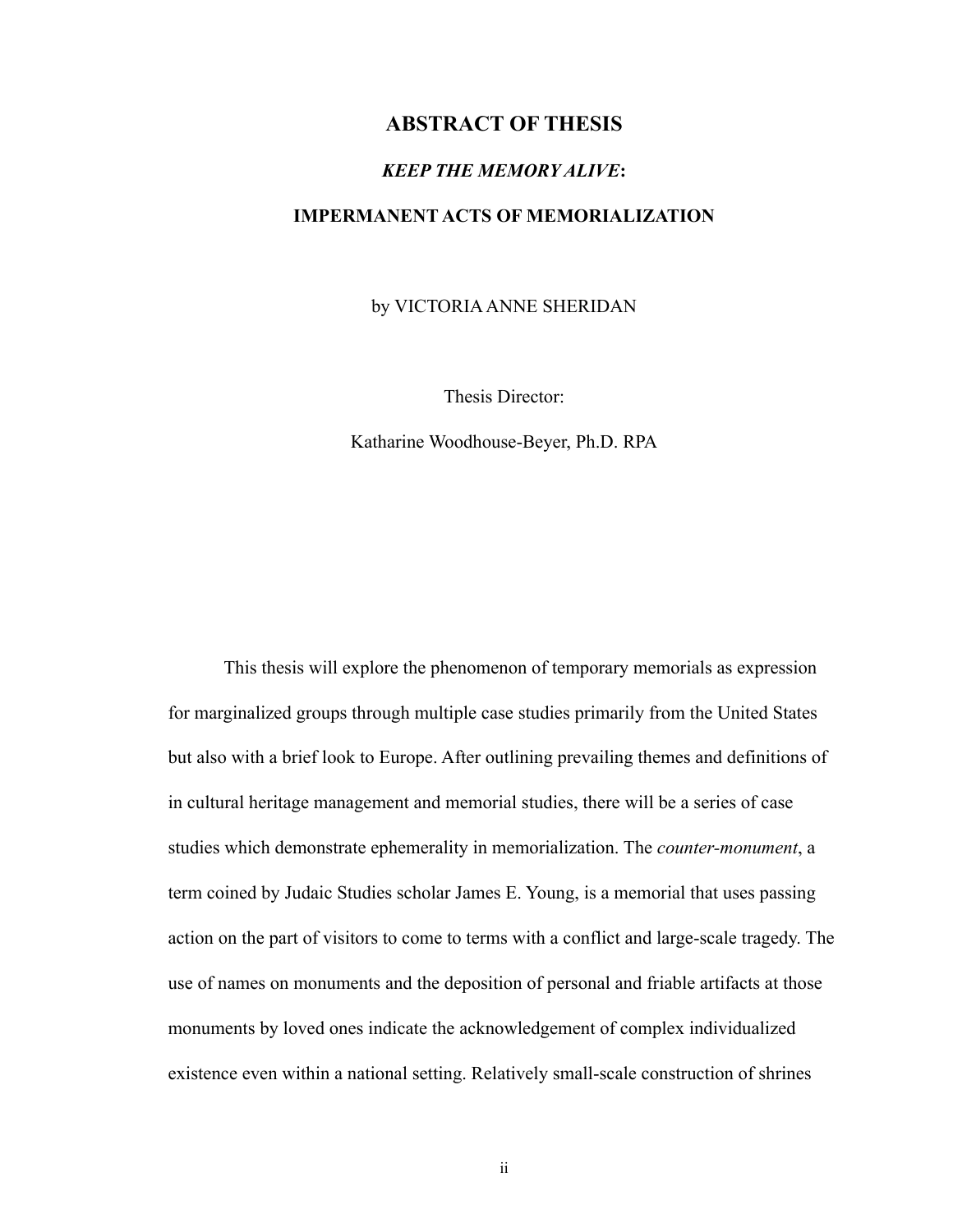and personalized murals in often forbidden places provide a public forum to mourn and to confront the everyday realities of discrimination. Consequences of memorialization in the Digital Age include changes in storage and retrieval techniques that fundamentally alter what is and is not preservable. Although it only covers a small aspect of memory studies, this thesis explores a subtopic vital to practical application of contemporary theory in the social sciences. The information here will provide a springboard for further studies in multi-cultural and multi-social-class collaboration in physical memorial creation. It will promote the continuation of intangible cultural practices while maintaining peaceful societal functioning.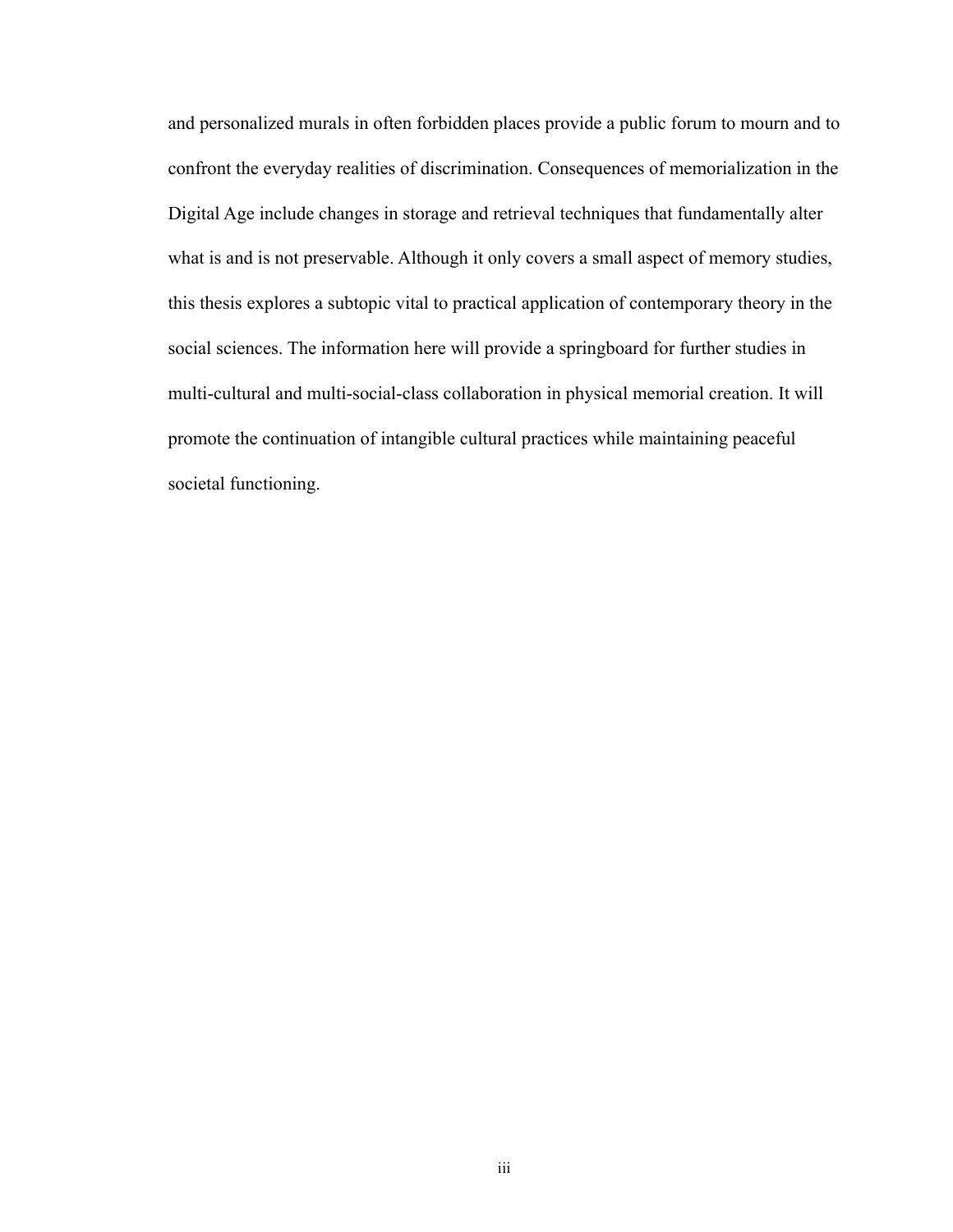## **Acknowledgements**

I would like to thank my advisor Dr. Katharine Woodhouse-Beyer, who has been wonderfully supportive during my time at Rutgers University. I would also like to thank my thesis committee, Dr. Archer St. Clair Harvey and Dr. Andrew Urban. With their help I was able to grasp a deeper understanding of the material and better express my thoughts.

My thanks also goes to the Cultural Heritage and Preservation Studies Program, in the Department of Art History at Rutgers University. The topics covered have given me insight into new fields and a greater depth of knowledge in those I have previously experienced. This program has readied me for the working world both practically and academically.

I would like to thank my friends and family for their assistance and understanding through this process. In particular I would like to thank Zoe Watnik and Tiffany Lowe, with whom I shared all the joys and frustrations that come with writing a thesis, and also Jennifer Johnston and Tiffany Campbell, who helped me in editing this thesis and kept me motivated.

Finally I wish to acknowledge Geralyn Colvil, the student coordinator of the Art History Department. Without her, we would all surely be lost.

iv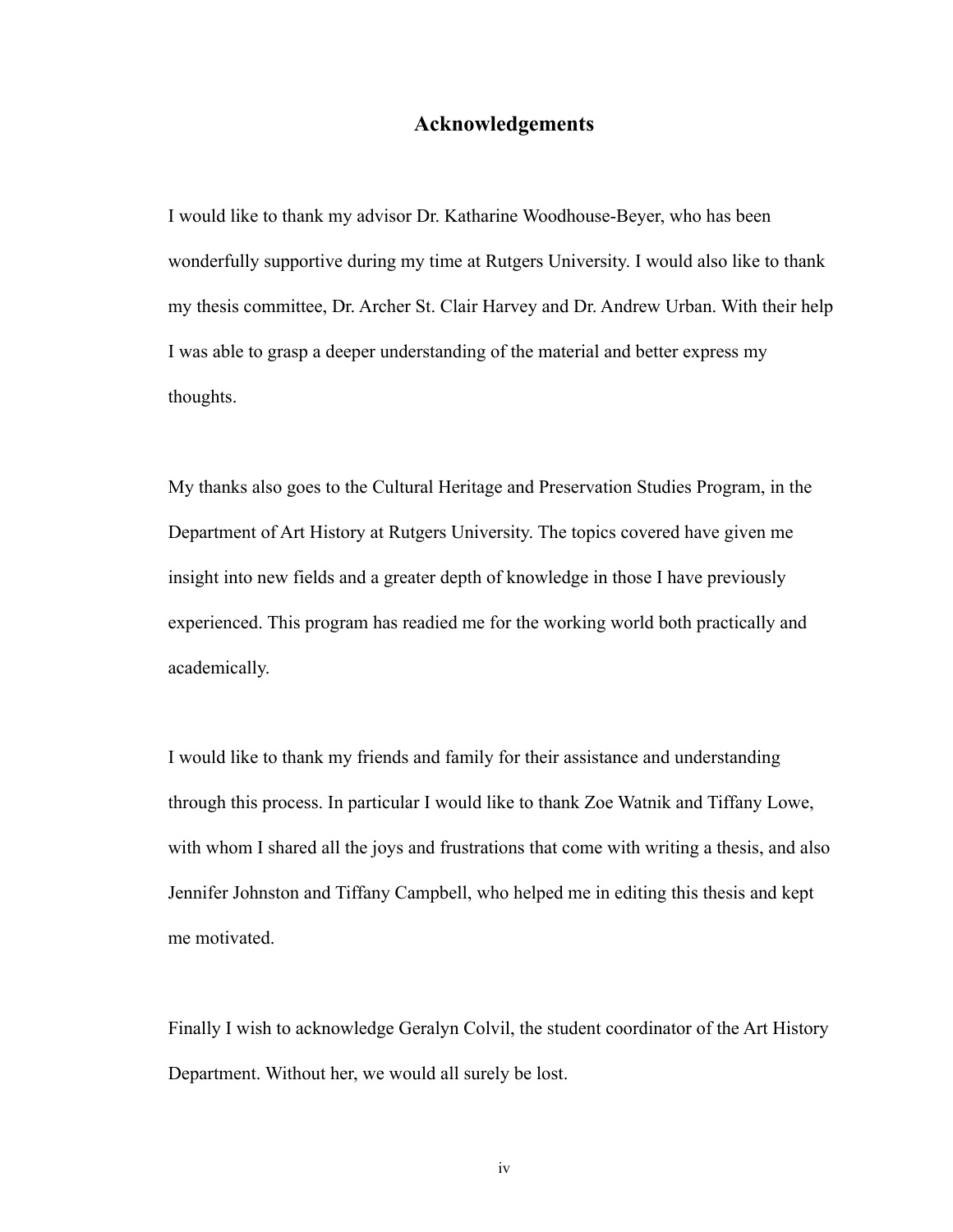# **Table of Contents**

| Abstract 11     |    |
|-----------------|----|
|                 |    |
|                 |    |
|                 |    |
|                 |    |
|                 |    |
|                 |    |
|                 |    |
|                 |    |
|                 |    |
|                 |    |
|                 |    |
|                 | 51 |
|                 |    |
| Museumification | 58 |
|                 | 63 |
|                 | 72 |
| Bibliography    | 76 |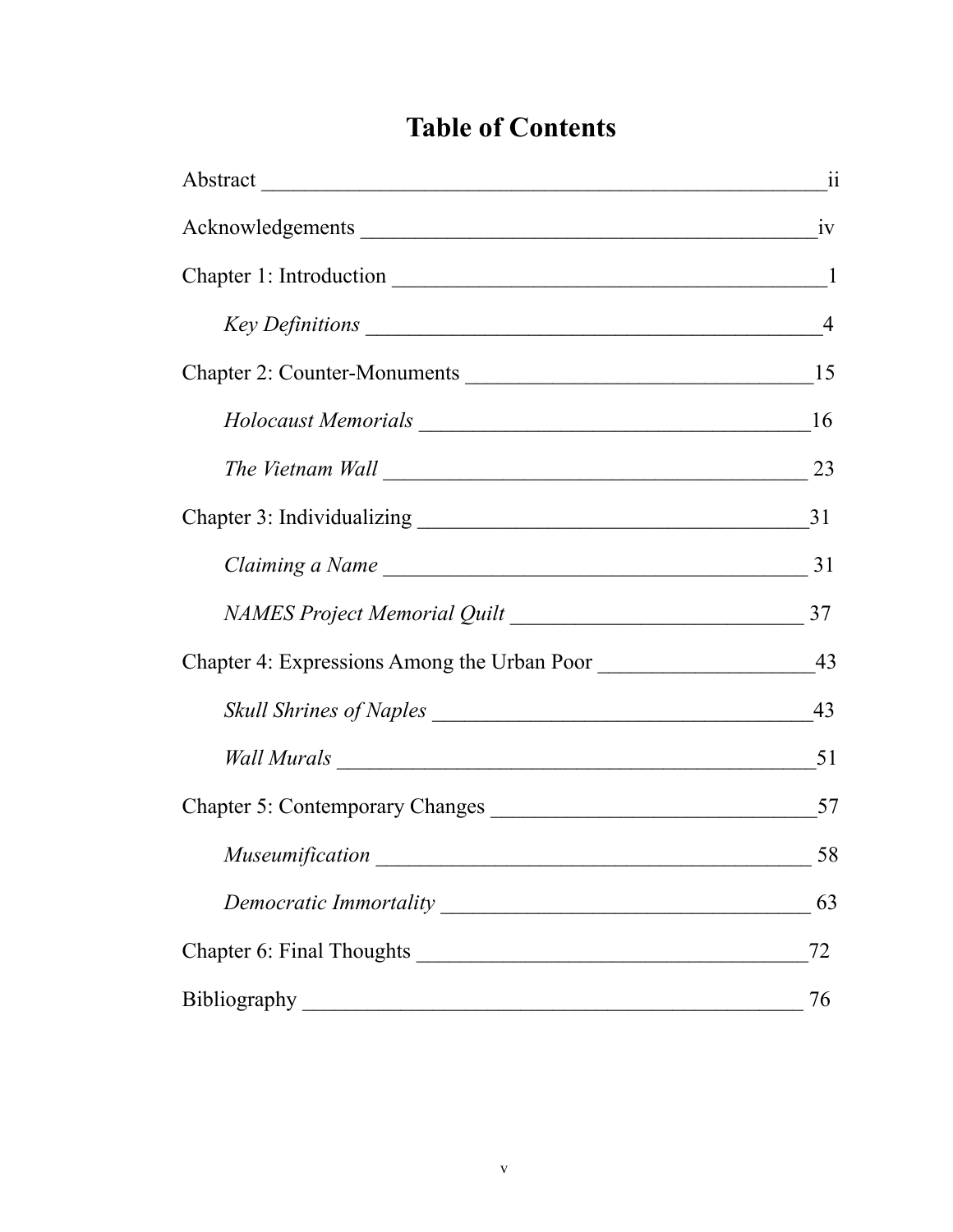# **Chapter 1: Introduction**

Memory studies, though they were not called such until fairly recently, are not new in academia. The ancient Greeks and Romans wrote on the subject, as did Renaissance and Enlightenment philosophers.<sup>1</sup> Our contemporary era is inundated with books and papers on the physical and philosophical processes of memory[.2](#page-5-1) Contemporary memorial theorists such as James E. Young, an expert in the study of Holocaust memorials, and Marita Sturken, an expert in modern United States memorials, recognize that the space in which memory exists can influence *how* an individual or a group remembers events and the past.<sup>3</sup> What is remembered and how that remembrance is conducted directly influences the existence of a culture and its continuation.

 Young and Sturken, along with other scholars, have recognized the political and power value of creating and maintaining a memorial space, and by extension, how challenges to that dominant political and social structure can reveal themselves through the commissioning or modifying of monuments and memorial practices.[4](#page-5-3) However, these challenges are not restricted to merely changing the structure of a physical memorial. Rather, the approach to memorialization for social groups that are disenfranchised and otherwise discriminated against fundamentally reverses the approach of memorialization.

<span id="page-5-0"></span><sup>1</sup> Aleida Assman, *Cultural Memory and Western Civilization* (New York, NY: Cambridge University Press, 2011), 2.

<span id="page-5-1"></span><sup>2</sup> Assman, *Cultural Memory*, 8. and Geoffrey Cubitt, *History and Memory*, Historical Approaches (New York, NY: Manchester University Press, 2007), 1.

<span id="page-5-2"></span><sup>3</sup> James E. Young, *The Texture of Memory: Holocaust Memorials and Meaning* (Yale University Press, 1993) and Marita Sturken, *Tangled Memories: The Vietnam War, the AIDS Epidemic, and the Politics of Remembering* (Berkeley, CA: University of California Press, 1997).

<span id="page-5-3"></span><sup>4</sup> Peter Jan Margry and Cristina Sanchez-Carretero, eds., *Grassroots Memorials: The Politics of Memorializing Traumatic Death*, Remapping Cultural History 12 (New York, NY: Berghahn Books, 2011) and David Lowenthal, *The Heritage Crusade and the Spoils of History* (New York, NY: Cambridge University Press, 1998)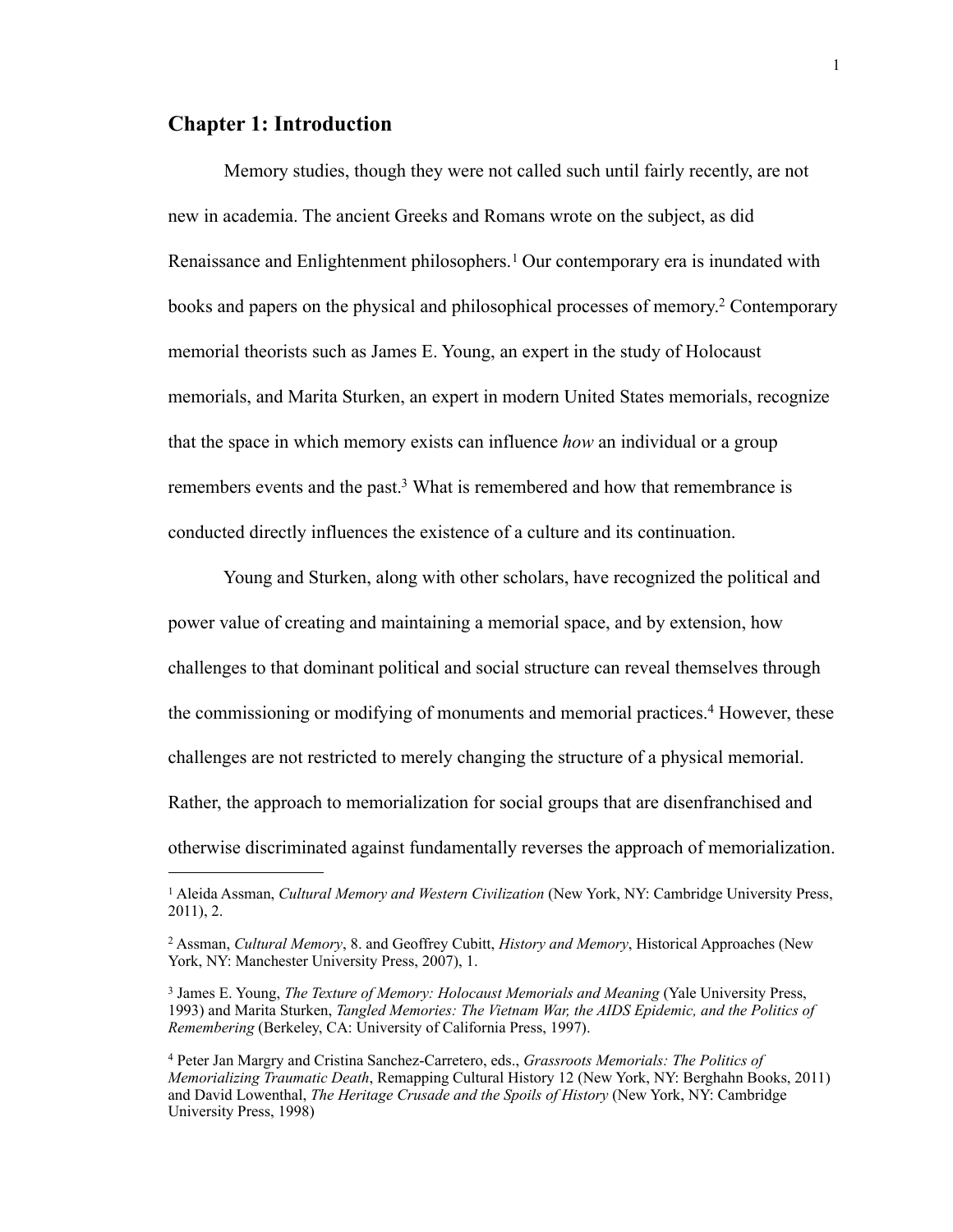Instead of creating large and permanent structures, marginalized groups have memorialized through temporary acts, such as touching, or deliberately using objects which will fade or disassemble, such as cloth.<sup>5</sup> Furthermore, such transient memorials are likely to be repeated by those whose connection to the event or person is strong. Thus, a continuous connection to the event or deceased person is established for them, but that connection does not impose their feelings upon others. By conducting memorial acts that are ephemeral, either through temporary performance or the use of materials which are meant to physically disintegrate, there is an implicit rejection of the European and Euro-American obsession with saving tangible objects.<sup>6</sup>

 This thesis will explore the phenomenon of temporary memorials as expressions of the continuity and uniqueness of socially and politically marginalized groups through multiple case studies, primarily from the United States, but also with a brief look to Europe. Chapter 1 will outline relevant terms and definitions as they relate to memorial studies. This first chapter will also outline the prevailing themes of politics in memorials in cultural heritage management and memorial studies as discussed by theorists Pierre Nora, David Lowenthal, Pierre Bourdieu, and others.

 Analysis of the case studies will begin in Chapter 2. In an effort to express the continuity of a culture, an overarching social and political structure sometimes must react to a self-caused negative incident. The result for some groups is a state-sponsored memorial, but one which encourages the viewer to respond to it in an ephemeral way, for

<span id="page-6-0"></span><sup>5</sup> Some memorials are specifically encouraged to be touched, such as the Memorial to Murdered Jews (see chapter 2). Others have developed a tactile existence, such as the Vietnam Memorial (chapters 2 and 3). Others, like the WWII memorial in Washington, D.C. and the Oklahoma City Memorial are constructed so that large portions are not accessible to the general public and therefore cannot be touched.

<span id="page-6-1"></span><sup>6</sup> Lowenthal, *The Heritage Crusade*, 29.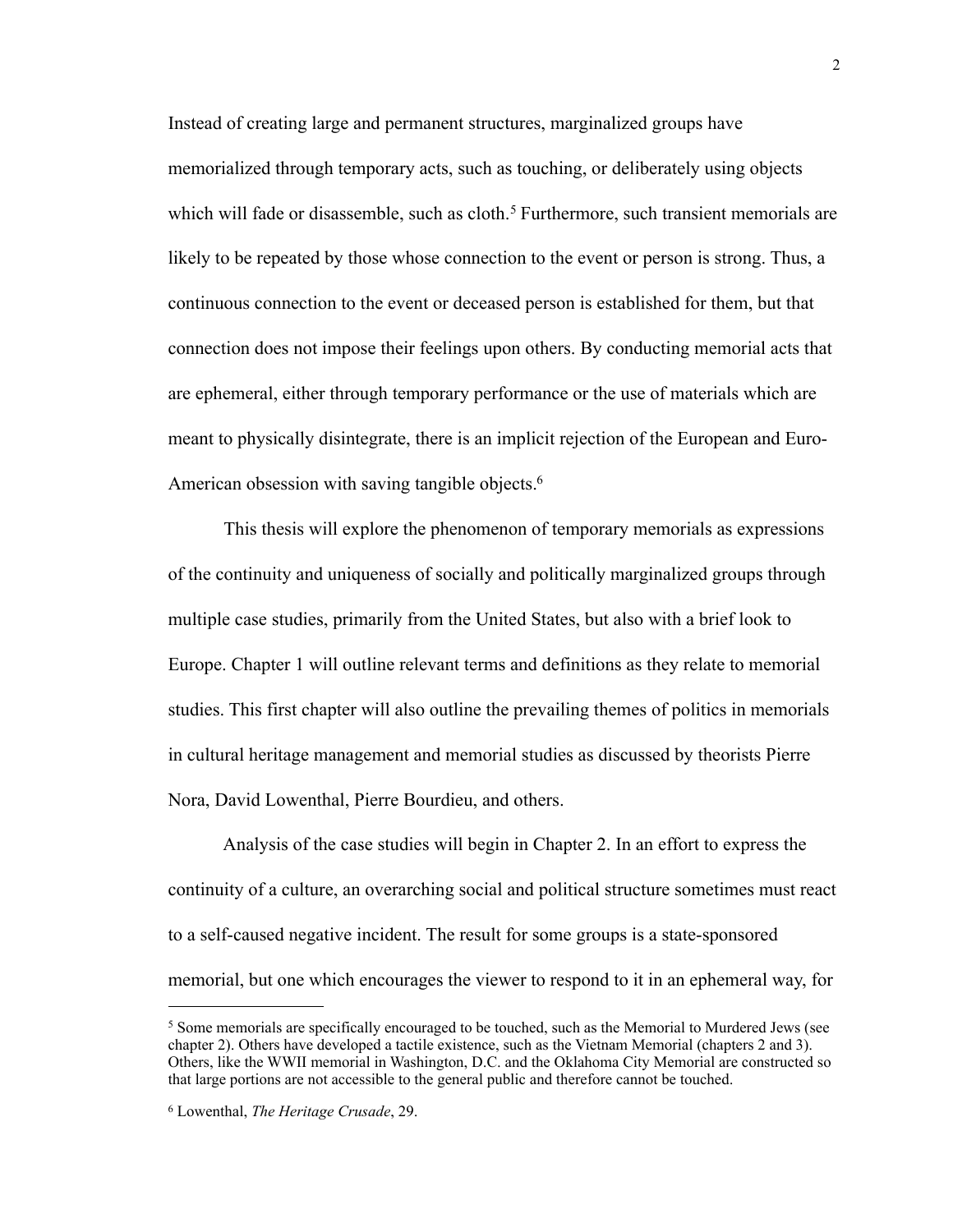example, by walking through and touching the structure as he or she passes by. Examples of this practice are to be found in various Holocaust memorials (*Memorial to the Murdered Jews of Europe* (Berlin, 2005)*, Memorial of the CID* (Dachau, 1968)*, Monument Against Fascism* (Harburg, 1986)*, Aschrott-Brunnen* (Kassel, 1989)*,* the United States Holocaust Memorial Museum (Washington, D.C., 1993)) both in Germany and the United States, and the *Vietnam Veterans Memorial* (1982), more colloquially known as the Vietnam Wall, in Washington, D.C. By building on the same case studies as Young and Sturken through examining the ephemerality of counter-monuments, this chapter firmly ties this thesis' analysis with their discussion of memorialization conducted two decades ago.

 Chapter 3 expands on the discussion of the *Vietnam Veterans Memorial*. The use of individuals' names on monuments, such as the Vietnam Wall and the new official September 11th memorial in New York City, *Reflecting Absence* (2011), suggests that the organizations behind the creation of the structures put a premium on the individual lives which are represented by those structures. However, if this were the case, there would not have been so many individually addressed letters, objects, and flowers donated at these sites of mourning. These left objects allow for loved ones to continuously emphasize the complex life of the deceased, even after the larger social structure has attempted to subsume them into a more homogenized memory space through an all-encompassing memorial. The quick success of the *NAMES Project AIDS Memorial Quilt*, constructed of multiple individualized panels, also indicates that even large public memorials are interacted with in an extremely personal way.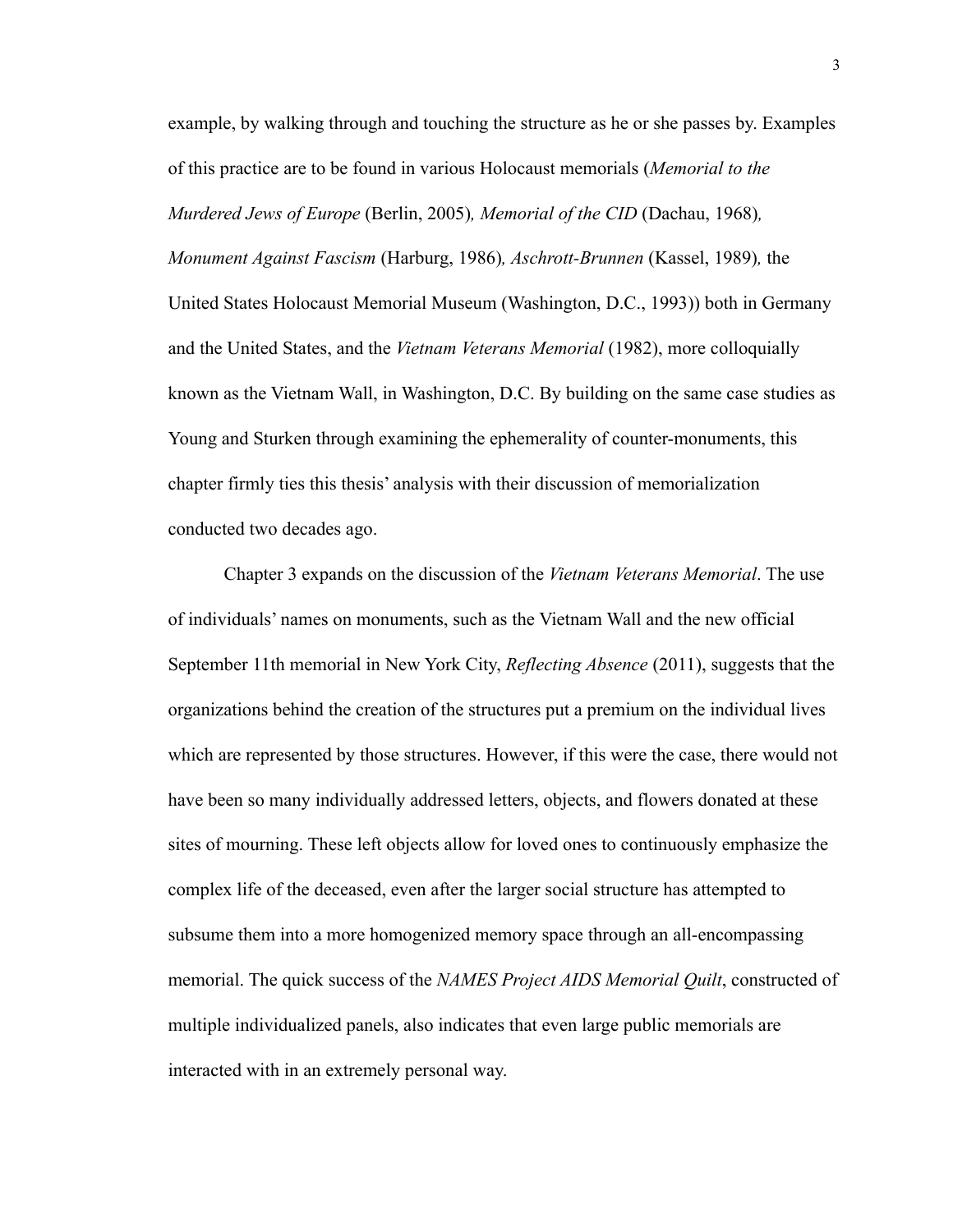Chapter 4 looks at a more narrowly-defined marginalized group – the urban poor of the United States and southern Italy – and how their memorial practices embody both transient action and resistance to dominate societal ideals. Small-scale construction of shrines and personalized murals in often forbidden places provide a public forum to mourn and confront the everyday realities of discrimination. Although these memorials are made of materials that will disintegrate over time and can be destroyed quickly at the will of governmental powers, they both give voice to and elevate an otherwise powerless person to the position of active promoter of the marginalized community.

 The final chapter will examine the new ways of memorialization emerging in the Digital Age and what they mean for those who use them. Increased access to mediums such as photography and film and archival and digital storage fundamentally changes what can be considered ephemeral, eternal, or even physical. However, as technology continues to change quickly, obsolescence of such technologies creates a barrier to accessing that which was considered to be permanently captured or stored. In this context, the only assurance of remembering an event or person is to have that memory continuously reside where it was created: the human mind.

### **Key Definitions**

 As historian Geoffrey Cubitt notes on the relationship between history and memory, definitions of words used in memorial studies, even such basic terms as "memory" and "history," are often extremely loose, almost to the point of being useless, until specifically contextualized.<sup>7</sup> Therefore these terms, as well as several others, must

<span id="page-8-0"></span><sup>7</sup> Cubitt, *History and Memory*, 2-6.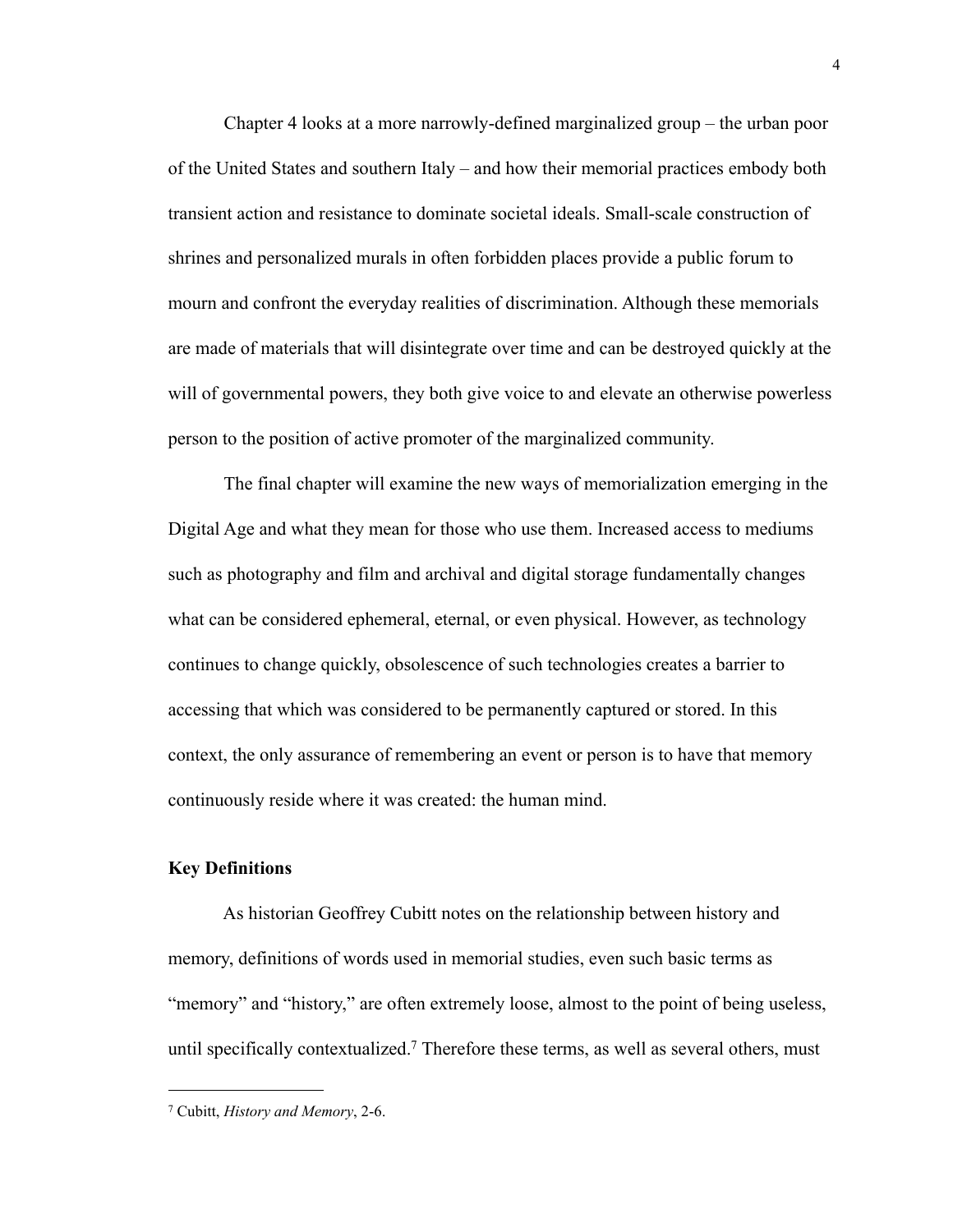be defined before delving into this thesis' argument concerning the relationship of memorials to memory and history.

 Euro-American thought generally recognizes such a thing as a "past", that which has occurred previous to the immediate moment and which will not be seen again. Past occurrences are relegated to memory, but memory is a nebulous concept. It runs as a continuum between "individual psychology at one end and the cultural dynamics of societies at the other."<sup>8</sup> To work within their various disciplines, scholars have therefore divided *memory* into two halves: the individual and the collective. This serves to distinguished ideas that are shared and ideas that are not shared, respectively. That which is not shared is generally disregarded in works of social science before the 1970s.<sup>9</sup>

 Individual memory has generally been the domain of biologists, neurologists, and psychologists. While the science of memory is not the focus of this thesis, it is valuable to understand some of the core concepts of neural remembering when conducting memorial studies in the liberal arts. Science recognizes three parts of memory: the act of creating a maintainable memory (consolidating), the act of retrieving that memory (remembering), and the structures of the brain which support those acts[.10](#page-9-2) This thesis, and social science in general, focus on the former two "parts" of memory. The interdisciplinary *Memory Analogies Group* at the University of Illinois, consisting of a neuroscientist, a historian, a psychologist, and an anthropologist, have recognized this similarity in their respective

<span id="page-9-0"></span><sup>8</sup> Cubitt, *History and Memory*, 6.

<span id="page-9-1"></span><sup>9</sup> Cubitt, *History and Memory*, 10-11. Renato Rosaldo, *Culture and Truth: The Remaking of Social Analysis* (Boston, MA: Beacon Press, 1993), chapter 1.

<span id="page-9-2"></span><sup>10</sup> Thomas J. Anastasio et al., *Individual and Collective Memory Consolidation: Analogous Processes on Different Levels* (Cambridge, MA: MIT Press, 2012), 2.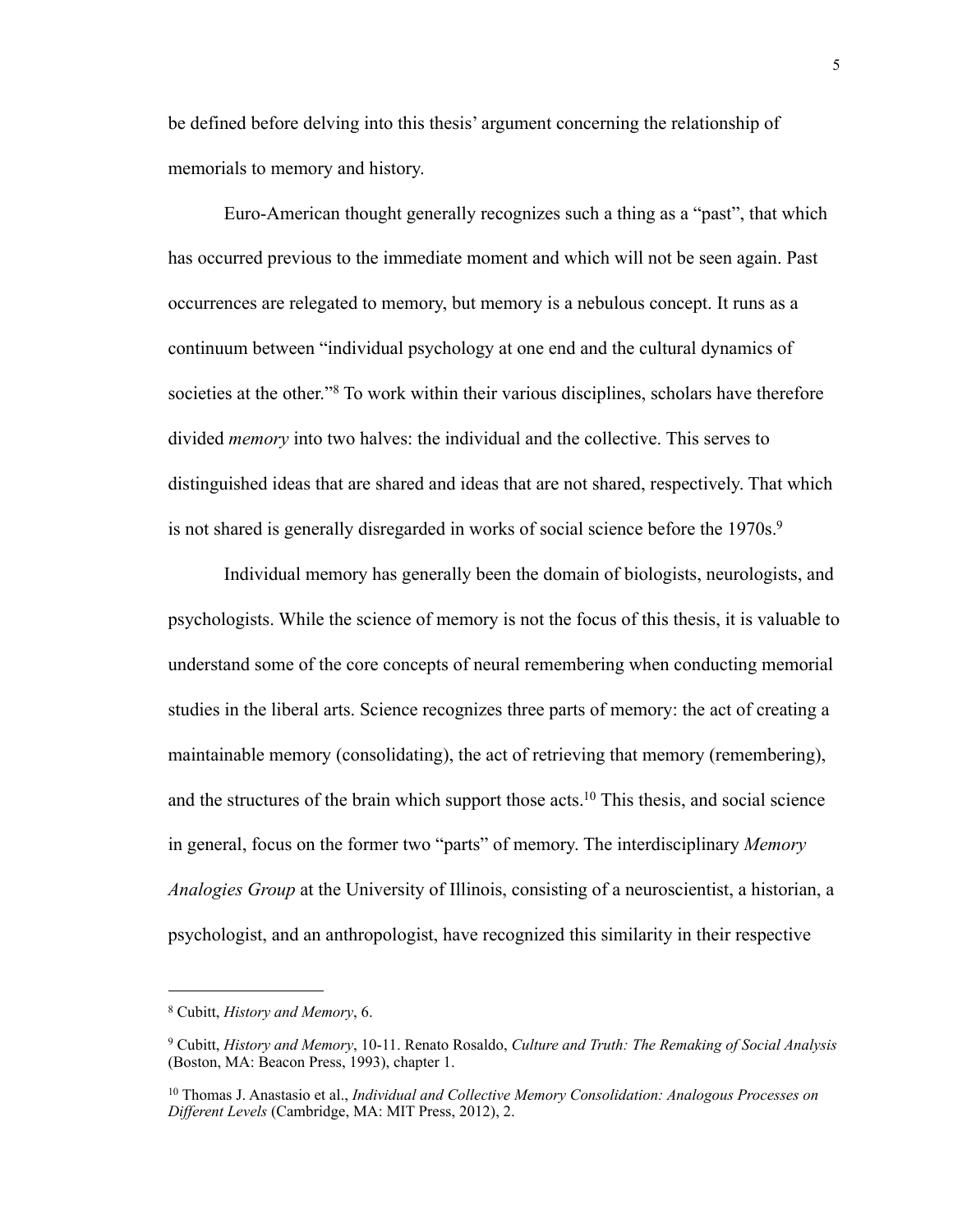disciplines of social science and biological science. The definition of the neural process of consolidation, the act of converting "immediate and fleeting bits of information into a stable and accessible representation of facts and events, including a representation of the world and the entity's place in it," is nearly interchangeable with the definition of history, which falls on the collective side of memory's continuum.<sup>[11](#page-10-0)</sup>

 Collective memory, however, is a more complicated topic. The concept that groups of people experience memory originates with French sociologist Maurice Halbwachs, a student of Emile Durkheim, in his book *On Collective Memory* (1941). Halbwachs' original suggestion held that the individual, and therefore the individual's memories, is shaped by larger societal pressures.<sup>12</sup> From this sprang multiple questions: is such a theory valid? If so, how much is the individual shaped by the collective? Can an individual break from the collective?

 Collective memory can be broadly explained as cultural memory: events or actions in the past which a group of people use as a touchstone of social cohesion.<sup>[13](#page-10-2)</sup> However, broad theoretical definitions rarely work for real-world examples. As contemporary culture and media theorist Marita Sturken notes, cultural memory is not a thing, but rather, an act of "cultural negotiation" where "different stories vie for a place in history."<sup>14</sup> If this is the case, then what is this "history" being negotiated?

<span id="page-10-0"></span><sup>11</sup> Anastasio et al., *Individual and Collective Memory*, 2.

<span id="page-10-1"></span><sup>12</sup> Anastasio et al., *Individual and Collective Memory*, 48.

<span id="page-10-2"></span><sup>13</sup> Sturken, *Tangled Memories*, 1-3.

<span id="page-10-3"></span> $14$  Ibid.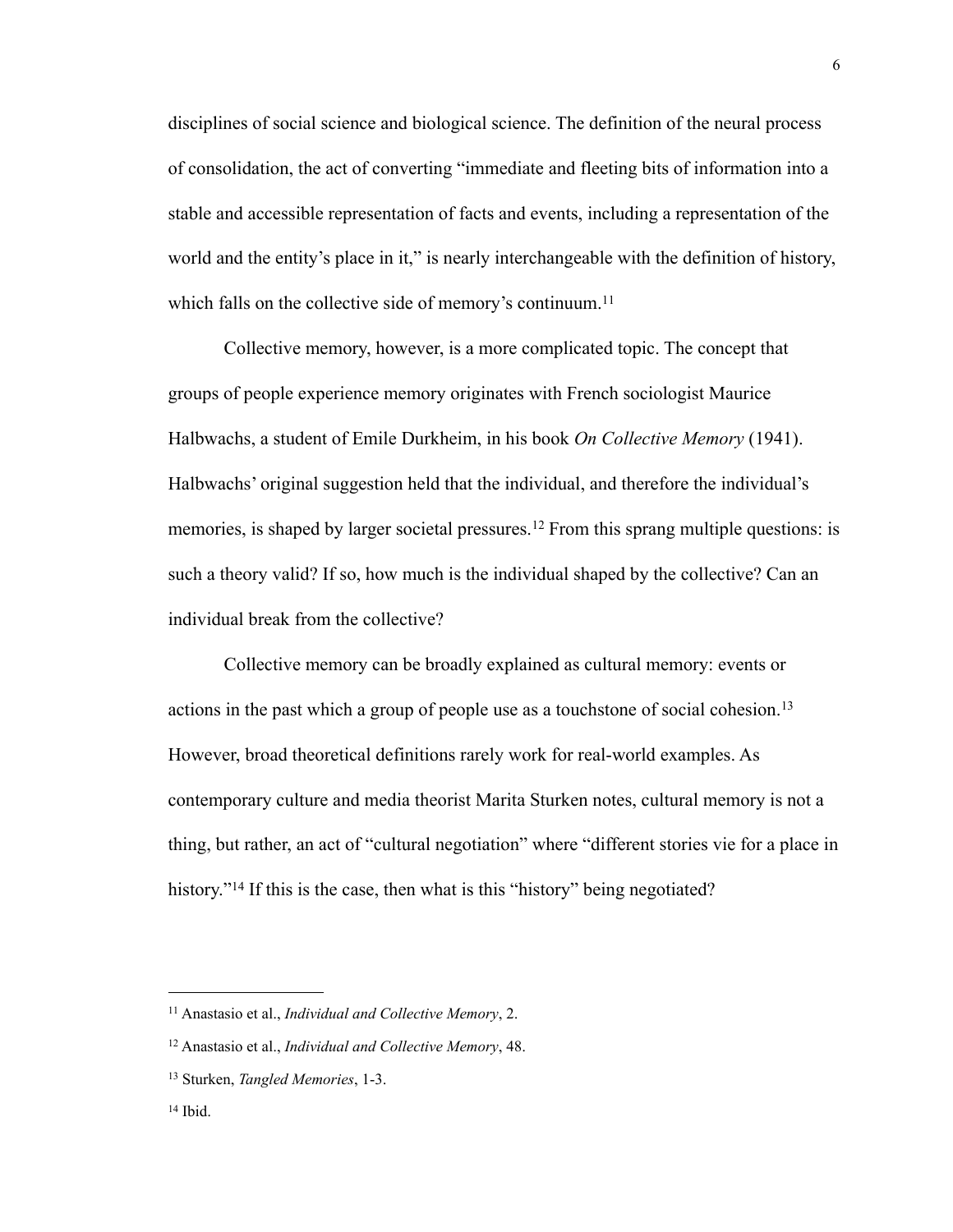What differentiates history from other forms of collective memory is its broad sanctioning of a particular official point of view. People are familiar with history; schools indoctrinate students with it from a young age. History, for all intents and purposes, is an integral part of the social structure of society at large, one of those things that keeps a society or culture together and allows it to self-replicate. Social and governmental structure, however, is often described as a "top-down" way of maintaining order. As geographic scholar David Lowenthal noted, the rise of the nation-state in the eighteenth century saw an increased utilization of history and other cultural factors such as language to further patriotism and the interests of the state[.15](#page-11-0) To combat this, contemporary attempts at writing history are aimed towards remaining as objective as possible to the facts of past occurrences[.16](#page-11-1) There is then the unintended consequence of people interpreting very "protean" history texts as absolute truth.[17](#page-11-2) French historian Pierre Nora in *Les Lieux de Memoire* (1989) sees history as belonging "to everyone and no one, whence its claim to universal authority," with a mission of suppressing and destroying what he calls memory.<sup>[18](#page-11-3)</sup>

 Nora's use of memory emphasizes the social and active recollections of past events. In other words, living people embody memory by doing or at least knowing that they can do something to continue the memory. A cliché example of living memory, as it is often a cliché example of the word culture, is the act of traditional food-making.

<span id="page-11-0"></span><sup>15</sup> Lowenthal, *The Heritage Crusade*, 63 & 110.

<span id="page-11-1"></span><sup>16</sup> Lowenthal, *The Heritage Crusade*, 109.

<span id="page-11-2"></span><sup>17</sup> Lowenthal, *The Heritage Crusade*, 105 and 116.

<span id="page-11-3"></span><sup>18</sup> Pierre Nora, "Between Memory and History: Les Lieux de Memoire," *Representations*, no. 26 (Spring 1989): 9.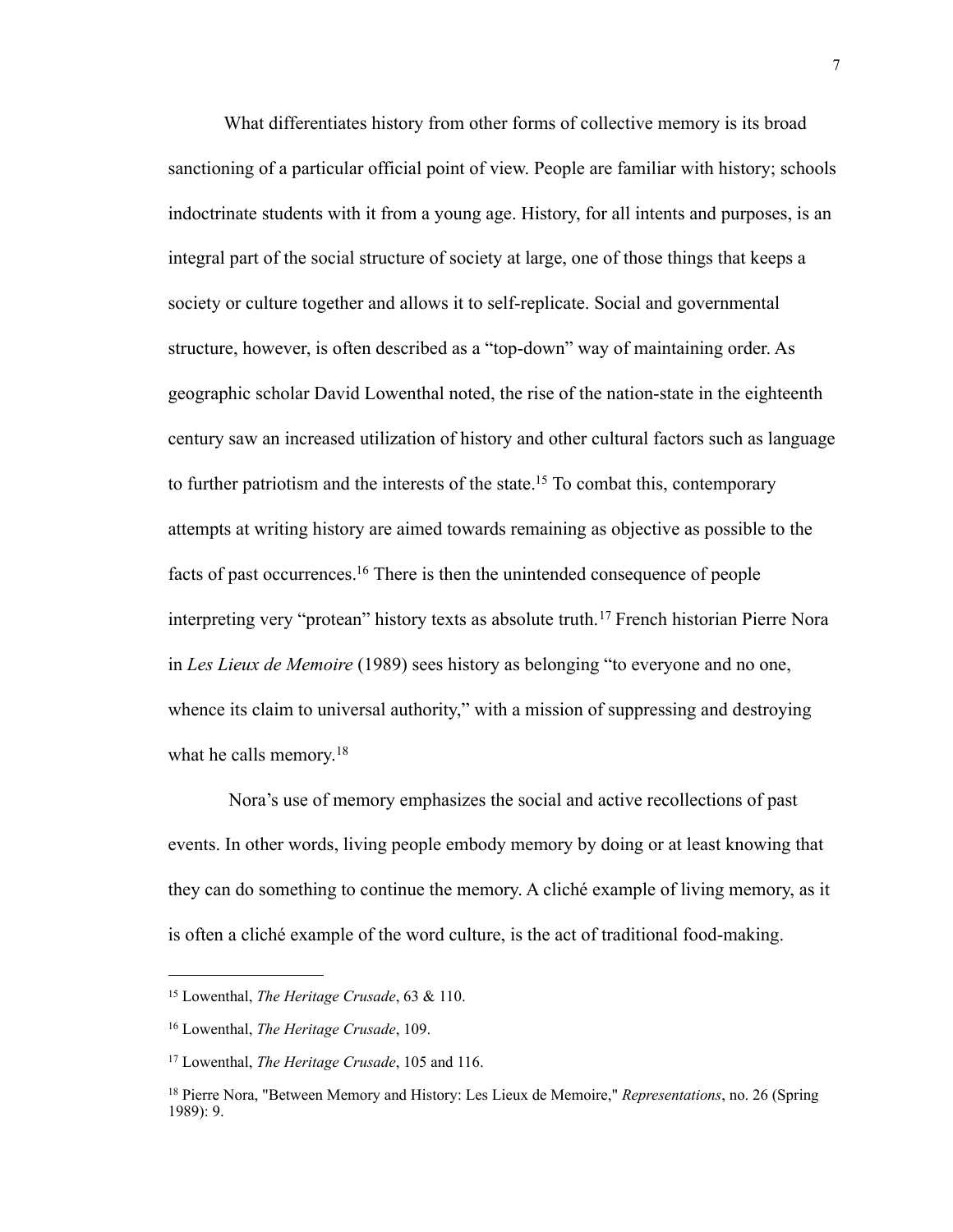Making food is participatory and the knowledge of how to make it is transmitted directly from person to person by participating in production. Creating food from a recipe would not count; the transmitter is removed from the transmissee in both time and place, eliminating the social element and, by derivation, hampering the activity. To break the cycle of learning in person, then, is to not have a memory, but rather a history which is static.

 To Nora, people of the modern period have removed themselves from their environments of memory and live in a broken world which not only leaves them in a volatile existential state, but also causes confusion over what to remember at all.<sup>19</sup> In trying to regain a modicum of memory, people create *lieux de memoire*, a site of memory[.20](#page-12-1) A *lieux de memoire* functions as a frozen bit of time; a moment or event is removed from the context of present life, and becomes a forced exercise in remembrance that is simultaneously self-referential and open to multiple interpretations.[21](#page-12-2) In English these *lieux* are usually referred to as memorials, but are memorials a manifestation of a history or an actual memory?

 Unlike Nora, who sees memorial construction as a group's desperate attempt to recreate a shared lived environment, Judaic studies scholar James E. Young describes memorials as something at best useless, and, at worst, manipulative. To construct any memorial removes all sense "of the obligation to remember," and by extension allows

<span id="page-12-0"></span><sup>19</sup> Nora, "Les Lieux de Memoire," 8.

<span id="page-12-1"></span><sup>20</sup> Nora, "Les Lieux de Memoire," 7.

<span id="page-12-2"></span><sup>21</sup> Nora, "Les Lieux de Memoire," 12 and 23-24.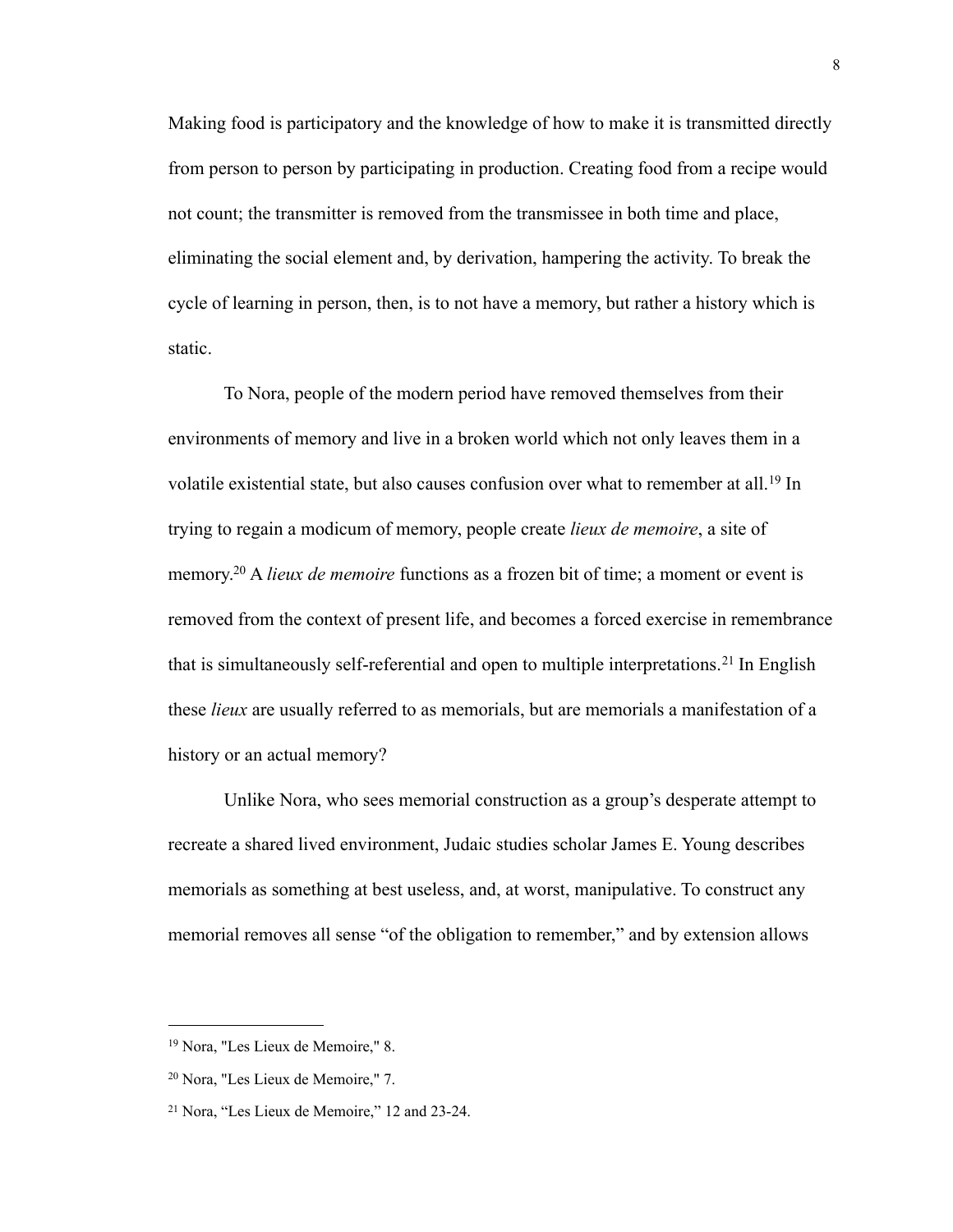viewers to "become that much more forgetful" about the extension of tradition.<sup>22</sup> Young goes on to say that "[b]y creating common spaces for memory, monuments propagate the illusion of a common memory"; common memories here are actually a fiction.<sup>23</sup> Rather than imposing shared human memories and emotion at a point in time or space, as in Nora's idea of *lieux de memoire*, Young states that a space is created to "gather" individual memories and then "assign common meaning."[24](#page-13-2) From this assessment he rejects the idea that there is even such a thing as collective memory:

> If societies remember, it is only insofar as their institutions and rituals organize, shape, even inspire their constituents' memories. For a society's memory cannot exist outside of those people who do the remembering – even if such a memory happens to be at the society's bidding, in its name. For even though groups share socially constructed assumptions and values that organize memory into roughly similar patterns, individuals cannot share another's memory any more than they can share another's cortex.[25](#page-13-3)

 However, it is too severe to say that societies cannot remember. As Nora and Lowenthal's differentiation between history and memory acknowledges, the past can be static or it can be lived. A society remembers by having individuals pass information on continuously, by living and existing, and even by changing. This is why the more persistent aspects of culture are not objects, but rather, ways of relating to other people and the world. The preference for ideas rather than artifacts is even more apparent in marginalized groups. As Lowenthal observed, "[t]he marginalized are most apt to demote material legacies.["26](#page-13-4) Indeed, Young eventually admits that it is the manipulation of space which then manipulates the state of memory that is negative, not group remembering

<span id="page-13-0"></span><sup>22</sup> Young, *The Texture of Memory*, 5.

<span id="page-13-1"></span><sup>23</sup> Young, *The Texture of Memory*, 6.

<span id="page-13-2"></span><sup>24</sup> Young, *The Texture of Memory*, xi.

<span id="page-13-3"></span> $25$  Ibid.

<span id="page-13-4"></span><sup>26</sup> Lowenthal, *The Heritage Crusade*, 21.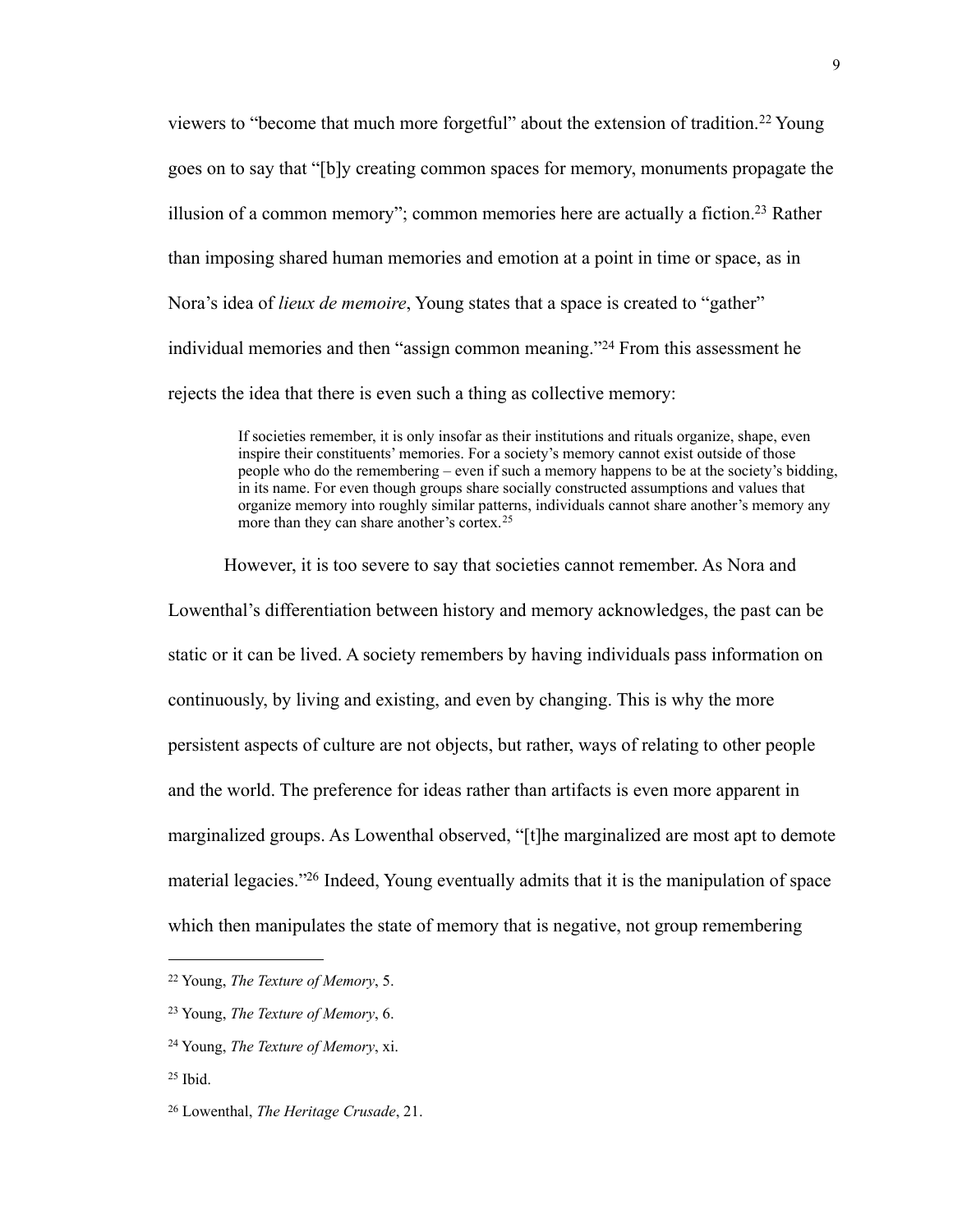itself: "Instead of allowing the past to rigidify in its monumental forms, we would vivify memory through the memory work itself – whereby events, their recollection, and the role monuments play in our lives remain animate, never completed."<sup>27</sup>

 By this standard, then, many Western memorials do facilitate memory. Construction of massive sculptures or structures such as the Lincoln Memorial of Washington, D.C. (1922) and the Gateway Arch in St. Louis, Missouri (1965), are immobile, site-specific, and created to have popular appeal. Their connection to the event or person in question is tenuous, distant, or maybe even non-existent. These monuments, and others like them, require time, effort, and materials to construct; in short, they require the power and labor of people in order to physically manifest. An example of this power to create is the remodeling of the National Mall in Washington, D.C. in the 1930s, when the picturesque landscape was destroyed, along with hundreds of homes of minorities, in order to impose a neoclassical organization (originally designed by Elbert Peets in 1901), where the "space thus created a new kind of enlightenment, revealing the nation as [a] mysterious organizing force, rivaling nature itself.["28](#page-14-1)

 The divide of history and memory is, however, a primarily European and Euro-American one. Studies of groups which consider time to be cyclical rather than linear maintain that there is no need to construct memorials of any permanence, and in fact some even actively discourage it in order to keep the cycle of time going.<sup>29</sup> For example,

<span id="page-14-0"></span><sup>27</sup> Young, *The Texture of Memory*, 15.

<span id="page-14-1"></span><sup>28</sup> Kirk Savage, *Monument Wars: Washington, D.C., the National Mall, and the Transformation of the Memorial Landscape* (Berekeley, CA: University of California Press, 2009), 170.

<span id="page-14-2"></span><sup>&</sup>lt;sup>29</sup> Ann Christine Taylor, "Remembering to Forget: Identity, Mourning, and Memory among the Jivaro," *Man*, n.s., 28, no. 4 (December 1993).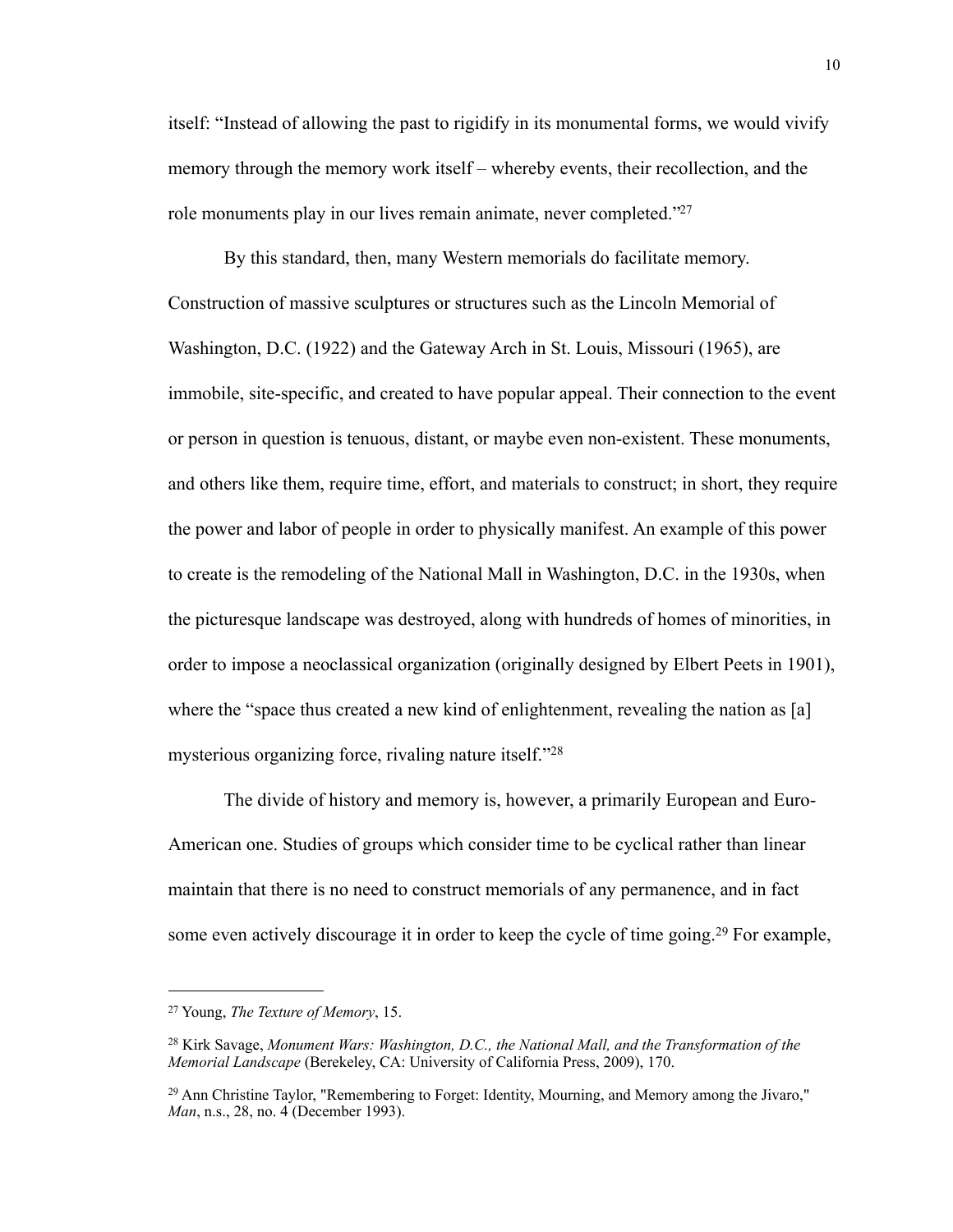the Jivaro of the Amazon conduct rituals to dissociate deceased individuals from living individuals in order for the life forces of the deceased to return as new individuals.<sup>30</sup> Europeans and Euro-Americans, on the other hand, preserve and collect objects and ideas due to their inability to differentiate what must be continued and what must be forgotten, either individually or socially.[31](#page-15-1)

 Nor is collective memory even restricted to large collectives of people. As Cubitt argues, memorials may reflect "the uneven distribution of power within society, [but] it is also the field within which different groups and communities seek to establish the legitimacy of their interests and the terms of their past and continuing participation in the larger national society."<sup>32</sup> The powerful may build a structure or a monument to their desired form, but they cannot force participation in the making or reception of the memorial in the way they anticipate. As Young notes, "memorials by themselves remain inert and amnesiac, dependent on visitors for whatever memory they finally produce.["33](#page-15-3)

 This ambivalence of purpose places many memorials in a space between chaos and complete order, where meaning is assigned through improvisation, change, and personal narrative against the backdrop of memorial itself. This space between the individual and the dominant society has been the subject of much study in the last fifty years, with multiple explanations and names for modes of mediation between them.<sup>[34](#page-15-4)</sup>

<span id="page-15-0"></span><sup>30</sup> Taylor, "Remembering to Forget," 658-659.

<span id="page-15-1"></span><sup>31</sup> Lowenthal, *The Heritage Crusade*, 29 and Nora, "Les Lieux de Memoire," 13-14.

<span id="page-15-2"></span><sup>32</sup> Cubitt, *History and Memory*, 228.

<span id="page-15-3"></span><sup>33</sup> Young, *The Texture of Memory*, xiii.

<span id="page-15-4"></span><sup>34</sup> Rosaldo, *Culture and Truth* and Pierre Bourdieu, *Outline of a Theory of Practice* (Cambridge, UK: Cambridge University Press, 1977)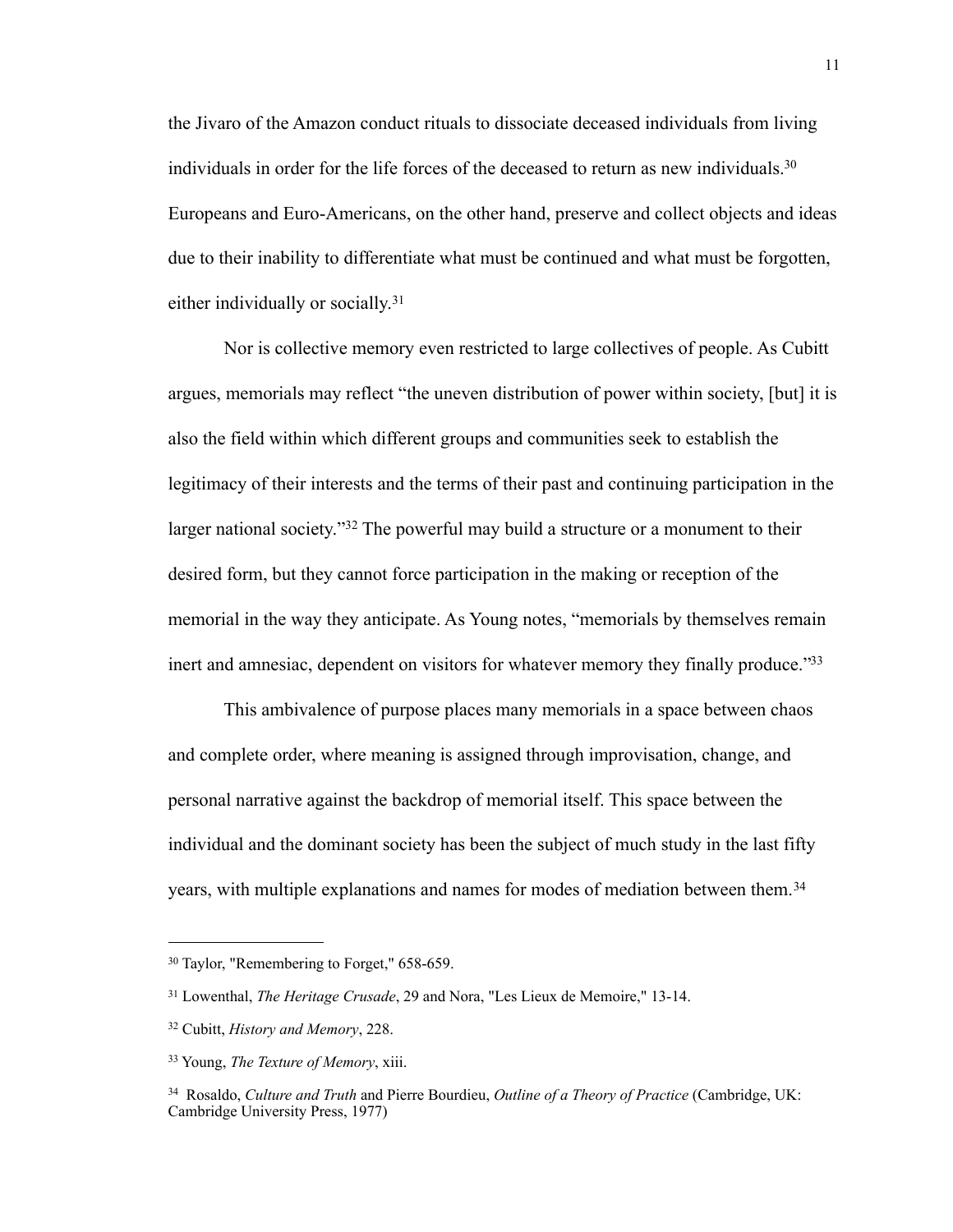Collectively, these theories are referred to as *practice theory*, a concept popularized by sociologist/philosopher Pierre Bourdieu with his description of *habitus*, individual life acting and reacting in an informed way to extant or perceived realities.<sup>35</sup> The continuous relation to a memory through ephemeral memorialization is an act within an individual's *habitus.*

 Less theoretical about this phenomenon is anthropologist Renato Rosaldo, who refers to *habitus* as *nonorder;* the death of his wife Michelle Rosaldo in the Philippines in 1981 led him to fully realize the role of emotion in shaping an individual's thoughts and actions.[36](#page-16-1) In fact, prior to his wife's death Rosaldo was unable to make the connections that his Ilongot subjects expressed between anger and grief, and their proclivity for headhunting as a way to mitigate those emotions. His first-hand experience with rage at Michelle's death finally gave him insight into the Ilongot, and by extension the uniqueness of an individual's emotional and intellectual position even within a larger social group. For Rosaldo and many others, the practical realities of living do not always match the stated rules or follow the anthropological model.

 Rosaldo's personal tragedy is a reminder that life, in general, and the emotion of grief, in particular, is primarily "the practical matter of how to live with one's belief's, rather than the logical puzzlement produced by abstruse doctrine."<sup>37</sup> The smaller the group experiencing an event, the more acute this maxim. Doctrine assumes and requires multiple persons in order to exist. Subgroups within a larger ideological structure

<span id="page-16-0"></span><sup>35</sup> Bourdieu, *Outline of a Theory of Practice*, 72.

<span id="page-16-1"></span><sup>36</sup> Rosaldo, *Culture and Truth*, 102.

<span id="page-16-2"></span><sup>37</sup> Rosaldo, *Culture and Truth*, 6-7.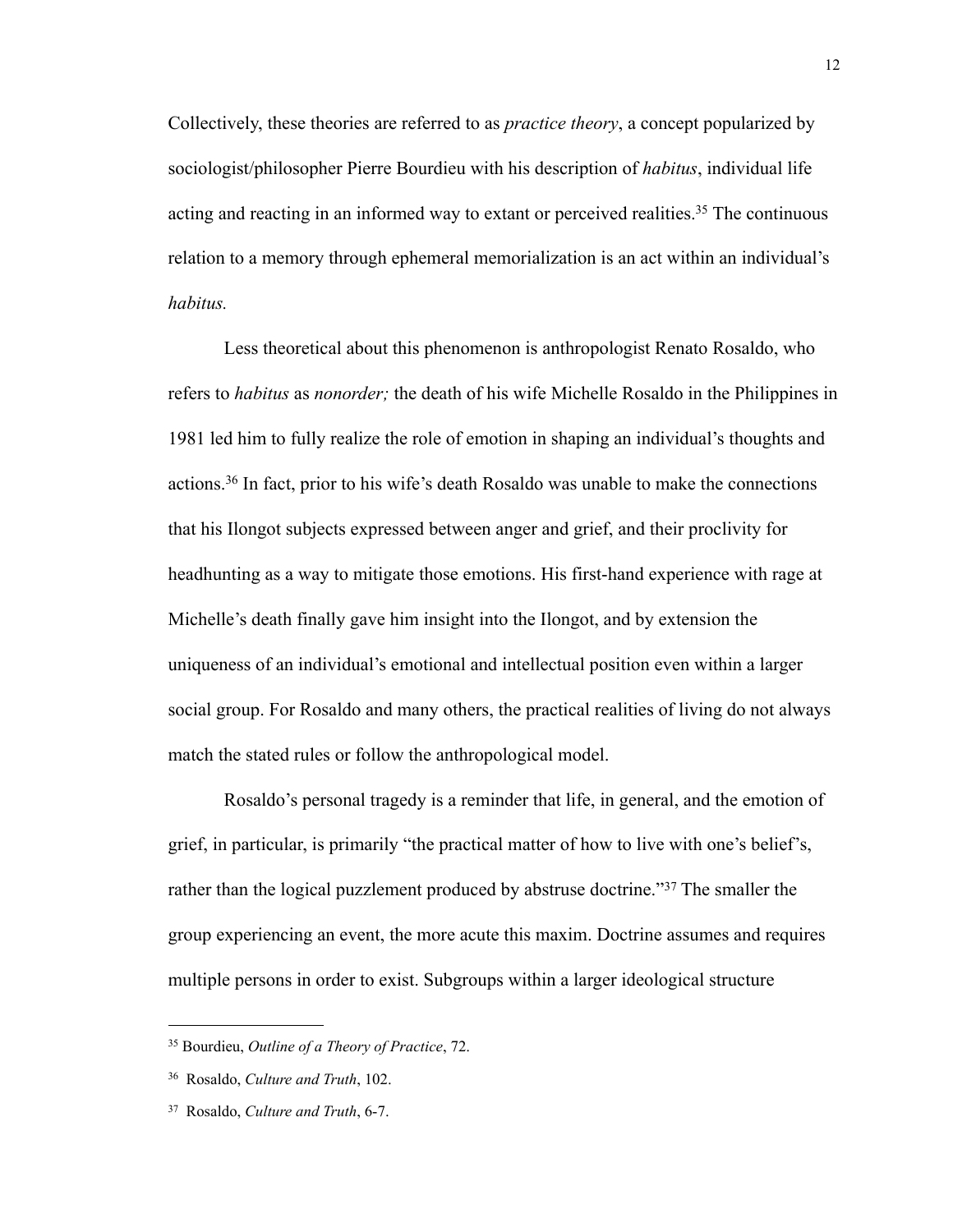therefore are more likely to conduct actions that fulfill the present tangible need rather than merely fall back on the doctrinal prescription. However, as mentioned above, the current doctrinal prescription for memorialization in the United States and Europe has become the impossible goal of saving everything. There is a constant disassociation from the past through a "growing belief in a right, a capacity, and even a duty to change," which has been brought on by commodification and capitalism.<sup>38</sup> As a reaction to this, subgroups who are often marginalized socially and politically, such as religious and ethnic minorities, express their grief through resistance against those controls in the form of ephemeral actions and objects when creating memorials.

 Not everything and anything qualified as "temporary" can serve as a memorial. If that were the case, every thing ever retained even for a short period (in psychological parlance "labile" memory) would be permanently and immediately accessible, which is simply not the case.<sup>39</sup> Science shows that to be retained, a memory must be repeatedly related to something else.<sup>40</sup> Cubitt explains that societies recognize this as well. In maintaining a ritual calendar, a society makes "the rounds of their symbolic references," which "periodically revivifies" their significance.<sup>41</sup> Temporary memorials promote this repetition of action by needing to be continuously performed or replaced.

 Given this, the memory space provided by temporary memorials rather than physical structures is therefore more accessible to marginalized people who have come to

<span id="page-17-0"></span><sup>38</sup> Nora, "Les Lieux de Memoire," 8.

<span id="page-17-1"></span><sup>39</sup> Anastasio et al., *Individual and Collective Memory*, 2.

<span id="page-17-2"></span><sup>40</sup> Anastasio et al., *Individual and Collective Memory*, 79.

<span id="page-17-3"></span><sup>41</sup> Cubitt, *History and Memory*, 220.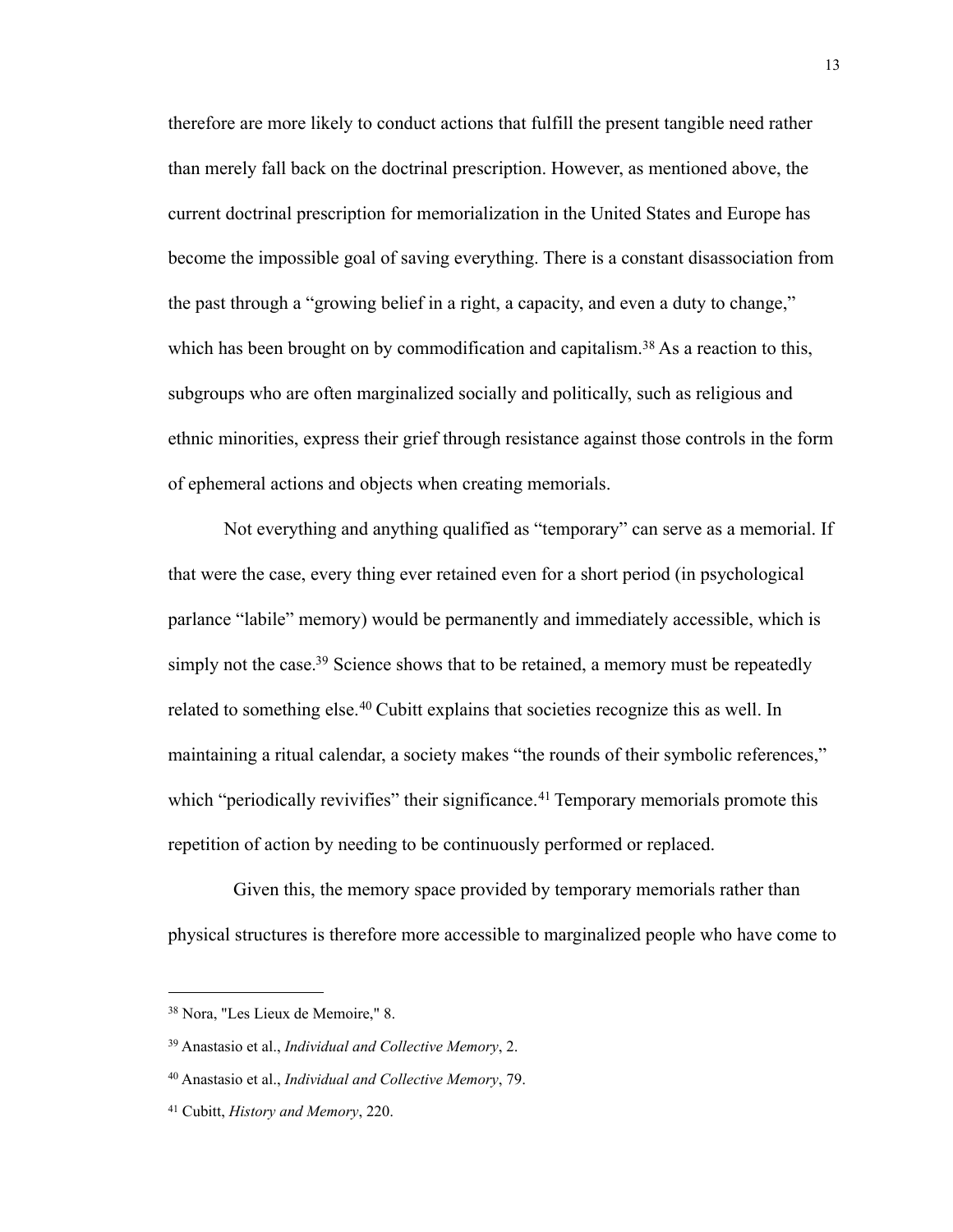value intangible means of identification and communication. Temporary memorials function as a parallel between individual memory and collective memory:

> [T]hey are all formed by a process of consolidation, in which a set of labile items are held temporarily, relationships are established between them, and a stable representation is distilled from that system of relationships, all under the influence of the consolidating entity.[42](#page-18-0)

Individual memory and individual expressions of memory, then, are just as important to examine as collective memory and collective expressions. Acknowledging individual expression within a larger culture opens the door for further study of intangible heritage, and, by extension, the preservation and continuation of unique memorial practices.

<span id="page-18-0"></span><sup>42</sup> Anastasio et al., *Individual and Collective Memory*, 253.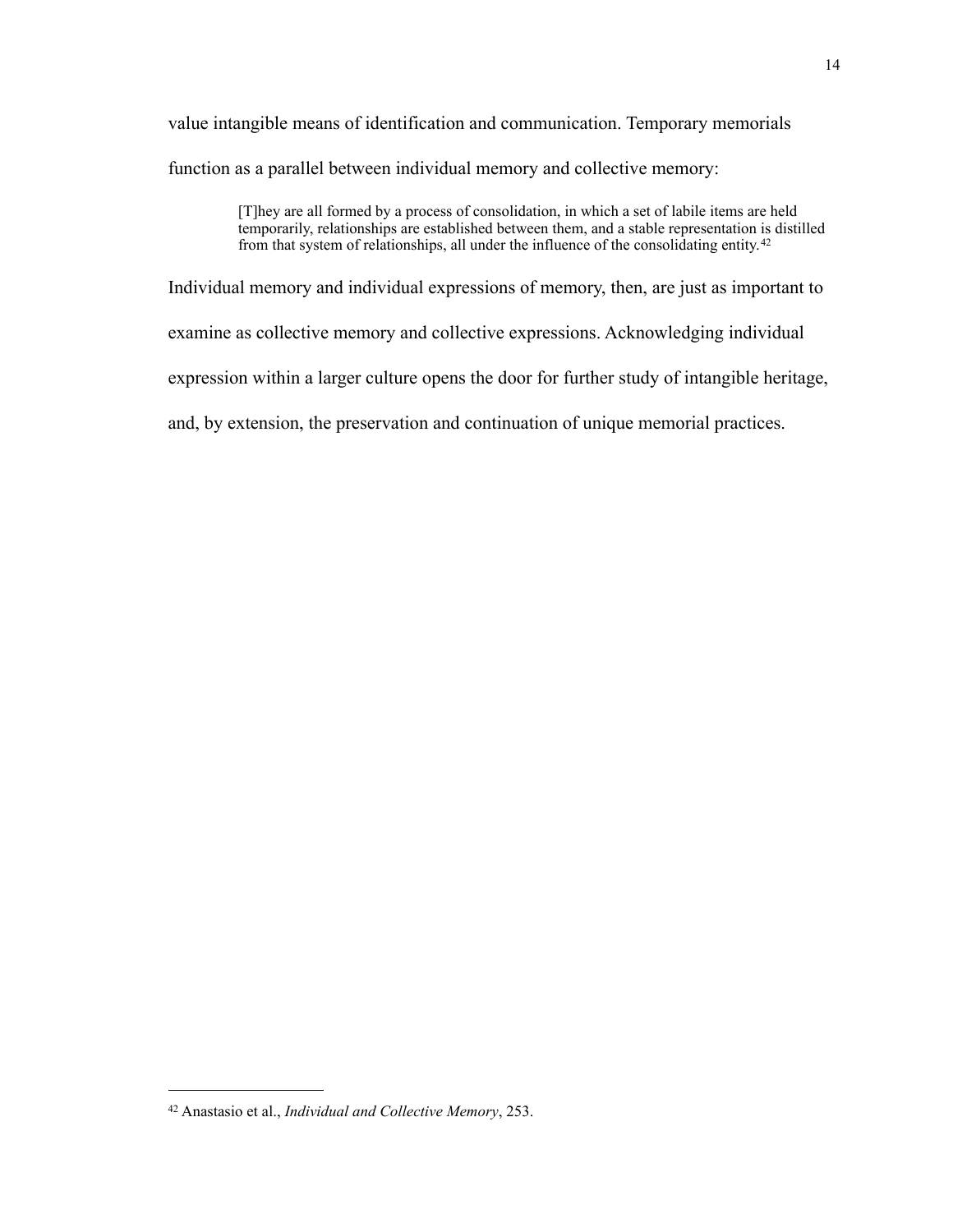### **Chapter 2: Counter-Monuments**

 The purpose of a memorial is to stand as a symbol of an important event, person, or object that cannot be physically experienced. Thus a memorial is a ritualized substitute of presence; its purpose is to function as a "corporeal presence to mediate the absence.["43](#page-19-0) Usually it is designated as a commemorative space where the act of memorialization "fix[es] meanings over time by attaching them to physical monuments or places, and by repetition and restructuring in rituals of remembrance.["44](#page-19-1) Therefore a "failed" memorial, one that does not effectively mediate an absence, is not always a site of memory. Even if the memorial's structure is preserved, a failed memorial does not preserve the feelings or other intangible cultural aspects associated with the event or person to which the memorial was dedicated.

 The term "monument" is sometimes misused as a synonym for memorial; however, the former term carries with it the connotation of large size and grandiosity. James E. Young suggests that the word monument implies triumph and selfaggrandizement.[45](#page-19-2) Young coins the term "counter-monument" (and "countermonumentality") to describe those places of memory which do not allow for the fixing of memory, whether through the location/object's physical or emotional ambiguity.<sup>46</sup>

<span id="page-19-0"></span><sup>43</sup> Marita Sturken, "The Aesthetics of Absence: Rebuilding Ground Zero," *American Ethnologist* 31, no. 3 (August 2004): 313.

<span id="page-19-1"></span><sup>44</sup> Tim Benton and Clementine Cecil, "Heritage and Public Memory," in *Understanding Heritage and Memory,* ed. Tim Benton (New York: Open University, 2010), 19.

<span id="page-19-2"></span><sup>45</sup> Young, *The Texture of Memory*, 21.

<span id="page-19-3"></span><sup>46</sup> Young, *The Texture of Memory* and Gabriel Moshenska, "Charred Churches or Iron Harvests?: Countermonumentality and the Commemoration of the London Blitz," *Journal of Social Archaeology* 10, no. 1 (February 2010): 7.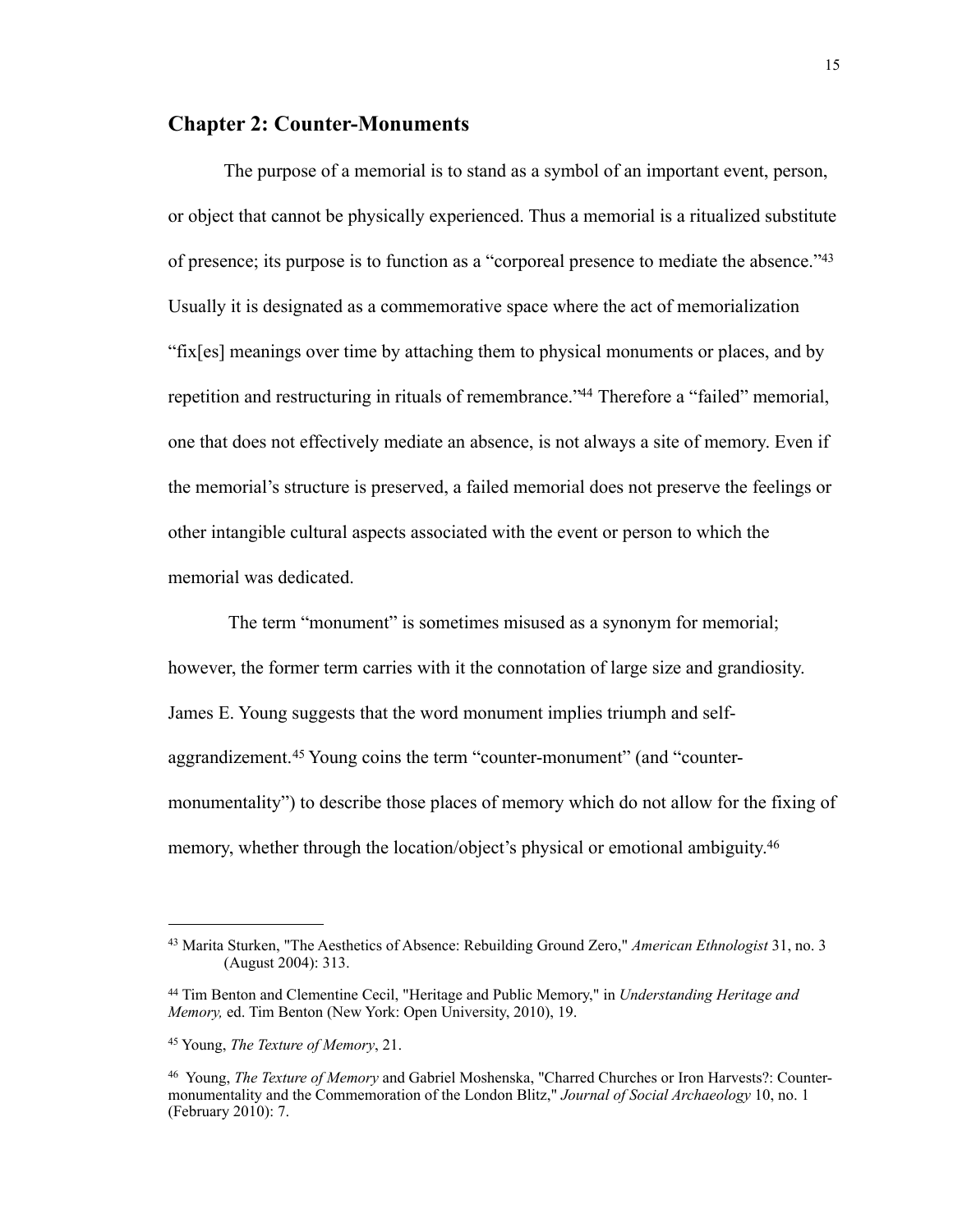The counter-monument embraces what French historian Pierre Nora feels is the most important characteristic of a memorial: adaptability of meaning and significance:

> For if we accept that the most fundamental purpose of the *lieu de memoire* [location of memory] is to stop time, to block the work of forgetting, to establish a state of things, to immortalize death... in order to capture a maximum of meaning in the fewest of signs, it is also clear that the *lieux de memoire* only exist because of their capacity for metamorphosis, an endless recycling of their meaning and an unpredictable proliferation of their ramifications.<sup>[47](#page-20-0)</sup>

Through their ambivalent forms and meanings, counter-monuments are extremely adaptable to any meaning that is assigned to them. When the social structure finds that it must memorialize a violation of its own contemporary ideologies, the memorial created is a counter-monument, which encourages ephemeral and personal interaction through movement and touch. Counter-monuments are commonly used in Holocaust memorials and in memorials to unpopular wars, such as the Vietnam War.

#### **Holocaust memorials**

 Since its reunification in 1989, contemporary Germany has found itself in the unique position of memorializing those killed by its former government, the National Socialist German Workers Party (NSDAP)<sup>48</sup>. Even before unification became a reality, there were calls by German citizens to build a national memorial for Jewish victims in the capital.[49](#page-20-2) In 1990, a location of 20,000 square meters was set aside for the memorial in the heart of Berlin, one block away from the Brandenburg Gate, itself an eighteenth

<span id="page-20-0"></span><sup>47</sup> Nora, "Les Lieux de Memoire," 19.

<span id="page-20-1"></span><sup>&</sup>lt;sup>48</sup> While it could be said that there is not a continuous connection between the Nazi government of the 1930s and 1940s and contemporary German government, the latter quickly took up the obligation of remembrance. James E. Young, "Germany's Holocaust Memorial Problem - and Mine," *The Public Historian* 24, no. 4 (Fall 2002): 66.

<span id="page-20-2"></span><sup>49</sup> Joachim Schlör, *Memorial to the Murdered Jews in Europe, Berlin* (New York: Prestel, 2005), 32.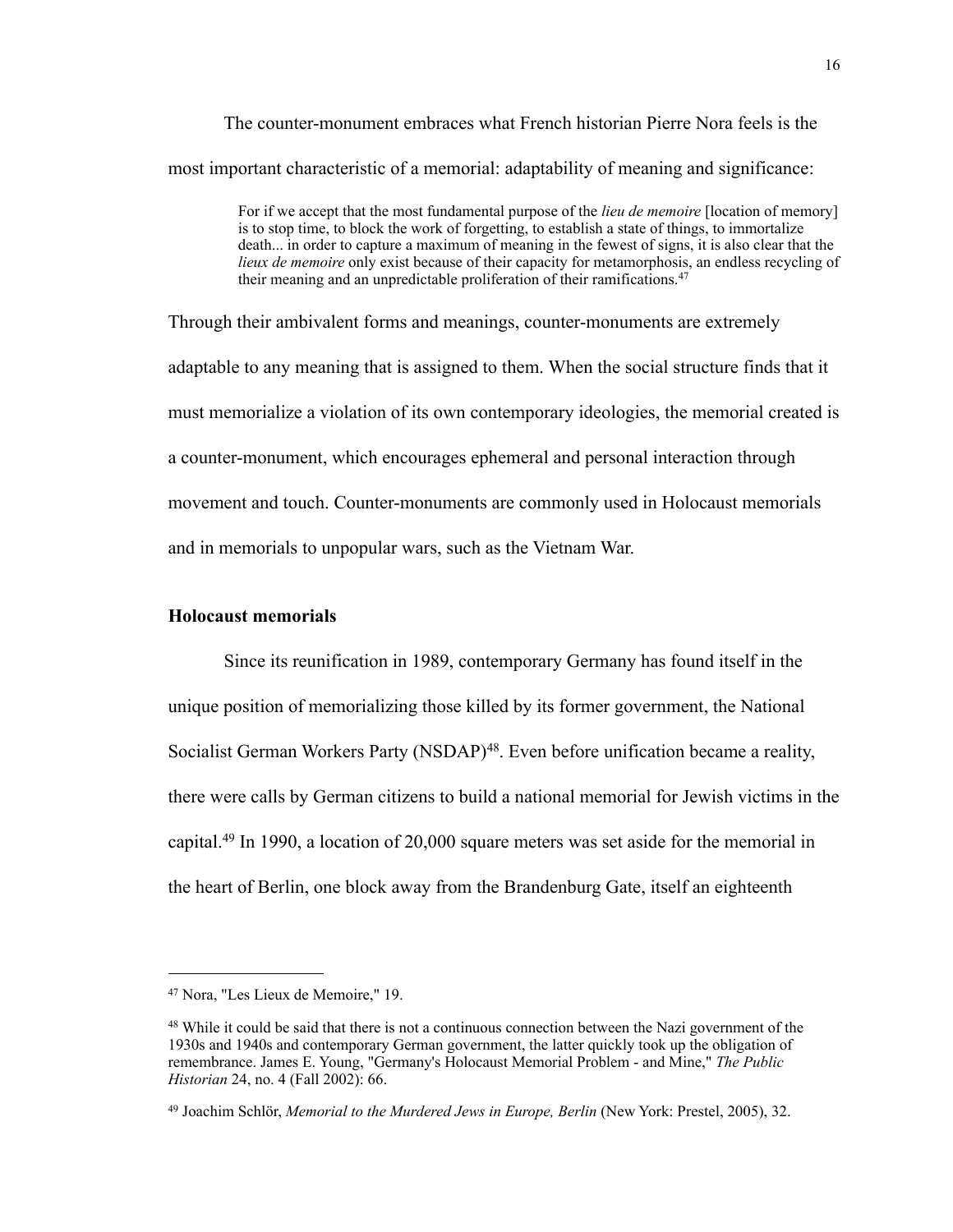century monument[.50](#page-21-0) In order to select the memorials to fill the space, two art competitions were held, one in 1994 and one in 1997. The piece selected by nationallysponsored jury from the 1994 competition, a tombstone-like concrete block with the names of victims carved into it, was highly criticized due to its grim tombstone-like appearance and was ultimately rejected.<sup>51</sup> The competition winner from 1997, designed by Peter Eisenman and Richard Serra, was ultimately built in 2003 and opened to the public in 2005[.52](#page-21-2) The design of the *Memorial to the Murdered Jews of Europe* consists of 2,711 blank concrete stelae  $(2.98m^* . 95m^* . 5-4.7m)$  laid out in a grid across 4.75 acres.<sup>53</sup> An information center, not part of the original design, was placed in the southeast corner of the memorial to house Holocaust information, and to provide a venue for lectures, offices, and a bookstore. [54](#page-21-4)

 The *Memorial to the Murdered Jews of Europe* is of course not the only Holocaust memorial, nor even the only one in Berlin. Various former concentration camps throughout Europe have struggled with creating memorials for their victims. The Dachau concentration camp in particular has had several challenges in creating appropriate and meaningful memorials.<sup>55</sup> Since its liberation in 1945, the site has been subjected to multiple memorial projects, some of which have been abandoned and others

<span id="page-21-0"></span><sup>50</sup> Ibid. and James E. Young, "Germany's Holocaust Memorial Problem - and Mine," *The Public Historian* 24, no. 4 (Fall 2002): 66.

<span id="page-21-1"></span><sup>51</sup> Young, "Memorial Problem," 67 and Schlör, *Memorial,* 34.

<span id="page-21-2"></span><sup>52</sup> Schlör, *Memorial,* 35 and 61.

<span id="page-21-3"></span><sup>53</sup> Schlör, *Memorial*, 45.

<span id="page-21-4"></span><sup>54 &</sup>quot;Berlin Opens Holocaust Memorial," *BBC News*, May 10, 2005,<http://news.bbc.co.uk/2/hi/>4531669.stm. Schlör, *Memorial,* 45.

<span id="page-21-5"></span><sup>55</sup> Kathrin Hoffman-Curtius and Susan Nurmi-Schomers, "Memorials for the Dachau Concentration Camp," *Oxford Art Journal* 21, no. 2 (1998).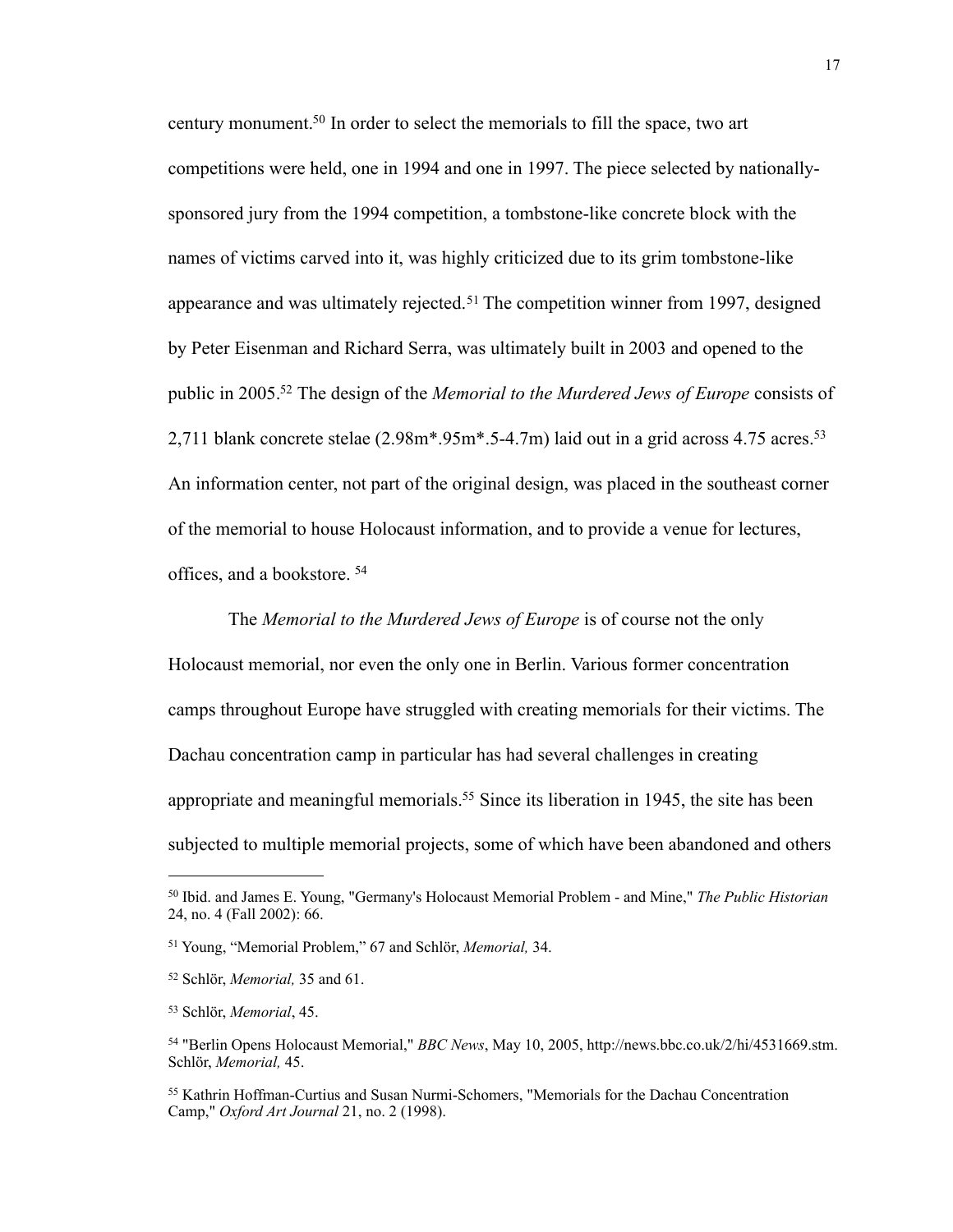which have been completed. Unfortunately, many of these have failed as memorials; they do not perform the duty of substituting a connection to the past in a way that is appropriate for the people who share the memory of imprisonment and its associated terrors. For several of these designed memorials, like the West-German governmentsponsored "Watertower" (1950), which resembled a baptistry, and the Roman Catholic chapel and convent (1960) constructed on site, the obvious reason for failure stems from the use of Christian symbolism imposed on a site of primarily Jewish memory.[56](#page-22-0) However, another possibility for their failure lies in their monumental nature. These Holocaust memorials are large, solid structures, built with an eye to German national redemption.[57](#page-22-1) Instead, it is the memorial created by Nandor Glid for the Comité International de Dachau (CID) that has come the closest to functioning successfully as a memorial in that it "relieve[s] the burden of the past" and "bring[s] together the living and those who had survived the concentration camp.["58](#page-22-2)

 The *Memorial of the CID* from 1968 falls into the category of countermonumental, with its abstract combination of barbed wire and the mutilated human form. Placed on top of a cement pedestal reminiscent of a wall, distorted stretched bodies form the meshed wire wrapped around two metal poles, while hands, feet, and heads become the barbs. The spikes of barbed wire offer a direct response to the redemptive "thorns" that top the Catholic chapel and the organized fencing of Dachau itself by showing the

<span id="page-22-0"></span><sup>56</sup> Hoffman-Curtis and Nurmi-Schomers, "Dachau," 33-39.

<span id="page-22-1"></span><sup>57</sup> Hoffman-Curtis and Nurmi-Schomers, "Dachau," 39.

<span id="page-22-2"></span><sup>58</sup> Hoffman-Curtis and Nurmi-Schomers, "Dachau," 43.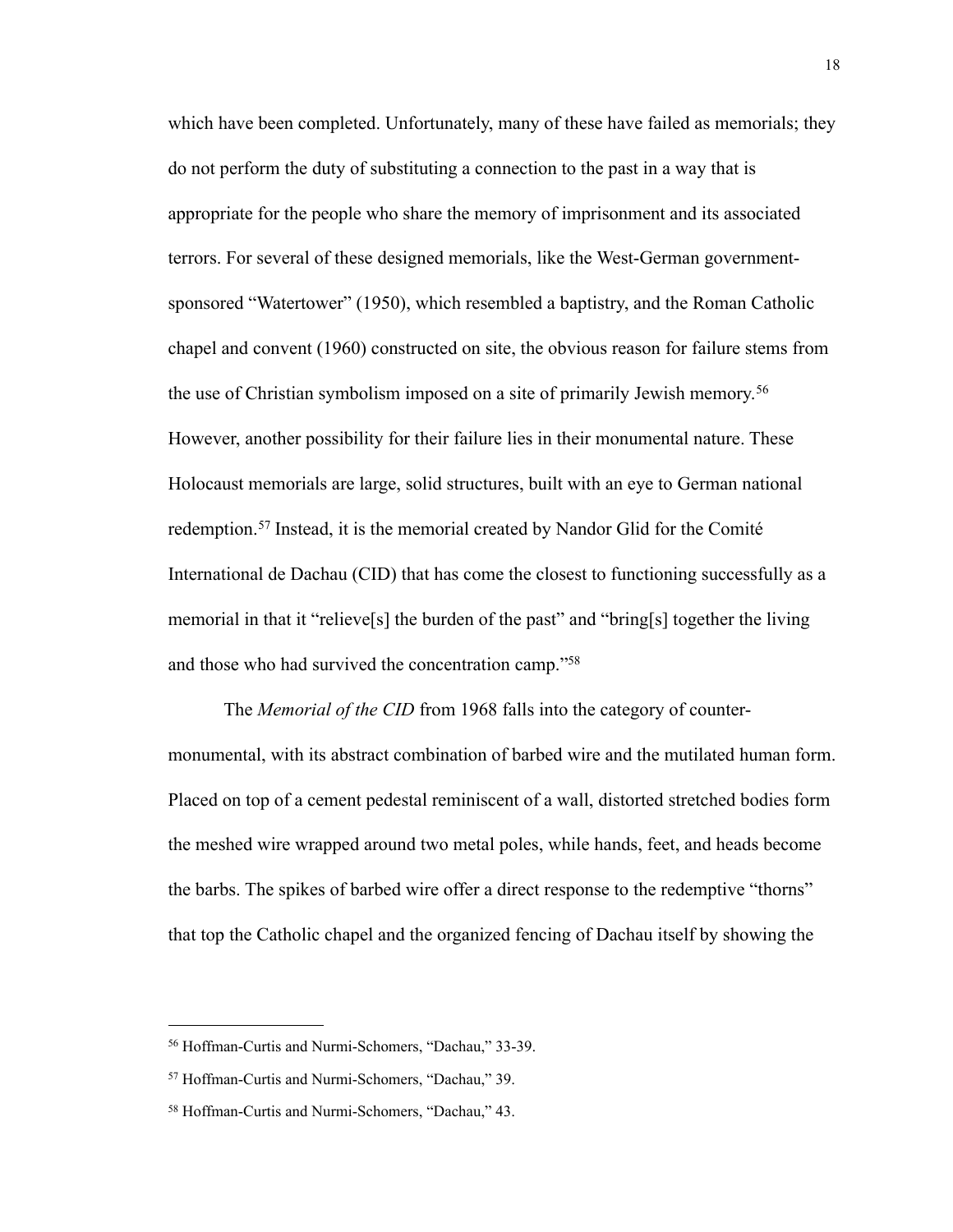reality of "segregation and extermination" as well as "murder and suicide."[59](#page-23-0) Located in the former assembly area of the camp, it was originally part of the assumed end of the interpretive site tour, thus leaving visitors on a negative note. Today, visitors experience the *Memorial of the CID* as one of the earlier stops on the tour, and as such it loses some of the raw emotional power it would have if it were left as a final point of reflection.<sup>60</sup>

 With the effectiveness of *Memorial of the CID* in mind, it is not surprising that many other memorials were built after it in Germany using the same ideas of countermonumentality. Like *Memorial to Murdered Jews,* the *Monument Against Fascism* (1986) by Jochen and Esther Gerz in Harburg, a suburb of the city of Hamburg, is blatantly located in the center of a populated area.<sup>61</sup> However, unlike the *Memorial to the Murdered Jews of Europe*, which is a permanent sculpture, the lead pillar that is the *Monument Against Fascism* was meant to disappear. Located in a shopping center, the pillar was meant to be written on by the public with provided steel styluses, and was gradually sunk into the ground, along with all the public inscriptions, by the artists over the time of a few years so that almost no trace of it remains. In a similar vein, the *Aschrott-Brunnen* (1989), a monument built to replace a Jewish-sponsored fountain destroyed by the Nazis, in the city of Kassel is specifically designed to be underground. These monuments are counter-monuments in that they are purposefully hidden, demanding the viewer remember without a mnemonic.<sup>[62](#page-23-3)</sup>

<span id="page-23-0"></span><sup>59</sup> Hoffman-Curtis and Nurmi-Schomers, "Dachau," 43.

<span id="page-23-1"></span><sup>60</sup> Hoffman-Curtis and Nurmi-Schomers, "Dachau," 41-43.

<span id="page-23-2"></span><sup>61</sup> Young, *The Texture of Memory*, 28.

<span id="page-23-3"></span><sup>62</sup> Young, *The Texture of Memory*, 30-31.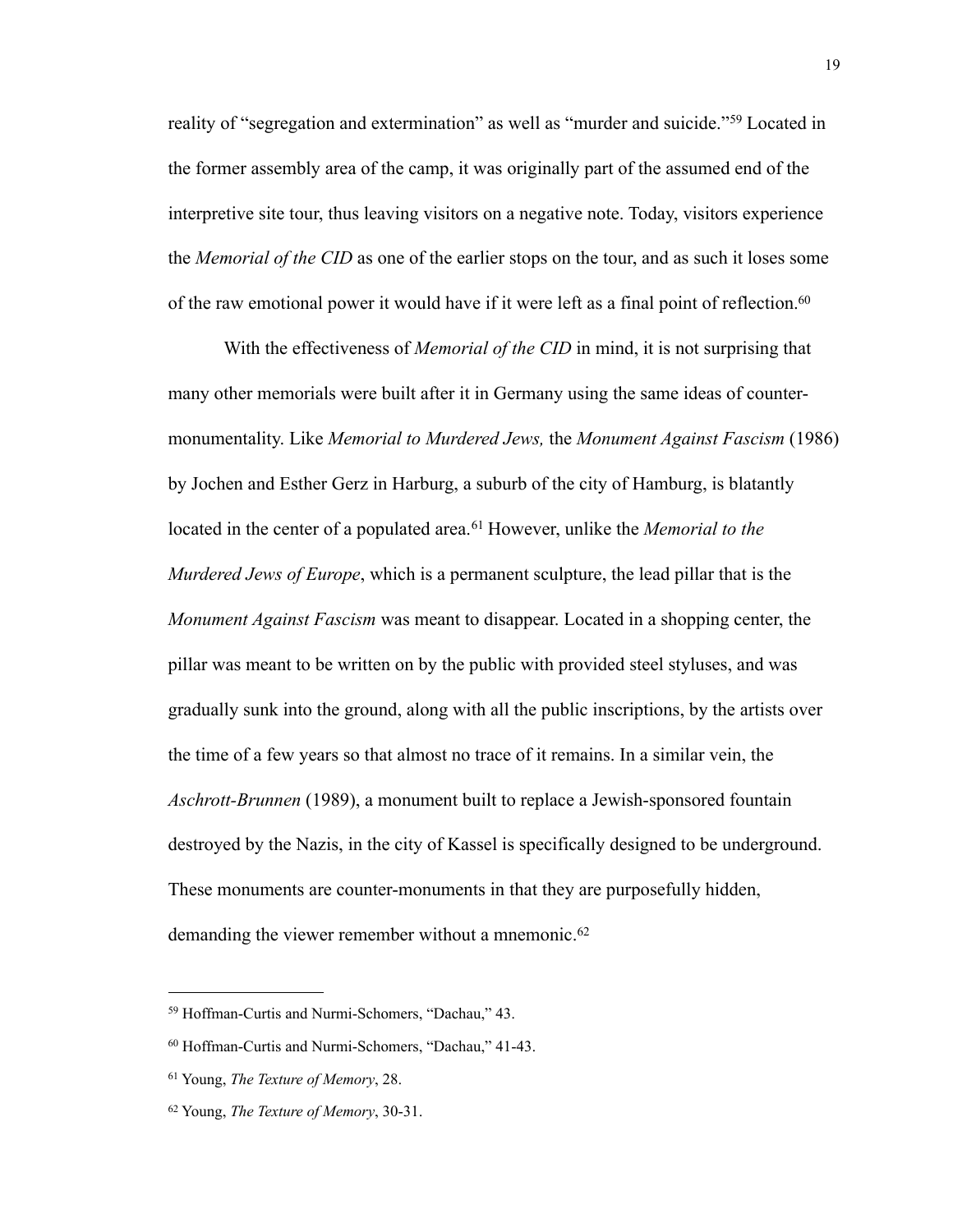The *Memorial of the CID, Monument Against Fascism,* and *Aschrott-Brunnen* are the antecedents of *Memorial to Murdered Jews*, although the permanence and size of it might suggest otherwise. Unlike *Monument Against Fascism* and *Aschrott-Brunnen, Memorial to Murdered Jews* takes the negative memory associated with German guilt and transforms it into something that can be directly confronted through allowing it to hide in plain sight. Despite its size, *Memorial to Murdered Jews* is still a counter-monument because it disperses the memory of the Holocaust through its design. The fact that it is comprised of many small differently-sized parts rather than the large single block (which was, as mentioned above, the form of the rejected design) prevents the viewer from fixing memory to one specific point. It does not force a political or emotional agenda on the viewer, nor even a physical focal point. Likewise, its location in the center of Berlin between the Brandenburg Gate and Potsdamer Platz makes it a piece of a constantly changing city atmosphere rather than a memorial site set aside for intense reflection.

 This capacity for a memorial to blend into everyday life is exactly what designer Eisenman intended.<sup>63</sup> The artist and the press consistently emphasize the "interactability" of the monument, something to be touched and moved through rather than a monument frozen in time. Any solid information regarding the monument, such as names of victims, is underground, requiring deliberate action on the part of the viewer to view it. Yet, it is the everyday participation of pedestrians that transforms something so horrific as the murder of six million people into something able to be psychologically processed. By interacting with the memorial, the emotions of shame, acceptance, and a desire to

<span id="page-24-0"></span><sup>63 &</sup>quot;Berlin Opens Holocaust Memorial."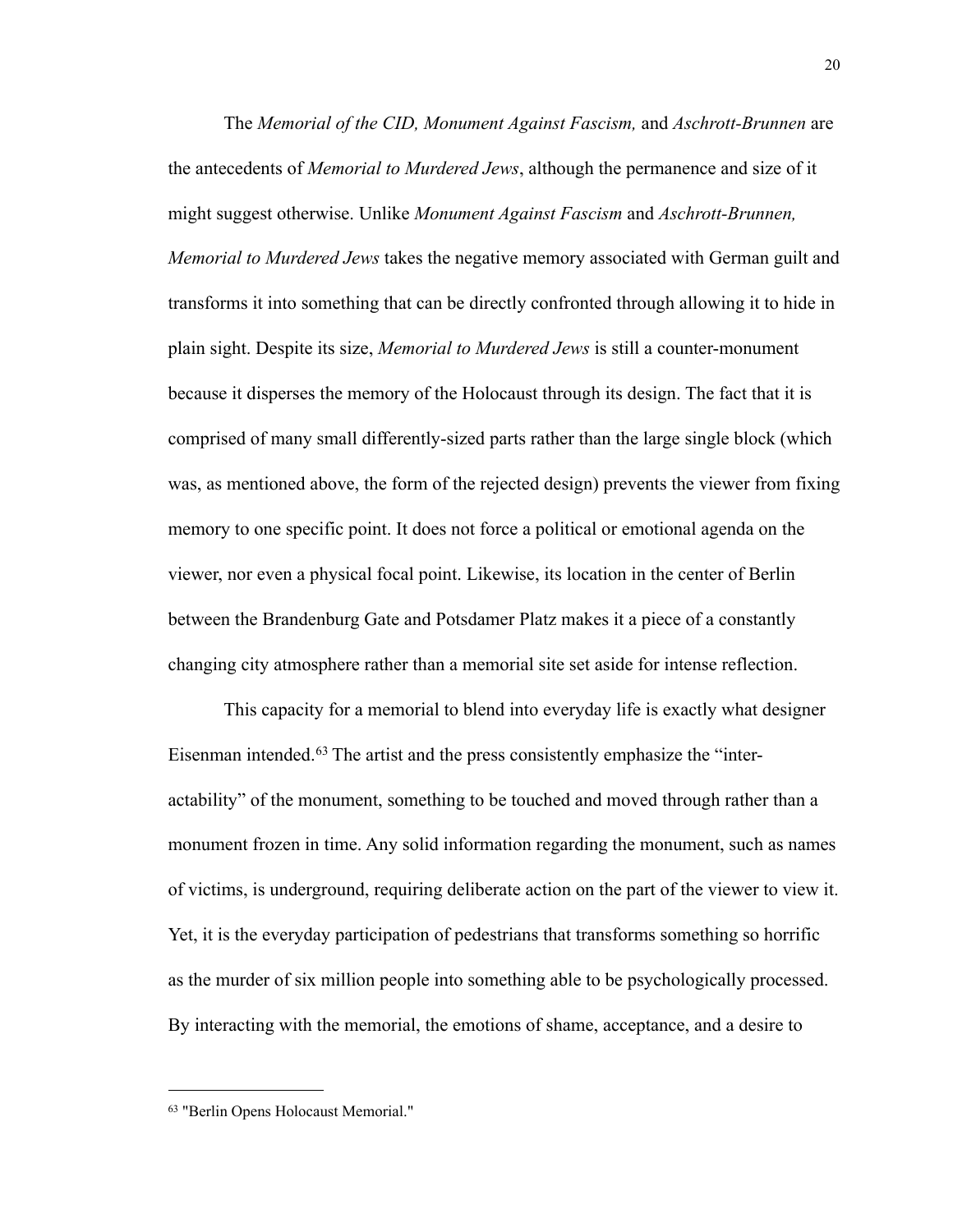avoid such atrocity in the future are imparted without causing to the viewer to be overcome by guilt or the desire to ignore the message.

 Intriguingly, other Holocaust memorials created before *Memorial to Murdered Jews* also use literal stony fragments. The memorial at *Treblinka*, built in 1964 at the site of one of the most deadly concentration camps in Poland, is composed of seventeen thousand large stones surrounding a craggy plinth.<sup>64</sup> Several other memorials located in Poland incorporate pieces of shattered Jewish gravestones that were destroyed during Nazi control: in the towns of Kazimierz (1984), Wegrow (1982), and Lodz (unfinished begun in the 1940s).[65](#page-25-1) However, while the medium and forms are relatively the same, these Polish memorials do not reflect an attempt to create multiple fleeting feelings. One wonders how varied the approach to remembering at these sites can be since there are few, if any, local Jewish people there to supply a living meaning[.66](#page-25-2) Tourists do come and visit these sites, but usually during a scheduled Holocaust tour sponsored by various Jewish associations. Many of these associations are international, such as the United Jewish Appeal and the American Jewish Congress, which presumes a self-selection for those seeking memorial structures and active participation. In Poland, most memorials to the Holocaust or former Jewish communities, funding, and visitors, come from Israel, Western Europe, and the United States.<sup>[67](#page-25-3)</sup>

<span id="page-25-0"></span><sup>64</sup> Young, *The Texture of Memory*, 186.

<span id="page-25-1"></span><sup>65</sup> Young, *The Texture of Memory*, chapter 7.

<span id="page-25-2"></span><sup>66</sup> Ibid.

<span id="page-25-3"></span><sup>67</sup> Young, *The Texture of Memory*, 207.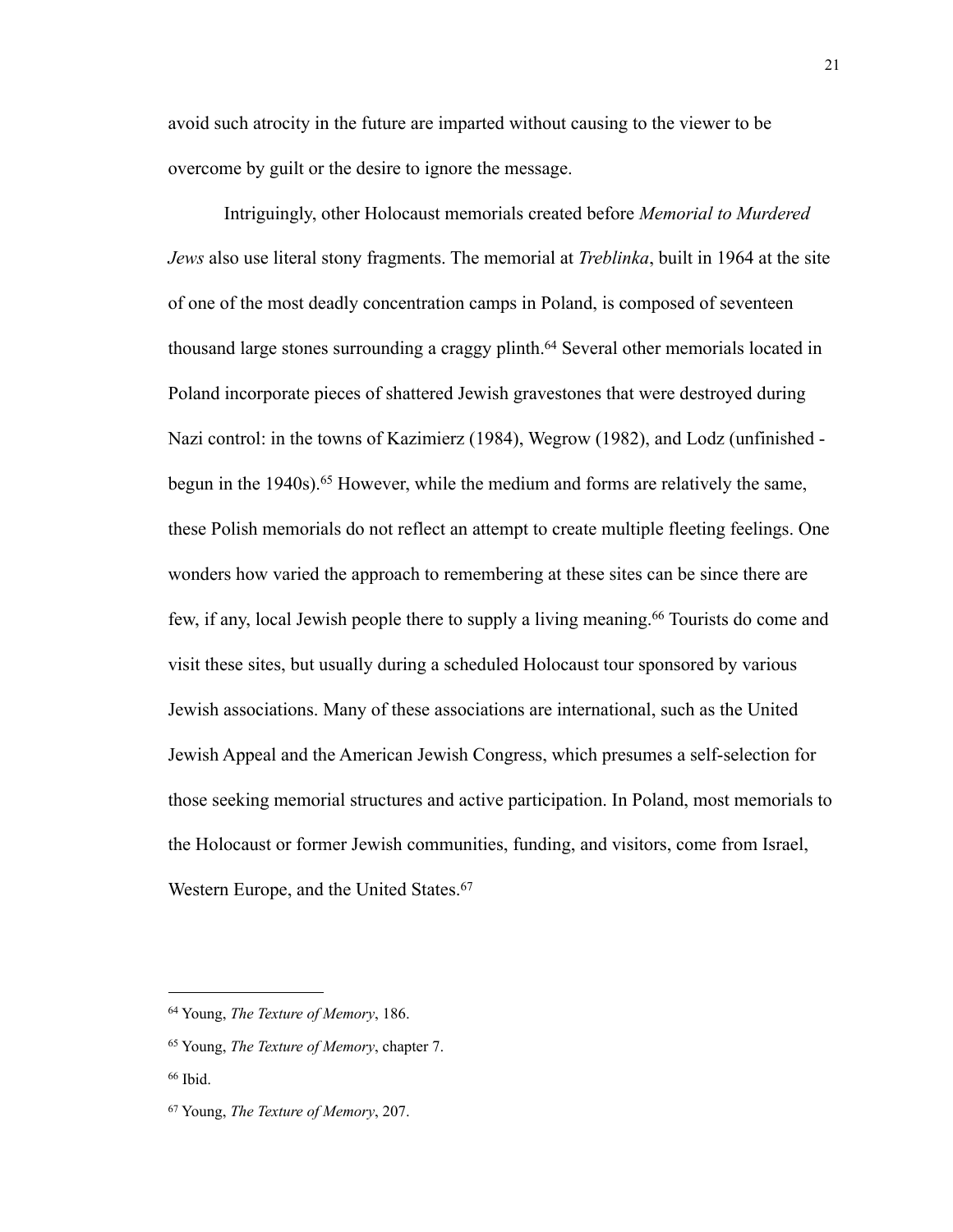Compare these European examples of counter-monuments to American memorials to the Holocaust. The largest memorial, the *United States Holocaust Memorial Museum* in Washington, D.C., is located about a block away from the other monuments on the grounds of the National Mall. While the museum rotates exhibits, Kirk Savage still finds it static, a building-monument that focuses on horror rather than the Holocaust itself. The structured visiting pattern, which includes progression from light and airy rooms to dark and tight ones, and the shocking nature of the exhibits, such as photographs of abused prisoners, prevent an opportunity for the visitor to change thought processes or behavior or even effectively remember what they just viewed[.68](#page-26-0) James Young finds its closing galleries merely a story of American triumph, focusing on the immigration and assimilation of Holocaust survivors into the American populace, followed by a vista of other American monuments upon exiting.<sup>69</sup> The United States has no need for a national counter-monument to the Holocaust because the narrative of American intervention in World War II is one of liberation, victory, and heroism, despite whether that was actually the case. It is this positive narrative that makes it easier for the United States to dedicate a memorial to the Holocaust than to create a meaningful and appropriate memorial to American abuses such as African-American slavery or Native American decimation.

 Young also compares the large physical memorials in Germany and the United States to the memorialization approach in Israel, the Jewish state created in 1948 by the United Nations. In an almost total reversal of the German approach to memorializing the

<span id="page-26-0"></span><sup>68</sup> Savage, *Monument Wars*, 286-287.

<span id="page-26-1"></span><sup>69</sup> Young, *The Texture of Memory*, 347.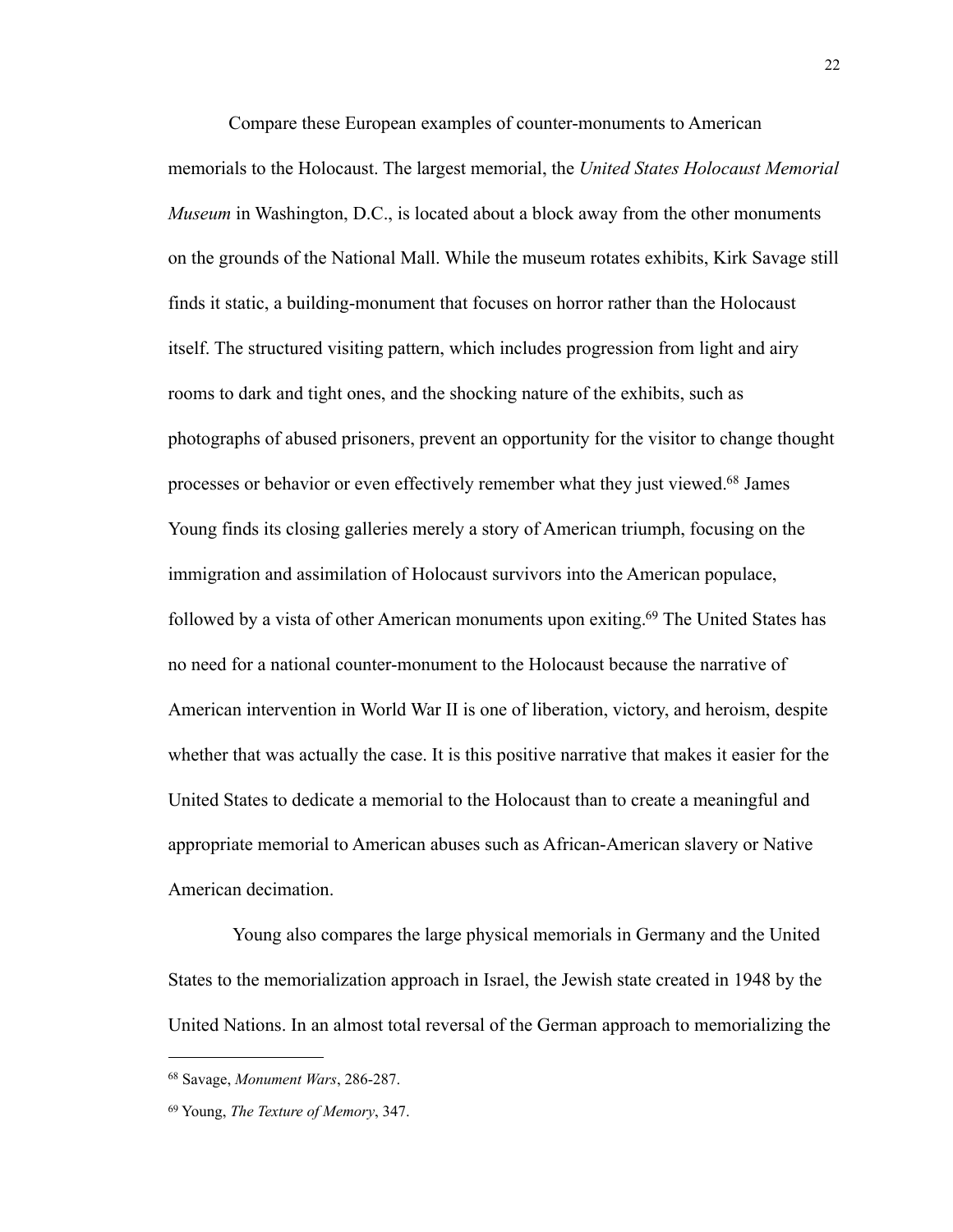Holocaust, Israel has created a literal ephemeral memorial: a two-minute siren to go off at 8am on the day of remembrance called Yom Hashoah.[70](#page-27-0) Despite this intangible form of memorial, the siren is still a counter-monument. In 1959, the memorial day of Yom Hashoah was strategically placed within the complex combination of Jewish and secular calendars to serve a greater nationalist narrative of rebirth and heroism for the Israeli state.<sup>71</sup> The blasting of the emergency sirens carries connotations of national crisis, and thus national coming-together. Indeed, everyone in the country is subjected to the siren regardless of their religion or location during both the present time and World War II. The populace literally stops what they are doing; even those driving stop and exit their cars to observe the memorial-alarm. As Young argues, this two minute period is a co-opt, a "nationalization of many competing memories," for in those moments there is a "risk of confusing the shared moment for a shared memory.["72](#page-27-2) The Yom Hashoah siren of Israel is an intangible memorial which imposes one meaning on the population, calling forth a national narrative rather than an individualized one.

### **The Vietnam Wall**

 The United States also has its share of counter-monuments. One of the earliest and most famous is that of the *Vietnam Veterans Memorial* in Washington, D.C., created in 1982 to commemorate American casualties from the controversial Vietnam War. The Vietnam War was one of the United States' longest military conflicts, running from 1955

<span id="page-27-0"></span><sup>70</sup> Young, *The Texture of Memory*, 276.

<span id="page-27-1"></span><sup>71</sup> Young, *The Texture of Memory*, 269 & 280-281.

<span id="page-27-2"></span><sup>72</sup> Young, *The Texture of Memory*, 280-281.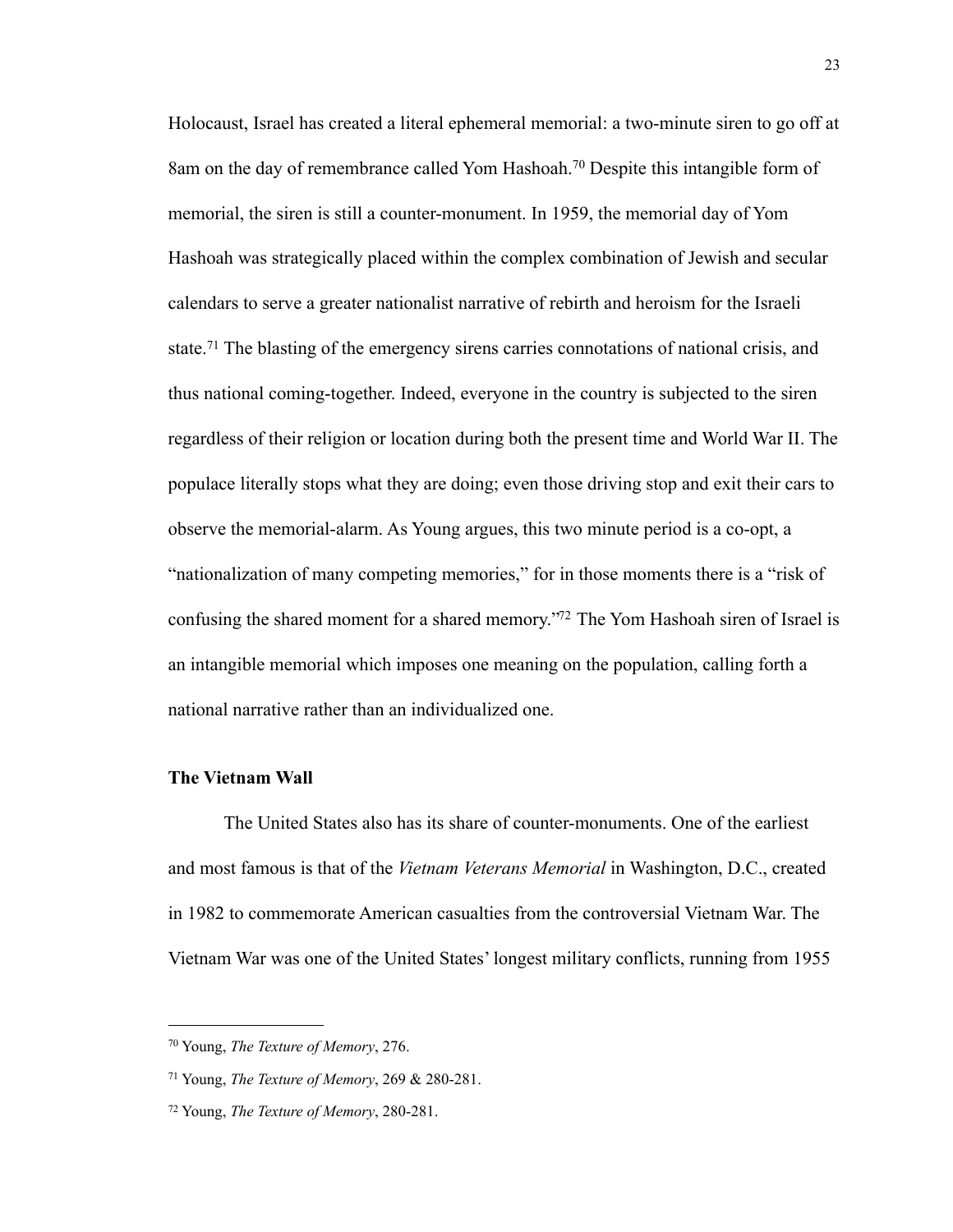to 1975, though ground troops were only in use from 1965 to 1973. The United States was allied with the South Vietnamese government against the North Vietnamese government and its Communist allies who aimed to make Vietnam a communist state. The war was, and continues to be, controversial due to multiple factors including, but not limited to. the draft, moral questions about the legitimacy of invasion and war, and disagreement with domestic and international policy. The chaotic removal of United States personnel from Saigon in April 1975, and the official take-over of South Vietnam by North Vietnam the next year, has led many to claim the war an American military loss.

 In 1979, the non-profit group the Vietnam Veterans Memorial Fund (VVMF) began raising money for a memorial to the Vietnam War. After acquiring a space on the National Mall in Washington, D.C. a competition was held to select a winning design. The commission was granted to Yale student Maya Lin, a Chinese-American woman from Ohio. Her design featured a 246 foot long polished black granite chevron-shaped wall dug into the earth inscribed with the names of those killed or missing in action during the course of the war. The polished surface serves as a shadowy mirror for the viewer who sees their own reflection among the more than 58,000 names of war victims. In her design submission Maya Lin made it clear that her wall of names was not meant to be a static:

> The memorial is composed not as an unchanging monument, but as a moving composition to be understood as we move into and out of it. ... Brought to a sharp awareness of such a loss, it is up to each individual to resolve or come to terms with this loss. For death, is in the end a personal and private matter, and the area contained with this memorial is a quiet place, meant for personal reflection and private reckoning.[73](#page-28-0)

<span id="page-28-0"></span><sup>73</sup> Maya Lin, *Letter of Submission*, Design, accessed March 21, 2013, http://www.vvmf.org/Design.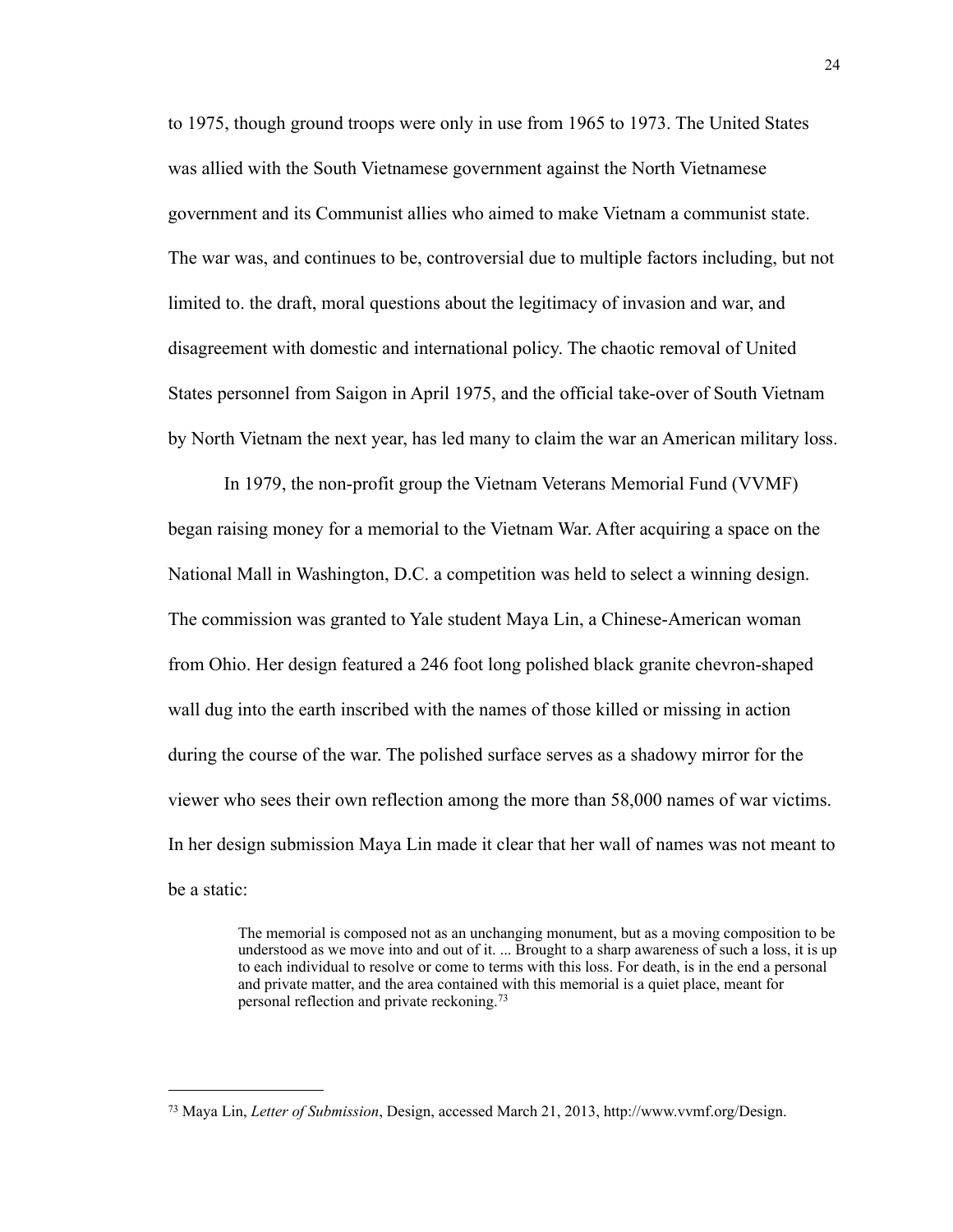Like the *Memorial to Murdered Jews*, the Vietnam Wall is made to be seen from multiple angles, walked along, and touched.

 Even before construction began on the Wall, the design faced serious criticism from artists and military members. Its depth, its black color, and its lack of classical triumphant symbolism were considered to be shameful, effeminate, and discouraging.[74](#page-29-0) A compromise for the design added a figural group of three soldiers a short distance away (completed two years after the Wall) called *The Three Soldiers*, designed by Frederick Hart, and another figural group of three female nurses tending a wounded soldier added called the *Vietnam Women's Memorial*, designed by Glenna Goodacre, in 1993. In essence, the controversy occurred because Maya Lin's design was a counter-monument that allowed for individual interaction.

 In fact, without stating it explicitly, the VVMF refused to have a monument in the manner of Young's definition of monument, a memorial which is triumphant and/or excessively patriotic. The memorial the VVMF would fund had to meet the criteria of being "reflective and contemplative in character" and had to "make no political statement about the Vietnam War."[75](#page-29-1) While having absolutely no political statement about an inherently controversial war is arguably impossible, this requirement certainly has a preference for the tone of the piece that would not be fulfilled by bold obelisks like the *Washington Monument* (designed by Robert Mills in 1848 – completed 1884). It could even be said that the members of the Vietnam Veterans Memorial Fund were not

<span id="page-29-0"></span><sup>74</sup> Sturken, *Tangled Memories*, 52-53.

<span id="page-29-1"></span><sup>75 &</sup>quot;Maya Lin's Award-Winning Design," Vietnam Veterans Memorial Fund, accessed March 21, 2013, http://www.vvmf.org/317.cfm.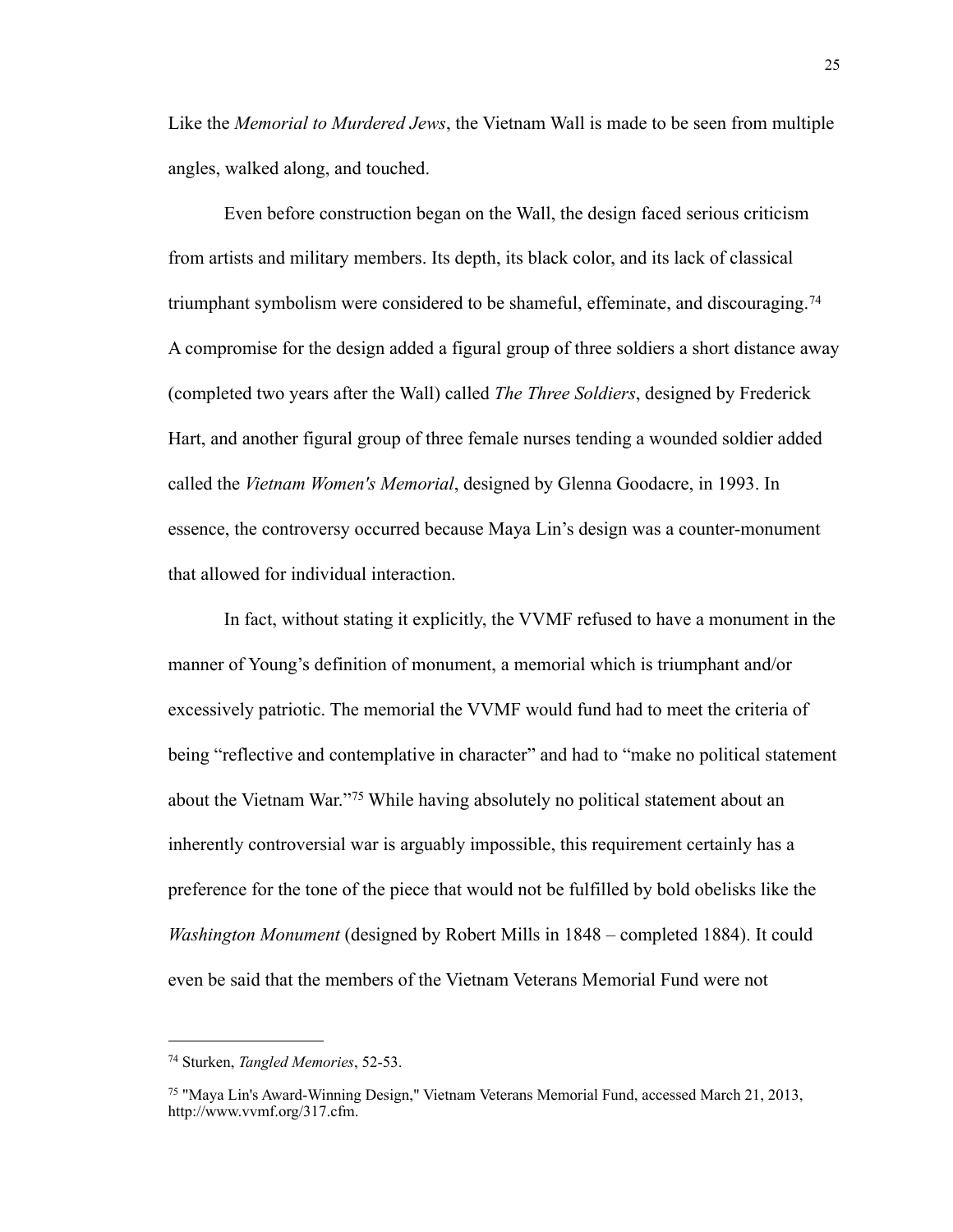expecting a triumphant memorial since such displays had slowly fallen out of favor since the 1920s and more quickly since the 1940s[.76](#page-30-0) Furthermore, a standard monument could spark even more controversy amongst the public. With the design contest held only six years after the official end of the military fighting, the majority of veterans, along with the thousands of war protesters, were in their thirties. For these relatively young people, the memories of the war were still quite vivid, especially for those suffering from Post-Traumatic Stress Disorder.

 However, it is the careful calculation that it takes to create a counter-monument that may in fact turn it into an exercise in monumentality. In their analysis of the *Massachusetts Vietnam Memorial* of Worcester (designed by the architectural firm Harby, Rogers and Catanzaro and dedicated in 2002), psychology student Zachary Beckstead and his team conclude that no matter what a physical memorial is made of or how it looks it will always have "socially mediated meanings" and therefore is a tool of social cohesion rather than an opportunity for personalizing experience[.77](#page-30-1) This Vietnam memorial, located in a park, is a combination of natural and human-created elements: several large architectural and landscape elements including trees, a lake, flags, and stones with not only names carved into them, but also full letters from soldiers who served and died in Vietnam. Although this design would seem to imply great freedom of movement through the memorial, and therefore increased freedom of thinking and relating, Beckstead et al. acknowledge that space is in fact easily manipulated through

<span id="page-30-0"></span><sup>76</sup> Andrew M. Shanken, "Planning Memory: Memorials in the United States during World War II," *The Art Bulletin* 84, no. 1 (March 2002).

<span id="page-30-1"></span><sup>77</sup> Zachary Beckstead et al., "Collective Remembering through the Materiality and Organization of War Memorials," *Journal of Material Culture* 16, no. 3 (September 2011): 196.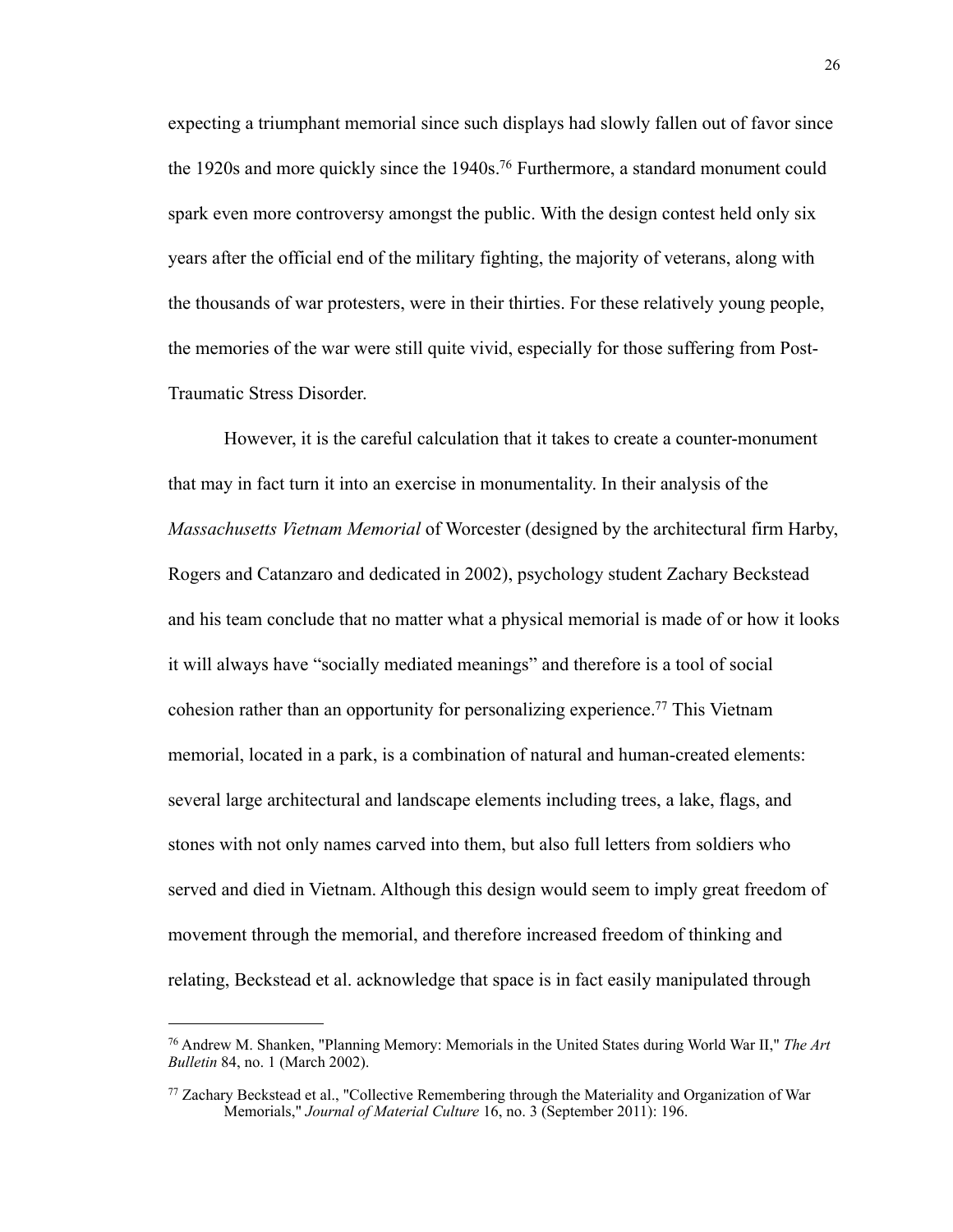site lines and walkways and that it may manipulate other people. Likewise, materials used in the construction are already charged with social meaning (e.g. the *black* stone of the Wall in Washington, D.C.) and can be used to manipulate the viewer[.78](#page-31-0) Even a counter-monument is a tool of the designer and the larger cultural structure, though the purpose of such a design is purportedly healing and resuming productive society rather than to promote social cohesion through exultation.[79](#page-31-1)

 The *Massachusetts Vietnam Veterans Memorial* is much larger and more complex than the Vietnam Memorial in Washington. Despite the additions to the memorial, which were an attempt to push monumentality and other classical constraints on the memorial, it is still the Vietnam Wall which dominates the visitor experience of the memorial, and the Wall is minimalist in the extreme. The *Vietnam Veterans Memorial* has only a few simple traits, all of them ambiguous: clean lines, dark color, and most importantly, names. The listing of names, as Sturken pointed out and this thesis will address below, is both everything and nothing.<sup>80</sup> The black coloration of the stone has connotations of mourning, but also connotations of pride and dignity, especially for the African American community who are colloquially referred to as "black" Americans. The reflective nature of the stone is a reflection of the nature of war and of the events of the past, and also a reflection of the viewer. Ultimately there is no one definition of grief, loss, or war to be found at the Vietnam Wall, which makes it easier to relate to as an individual and serves

<span id="page-31-0"></span><sup>78</sup> Beckstead et. al., "Collective Remembering," 209.

<span id="page-31-1"></span><sup>79</sup> Beckstead et. al., "Collective Remembering," 210.

<span id="page-31-2"></span><sup>80</sup> Sturken, *Tangled Memories*, 61.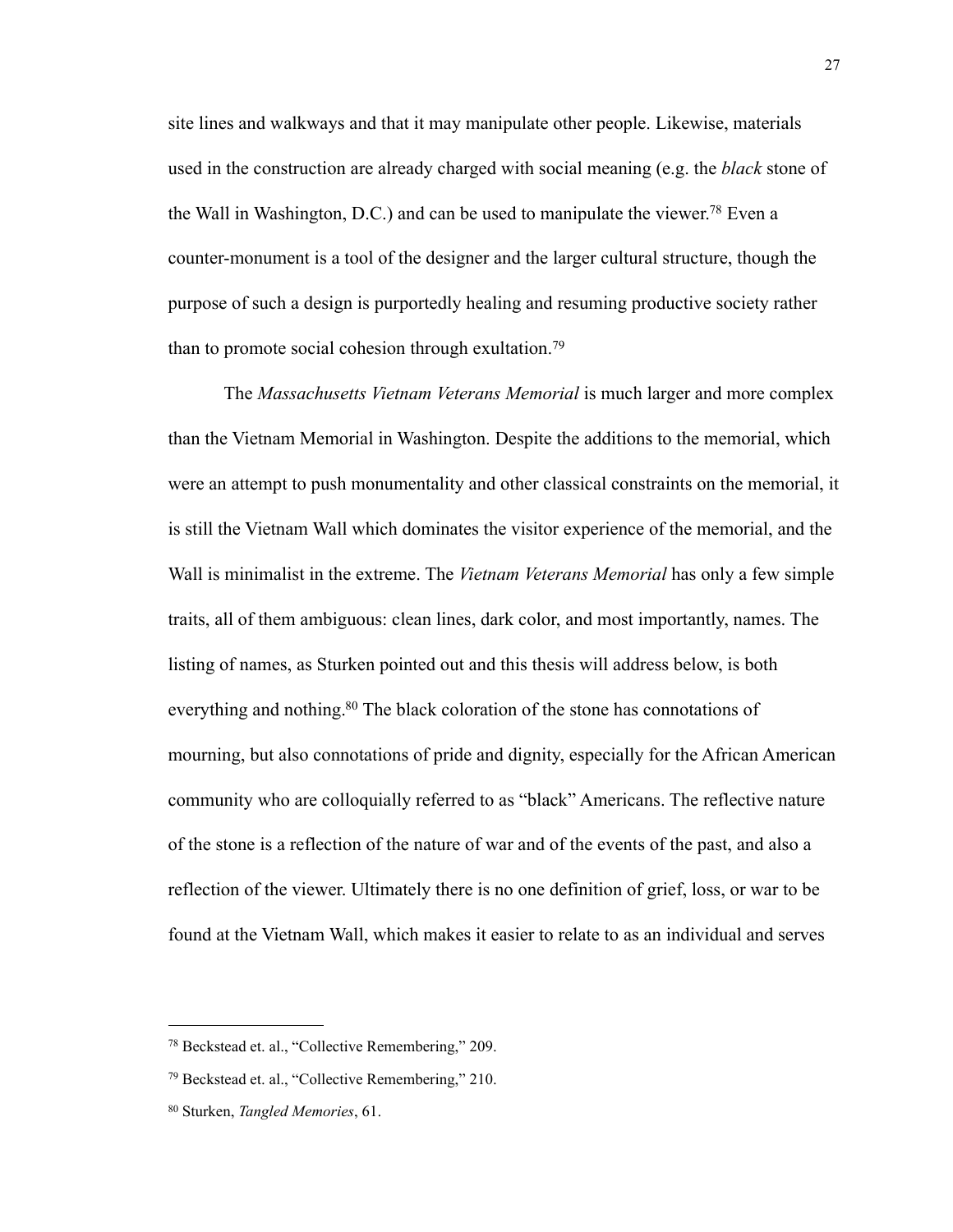as a better mimic of the ephemeral than does the *Massachusetts Vietnam Memorial*, which purposefully tugs at specific emotions.

 Certainly no one can argue the success of the Vietnam Wall. Kirk Savage says it single-handedly "rescued the public monument from what appeared certain oblivion."<sup>81</sup> For something so small and relatively simple, the Wall draws between 22 and 30 million visitors a year. People interact with the Wall, touch it, take rubbings, and although it was never intentioned as a deposition site, leave personal items along the top and bottom of panels, and in the cracks between them. There have been several traveling replica walls made (most notably *The Wall that Heals* (1996), handled by the VVMF) and the Vietnam Wall has also spawned copy-cat memorials, even within the National Mall itself.<sup>82</sup> It could even be said that the Vietnam Wall has prompted the contemporary minimalist approach to memorials. Maya Lin, despite the controversies she sparked at the time of the Wall's construction, is now revered as a top memorial designer, even sitting on the jury panel of the Lower Manhattan Development Corporation for the 9/11 memorial with James E. Young and others.<sup>83</sup>

 But just as all contemporary memorials are not counter-monuments, present success is not necessarily a predictor of future success. While the counter-monument trend started by the Vietnam Wall is an attempt to prevent stagnation of interpretation, differing interpretations of events start to drop off as a past event moves from individual

<span id="page-32-0"></span><sup>81</sup> Savage, *Monument Wars*, 261.

<span id="page-32-1"></span><sup>82</sup> Meredith H. Lair, "The Education Center at the Wall and the Rewriting of History," *The Public Historian* 34, no. 1 (Winter 2012): 39.

<span id="page-32-2"></span><sup>83</sup> Allison Blaise and Lynn Rasic, *A Place of Remembrance: Official Book of the National September 11 Memorial* (Washington, D.C.: National Geographic, 2011), 130-131.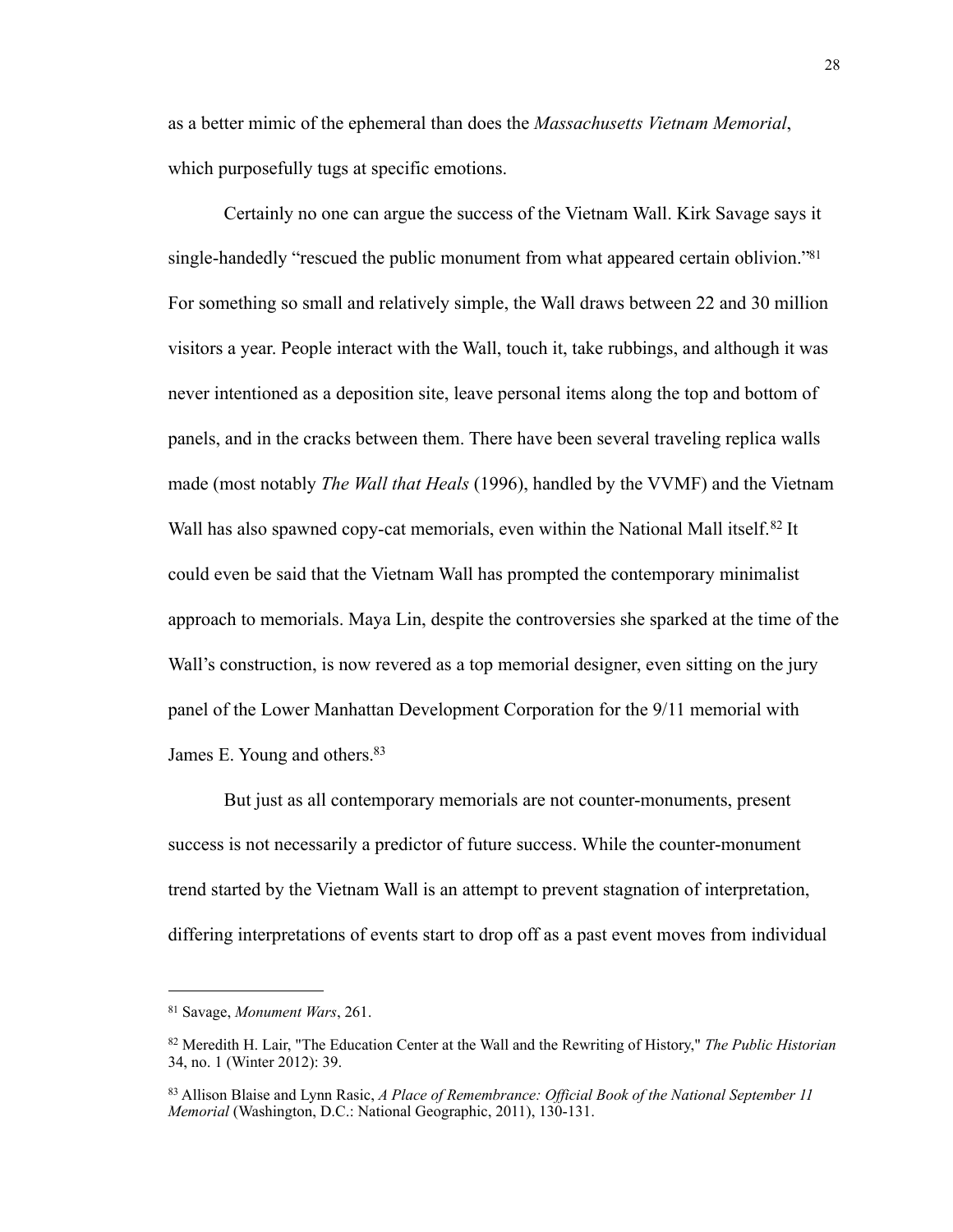memory to the collective history of an event, and as particular topical threads are emphasized over others. The generation that fought both in and against the Vietnam War is aging. What will become of this incredibly emotional memorial when the people who knew the events first hand are gone? Will visitors still leave items at the Wall? What sort of items will they be?[84](#page-33-0) Will the Vietnam Wall even continue to be a counter-monument? A new education center is being built on the opposite side of Henry Bacon Drive as the Wall, but only focuses on military action, and the deaths of particular individuals. In 2001, this education center was designed to contain memorials to some of the individuals on the wall, and also offer historical information on the war itself. It could accommodate 50 people at a time. By 2011, the design and content of the proposed center had sprawled to accommodate 350 visitors and has become a shrine to military action and personnel.<sup>85</sup> This change is a direct result of the 9/11 attacks, a cocktail of panicked patriotism and the need to justify yet another unpopular war. Will this additional act of monumentalism push the Wall into interpretive stagnation for future generations?

 The Vietnam Wall in Washington, D.C. is designed so minimally that visitors can see any meanings they like in their blackened reflections. This keeps interpretations of the Vietnam Wall and the homefront protests as open as possible; the meaning is neither good nor bad, only what is placed on it through interaction. However, the ambiguity of counter-monuments is still open to nationalized standards of what is able and allowed to be remembered in the United States as well as more autocratic countries. Even materials

<span id="page-33-0"></span><sup>&</sup>lt;sup>84</sup> For further discussion about adaptation of a memorial after those who lived with the memory have died, please see: Geoffrey M. White, "Emotional Remembering: The Pragmatics of National Memory," *Ethos* 27, no. 4 (December 1999).

<span id="page-33-1"></span><sup>85</sup> Lair, "The Education Center at the Wall," 40.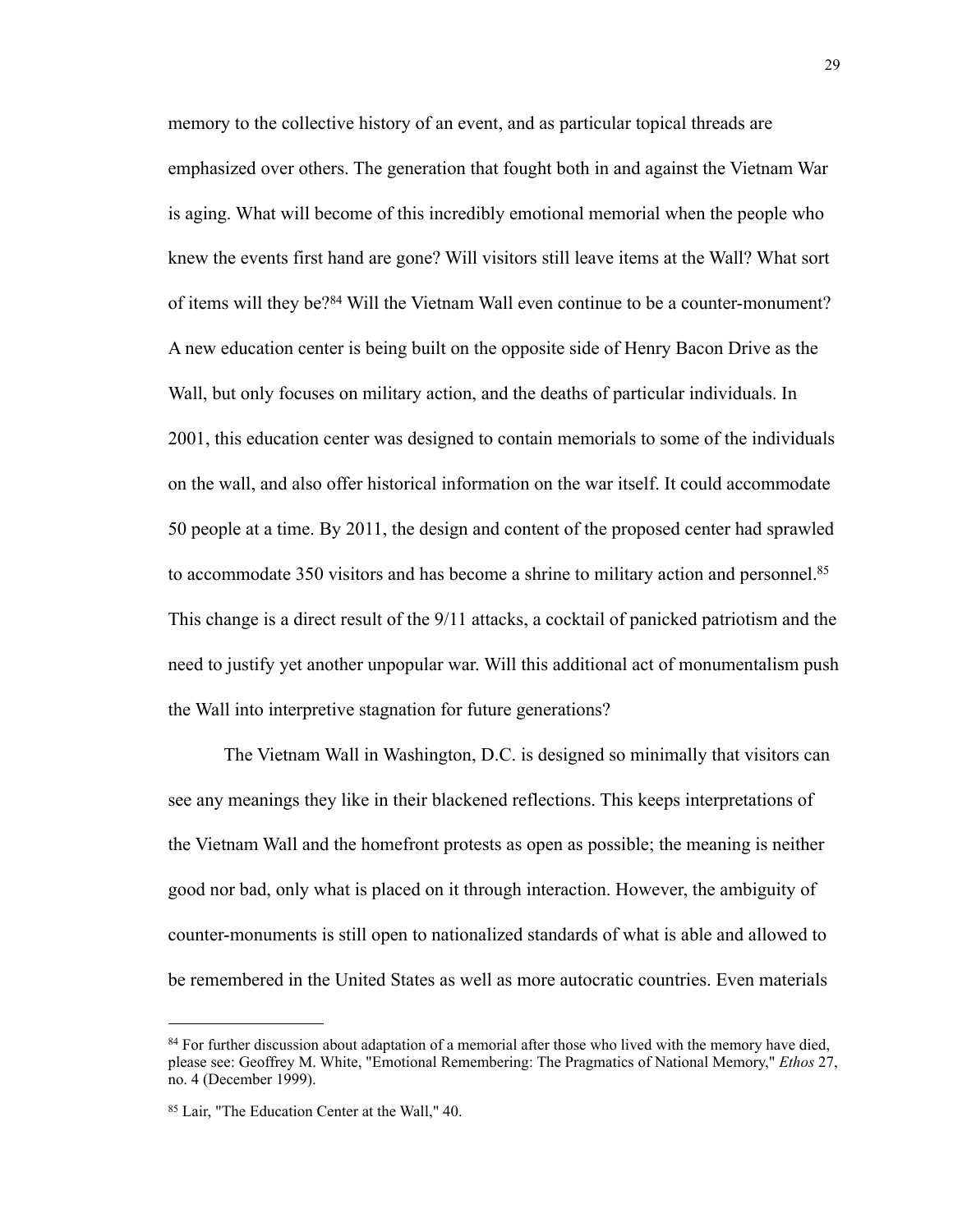that hold multiple cultural meanings only hold so many of them. Additions or subtractions to the memorial can change the meaning and interpretation entirely, particularly after all those with a direct memory of the event have died, as may be the case with the Vietnam Wall's new education center.

 It is for this reason that at the end of his book on the National Mall, *Monument Wars* (2009), Kirk Savage suggests that what is needed on the Mall are not more permanent memorials, but rather ephemeral ones, those lasting less than ten years. The goals of such an action would be prevention of ossification and the embracing of difference, what counter-monuments attempted to do in the first place.<sup>86</sup> Countermonuments can only mimic the individualized fulfillment of fleeting memorial action on the part of the viewer; they cannot do it on their own. Understanding the role ephemeral action has in memorialization will lead to fewer failed memorials and better understanding of the intangible heritage practices than influence them.

<span id="page-34-0"></span><sup>86</sup> Savage, *Monument Wars*, 312.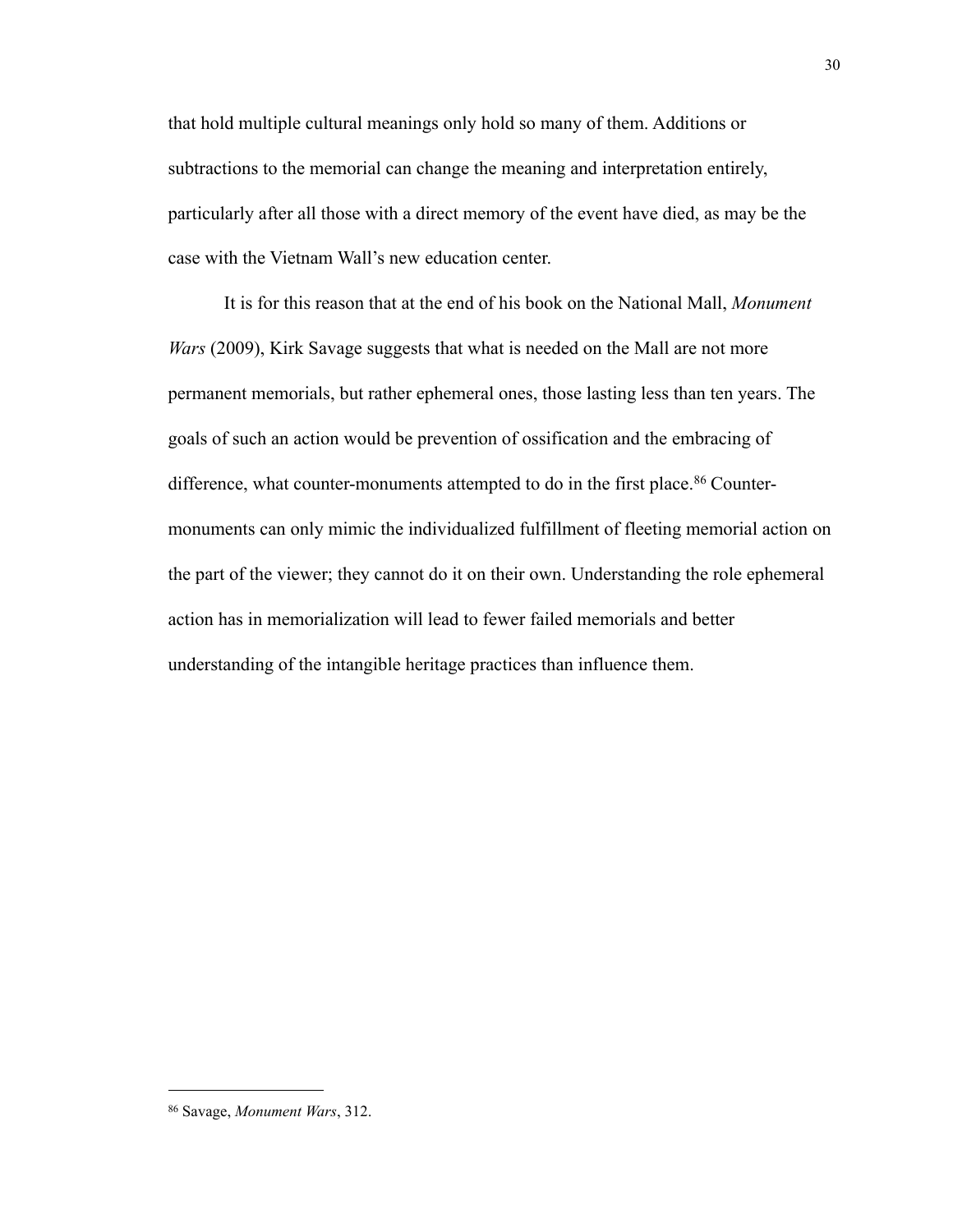## **Chapter 3: Individualizing**

 There has been a noticeable trend in the last thirty years for memorials to include the names of the deceased on the memorials themselves. This can be seen on the Vietnam Wall and *Reflecting Absence* and other 9/11 memorials such as, the *Flight 93 National Memorial* (unfinished) in Shanksville, Pennsylvania. The inclusion of names was intended and approved. However, the act of individualizing those names has run parallel to the trend; loved ones leave personalized artifacts at the location of, or as part of, the memorial. For example, the use of personal artifacts as a purposeful part of a memorial can be seen in the *NAMES Project Memorial Quilt* (begun in 1986), also known as the AIDS Quilt, which allows people to create individualized panels in honor of a person who died of AIDS. This chapter will argue that this trend of individualization is the result of more socially-marginalized peoples attempting to reclaim a person's memory from the homogenized traditional monument. By using personalized and often fragile objects, mourners reclaim the individual from the broad narrative they were absorbed into regardless of their actual participation. This chapter will explore the power of naming in memorials through case studies of the Vietnam Wall, *Reflecting Absence*, and the AIDS Quilt and the personalization of those names by non-governmental groups.

### **Claiming a Name**

 The act of leaving items at memorials is prominent at the Vietnam Veterans Memorial and at the sites of the September 11th attacks in Washington, D.C., New York City, and Shanksville, Pennsylvania, though it also occurs at far less well-known sites as well, such as sites of traffic accidents throughout the United States. On reflection,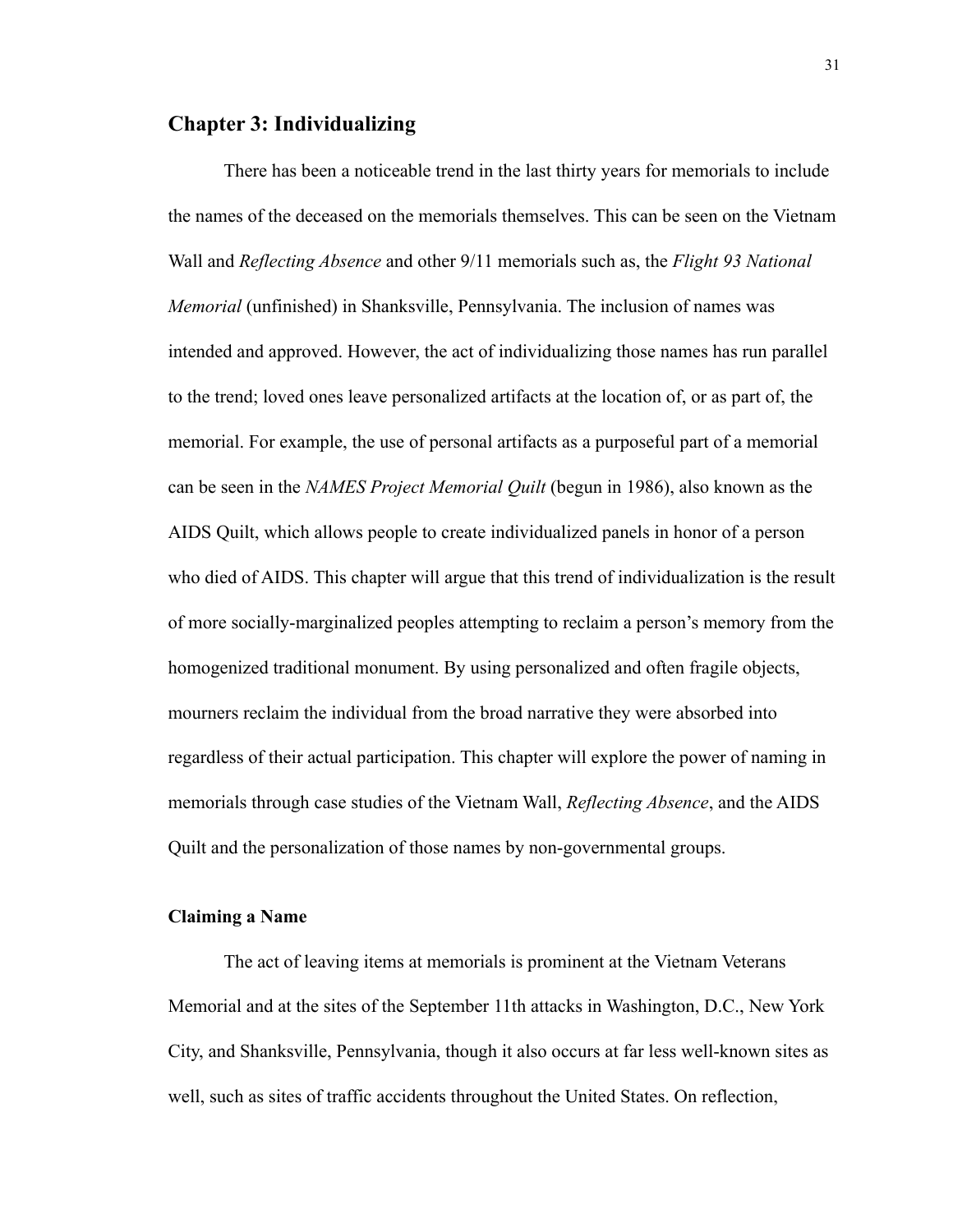placing additional memento items seems redundant, particularly at the memorials which already have the name(s) of the deceased on them. Names are a common, if not essential, aspect of memorial practice. From simple grave plaques to towering stones, names serve to identify the person or event of commemoration. However, as Marita Sturken points out, "[t]he name evokes both everything and nothing.["87](#page-36-0) A name is an abstract; as with any noun it is a symbol, in this case a symbol of a human being. But human beings are notoriously complex. Names may be "symbolic harbingers of individual lives", but they speak of nothing specific, serving only as "rhetoric of implicature."<sup>88</sup> A name does not reveal all that is known or reflect the identity of a person, which is why at a number of memorials visitors feel the need to deposit, "photographs, letters, and other memorabilia in attempts to fill the names with individual significance."[89](#page-36-2) Without the personal objects, a name on a memorial becomes a meaningless symbol.

 Maya Lin's inclusion of the names of all casualties on the Vietnam War memorial broke the pattern of triumphal monuments on the National Mall in 1982. But the inclusion of names on monuments and memorials is not unique. Several World War I monuments in Europe, such as those at the *Thiepval Memorial to the Missing of the Somme* (1932) in France and the *Menin Gate Memorial to the Missing* (1927) in Ypres, Belgium, contain almost as many or even more names than are on the Vietnam Wall.<sup>[90](#page-36-3)</sup>

<span id="page-36-0"></span><sup>87</sup> Sturken, *Tangled Memories*, 61.

<span id="page-36-1"></span><sup>88</sup> Carole Blair and Neil Michel, "The AIDS Quilt and the Contemporary Culture of Public Commemoration," *Rhetoric and Public Affairs* 10, no. 4 (2008): 607.

<span id="page-36-2"></span><sup>89</sup> Ibid.

<span id="page-36-3"></span><sup>90</sup> Roughly 72,000 and 55,000 respectively. Maxine Borowsky Junge, "Mourning, Memory, and Life Itself: The AIDS Quilt and the Vietnam Veterans' Memorial Wall," *The Arts in Psychotherapy* 26, no. 3 (1999): 196.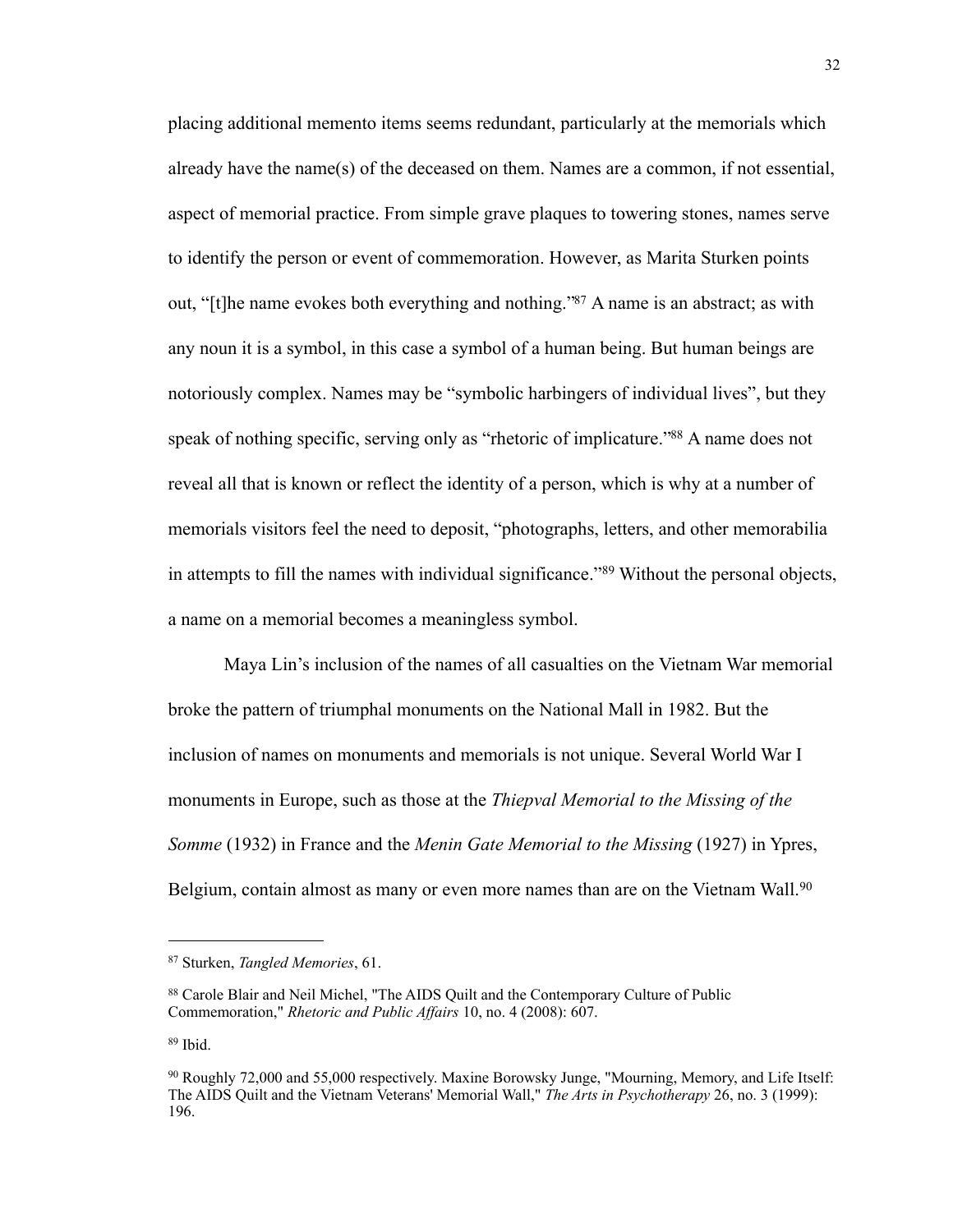What differentiated the Vietnam Wall from these earlier memorials was the public's almost immediate reaction to the Wall by placing mementos by it. As of early 2013, over 100,000 artifacts have been left at the Wall, not counting flowers or perishable food items.[91](#page-37-0) Some objects are direct political statements, like the return of a Medal of Honor by Charles J. Liteky to protest United States involvement in South American coups.<sup>[92](#page-37-1)</sup> Others' meanings, such as that of a blue high-heeled shoe, are nearly inscrutable without speaking directly with the person who left it.<sup>93</sup> Some of the objects left refer to the act of naming on the Wall itself, like the poignant note left by a Vietnam veteran in which he expresses the desire to know the names of those soldiers who died in his care.<sup>[94](#page-37-3)</sup>

 It is through the inclusion of letters left at the memorial that the closest sense of personalization of the deceased is achieved. Words, like names, are themselves ephemeral. The act of writing makes them semi-permanent, but the nature of paper, especially modern non-archival paper left outside, is to disintegrate, making the letters left at the Vietnam Wall impermanent items. However, the objects and letters left at the Vietnam memorial are regularly collected by the National Park Service, and nonperishable items are catalogued and stored at the Museum Resource Center in Maryland, thus preventing their destruction.<sup>[95](#page-37-4)</sup>

<span id="page-37-0"></span><sup>91</sup> Lair, "The Education Center at the Wall," 39.

<span id="page-37-1"></span><sup>92</sup> Scott Boehm, "Privatizing Public Memory: The Price of Patriotic Philanthropy and the Post-9/11 Politics of Display," *American Quarterly* 58, no. 4 (December 2006): 1162.

<span id="page-37-2"></span><sup>93</sup> Laura Palmer, *Shrapnel in the Heart: Letters and Remembrances from the Vietnam Veterans Memorial* (New York, NY: Random House, 1987), xvii.

<span id="page-37-3"></span><sup>94</sup> Palmer, *Shrapnel in the Heart*, 25.

<span id="page-37-4"></span><sup>95</sup> Rachel Manteuffel, "The Things They Leave Behind: Artifacts from the Vietnam Veterans Memorial," *Washingtonian*, October 24, 2012, accessed March 21, 2013, [http://www.washingtonian.com/articles/](http://www.washingtonian.com/articles/people/the-things-they-leave-behind-artifacts-from-the-vietnam-veterans-memorial/) [people/the-things-they-leave-behind-artifacts-from-the-vietnam-veterans-memorial/](http://www.washingtonian.com/articles/people/the-things-they-leave-behind-artifacts-from-the-vietnam-veterans-memorial/).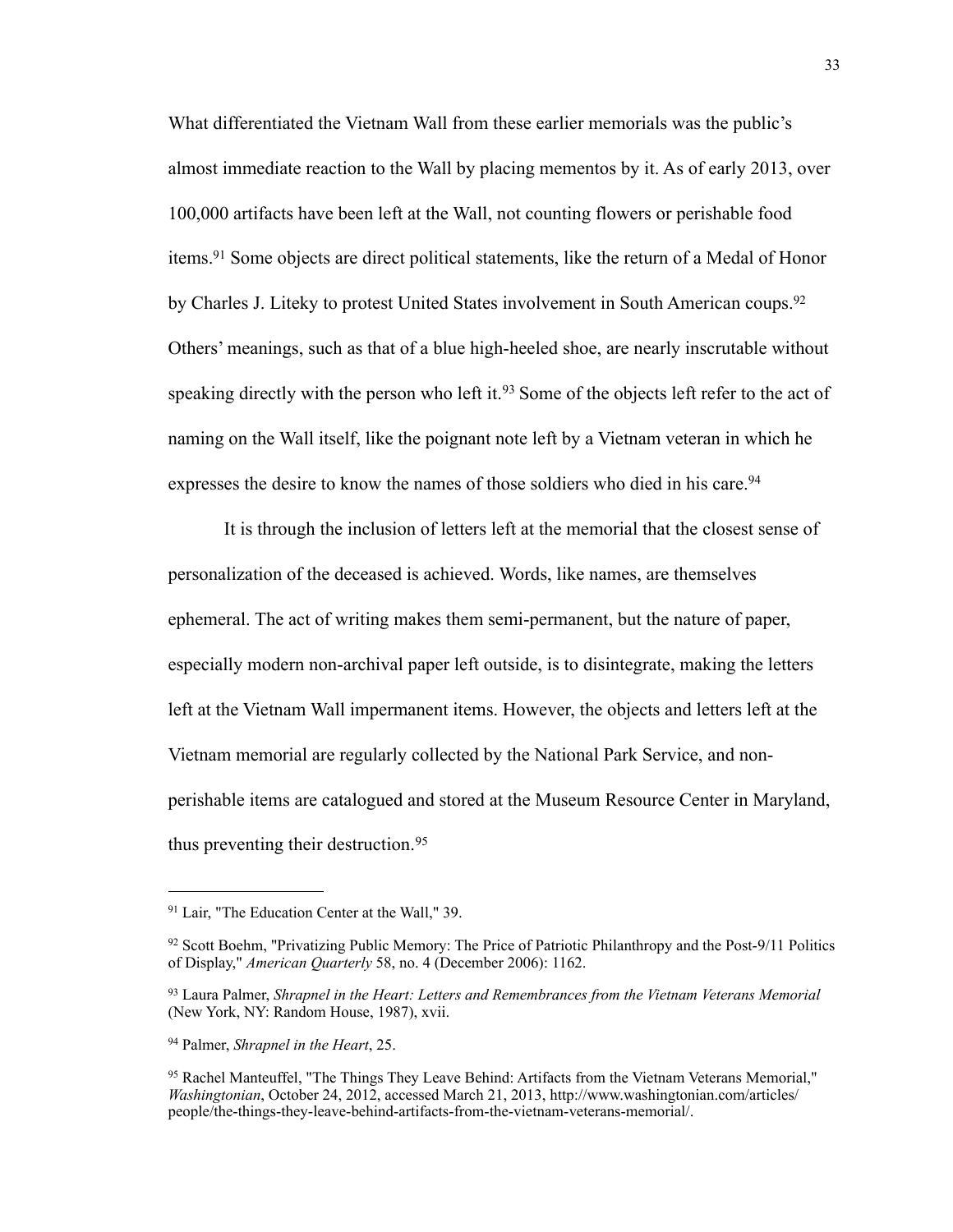Several of the as yet undisclosed memorial mementoes will be on display at the Wall's visitor and education center, and other items, such as a teddy bear and a Christmas tree, were also placed in the extremely popular Smithsonian exhibit, *The Price of Freedom: Americans at War*. [96](#page-38-0) These Wall items are specifically selected to be representatives of a whole group of mementos, and the person who selects them is fulfilling an requirement imposed by the funding agency, in these cases the National Park Service, rather than a true random cross-sectional and statistically-relevant selection. In the case of these exhibitions, the interpretation of the mementoes is through the lens of national patriotism and meaningful public action, although many of the letters and objects declare disenchantment with the government or the futility and arbitrary nature of death and war.<sup>97</sup> The disappointed political sentiments of the letters, however, have not stopped people from continuing to relate individually to the names on the Wall, indicating that while they are aware that what they leave may be hidden away or used in a way that they did not intend, they still have a drive to memorialize their loved ones with whatever resources they have.

 The Vietnam Wall is of course not the only memorial to use names. The larger and more controversial 9/11 memorial *Reflecting Absence* (2011 - designed by Michael Arad) in New York City has taken the act of naming on memorials to new and intricate levels. The final design has the names of all 2,982 victims of 9/11, (those from Shanksville and Washington, D.C. as well as New York, as well as the six victims of a separate attack on the World Trade Center in 1993), carved into the bronze parapets of the dual waterfalls.

<span id="page-38-0"></span><sup>96</sup> Lair, "The Education Center at the Wall". Boehm, "Privatizing Public Memory," 1162.

<span id="page-38-1"></span><sup>97</sup> Ibid. and Lair, "The Education Center at the Wall". Palmer, *Shrapnel in the Heart*.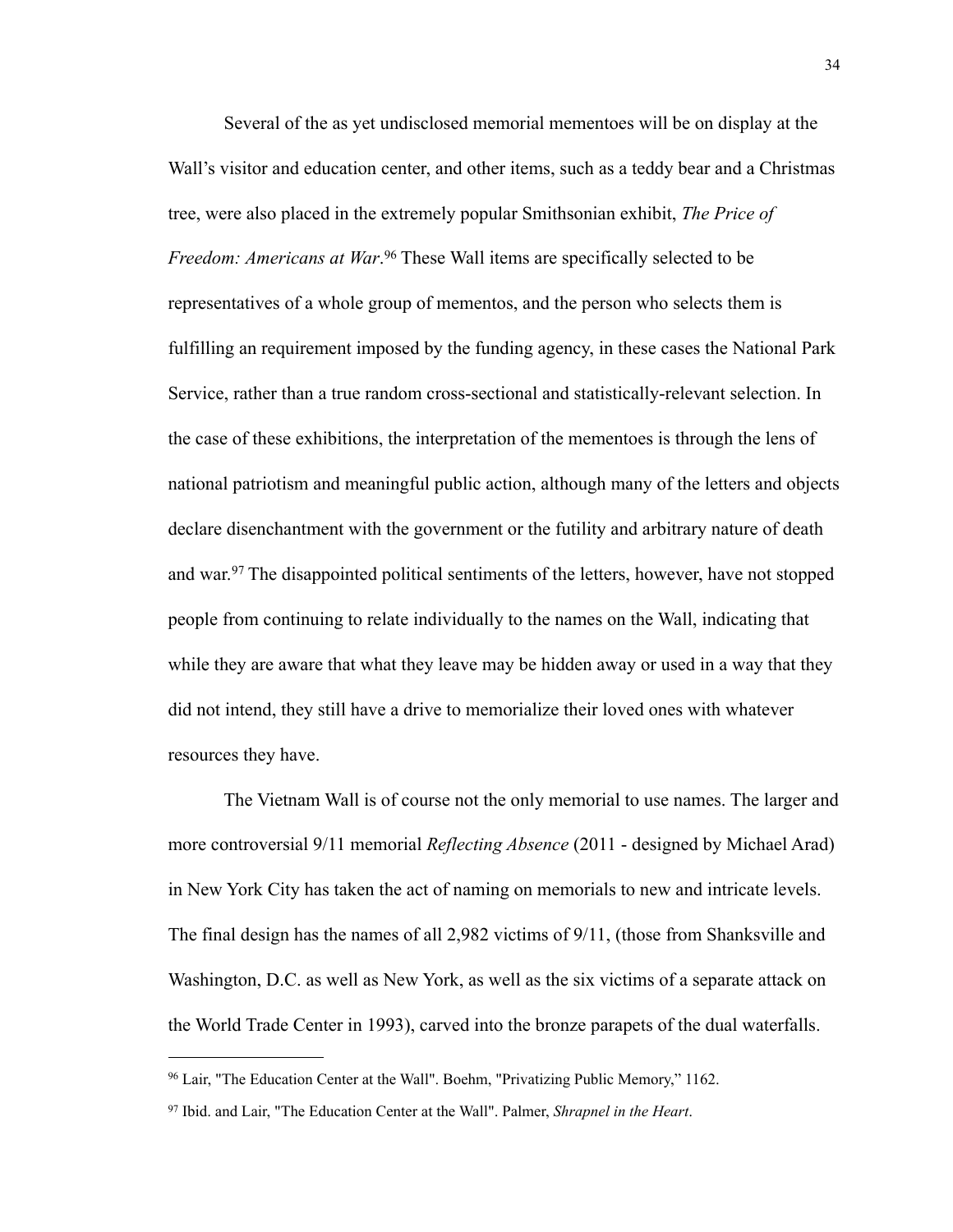What makes these names at the World Trade Center site so different from those at the Vietnam Wall is their organization. The Vietnam Veterans Memorial organized names chronologically and alphabetically[.98](#page-39-0) The 9/11 memorial in New York is far more sophisticated. After several years of discussion by the Lower Manhattan Development Corporation it was decided to place the names in a series of "meaningful adjacencies", an organization method which took into account not only the location of victims during the attacks, but also specific requests from next of kin.<sup>99</sup> With over 1,200 requests made by families the arrangement of names on the memorial required specialized computer software to process and organize them.<sup>100</sup> Thanks to technology, human connection can be brought to the abstract names.

 The future museum at the World Trade Center site will also include a hall of photographs of the victims and several individual profiles, though the design has not yet been specified.<sup>101</sup> The museum will also feature artifacts recovered from the destruction of the World Trade Center and other sites, including personal possessions of both survivors and those who died, and a private room for survivors and friends and family of victims[.102](#page-39-4)

 Before the memorial or museum were even in formal discussion stages, there were many impromptu and otherwise publicly-created memorials erected throughout New York City. Missing posters put up in the few days after the attacks, particularly those

<span id="page-39-0"></span><sup>98</sup> Sturken, *Tangled Memories*, 46.

<span id="page-39-1"></span><sup>99</sup> Blaise and Rasic, *A Place of Remembrance*, 166.

<span id="page-39-2"></span><sup>100</sup>Blaise and Rasic, *A Place of Remembrance*, 169.

<span id="page-39-3"></span><sup>101</sup> Blaise and Rasic, *A Place of Remembrance*, 184-185

<span id="page-39-4"></span><sup>102</sup> Blaise and Rasic, *A Place of Remembrance*, 152.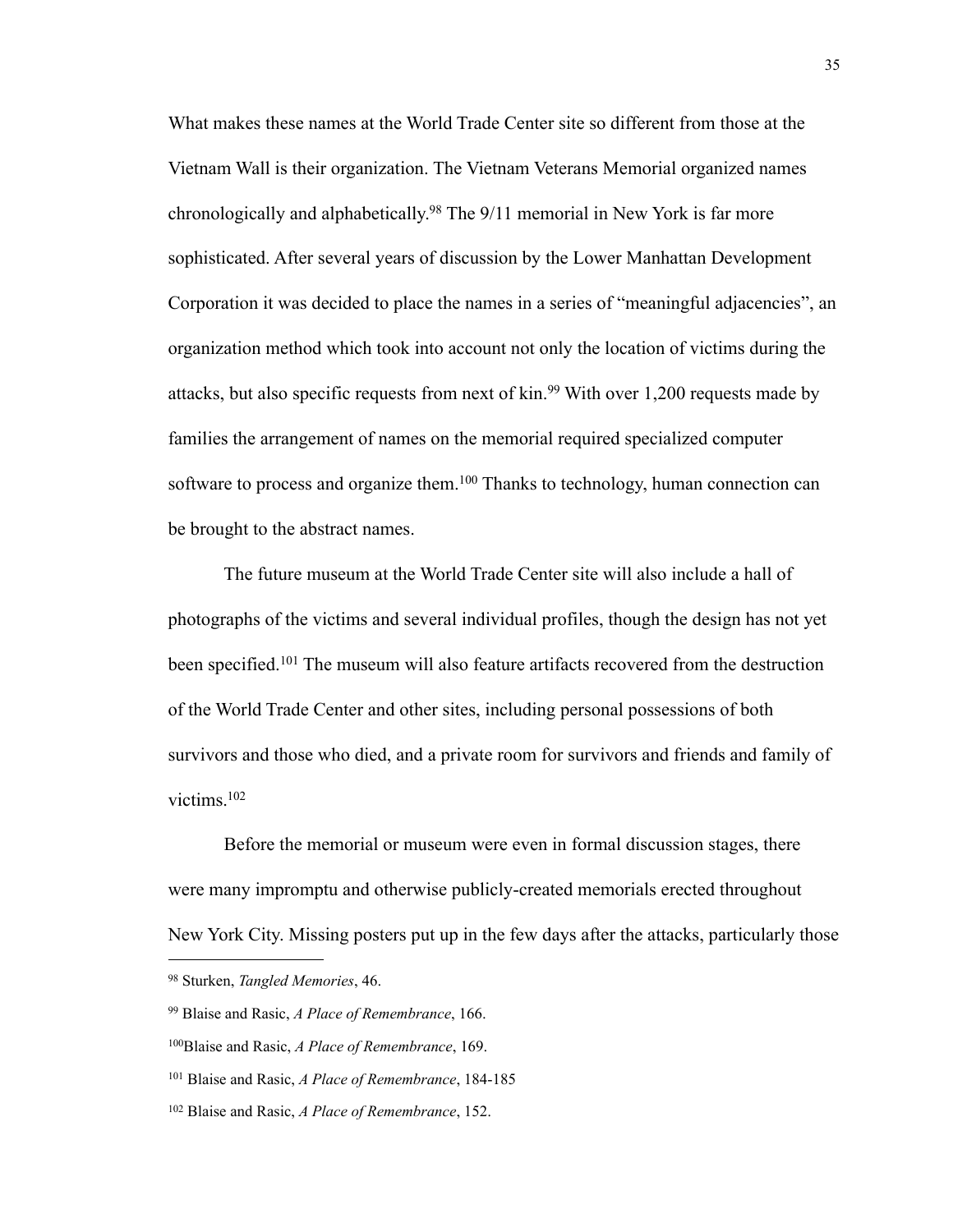in nearby St. Paul's Chapel and along emergency barriers, became perishable memorial plaques and sites of deposition for flowers, candles, and other items[.103](#page-40-0) Left primarily by strangers, they represented the participation of society's mourning practices. Many of these objects were collected by museums and historical organizations, but they are what Marita Sturken refers to as "kitsch": mass-produced items that have a "prepackaged sentiment" where it is assumed "that this sentiment is one that is universally shared."<sup>[104](#page-40-1)</sup> There was little if any personalization of the objects, although the attempt was to connect on a personal level with those who had lost loved ones.

 Now over a decade later, the temporary public shrines for memorialization of the deceased have been cleared away and *Reflecting Absence* is finished, although as noted above, the museum and the surrounding structures have not been completed. To access the memorial, a visitor must book a time to visit, and once there must go through multiple security checks. The lines, the fences, the security searches, and other restrictions make it difficult to bring objects in, making the site less welcoming to receiving memorial mementoes than the Vietnam Wall.<sup>105</sup> It remains to be seen what will happen when the entire site is opened as a park, as the final plan has assumed.

 Unlike the memorials in New York City and Washington, D.C., a number of Holocaust memorials do not have names. This is not surprising; the events of 1939-1945 are removed in time, records of many victims have been destroyed or lost if they ever

<span id="page-40-0"></span><sup>103</sup> Blaise and Rasic, *A Place of Remembrance*, chapter 4.

<span id="page-40-1"></span><sup>104</sup> Marita Sturken, introduction to *Tourists of History: Memory, Kitsch, and Consumerism from Oklahoma City to Ground Zero* (Duke University Press, 2004), 22.

<span id="page-40-2"></span><sup>105 &</sup>quot;Tribute Items," Visitor Information: Before You Arrive, accessed March 21, 2013, [http://www.](http://www.911memorial.org/tribute-items) [911memorial.org/tribute-items](http://www.911memorial.org/tribute-items).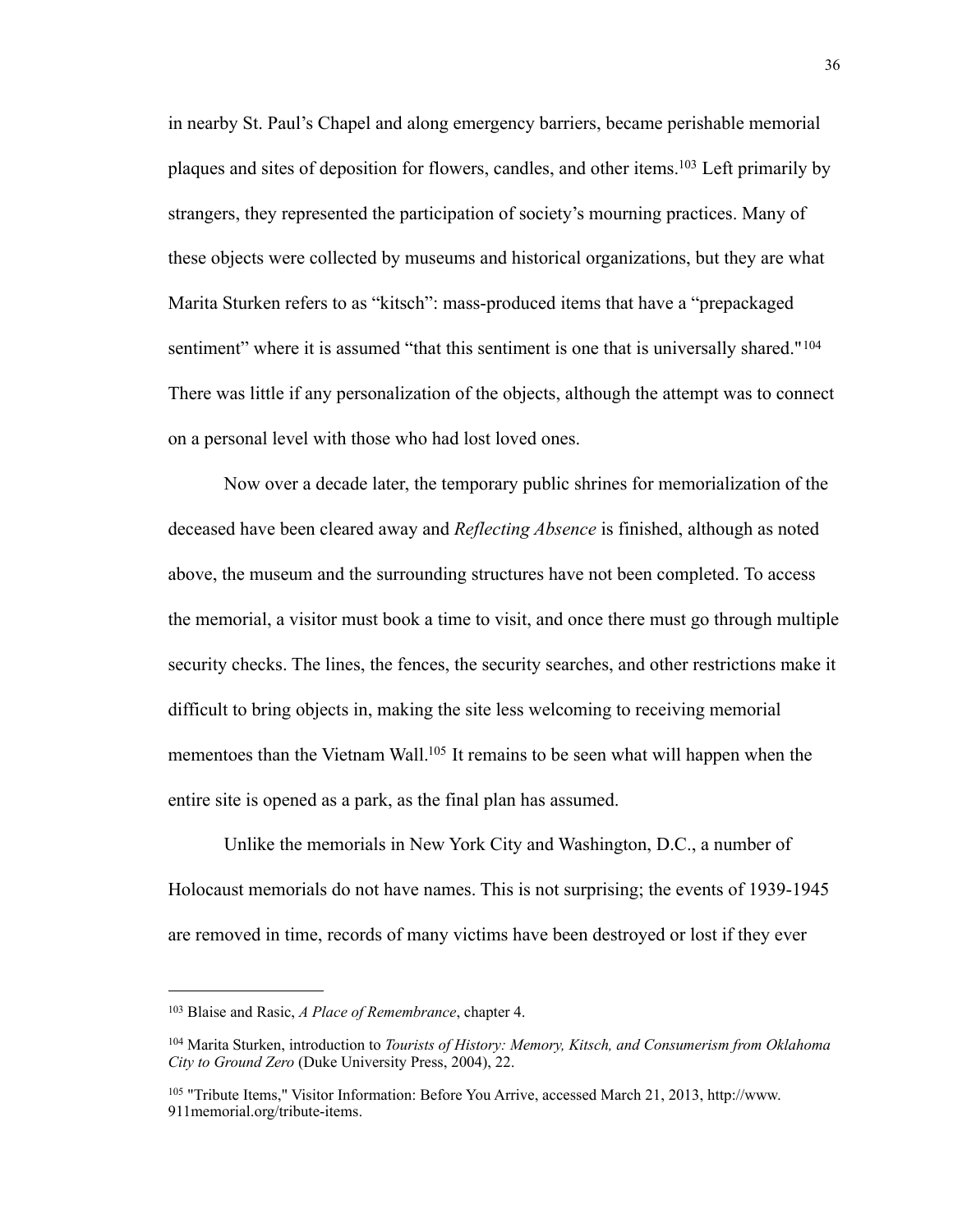existed at all, and the sheer number of dead (over six million Jews along with millions of other "undesirable" people) defy listing on a memorial, as containment in a concentration camp was a stripping of identity, where names were denied and replaced by numbers tattooed on prisoners' arms. For example, the *New England Holocaust Memorial* (1995 designed by Stanley Saitowitz) in Boston has six million numbers etched into six glass towers, which are set above coal fires.<sup>106</sup> Its location near several stops on the Freedom Trail (a set of historical sites related to the Revolutionary War) and Boston City Hall place it among the more well-known buildings of early American government. But even here, where there are no names inscribed, there is still sometimes individual connection with the deceased. Occasionally pebbles are left on the low walls of the memorial in the Jewish tradition of grave decoration. It is a small gesture, but the act is a distinctly Jewish gesture of respect and mourning in the middle of an Anglo-American neighborhood.

### **NAMES Project Memorial Quilt**

 Opposite in form, but receiving an almost identical meaning to the Vietnam Wall, the *NAMES Project Memorial Quilt* provides the opportunity for individual expression. The boisterous and bright AIDS Quilt breaks away from the solidity of other national memorials. The idea for the *NAMES Project Memorial Quilt* was conceived of by gay rights activist Cleve Jones in 1985. By 1987, he and several others created the NAMES Project Foundation for the curation and care of the growing Quilt, which had almost 2,000 panels, each of which represented a person who died from AIDS, at its first display in Washington, D.C. in October of that year. Today there are over 48,000 panels,

<span id="page-41-0"></span><sup>106</sup> "Memorial Design," New England Holocaust Memorial, accessed March 21, 2013, http://nehm.org/ design/.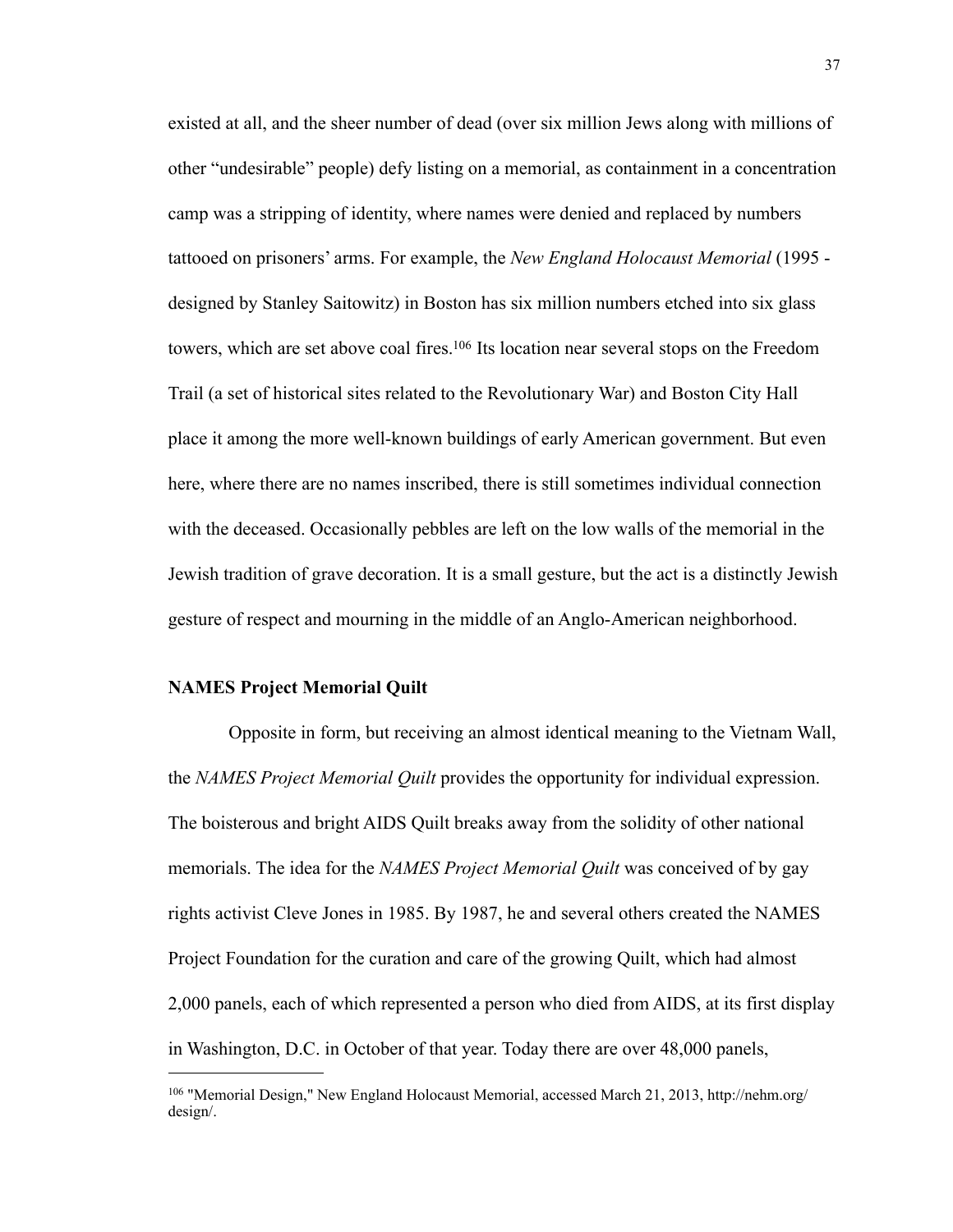containing over 94,000 names, and the size has grown to over a million square feet.<sup>[107](#page-42-0)</sup> While the basic format is a three foot by six foot textile panel, the creators of the panels have incorporated everything from toys to HIV-infected blood to create individualized sections.[108](#page-42-1) Indeed, a Quilt panel is even better at identifying an individual than a headstone. Historian and urban planner David Charles Sloane has noted that institutional memorial locations, particularly the cemetery, have become subdued places, whereas areas where the public has control over the memorial landscape, such as is the case for the Quilt, are far more active in both participation and production: "[i]n its exuberance, the Quilt differs from the late twentieth-century burial place, which often limits memorials to name and dates of birth and death.["109](#page-42-2) The panels are also regarded as permanent despite the fragile nature of cloth. Unlike the objects deposited at naming sites, the Quilt panels remain as they are once submitted. While individual panels may not be on view for a long time, nothing can be taken away from them.

 The Quilt has been shown in its entirely at Washington, D.C. five times (1987, 1988, 1989, 1992, and 1996) and in smaller sections in Washington, D.C. in the summer of 2012.[110](#page-42-3) Small sections of the Quilt have been displayed around the country, and may be requested for display as long as the venue is indoors and has met other safety

<span id="page-42-0"></span><sup>107 &</sup>quot;About: The AIDS Memorial Quilt," The NAMES Project Foundation, accessed March 21, 2013, http:// www.aidsquilt.org/about/the-aids-memorial-quilt.

<span id="page-42-1"></span><sup>108</sup> Sturken, *Tangled Memories*, 183 & 197.

<span id="page-42-2"></span><sup>109</sup> David Charles Sloane, "Roadside Shrines and Granite Sketches: Diversifying the Vernacular Landscape of Memory," *Perspectives in Vernacular Architecture* 12 (2005): 67.

<span id="page-42-3"></span><sup>110 &</sup>quot;FAQ," Quilt 2012, accessed March 22, 2013,<http://quilt2012.org/faq/> and "Display Application," The NAMES Project Foundation, accessed March 21, 2013, [http://www.aidsquilt.org/host-the-quilt/display](http://www.aidsquilt.org/host-the-quilt/display-application)[application](http://www.aidsquilt.org/host-the-quilt/display-application).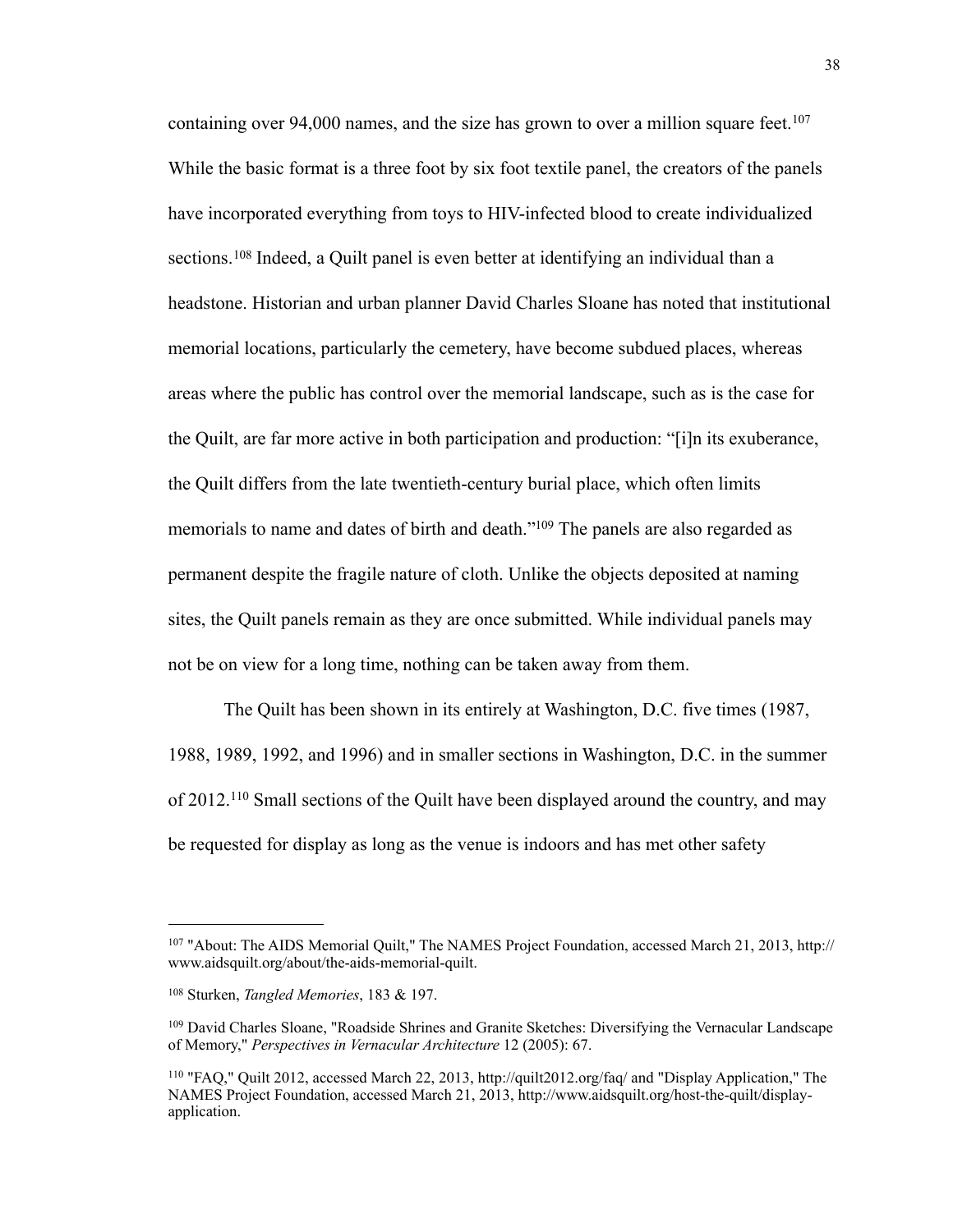requirements.[111.](#page-43-0) Although Jones has stated that the NAMES Project is apolitical, much as the Vietnam Wall was designed to be "apolitical", the political implications of the Quilt cannot be denied.<sup>[112](#page-43-1)</sup>

 As the organizational title implies, the NAMES Project focuses on identifying persons who died due to AIDS- and HIV-related complications. Unlike the Vietnam Wall or *Reflecting Absence*, where the names are purposely inscribed in a uniform manner, each Quilt panel is already imbued with personality through designs and objects that refer specifically to the deceased. There are several reasons for the different approaches in design and material. Most obviously it is a factor of numbers of AIDS victims, the size of the Quilt, and the challenge of record keeping for an ongoing and increasing number of AIDS victims. The exact number of people who have died or continue to live with HIV/ AIDS is not known, and deaths will continue, rendering it impossible to carve a record in stone or metal. Records would also be skewed because of the underreporting of the illness due to ignorance (the disease can lie dormant for many years) or fear of social stigma.

 People with HIV/AIDS have been greatly stigmatized, particularly in the 1980s when it was unclear how the disease was spread. In these early years, it was popularly thought that AIDS could be contracted by mere close proximity to an afflicted person, through touch or contaminated air. Part of the purpose of the Quilt is to eliminate this stigma by identifying the person as a person and not just a "vessel of disease" to be

<span id="page-43-0"></span><sup>111 &</sup>quot;About: The AIDS Memorial Quilt."

<span id="page-43-1"></span><sup>&</sup>lt;sup>112</sup> This is not to say that Jones did not believe that the creation of the Quilt had any political implication, but rather that the Quilt was not to be associated with any specific socio-political group. Christopher Capozzola, "A Very American Epidemic: Memory Politics and Identity Politics in the AIDS Memorial Quilt, 1985–1993," *Radical History Review*, no. 82 (Winter 2002): 91.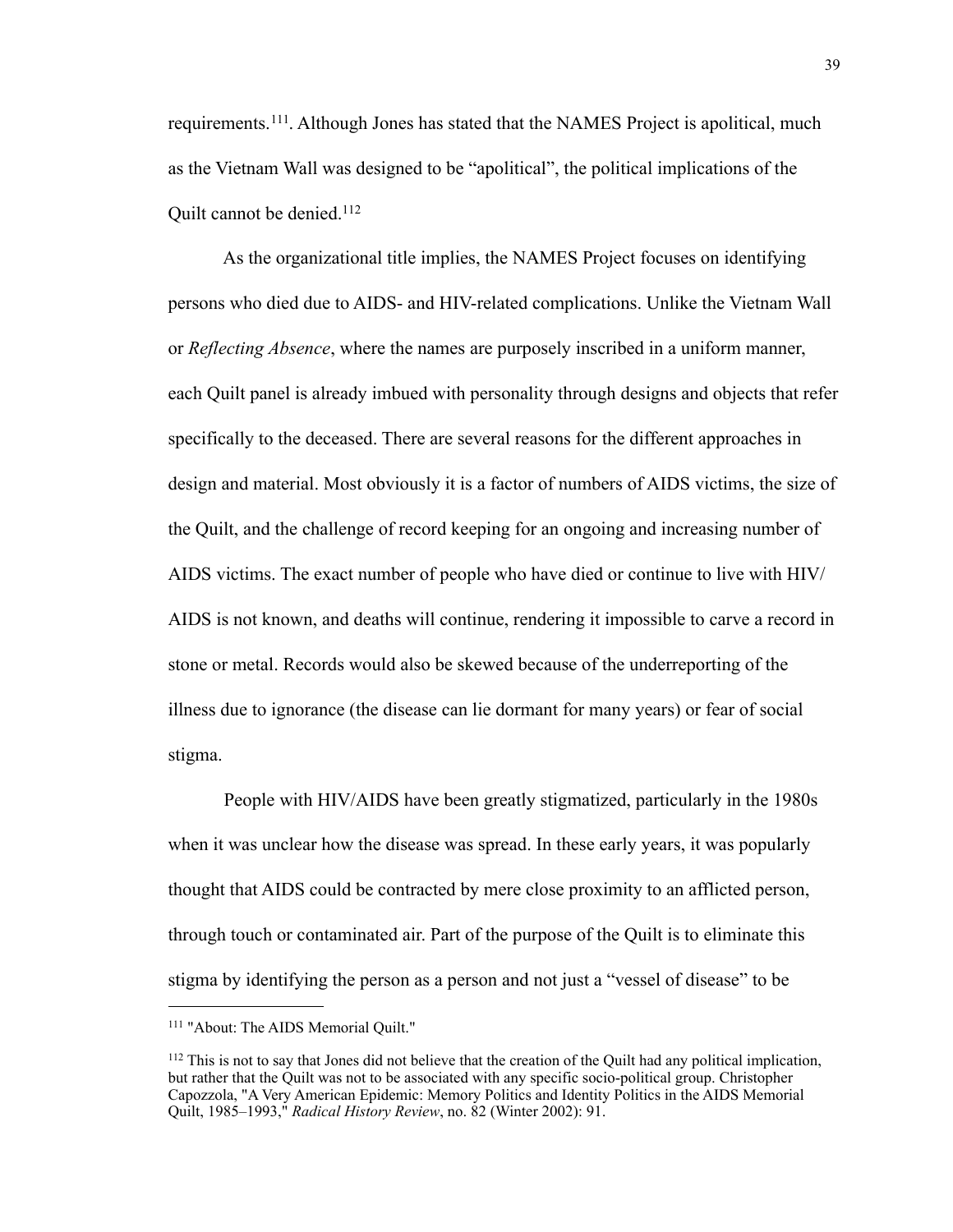avoided or studied.[113](#page-44-0) The panels are purposefully body-sized and are made of "embraceable and tactile" material in order to restore physical form to the dead, particularly those who do not have graves and those who were denied human touch when fear of AIDS was at its highest[.114](#page-44-1) This substitution of an object for a person is not unique; humans regularly identify other persons and abstract concepts with a physical object or location, such as through flag symbolism. While carvings of names can theoretically fulfill this need, they are less intimate and, as mentioned above, only an abstract representation of an individual.

 People with HIV/AIDS are often linked to other marginalized groups: minorities, the urban poor, homosexual men, drug users, and children[.115](#page-44-2) AIDS was first recognized in the early 1980s, just as these groups were creating politically viable social groups for themselves. The intense desire to categorize AIDS victims as one social group, the better to identify and avoid both the disease and the responsibility of care, created rigid and false groupings: "all gays are coded as white and middle class, all blacks and Latinos as potential drug users."[116](#page-44-3) This has led into complex, and occasionally vicious, discourse on how to discuss and otherwise represent those with HIV/AIDS.[117](#page-44-4) These "identity politics", however, are crucial to the other purpose of the Quilt, which is to inspire political action for social acceptance of infected persons and raise research money for

<span id="page-44-0"></span><sup>113</sup> Sturken, *Tangled Memories*, 152.

<span id="page-44-1"></span><sup>114</sup> Sturken, *Tangled Memories*, 197.

<span id="page-44-2"></span><sup>115</sup> The people with HIV/AIDS in this lattermost group are often considered "innocent victims" as their contractions are primarily the result of tainted blood transfusions or prenatal infection.

<span id="page-44-3"></span><sup>116</sup> Sturken, *Tangled Memories*, 157.

<span id="page-44-4"></span><sup>117</sup> Sturken, *Tangled Memories*, 146-147.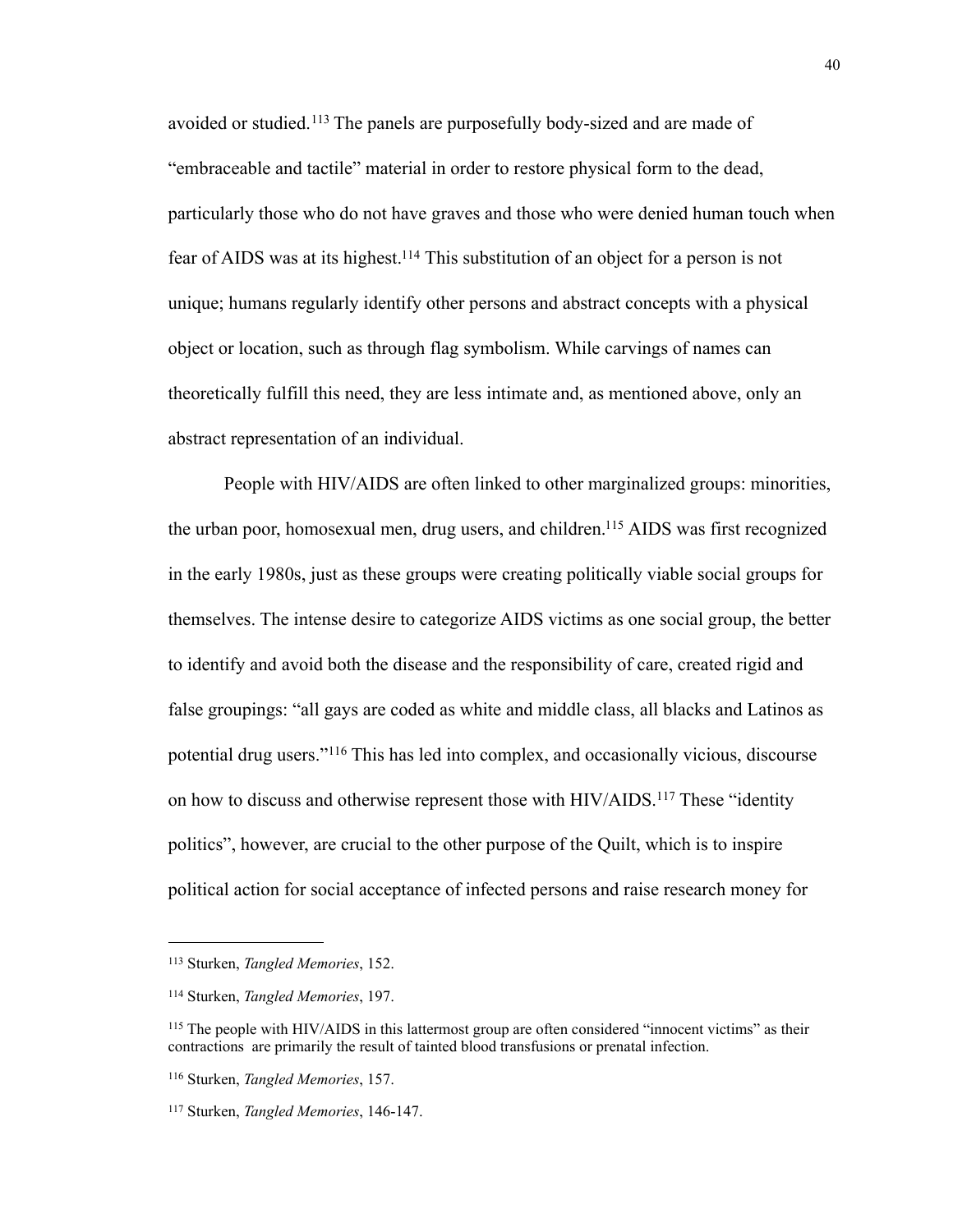finding a consistent treatment or cure.<sup>118</sup> Political action was needed because the disease was associated with groups such as African-Americans and homosexual men, which were already discriminated against.

 To sidestep the issue of hyper-categorization and stereotyping, the Quilt panels have become "hyper-individualized," which challenge the homogeny of classicallydesigned memorials[.119](#page-45-1) Rather, the panels, as well as the person they represent, form a community that is not defined by political identity categories. These related persons and their own associated communities all have their own view of the deceased. Additionally, the panel serves as a new community builder for loved ones, separate (although not necessarily distinct) from political and societal groups, a hub from which "[t]he complex web of a person's life thus continues to weave after death" and links what would otherwise be disparate social groups.[120](#page-45-2)

 Mere participation in the production of the Quilt can be seen as a refusal on the part of the victim's family and loved ones to be identified with socio-political groups. One of the major critiques of the Quilt is that its sentimentality overrides any desire to be political about AIDS[.121](#page-45-3) More specifically, making a panel takes time, energy, and money, all of which could have been used for a more direct stand against the disease through political rallying or donations to scientific research.<sup>122</sup> While it could be said that choosing to make a panel is less politicized than to become a vociferous advocate or

<span id="page-45-0"></span><sup>118</sup> Ibid.

<span id="page-45-1"></span><sup>119</sup> Sturken, *Tangled Memories*, 216.

<span id="page-45-2"></span><sup>120</sup> Sturken, *Tangled Memories*, 209.

<span id="page-45-3"></span><sup>121</sup> Capozzola, "A Very American Epidemic," 101.

<span id="page-45-4"></span> $122$  Ibid.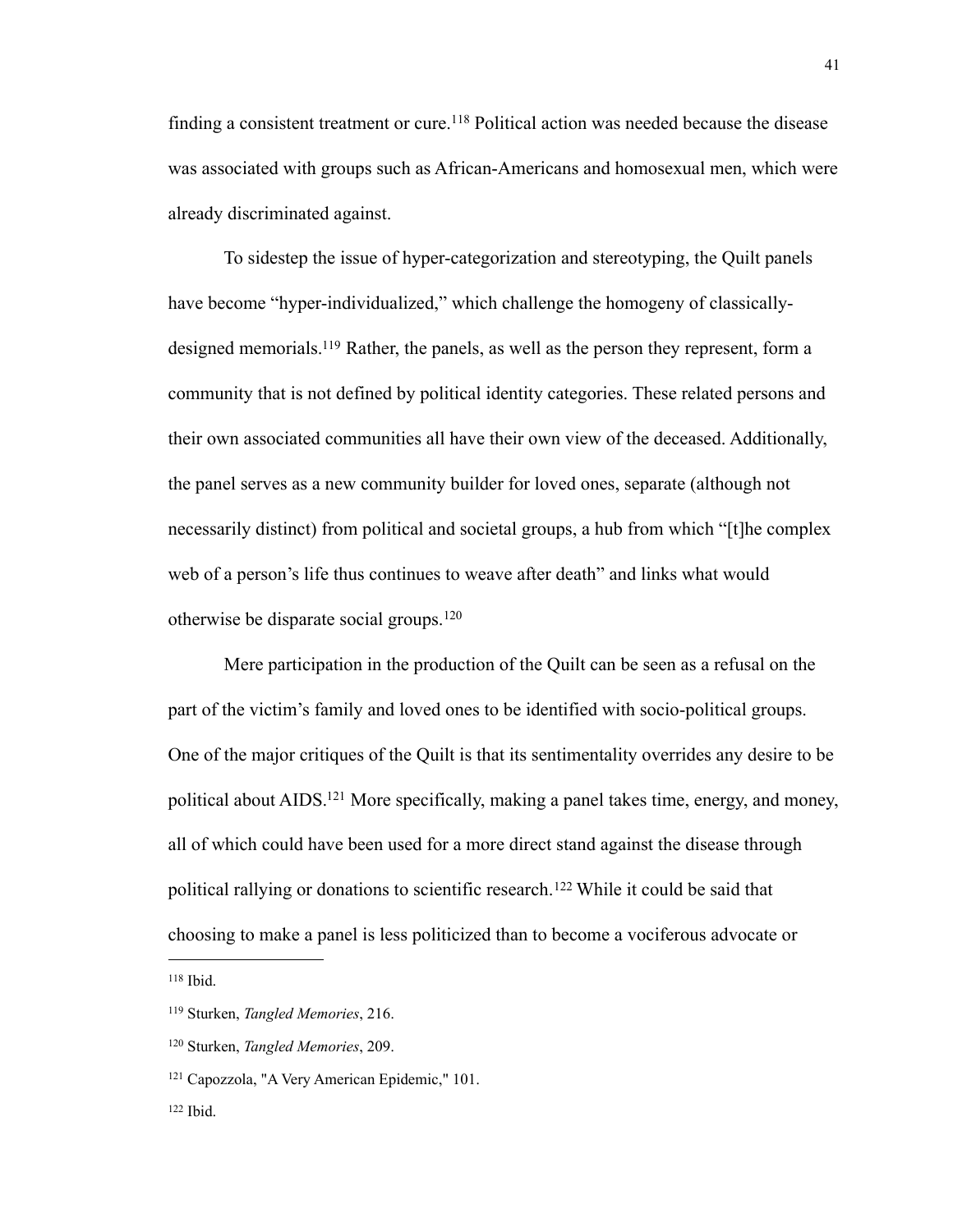fundraiser for research or social change, it is certainly more public and political than donating money to an organization. Therefore it can be said that a Quilt panel is memorial rather than monumental, more like a very fanciful headstone to be "as testimony, stating quite simply: This person was here."<sup>123</sup>

<span id="page-46-0"></span><sup>123</sup> Sturken, *Tangled Memories*, 189.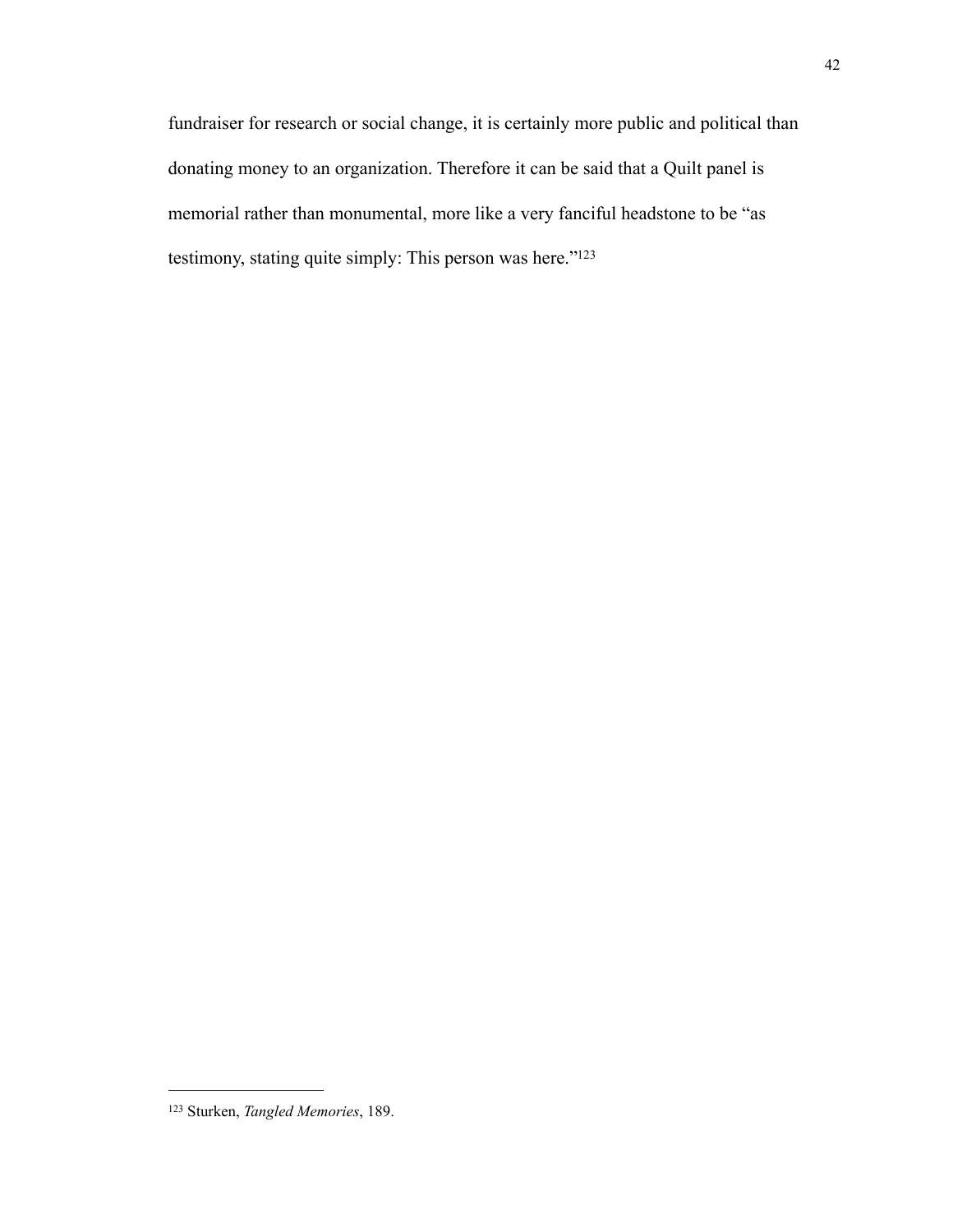## **Chapter 4: Expressions Among the Urban Poor**

 Thus far, this thesis has been dealing with large-scale memorials such as the 4.7 acre *Memorial to the Murdered Jews of Europe* or the nearly thirty acres that is the full size of the AIDS Memorial Quilt. However, memorials need not be expansive in size or even a small addition to an already-substantial piece. Urban spaces, particularly lowincome spaces, are not often conducive to the scale of traditional memorials. In these settings, space reclamation and small-scale craft such as painting become memorial creations that, although temporary and unsanctioned, provide individuals with their mourning needs and also a public forum to display their differing cultural traditions. This phenomenon is not restricted to one country, but can be seen in several international settings, in areas as far apart as New York City and Naples. This chapter will delve into localized and non-professionally-made memorials for individuals as memorials within disenfranchised subcultures as an expression against government-imposed codes.

## **Skull Shrines of Naples**

 Veneration of the dead, that is, the bestowing of respect and honor on the deceased, is a memorial practice that is not unusual to members of the Roman Catholic Church. Relics, the physical remains of saints and other holy figures, can be found in great numbers and in many countries, from the United States to Ethiopia and beyond, though they are clustered in the shrines and sanctuaries of Europe. These sacred objects are considered to provide an effective conduit for a prayer to reach its intended target, usually the associated saint who serves as an intermediary between living humans and God. In the Catholic faith, it is believed that it is possible for saints to intercede on behalf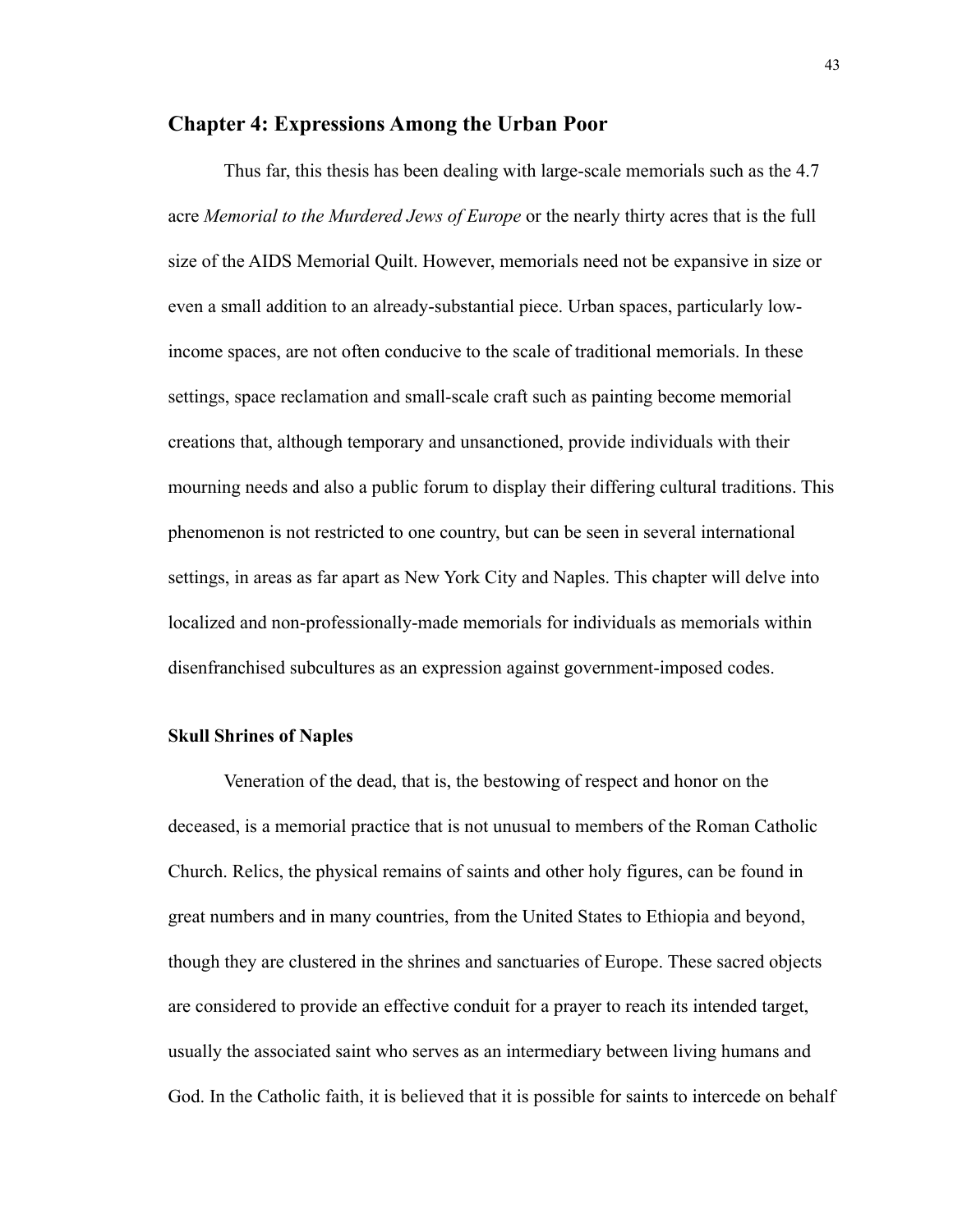of the living because they are already in Heaven, whereas other deceased persons must participate in a waiting period called Purgatory, sometimes construed as an extremely negative place of punishment and pain, before being allowed into a permanent afterlife.<sup>[124](#page-48-0)</sup>

 The Campania region of Italy, however, takes the idea of veneration one step farther. It is not merely the remains of saints who are venerated, but also the remains of average individuals. An extension of the belief in Purgatory, Neapolitan folk belief holds that death is a process and that the living and the deceased can intervene in each others' existences. Specifically, the living are attempting to curry favor with the deceased in a reciprocal relationship of prayers for the deceased to shorten time spent in Purgatory in exchange for supernatural assistance. Sometimes called a cult of the dead, the practice of venerating deceased individuals can be as simple as regularly leaving fresh flowers on a grave to elaborate secondary burials that enshrine bones and skulls in specific architectural features. Although technically forbidden by the archbishop of Naples in 1969 for being too superstitious, there is evidence for the continuation of this practice into the present.[125](#page-48-1) Refusal to cease the practice of veneration indicates that this practice is important to the culture of Naples and other parts southern Italy. This importance is not only relevant to the culture's way of relating to the dead, but also to the living. The reciprocal relationship at the heart of veneration of the dead is closely related to the informal economic transactions that skirt government supervision. By engaging in

<span id="page-48-0"></span><sup>124</sup> Italo Pardo, "Life, Death, and Ambiguity in the Social Dynamics of Inner Naples," *Man*, n.s., 24, no. 1 (March 1989): 116.

<span id="page-48-1"></span><sup>125</sup> Tommaso Astarita, introduction to *The Living and the Dead: The Neapolitan Cult of the Skull*, by Margaret Stratton (Chicago, IL: University of Chicago Press, 2010), 13. "Purgatorio ad Arco: Traveler Reviews," TripAdvisor, accessed November 29, 2012, [http://www.tripadvisor.com/ShowUserReviews](http://www.tripadvisor.com/ShowUserReviews-g187785-d2356423-r135593097-Purgatorio_ad_Arco-)[g187785-d2356423-r135593097-Purgatorio\\_ad\\_Arco-](http://www.tripadvisor.com/ShowUserReviews-g187785-d2356423-r135593097-Purgatorio_ad_Arco-)Naples\_Province\_of\_Naples\_Campania.html.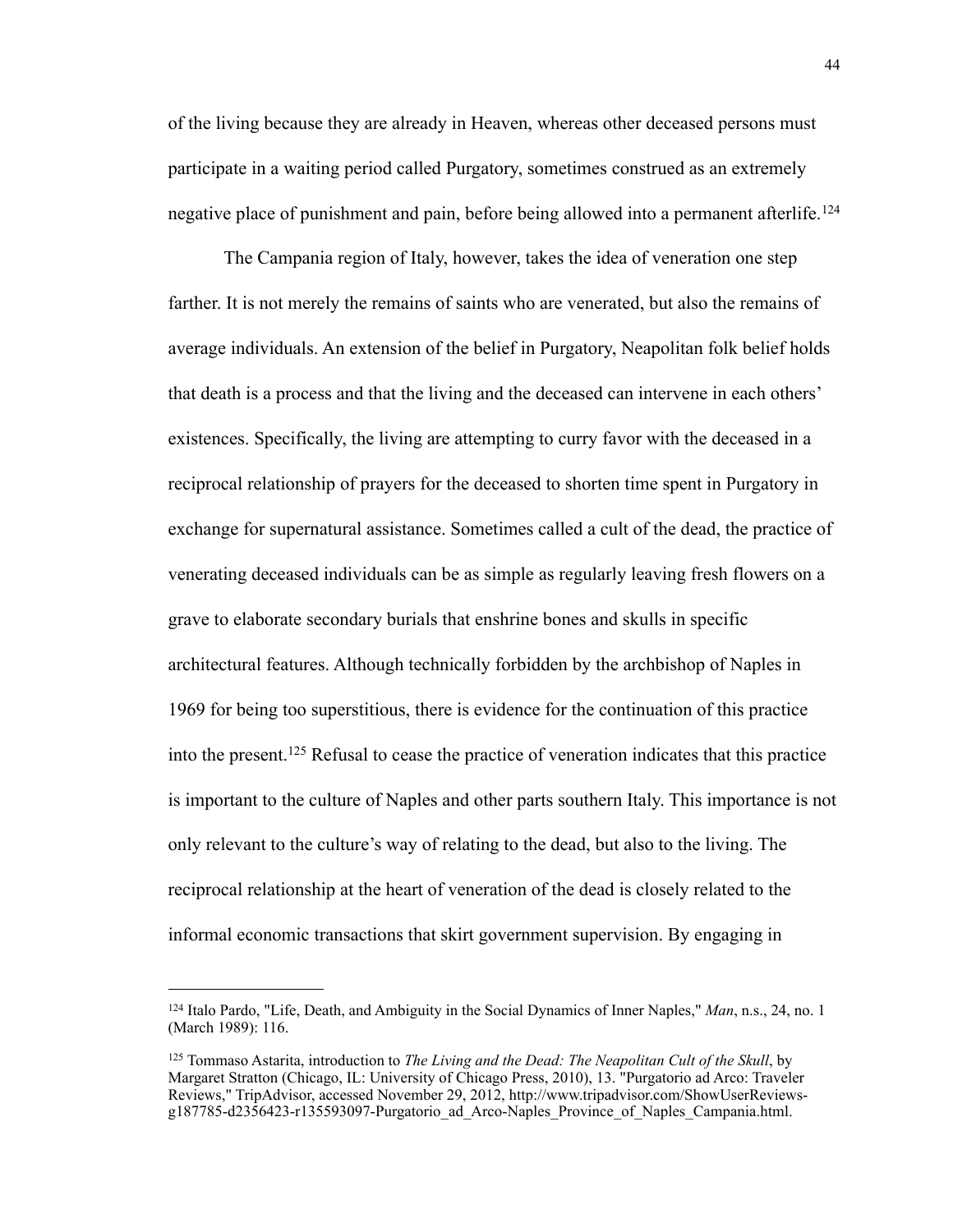veneration of the common dead, Neapolitans extend these acts of "living" to the deceased, and thus create an afterlife in which the living can actively participate, in contradiction to more official Roman Catholic canon.

 Because the use of skull shrines is fairly localized to Naples and southwestern Italy, a short history of the region is needed. The area surrounding Naples has suffered through a number of military and natural disasters throughout its four thousand year history. The city was often invaded (Romans, Carthaginians, various "barbarian" tribes, Byzantines, Normans, Hungarians, Spanish, Bourbon-French, Garibaldian Italians), the last time being the Germans in World War II. Mount Vesuvius was and continues to be a live volcano, causing eruptions and earthquakes into the mid-twentieth century.[126](#page-49-0) Nor was epidemic disease a stranger to the city. Bubonic plague and cholera were frequent from the sixth into the twentieth century. The seventeenth century, Naples was already facing the challenges of high population density and unemployable masses when several natural disasters struck: two plague epidemics, two earthquakes, and a major eruption of Vesuvius[.127](#page-49-1) It was then that the Naples area saw a significant upswing in the veneration of relics and creation of new patron saints for the city.<sup>128</sup> The Church of Madonna of the

<span id="page-49-0"></span><sup>&</sup>lt;sup>126</sup> The last major eruption occurred in 1944, but scientific monitoring continues into the present should the volcano become active yet again.

<span id="page-49-1"></span><sup>127</sup> Lancaster, *In the Shadow of Vesuvius*, 90-91.

<span id="page-49-2"></span><sup>128</sup> Lancaster, *In the Shadow of Vesuvius*, 101, Ledeen, "Death in Naples," 29, and Astarita, introduction to *The Living and the Dead*, 7.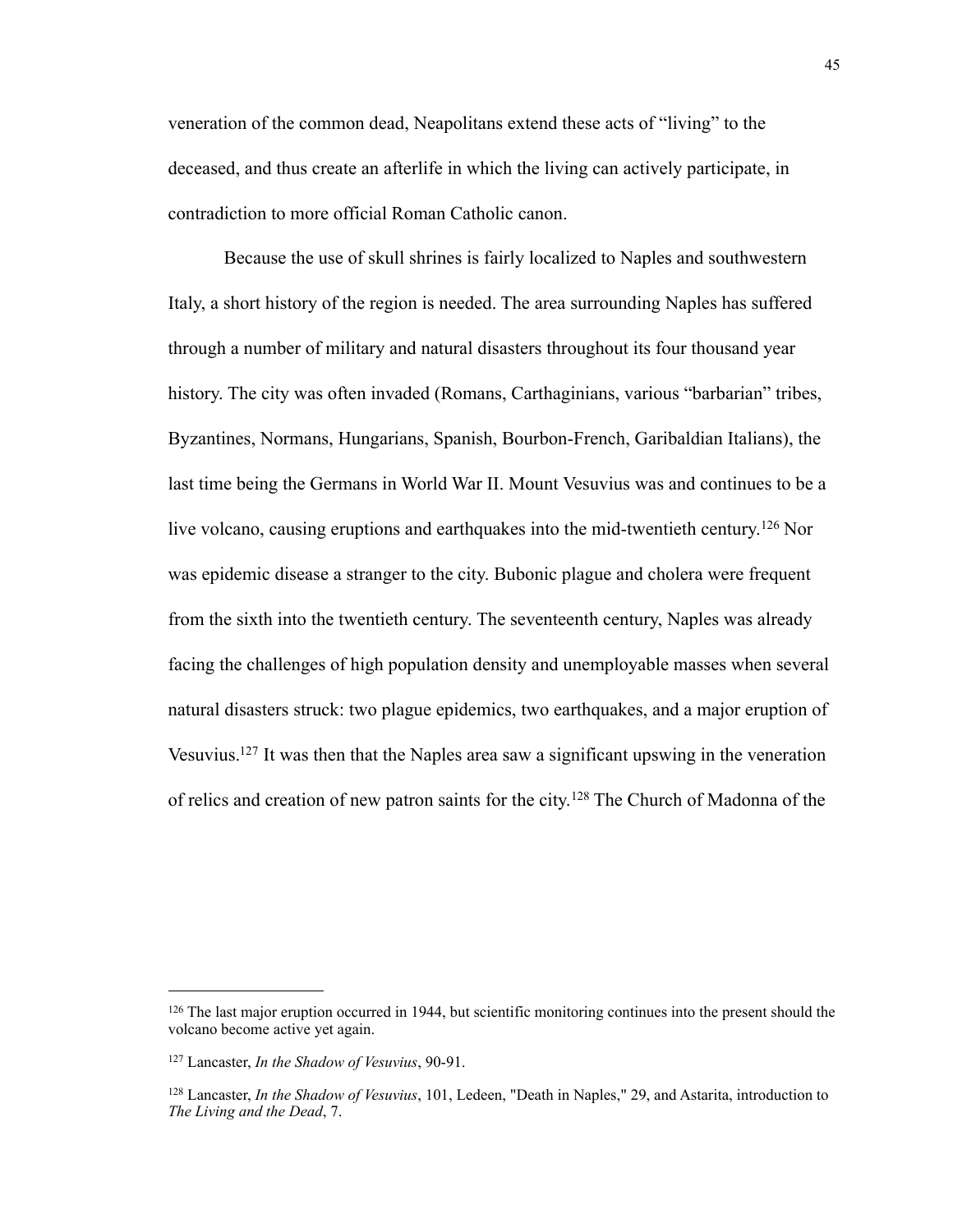Souls in Purgatory (sometimes called the Madonna dell'Arco) was founded, and there were over 3,000 relics in the city, including 400 body parts.<sup>129, [130](#page-50-1), [131](#page-50-2)</sup>

 The Neapolitan cult of the dead (aka "cult of the skull" or "cult of souls in purgatory") assumes three major premises: that purgatory exists, that a soul's release from purgatory requires prayer by the living, and that souls in purgatory can interfere with the world of the living.<sup>132</sup> Those without family to pray for them or who have suffered a violent death could potentially be trapped in purgatory indefinitely. In such a case, the soul's only chance for release is through veneration of its associated body by strangers. This is facilitated by building shrines to the dead, typically incorporating skulls or other bones, both above and below ground.

 In short, there is a belief that the souls of the dead rely on the living in order to acquire a positive afterlife. There is an assumption that family will ensure the proper funeral rites and care for the grave $(s)$ .<sup>133</sup> Those without family or not identified by family must rely on others for care. While it might seem like performing ritual acts for these unknown dead would be an altruistic act, there is belief that the dead trapped in Purgatory wield supernatural powers and can affect everyday life.

 Why should the dead, particularly those in Purgatory, have any sort of power? Why do average people, potentially and especially those who fell between the cracks of ordered society, have their remains venerated as much as any saintly relic? The answer

<span id="page-50-0"></span><sup>129</sup> Lancaster, *In the Shadow of Vesuvius*, 98.

<span id="page-50-1"></span><sup>130</sup> Lancaster, *In the Shadow of Vesuvius*, 83.

<span id="page-50-2"></span><sup>131</sup> Astarita, introduction to *The Living and the Dead*, 8

<span id="page-50-3"></span><sup>132</sup> Pardo, "Life, Death, and Ambiguity," 103.

<span id="page-50-4"></span><sup>133</sup> Pardo, "Life, Death, and Ambiguity."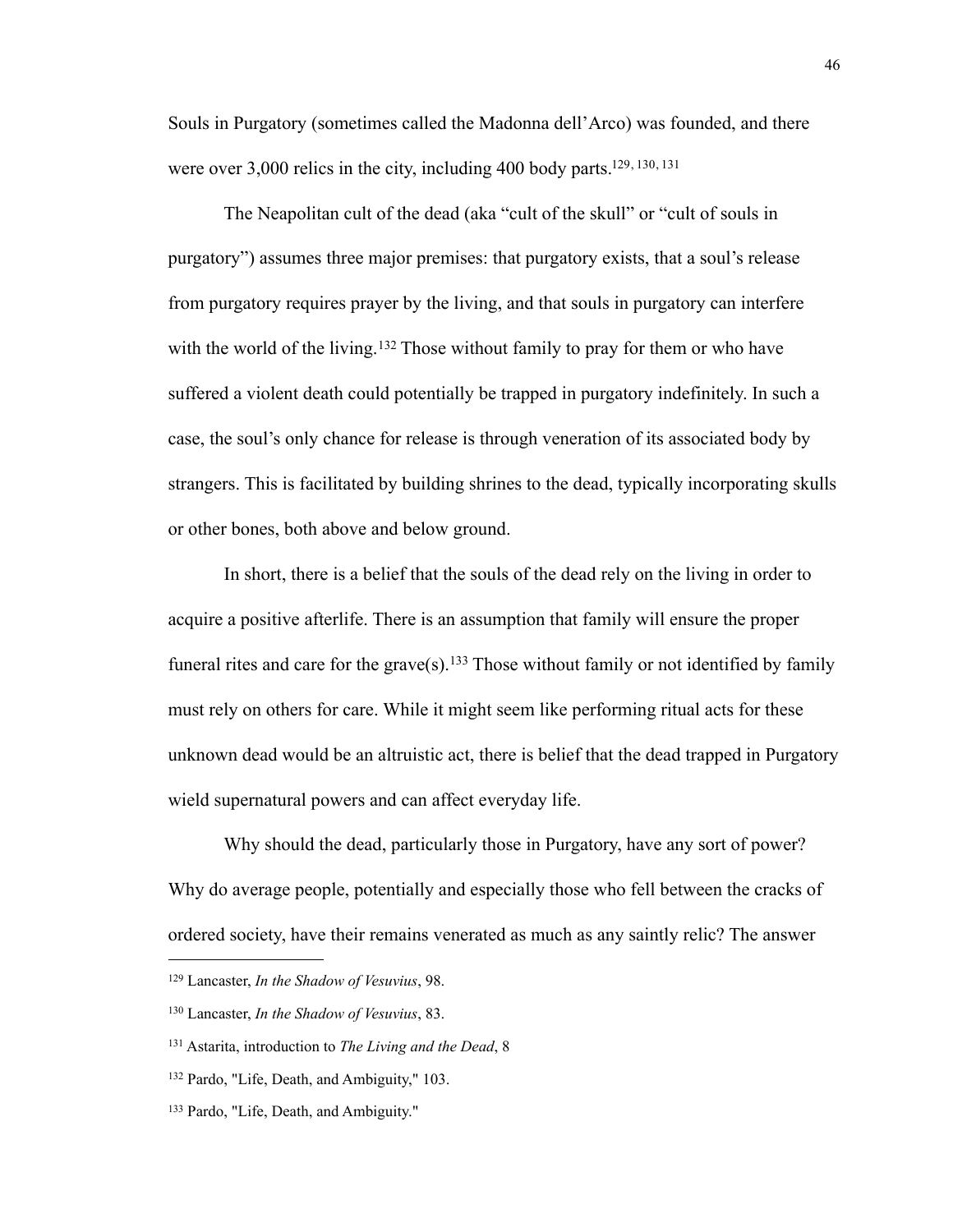may be elucidated by looking at this case by viewing it through the lens of the early theory of symbolic anthropologist Mary Douglas. In *Purity and Danger* she confronts the structuralist idea that humans are compulsive classifiers. Objects or entities that do not fit into already-created categories or blur the differentiation between categories are typically either condemned or regarded as something of great power.<sup>[134,](#page-51-0) 135</sup> By definition, Purgatory is a spiritual realm that is neither Heaven nor Hell, neither necessarily positive nor negative. Saints likewise inhabit a liminal space of being both wholly human and in full contact with the divine. The physical remains of these individuals, whether merely polished and placed on a shelf or encased in gold and jewels, are also liminal since they are conduits between the earthly and spiritual realms. Individuals stuck in perpetual Purgatory due to faulty burial are therefore regarded as powerful and, better yet, able to be negotiated with. Prayer ransom for the *pezzentelle* by non-relations requires return favors for the prayer-giver. These include, but are not limited to, assistance in school, romance, and money matters.<sup>[136](#page-51-2)</sup>

 The shrines can be as simple as a box with bones in it and a date inscribed or elaborate with multiple images and sculpted pieces. Shrines in general tend to contain writing and elements of art.<sup>137</sup> However, it is the use of bones, especially skulls, that take

<span id="page-51-0"></span><sup>&</sup>lt;sup>134</sup> Structuralism in the anthropological sense, as it is used here, assumes that all aspects of culture are interconnected and based solely within an inclusive system. Although its use as an anthropological theory has fallen out of favor, it remains a stepping-off point for much contemporary research, ie, what is the relationship between the structure and the individual?

<span id="page-51-1"></span><sup>135</sup> Mary Douglas, *Purity and Danger* (Baltimore, MD: Penguin, 1970), 50-53; 116 and Pardo, "Life, Death, and Ambiguity," 116.

<span id="page-51-2"></span><sup>136</sup> Pardo, "Life, Death, and Ambiguity," 116.

<span id="page-51-3"></span><sup>137</sup> Beatrice Fraenkel, "Street Shrines and the Writing of Disaster: 9/11, New York, 2001," in *Grassroots Memorials: The Politics of Memorializing Traumatic Death*, ed. Peter Jan Margry and Cristina Sanchez-Carretero (New York, NY: Berghahn Books, 2011), 232.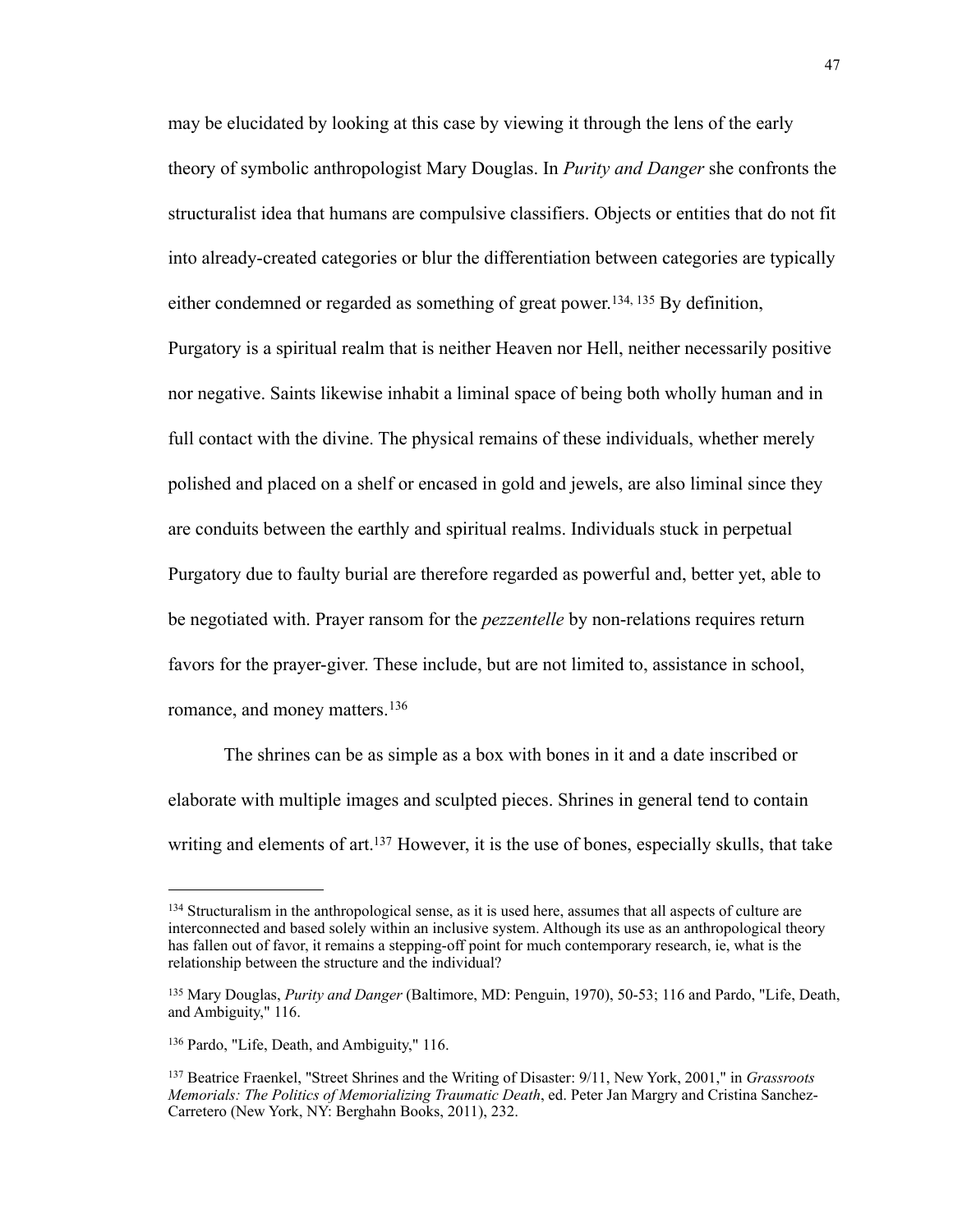these shrines to a different level of cultural acceptability. The display of body parts is generally considered transgressive in contemporary Western thought. It is associated with "primitive" religions of non-western indigenous peoples and acts such as headhunting, or with denying the humanity of enemies.<sup>138</sup> The Catholic Church dislikes the practice of creating skull shrines, forbidding it entirely in 1969, on the grounds that the shrines are too pagan, and therefore subverts their authority as ritual masters.<sup>139</sup> However, several of the shrines are still cared for, most notably the "Lucia" shrine at the Chiesa Santa Maria delle Anime del Purgatorio ad Arco, which has become something of a tourist attraction, the skull and its associated person (likely fictional) something of a celebrity. Forbidding skull shrines has done little to stop the veneration at the shrines and perhaps has even enhanced it.

 The dramatic upheavals of the late-nineteenth century and the populace's reaction to seek spiritual assistance through mediation with physical remains of the dead parallel the war and disease of the seventeenth century quite closely. Contemporary Naples has a negative reputation of crime, poverty, and danger.<sup>140</sup> Economic exclusion from the north of the country through lack of train systems caused economic depression, slums (with associated outbreaks of disease), and the establishment of organized crime by the beginning of the 20th century.<sup>141</sup> It was in this period that the adoption of care for

<span id="page-52-0"></span><sup>138</sup> Simon Harrison, "Skull Trophies of the Pacific War: Transgressive Objects of Remembrance," *Journal of the Royal Anthropological Institute*, no. 12 (2006).

<span id="page-52-1"></span><sup>139</sup> Astarita, introduction to *The Living and the Dead*, 13.

<span id="page-52-2"></span><sup>140</sup> Lancaster, *In the Shadow of Vesuvius*, 2 and Ida Susser, "The Anthopologist as Humanist," foreword to *The Broken Fountain*, by Thomas Belmonte, 25th anniversary ed. (New York, NY: Columbia University Press, 2005), xl.

<span id="page-52-3"></span><sup>141</sup> Lancaster, *In the Shadow of Vesuvius*, 200-205.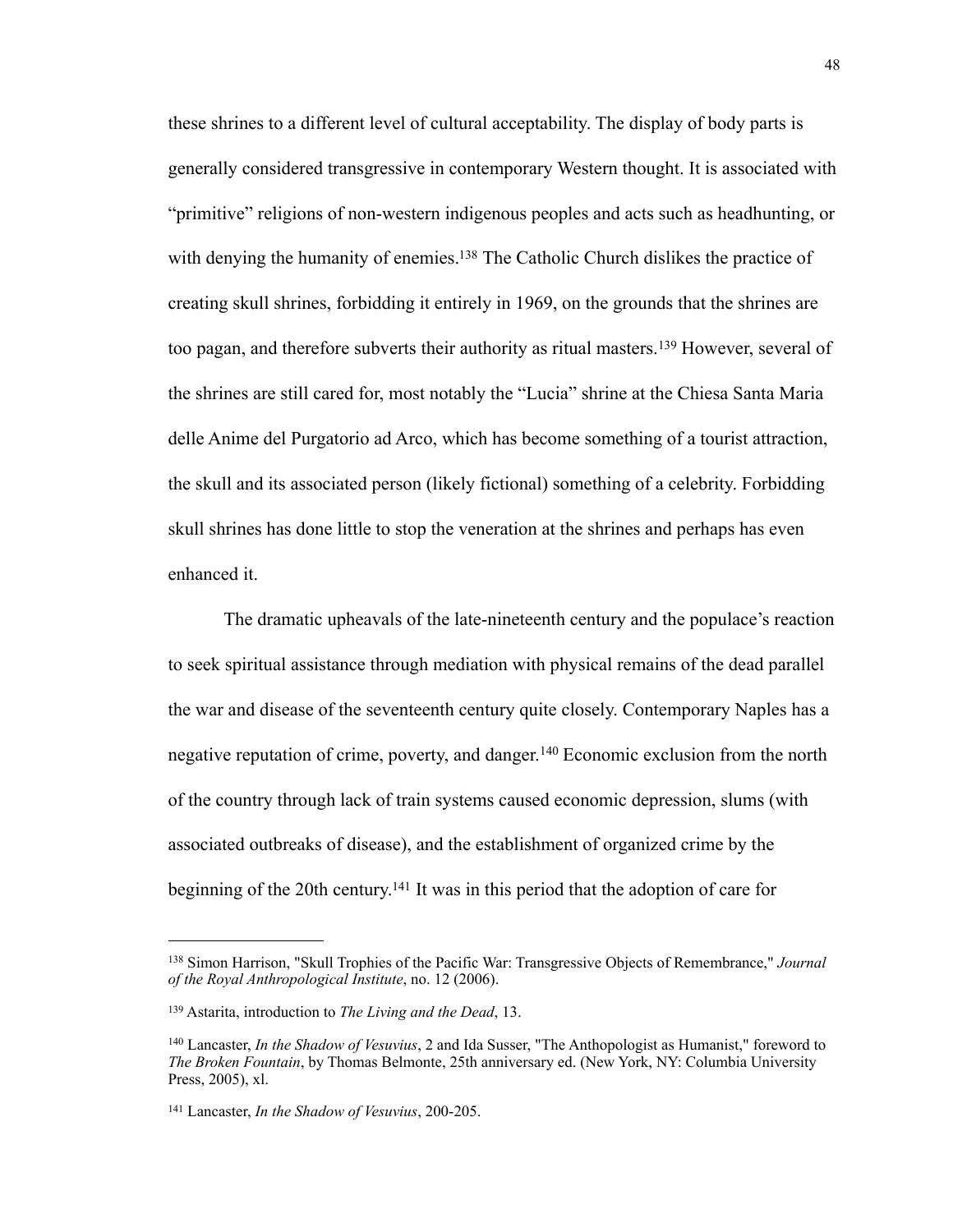unclaimed skulls from the Cimitero della Fontanelle first began.<sup>142</sup> Yet another surge in veneration occurred during and after World War II[.143](#page-53-1)

 In times of need some Neapolitans, even those in the contemporary era, resort to the power of the liminal and the supernatural, accessed through the shrines. Times of need, however, appear to occur relatively often in Naples. A major earthquake in 1980 caused damage that was not repaired until the mid 1990s, and unemployment remains a major problem.[144](#page-53-2) It is in such situations where the national government is not regarded as fulfilling its duty of care towards its citizens that German ethnographer Thomas Hauschild finds that populaces resort to more lineage-based and informal economies and practices, including saint veneration.<sup>145</sup> Indeed the informal economy is no secret of Naples. The manufacturing and selling of false luxury goods, as well as smuggling were the slightly more savory sides of a city that also had a reputation for Camorra corruption, prostitution, and drug distribution.[146](#page-53-4)

 Lineage and other personal connections are evident in mortuary customs. Wakes and funerals are more elaborate and better-attended depending on the social importance of the individual, in other words, the more connections they had in life.[147](#page-53-5) The value of having a wealthy and socially-respected relative is so high that it is not unusual for a

<span id="page-53-0"></span><sup>142</sup> Ledeen, "Death in Naples," 28.

<span id="page-53-1"></span> $143$  Ibid.

<span id="page-53-2"></span><sup>144</sup> Lancaster, *In the Shadow of Vesuvius*, 242-243. Lancaster, *In the Shadow of Vesuvius*, 245 and Pardo, "Life, Death, and Ambiguity," 104.

<span id="page-53-3"></span><sup>145</sup> Thomas Hauschild, *Power and Magic in Italy*, trans. Jeremy Gaines, EASA 13 (New York, NY: Berghahn Books, 2011), 21.

<span id="page-53-4"></span><sup>146</sup> Lancaster, *In the Shadow of Vesuvius*, 238 and Pardo, "Life, Death, and Ambiguity," 104. Thomas Belmonte, *The Broken Fountain*, 25th anniversary ed. (New York, NY: Columbia University Press, 2005).

<span id="page-53-5"></span><sup>147</sup> Pardo, "Life, Death, and Ambiguity," 111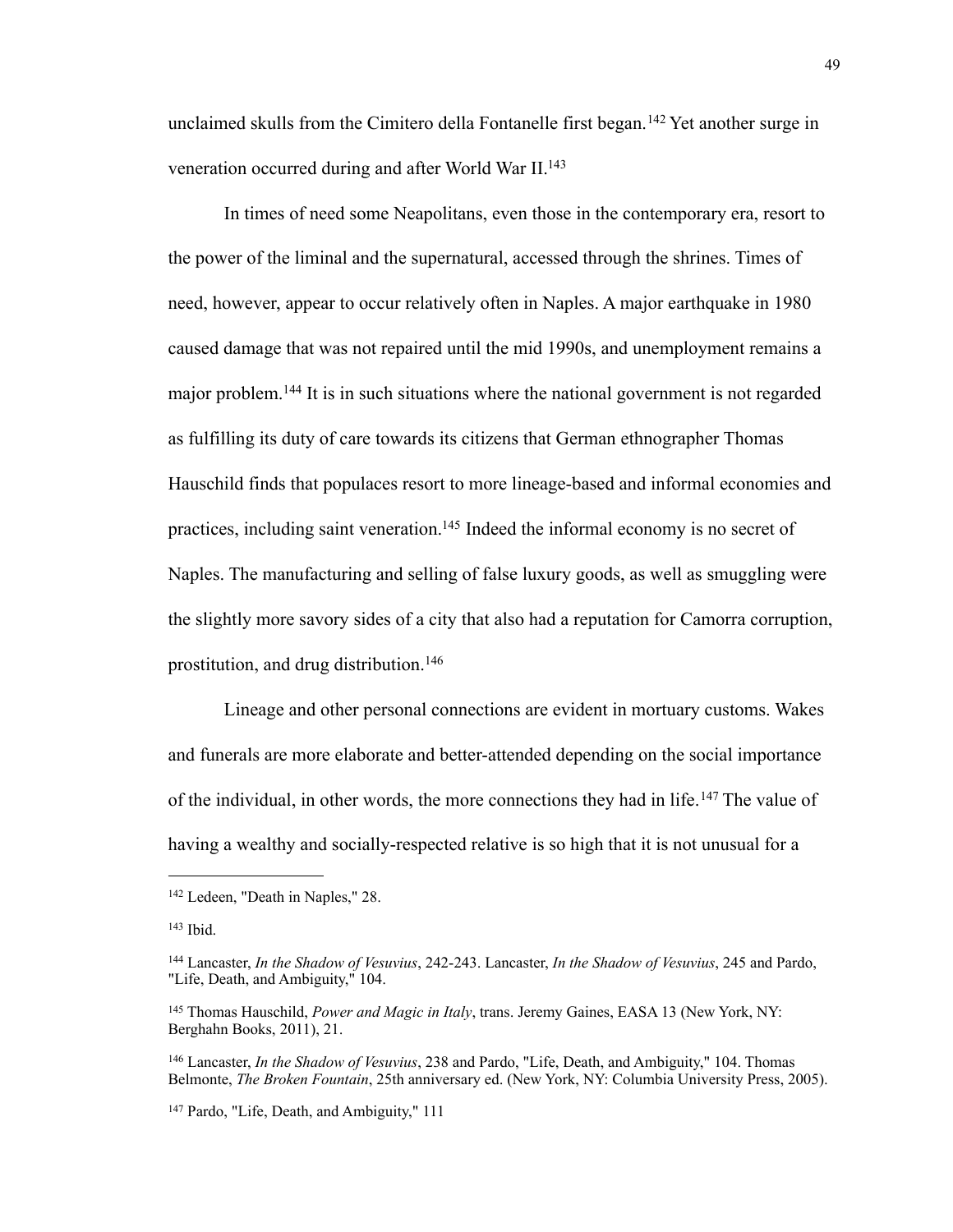family to hire people to pose at the funeral as other important persons.<sup>148</sup> The duty of leaving flowers falls on both consanguine relatives and affines, symbolizing and continuing a relationship that could potentially have been lost on the death of the connecting person, even though great distances may be involved.[149](#page-54-1) The gifting of flowers to the dead is also referred to in terms similar to food and feasting, another strong connector in maintaining personal ties.<sup>150</sup>

 So what then is actually being seen when one takes an academic look at Neapolitan burial practices? Going back to Douglas and her analysis of liminality and the sacred, seemingly magical practices such as exchanging favors with the dead are exercises in small-scale familial structure, an attempt to bring order to a fundamentally disordered world. It is not necessarily expected that ritual will change anything, but it makes people feel as if something can be done, and at the very least reminds them of the power they already have to manipulate the environment.<sup>151</sup> Hauschild elaborates on this correlation in his preface to his study of magic in southern Italy. As he says, "[c]ulture is a great reserve against the world of commerce" and can be seen in simple acts of reciprocity and "in the dedicated care of human graves, which have become completely worthless in economic terms."<sup>152</sup> In other words, the continuation of kin and friend networks and their correlations with supernatural entities despite the orders of the

<span id="page-54-0"></span><sup>148</sup> Ledeen, "Death in Naples," 28.

<span id="page-54-1"></span><sup>149</sup> Goody and Poppi, "Flowers and Bones," 150-152.

<span id="page-54-2"></span><sup>150</sup> Ibid.

<span id="page-54-3"></span><sup>151</sup> Douglas, *Purity and Danger*, 74-75 and 79

<span id="page-54-4"></span><sup>152</sup> Hauschild, *Power and Magic in Italy*, xv.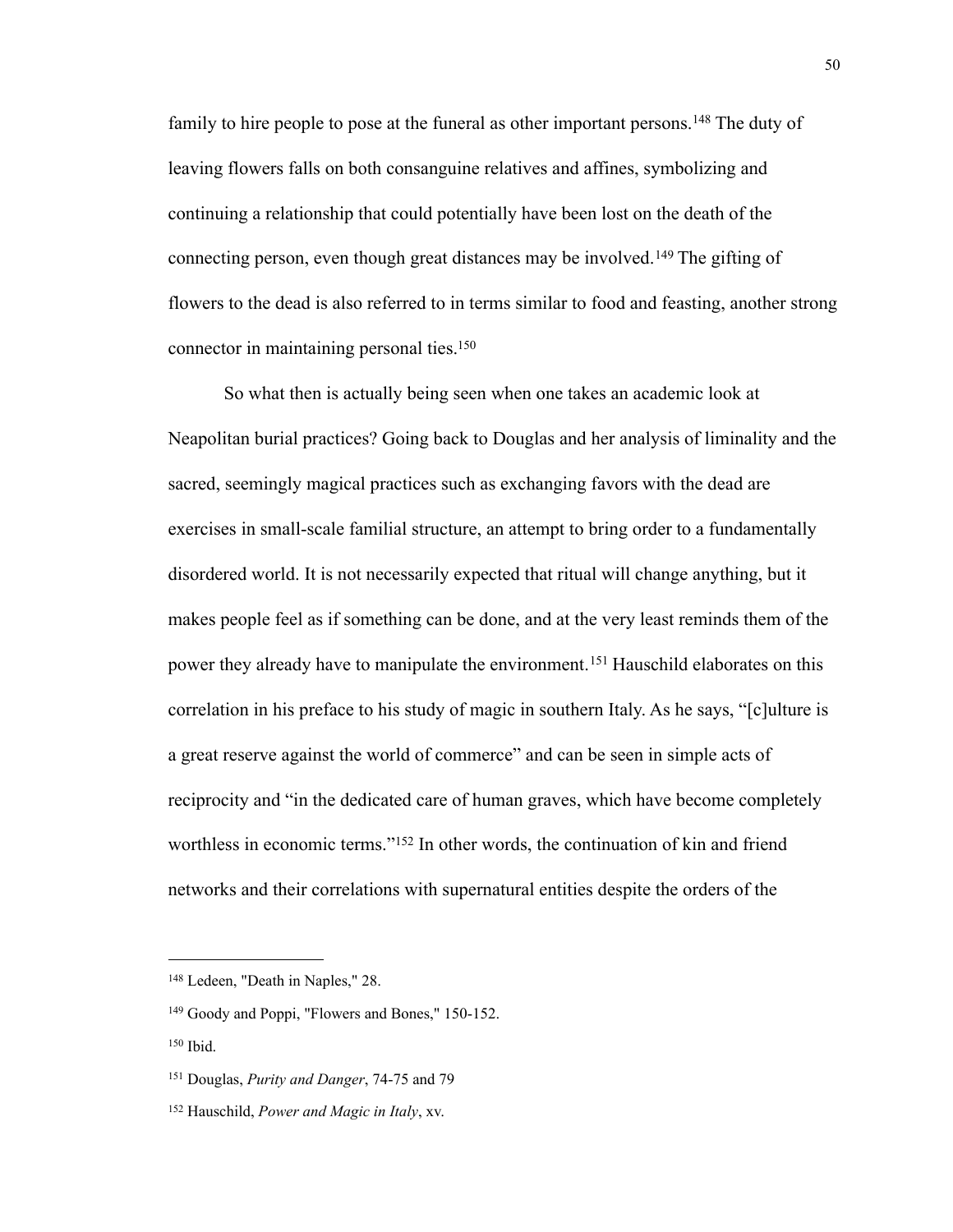government and the Church, which is itself a sort of government, can be thought of as a calculated act of dissent against a supervisory structure.

#### **Wall Murals**

 Networks of loved ones banding together against the government is also the key to memorials the impoverished urban citizenry in the United States have developed. In the late 1980s and the early 1990s, inspired by graffiti art and, intriguingly, the Vietnam Wall, memorial murals began appearing on walls in inner cities of the United States.<sup>153</sup> It was at this time that street violence was reaching its highest point and AIDS was considered to be a rising epidemic. The murals are to be viewed on multiple levels: they are literally located outside on street-level and also should be regarded as folk-art in the classic sense that the artist has had no professional training. Their content varies considerably, although common themes include funereal imagery (e.g. tombstones, candles, flowers, etc), Christian imagery, violence, portraiture, the written word, and popculture and consumer items. The murals are made predominately for the young and underprivileged, victims of violence, accidents, and medical conditions. Because they are outside and tend to be large in size they are subject to public viewing and also to the ravages of time and weather. They can be marred almost instantly, and unless they are regularly cared for the images soon disappear under the ravages of weather or merely being covered-over.

<span id="page-55-0"></span><sup>153</sup> Mevin Delgado, *Death at an Early Age and the Urban Scene: The Case for Memorial Murals and Community Healing* (Westport, CT: Praeger, 2003), 59 and Martha Cooper and Joseph Sciorra, *R.I.P.: Memorial Wall Art* (Thames & Hudson, 1994), 10.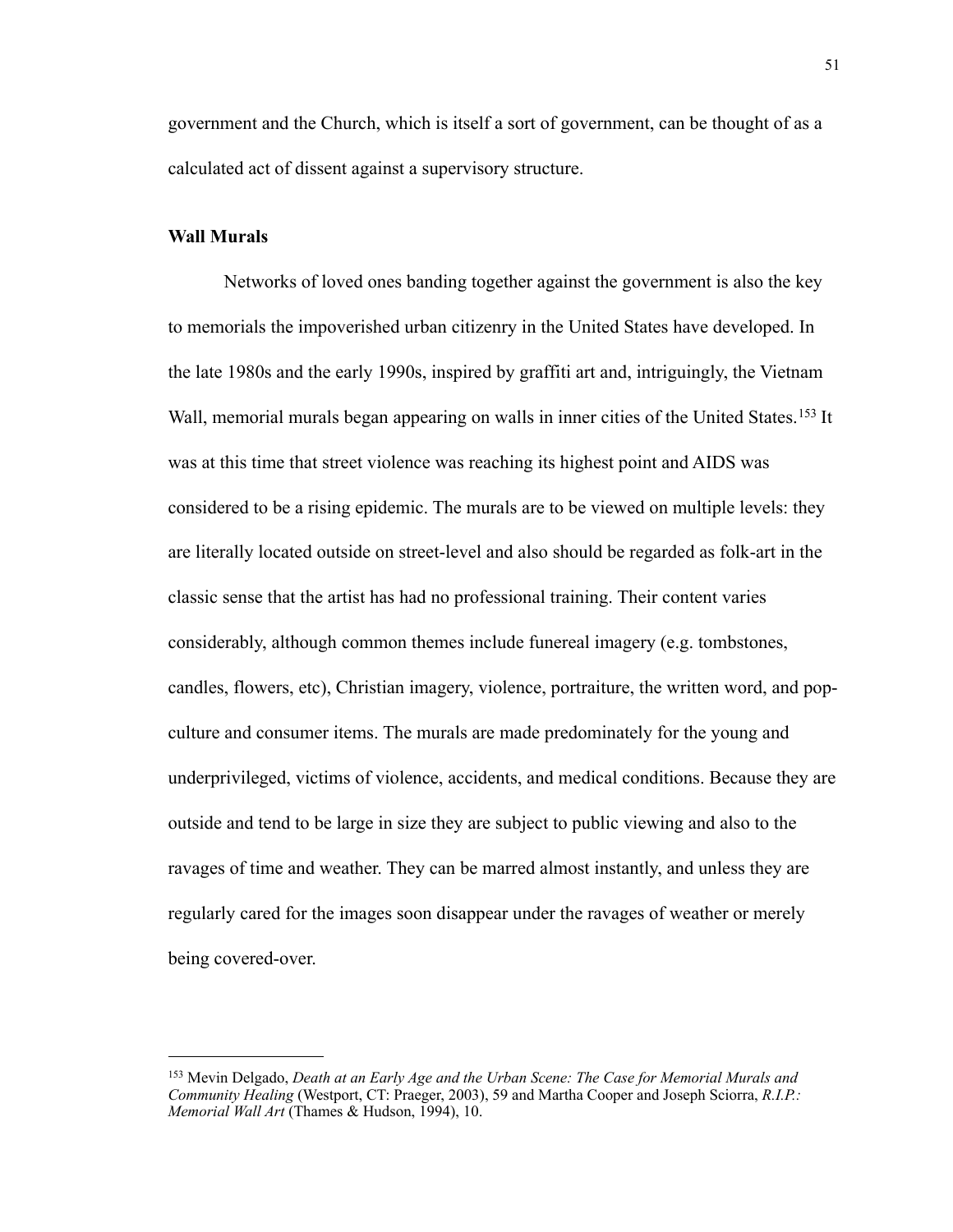Before discussing memorial murals specifically, a general definition of an urban mural must be established. What differentiates a mural from general graffiti art? Why is the former considered a beautifier and the latter an act of vandalism? Professor of social work Melvin Delgado and his colleague Keva Barton believe the answer lies in several interconnected social factors: "Murals differ from tagging by their coordinated effort at involving a community, the nature and extent of project planning, and the location in communities.["154](#page-56-0) In short, it is the public nature of the creation process which elevates the mural beyond vandalism. Geography scholar Stefano Bloch agrees, a mural is only as permissible as the public living around it, tellingly not the government, allow it to be[.155](#page-56-1)

 As mentioned above, memorial murals are generally created for individuals who lived as a member of the urban poor. Statistically, these groups have a shorter life expectancy in general than other Americans due to high rates of violence and disease. In 1998 alone there was at least one murder a day in the hundred largest low-income housing projects across the United States.<sup>156</sup> Professor of social work Melvin Delgado, building on the statement of others, analyzes urban memorial murals in comparison to the Vietnam Wall memorial.[157](#page-56-3) The Vietnam Wall is a public space for those who died within a violent environment, and incidentally many of those victims were residents of poor or minority neighborhoods due to draft waivers that favored the educated and wealthy. As discussed in this thesis, the Vietnam Wall has garnered much acclaim and sparked many

<span id="page-56-0"></span><sup>154</sup> Melvin Delgado and Keva Barton, "Murals in Latino Communities: Social Indicators of Community Strengths," *Social Work* 43, no. 4 (July 1998): 347-348.

<span id="page-56-1"></span><sup>155</sup> Stefano Bloch, "The Illegal Face of Wall Space: Graffiti-Murals on the Sunset Boulevard Retaining Walls," *Radical History Review*, no. 113 (Spring 2012): 111-112.

<span id="page-56-2"></span><sup>156</sup> Delgado, *Death at an Early Age*, 38.

<span id="page-56-3"></span><sup>157</sup> Delgado, *Death at an Early Age*, 57.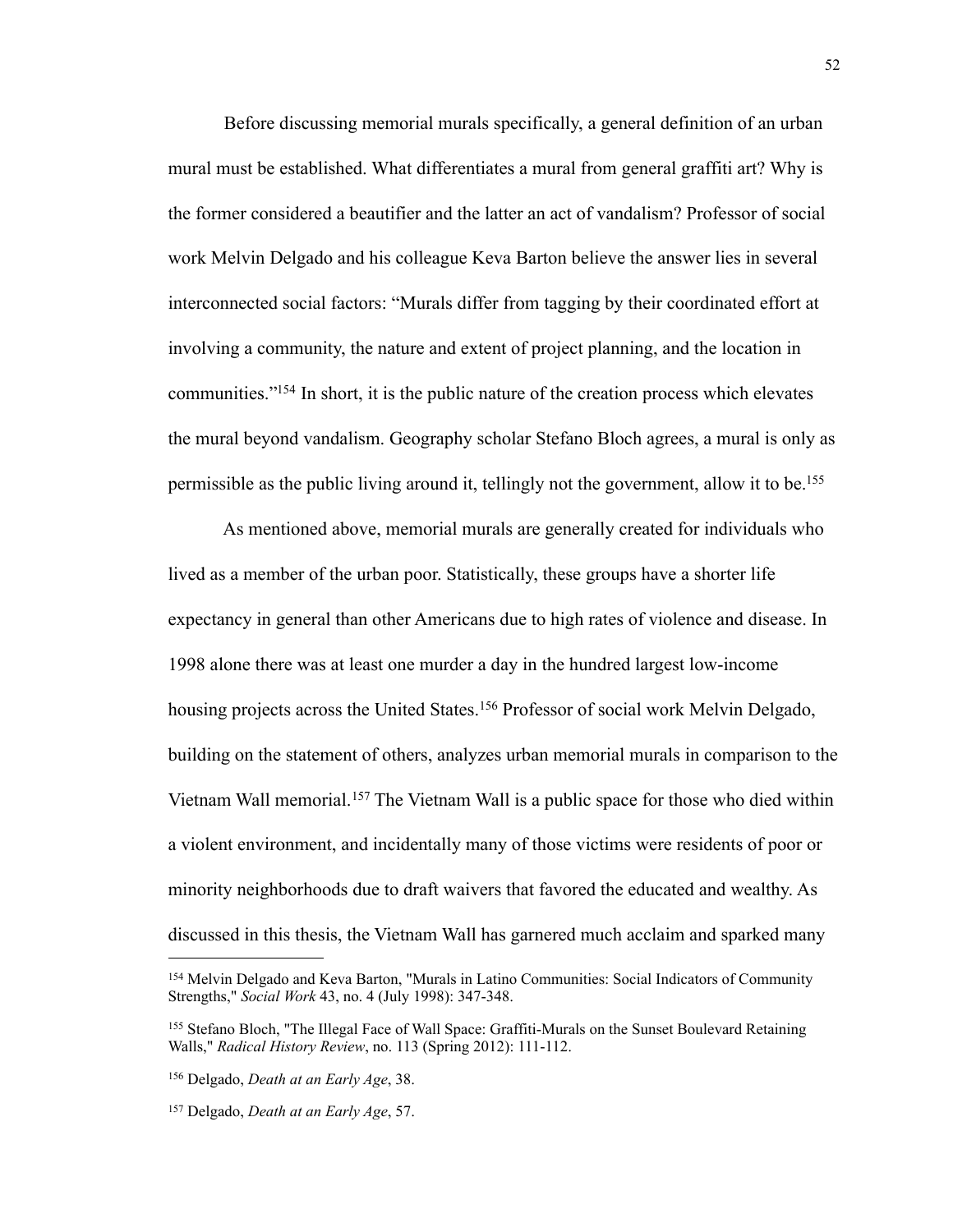movements and debates on race, gender, the role of public art, and the responsibilities of the government. The memorial murals can function in the same way. For, "[o]ne death, although unimportant unto itself, rarely has the power to bring together strangers. A monument, however, does have that power.["158](#page-57-0)

 The "RIP" murals, although impermanent, function as a monument for their duration. They also function monumentally as a record of events. The necessity for this record is twofold according to Delgado: the extremely high rates of death for a particular generation at a young age creates a gap in traditions and other forms of heritage and also marginalized groups are often denied a written history of events.<sup>159</sup> It is the latter issue that has caught Delgado's attention:

> If the community is marginalized, segregated, attacked, and undervalued by the broader society, then murals must reflect this reality in their content, and seek to capture and record major historical events in a community's life. Since traditional sources of recording history are often unavailable to marginalized groups, particularly low-income groups, murals serve this vital function.<sup>[160](#page-57-2)</sup>

 The choice of using murals for this task of history-recording rather than utilizing another potentially more permanent art style is complex. There is of course, the concern of cost, something that is not treated lightly in low-income areas. A mural, quickly created with cheap materials, such as standard spray paint, have a maximum cost of a few thousand dollars.[161](#page-57-3) The relatively simple Vietnam Wall, in comparison, cost eight million dollars to build. A personally-commissioned mural also offers the chance for significant amounts of individualization. In fact, some even contain portraits of the deceased or their

<span id="page-57-0"></span><sup>158</sup> Ibid.

<span id="page-57-1"></span><sup>159</sup> Delgado, *Death at an Early Age*, 40.

<span id="page-57-2"></span><sup>160</sup> Delgado, *Death at an Early Age*, 69.

<span id="page-57-3"></span><sup>161</sup> Delgado, *Death at an Early Age*, 92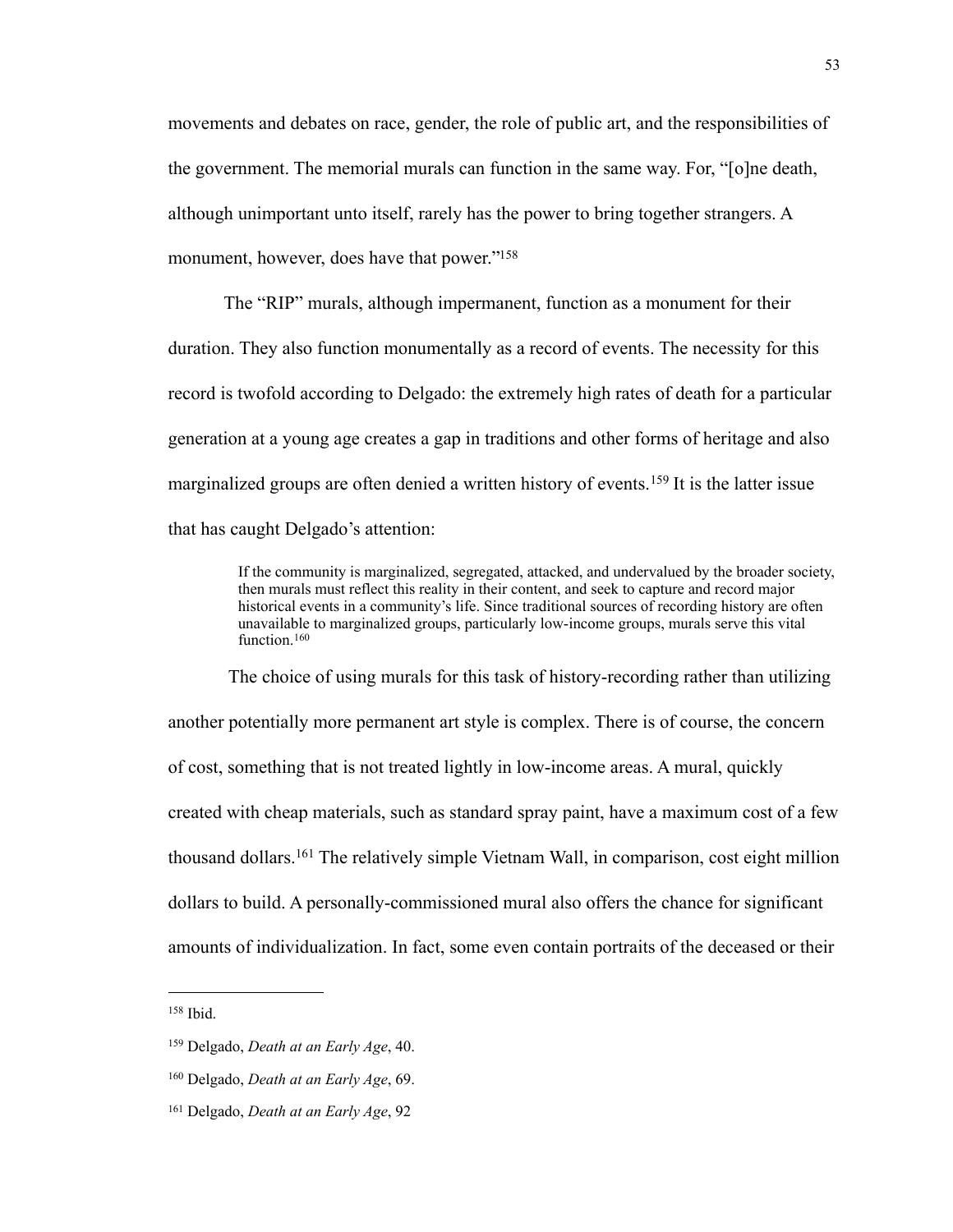beloved possessions in addition to more generic mourning imagery. But perhaps the most important reason for using murals is their historically rebellious character.

 While murals are both a form of art and a display of public mourning, they defy the traditions of "high" art and certain mourning conventions. An individual cannot physically possess a mural, nor any piece of public art, as art in the traditional sense is something that is ultimately to be possessed.<sup>162</sup> A mural painted without consent enhances this difficulty: the artist does not own the location and the property owner does not own the art. While large government-sanctioned monuments are also public art, they are often highly regarded: it is easy to find the monuments and easy to find information on their (likely artistically trained) creator through books or official websites. Murals, on the other hand, are "democratic art" which "have challenged the traditional upper-class exclusivity of art" through use of motifs and symbols which are specific to the area or socioeconomic level.<sup>163</sup> Cartoon characters and brand consumer goods painted in bright colors challenge high art expectations[.164](#page-58-2) Other themes of the murals include ethnic pride, "police brutality, arson, alcohol and other drug abuse, prison, [and] U.S. imperialism," which are far more specific to low-income and urban communities than to homogenized suburban zones.<sup>165</sup>

 The creation of memorial murals can be seen to parallel the creation of small shrines to the deceased, particularly those dedicated to people who died in traffic

<span id="page-58-0"></span><sup>162</sup> Delgado, *Death at an Early Age*, 68.

<span id="page-58-1"></span><sup>163</sup> Ibid

<span id="page-58-2"></span><sup>164</sup> Cooper and Sciorra, *R.I.P.: Memorial Wall Art.*

<span id="page-58-3"></span><sup>165</sup> Delgado and Barton, "Murals in Latino Communities," 349.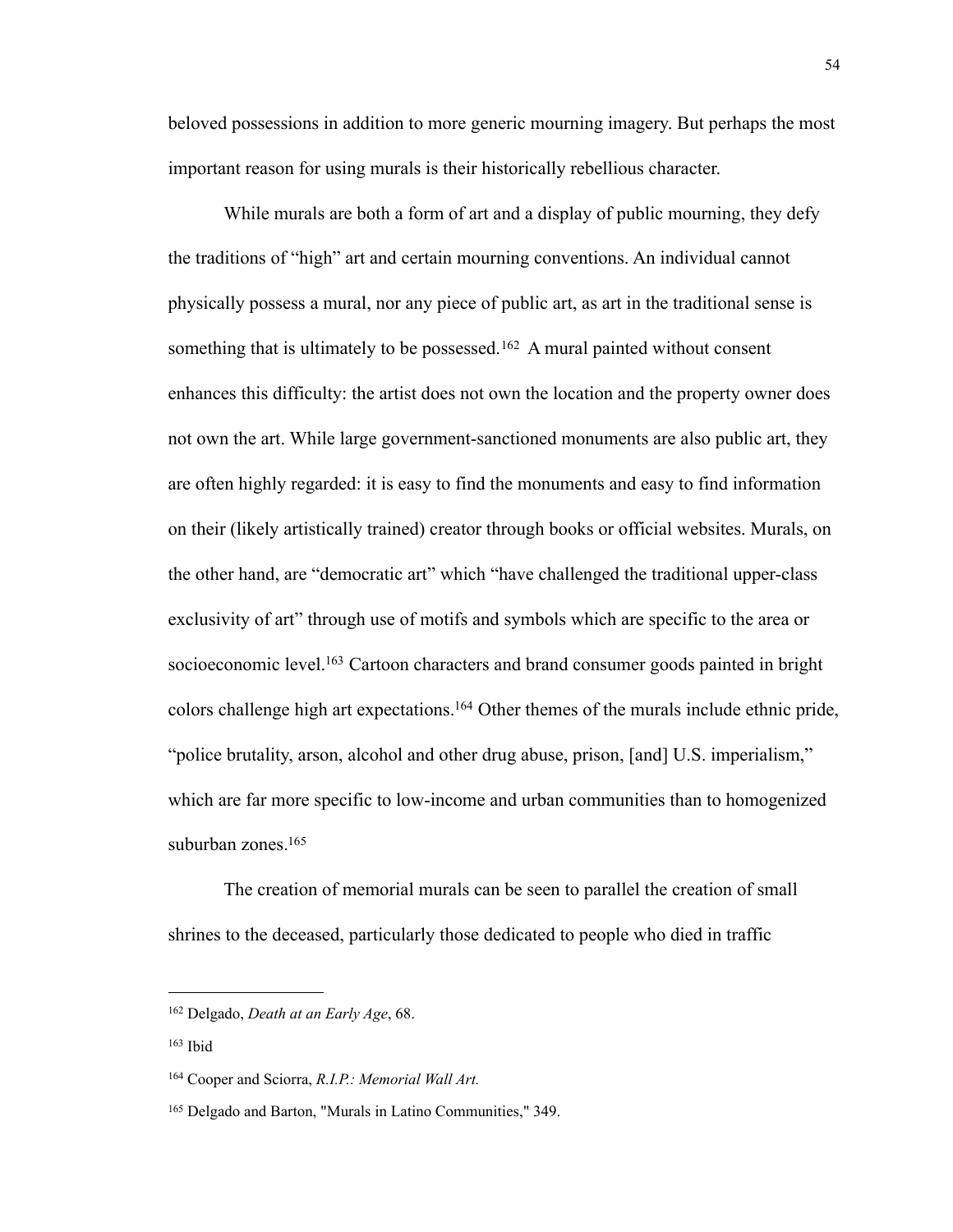accidents. In fact, sometimes they are part of the same small memorial complex, the former serving as a backdrop to the other. These roadside shrines are not architectural, but consist of flowers, photographs, stuffed animals, signs/writings on paper, and potentially personal possessions of the deceased. However, unlike loved ones attempting to reclaim the memory of an individual from a mass tragedy, the "spontaneous" shrines on roadsides, as they are called by folklorist Jack Santino, are community political actions.[166](#page-59-0) Like the murals they draw attention to a civil issue, ranging from public health, to vehicular safety, to police brutality.

 Photographer Martha Cooper and folklorist Joseph Sciorra find these temporary and semi-permanent memorials, both the shrines and the murals, to be related to the same ideas of Purgatory that the skull shrines of Naples represent. At the beginning of the mural trend, a large majority of the artists were Latino, implying a Roman Catholic background or at least familiarity with several of the religion's folk concepts.[167](#page-59-1) On New York City streets as on Neapolitan ones, Catholics believe a sudden death is a "bad" one, leaving the deceased in the undesired state of Purgatory. Street murals and shrines ask for prayers for the deceased from people who did not know them, though in the United States there is no implication of venerators receiving anything in return.

<span id="page-59-0"></span><sup>166</sup>Jack Santino, "Between Commemoration and Social Activism: Spontaneous Shrines, Grassroots Memorialization, and the Public Ritualesque in Derry," in *Grassroots Memorials: The Politics of Memorializing Traumatic Death*, ed. Peter Margry and Cristina Sanchez-Carretero (New York, NY: Berghahn Books, 2011), 99.

<span id="page-59-1"></span><sup>167</sup> Cooper and Sciorra, *R.I.P.: Memorial Wall Art*, 10.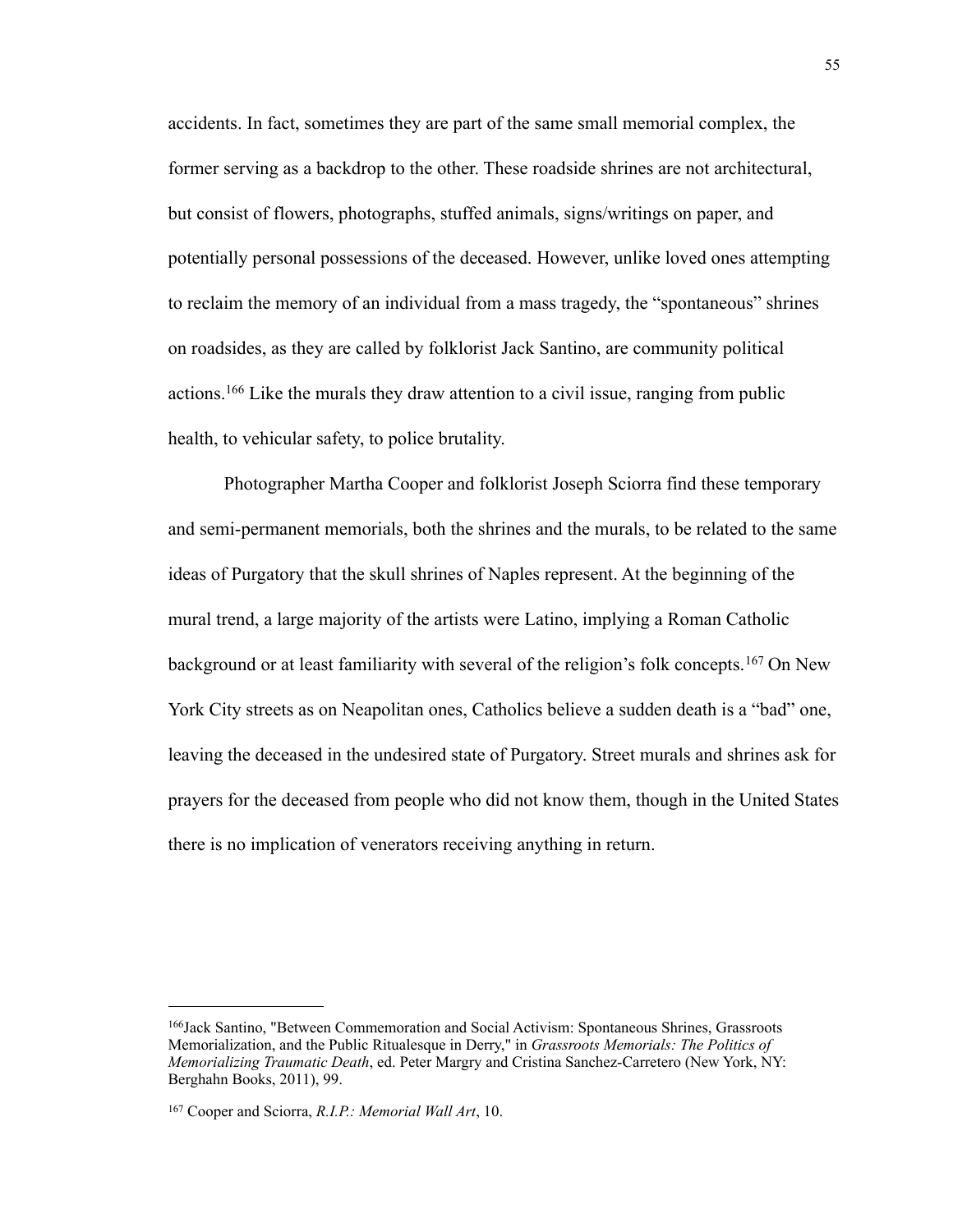Like the skull shrines in Naples, technically many of these murals are forbidden.[168](#page-60-0) On public walls they are sometimes considered vandalism by people not of the community and who therefore likely did not know the deceased and did not participate in the creation process. If done on private property without the owner's permission trespassing can be added to the list of charges (though most artists will seek out the owner and get permission).<sup>169</sup> The police generally regard such acts as criminal.<sup>170</sup> The murals become even more contentious when the local citizenry believe that the deceased died due to police brutality and display that belief in the mural through text and imagery.

 These public displays of a group's relationship to the dead in the forms of shrines and painted murals are available for viewing by all social classes, but are made and used by the lower classes. The locals are the ones who continuously engage with the shrines and murals by making continuous visits to pray or by conducting their everyday business within view of them. Although these memorials are temporary and unauthorized, the constant engagement provides an extended sense of community lasts far longer than a single immense monument. By reclaiming spaces, even relatively small spaces, within a dense and diverse urban setting, these marginalized groups display not only their distinctiveness within the larger society, but also their pride in that uniqueness.

<span id="page-60-0"></span><sup>&</sup>lt;sup>168</sup> There are such things as publicly commissioned murals, though these generally go through some sort of vetting process before the paint goes on the wall and can be changed afterward at the discretion of the commissioning body rather than the artist (Delgado and Barton, "Murals in Latino Communities," 354.)

<span id="page-60-1"></span><sup>169</sup> Delgado, *Death at an Early Age*, 91.

<span id="page-60-2"></span><sup>170</sup> Delgado, *Death at an Early Age*, 71.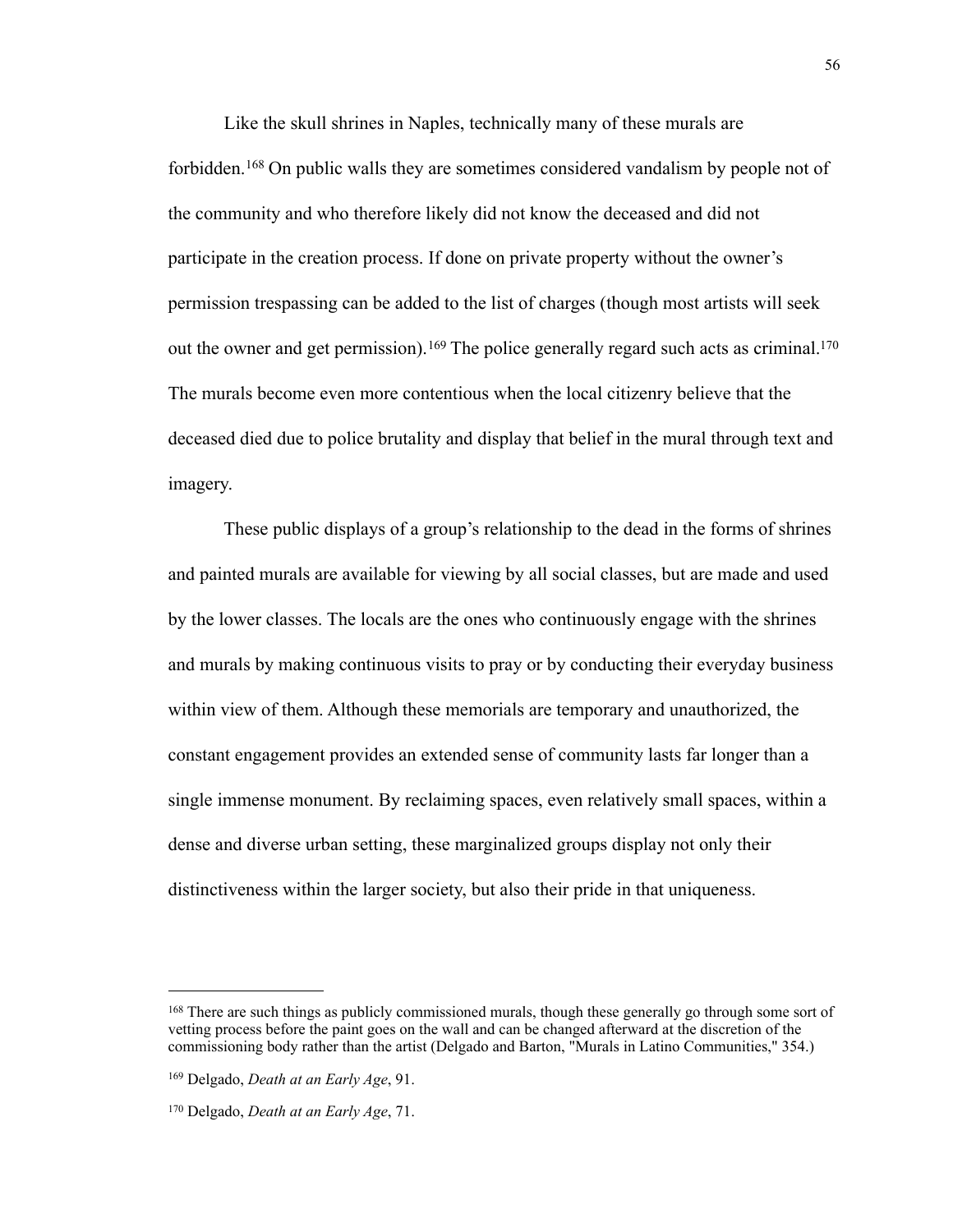# **Chapter 5: Contemporary Changes**

 When speaking of memorials and the ephemeral, there is a large "elephant in the room," namely, that a memorial is any attempt to preserve or otherwise permanently note ephemeral life. There have been an abundance of memorials created, temporary and otherwise, in the last twenty years in the United States and Europe, so much so that French anthropologist Béatrice Fraenkel has begun calling it a "new culture of disaster."<sup>171</sup> People are seeking an immortal presence.<sup>172</sup> In this hyper-memorial era, is anything ephemeral any longer? And if it is not, how does this affect the political symbolism of temporary memorials?

 Objects and acts that were once considered temporary are now concretizing through the changing faces of technology and social institutions. As access to these new ways of relating to memory increases, the practice of memory in subaltern groups becomes subsumed into the mainstream, and thus the individualizing power that they granted decreases. Yet, as technology shifts to ever new mediums, items that were viewed as permanent through the act of visual recording, for example through photographs, film, and digitization, have actually become ephemeral as the means of display have become obsolete. Examples considered here are photography and the digitization of information in its various forms.

<span id="page-61-0"></span><sup>171</sup> Fraenkel, "Street Shrines and the Writing," in *Grassroots Memorials*, 229.

<span id="page-61-1"></span><sup>172</sup> Assman, *Cultural Memory*, 335.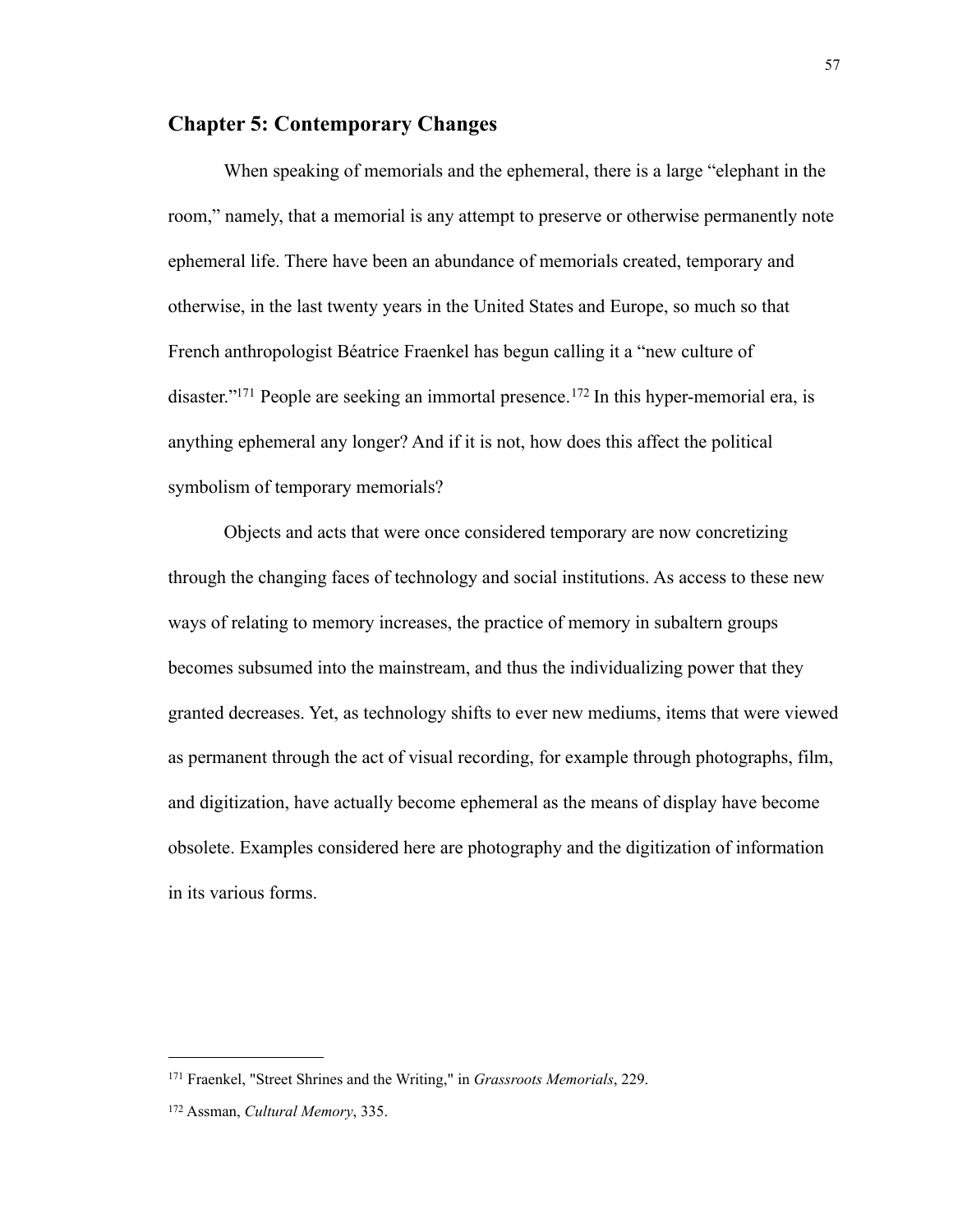# **Museumification**

 A common concern of heritage experts is the idea of *museumification*, that objects, acts, and ideas that should not be institutionalized and packaged for a generic audience are in fact being treated that way  $1^{173}$  $1^{173}$  $1^{173}$  It is the same critique as the argument against monumental memorials: that what is not lived or re-enacted will stagnate and eventually be forgotten.<sup>174</sup> But the assumption in the museumification argument is that there are appropriate and inappropriate things to preserve, usually physical items. These physical things have both a physical structure and at least one symbolic meaning. When making the decision to place an object in a collection or museum both of these factors must be taken into account, but it is usually the importance of the latter which comes up when speaking of museumification. In short, is it appropriate to spend time and money attempting to physically preserve that which was not meant to be preserved? Smithsonian scholar James B. Gardner does not encourage excessive preservation which removes the symbolism of the object, as evident in his comment on the collection of artifacts from spontaneous 9/11 memorials: "As those memorial materials became museum objects, they arguably ceased to be what they were, instead becoming part of our institutionalized memories, isolated from the dynamic in which they were created."<sup>175</sup>

<span id="page-62-0"></span><sup>173</sup> Paulette Dellios, "The Museumification of the Village: Cultural Subversion in the 21st Century," *Culture Mandala: The Bulletin of the Centre for East-West Cultural and Economic Studies* 5, no. 1 (November 2002), accessed April 2, 2013, <http://epublications.bond.edu.au/cm/vol5/iss1/4>. This is a large concern of Native American groups, and there are many examples of return requests from these groups, even before the Native American Graves Protection and Repatriation Act (NAGPRA) went into effect in 1991. For a fuller discussion of the role and treatment of objects in museums please see: Jonathan Haas, "Power, Objects, and a Voice for Anthropology," *Current Anthropology* 37, no. 1 (February 1996).

<span id="page-62-1"></span><sup>174</sup> Young, *The Texture of Memory*.

<span id="page-62-2"></span><sup>175</sup> James B. Gardner, "September 11: Museums, Spontaneous Memorials, and History," in *Grassroots Memorials: The Politics of Memorializing Traumatic Death*, ed. Peter Jan Margry and Cristina Sanchez-Carretero (New York, NY: Berghahn Books, 2011), 292.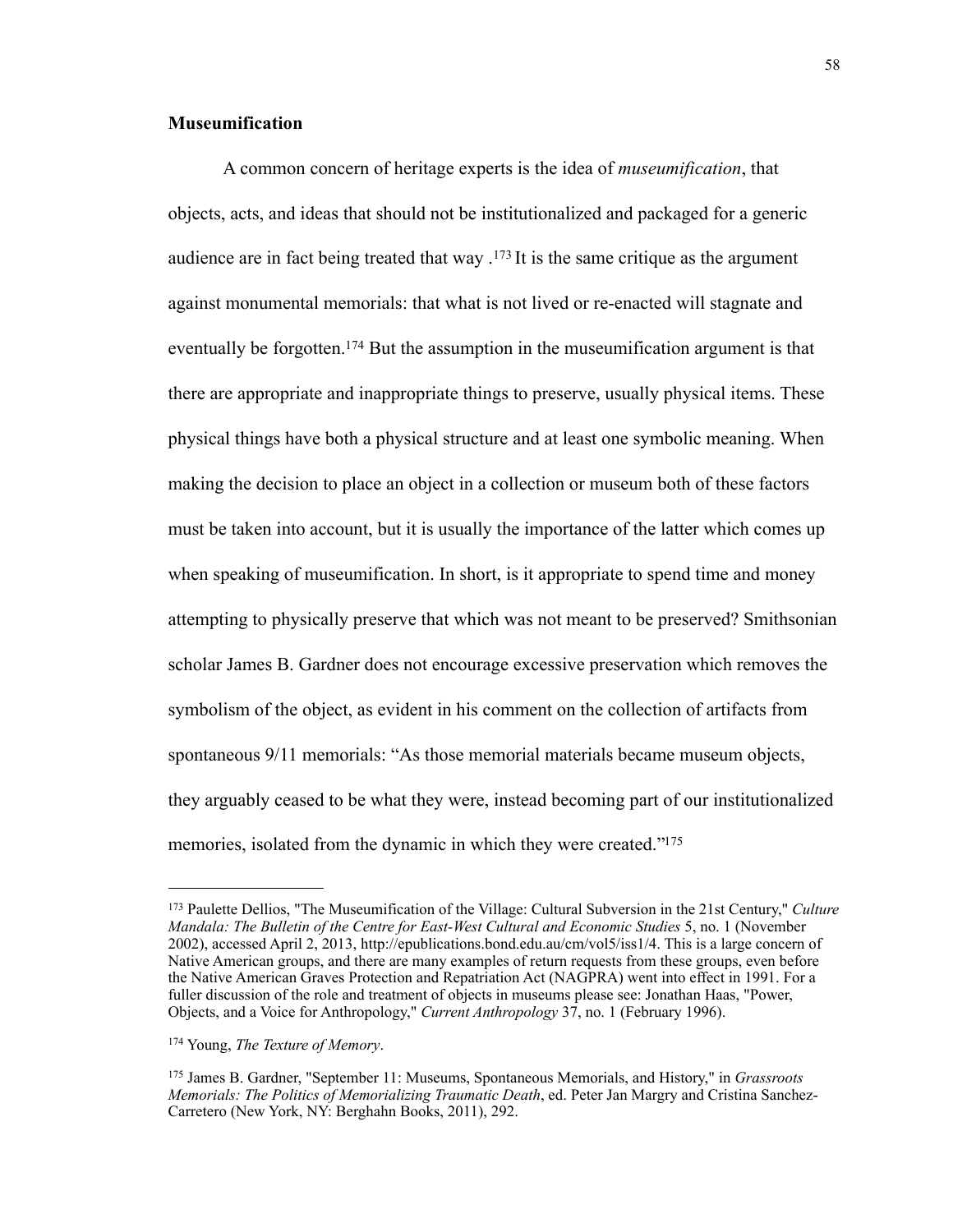Unfortunately it is that very dynamic which demands preservation although the very essence of that dynamic is in its temporariness. Temporary memorials, those created with impermanent materials (paper, plants, textiles, human remains, etc), have the appearance, and by extension the emotions, associated with religious and spiritual shrines.<sup>176</sup> The problem is that once an object is deemed "sacred" in some way through its association with death and mourning, it is difficult to get rid of: either it must be dealt with ritualistically or it must become un-sanctified. In an increasingly cosmopolitan and secularized environment, placing an object in a museum has become the new ritual disposal of a sacralized object.

 The items of the Vietnam Wall were already being ritually disposed even before its completion; there is a potentially apocryphal story of someone throwing a Purple Heart medal into the wet construction concrete.<sup>177</sup> The National Park Service became the caretaking organization of the Wall in 1984 and began curating the objects people left, some of which had been collected (but not thrown away) by maintenance staff as early as 1982.[178](#page-63-2) By 1986, the items left at the Vietnam Wall were being collected, catalogued and stored in a warehouse called the Museum Resource Center in Maryland with environmental control, although the atmosphere was more tomb than research library.<sup>179</sup> Overall the impression of the collection as a whole (not those selected for public viewing

<span id="page-63-0"></span><sup>176</sup> Fraenkel, "Street Shrines and the Writing," in *Grassroots Memorials*, 229-231.

<span id="page-63-1"></span><sup>177</sup> Pamela Beth West, "The Vietnam Veterans Memorial Collection: Collection Overview," Museum Resource Center, last modified June 5, 1997, accessed March 21, 2013, http://www.nps.gov/mrc/ indexvvm.htm.

<span id="page-63-2"></span> $178$  Ibid.

<span id="page-63-3"></span><sup>179</sup> Palmer, *Shrapnel in the Heart*, xvi-xvii.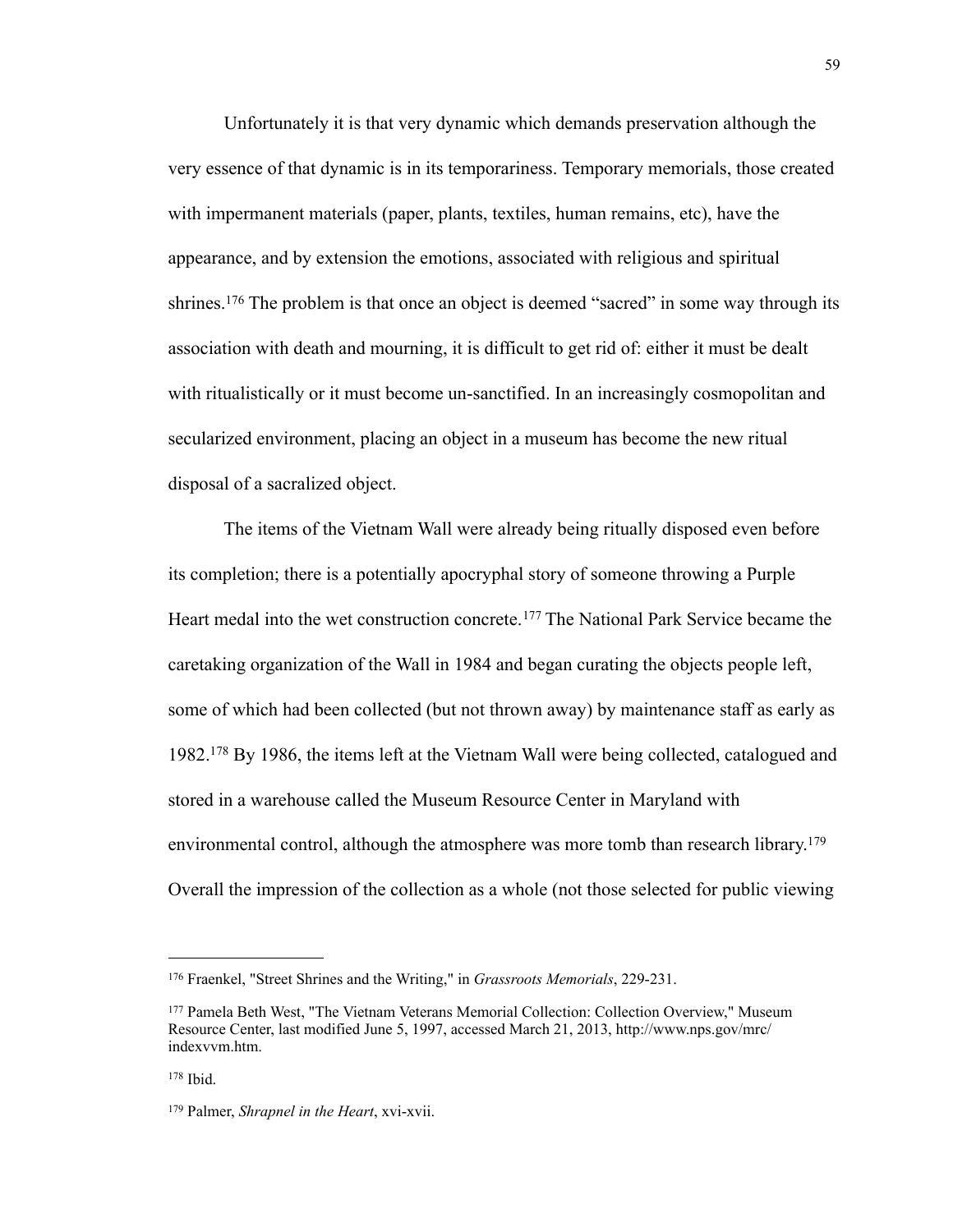-- see chapter 3) is of too sacred a nature to be eliminated, but not appropriate to be displayed.

 Just as for the Vietnam Wall, artifacts and memorial objects from September 11 are likewise entombed and ritualistically held by site managers. The Smithsonian Institution in Washington, D.C. began its discussion of what to collect and preserve from the event on September 13, and were ordered by Congress to collect items related to September 11 in December.<sup>180</sup> Several museums in New York City such as the Museum of the City of New York and the State Museum of New York collected entire sections of fencing, complete with paper, textiles, and other easily destroyed materials.[181](#page-64-1) The National September 11 Memorial Museum at the World Trade Center includes an underground museum with artifacts contributed by the above-mentioned organizations as well as individuals. However, the museum is not open and has been delayed by funding issues and weather damage. Only a handful of durable artifacts, such as a firefighter's helmet, are on display in a Visitors Center/gift-shop a few blocks away at Albany Street. Other attempts at true "museuming," that is, educating, displaying, and drawing meaning through the tangible objects of 9/11 conducted by the National Museum of American History and the New York Fire Museum have transformed the exhibits into emotional expressions instead of places of critical thinking[.182](#page-64-2)

 And it is not just the museums themselves that participate in museumification. The AIDS Quilt, originally practically the epitome of subaltern protest, was given a Save

<span id="page-64-0"></span><sup>180</sup> Gardner, "September 11," in *Grassroots Memorials*, 286-287

<span id="page-64-1"></span><sup>181</sup> Gardner, "September 11: Museums, Spontaneous," in *Grassroots Memorials*, 292.

<span id="page-64-2"></span><sup>182</sup> Gardner, "September 11: Museums, Spontaneous," in *Grassroots Memorials*, 296-300.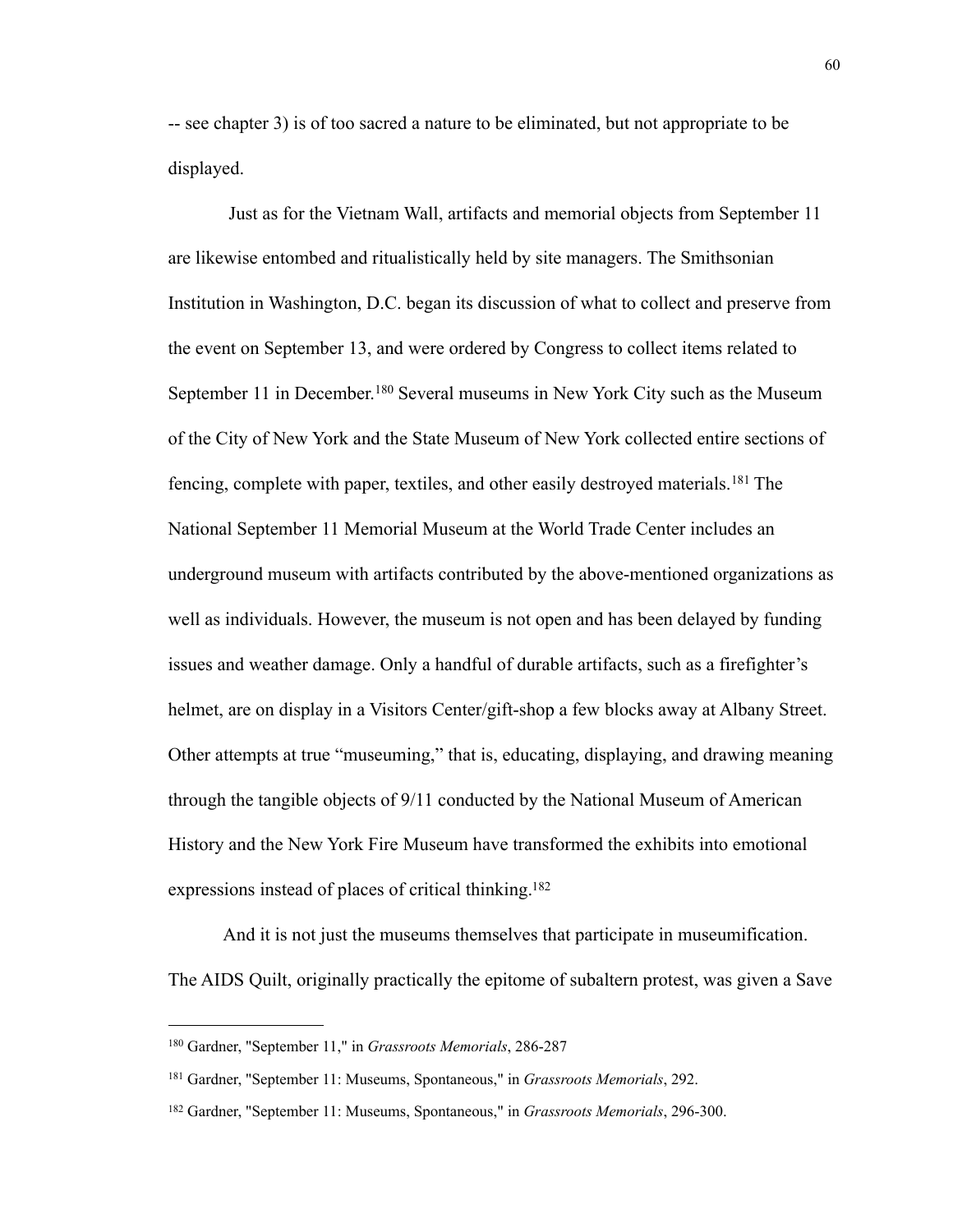America's Treasures grant by the federal government for preservation purposes in 2005.[183](#page-65-0) The NAMES project now employs a professional textile conservator who also works with several New York City museums.<sup>184</sup> The memorial murals of the inner city have not been museumified, but graffiti art in general is swiftly becoming mainstream. Formal mural artists such as *Tats Crew*, a Bronx artist collective, now composed of primarily middle-aged painters, have commoditized their skills for advertising agencies[.185](#page-65-2)

 Even physical remains of the deceased have become something to gawk at rather than contemplate. The Neapolitan catacombs of San Gennaro, San Severo, and San Guadioso are open for touring as are the ossuaries of Cimitero della Fontanelle and Chiesa Santa Maria delle Anime del Purgatorio ad Arco, as part of Naples' *Maggio de Monumenti* program. The Fontanelle was opened to visitors in 2010 after a clean-up and a barrier erected to prevent access to the bones, in essence museumifying what once was a very active and personal relationship. Madonna dell'Arco is easily accessed and it is possible for people to go under the church itself to see shallow primary burials and several skull shrines. Tours are given in Italian and there is reading material English.<sup>[186](#page-65-3)</sup> Other cemeteries, and not just those in Italy, charge money to visitors to see the remains of the dead.

<span id="page-65-0"></span><sup>183 &</sup>quot;About: The AIDS Memorial Quilt."

<span id="page-65-1"></span><sup>184</sup> Ibid.

<span id="page-65-2"></span><sup>185</sup> Krishna Andavolu, "Protest and Memory," *Obit*, June 9, 2009, accessed March 21, 2013, http://obitmag.com/articles/protest-and-memory.

<span id="page-65-3"></span><sup>186 &</sup>quot;Purgatorio ad Arco: Traveler Reviews," TripAdvisor.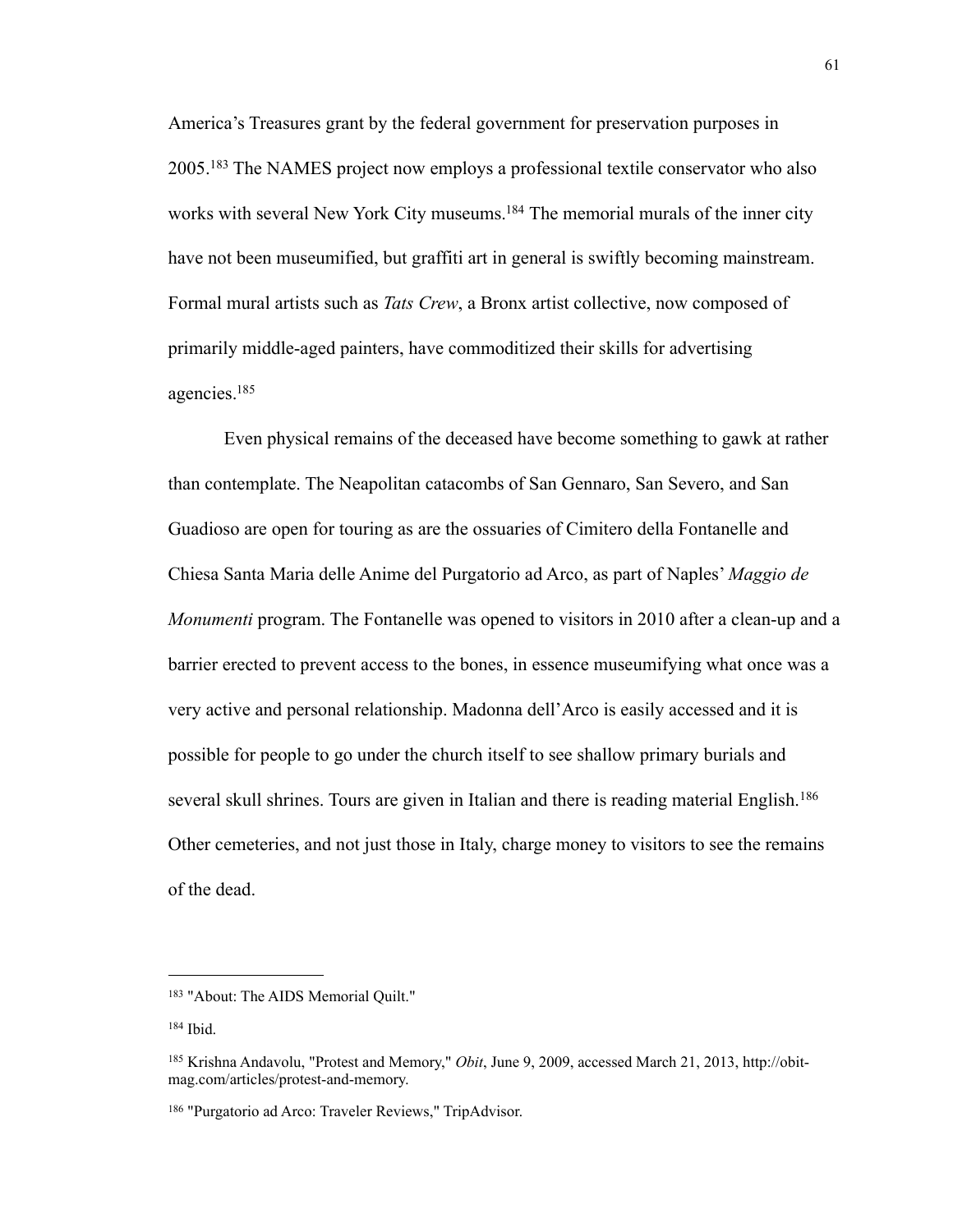Once an object or an action has "gone behind glass" in a museum setting it takes on a more specific social role, that of projecting the narrative laid on it by museum personnel. Many large and famous, and better respected, museums are largely public institutions, sponsored by some level of government. Once the control of the museum is removed from strictly local networks, there is a decrease in the concern for the needs and wants of the previous possessors of the items in their care. Prior to the passage of the Native American Graves Protection and Repatriation Act (NAGPRA) of 1990, which requires museums with federal funding to identify, catalogue, and potentially return their Native American artifacts, there were many examples of institutional disregard for the differing religious and philosophical views of permanence held by some Native American groups.[187](#page-66-0)

 Another issue with using a museum as a home for memorials is apparent in the museum attempts to preserve their physical presence. In order to better maintain the physical integrity of a memorial, its disparate parts (such as plants, paper, and balloons) need to be treated in different conditions with different methods; what is a safe preservation chemical for metal may not be safe for paper or textiles. However, as Gardner notes, the disaggregation of parts has the potential to destroy the sum meaning that is greater than the parts.<sup>188</sup> And even if each piece of a memorial were removed and preserved, there are very few things which would last without continued care. Items become lost or the museum does not have the resources to keep up with physical conservation. Not everything can be physically saved in a collection due to constraints

<span id="page-66-0"></span><sup>187</sup> Haas, "Power, Objects, and a Voice".

<span id="page-66-1"></span><sup>188</sup> Gardner, "September 11: Museums, Spontaneous," in *Grassroots Memorials*, 291.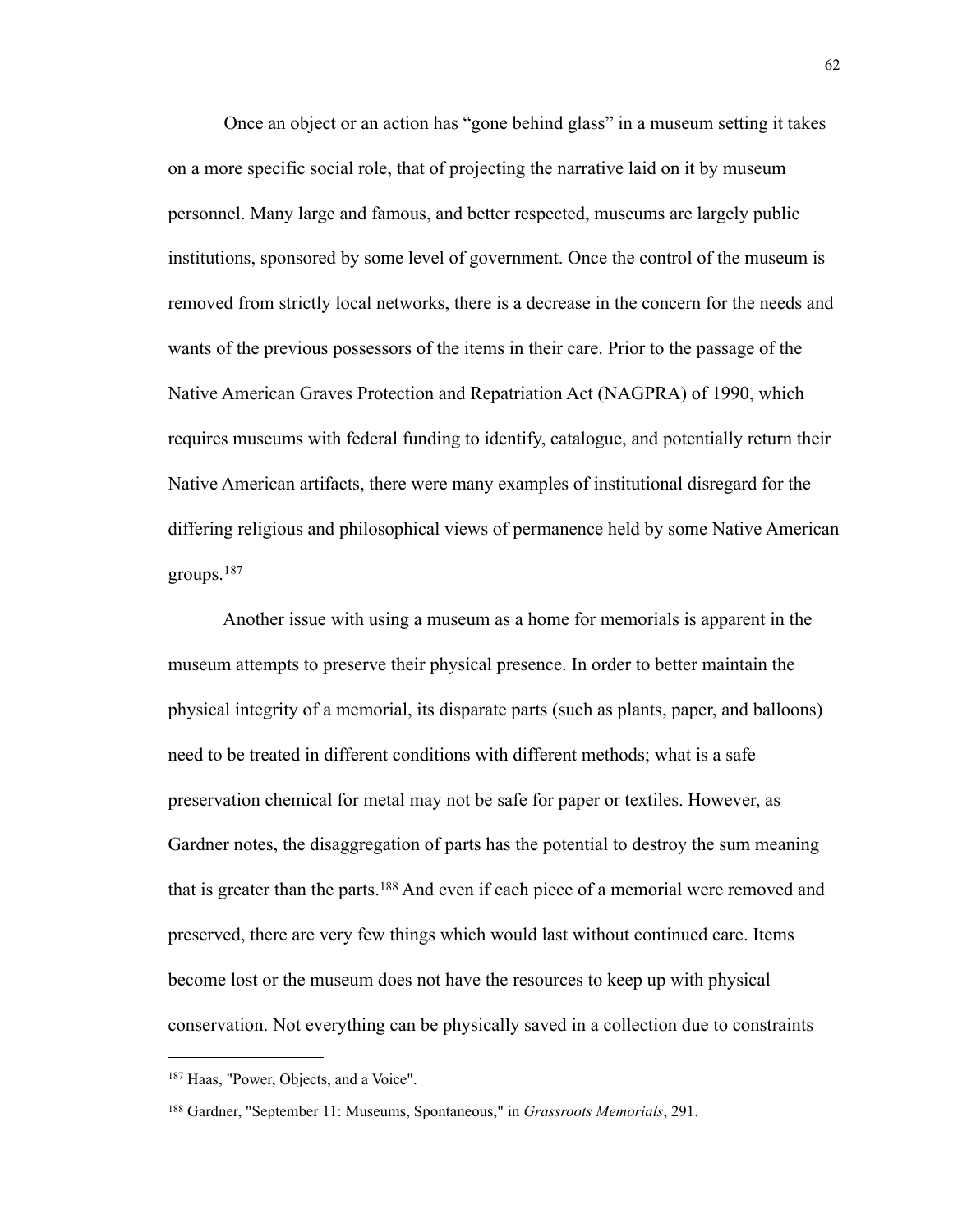and possible redundancy. It is at the discretion of museum and other institutional personnel to decide which objects will be preserved and to what extent. Therefore, these curatorial professionals have the "power" to preserve memories and thus to influence others in the future.[189](#page-67-0)

## **Democratic Immortality**

 The power to physically preserve memories, however, has increasingly become something in which the average person can participate. Most obvious is the use of photographs to memorialize the appearance of an individual. When photography was new in the nineteenth century, that was one of its main purposes: to document the likeness of a person to hold as a keepsake, particularly when the person being photographed was already dead. The Victorians in particular practiced this "memento mori" photography, propping the deceased in a lifelike position in order that their "livingness" as well as their appearance could be preserved. As photography as a process became easier in the twentieth century, people could have many images of themselves or others. Contemporary spontaneous memorials, such as those that sprang up in the wake of 9/11 in highly viewable and public areas, are often full of photographs of the deceased in various stages of life. While photography seems like an excellent way to make permanent a deceased individual's physical appearance, photographs, the type with film negatives (for digital photography see below), are extraordinarily fragile. The finished product can rip or fade, particularly if not stored in an archival setting. The negatives can also be ripped or they can become chemically damaged while processing. A video can capture

<span id="page-67-0"></span><sup>189</sup> Gardner, "September 11: Museums, Spontaneous," in *Grassroots Memorials*, 296.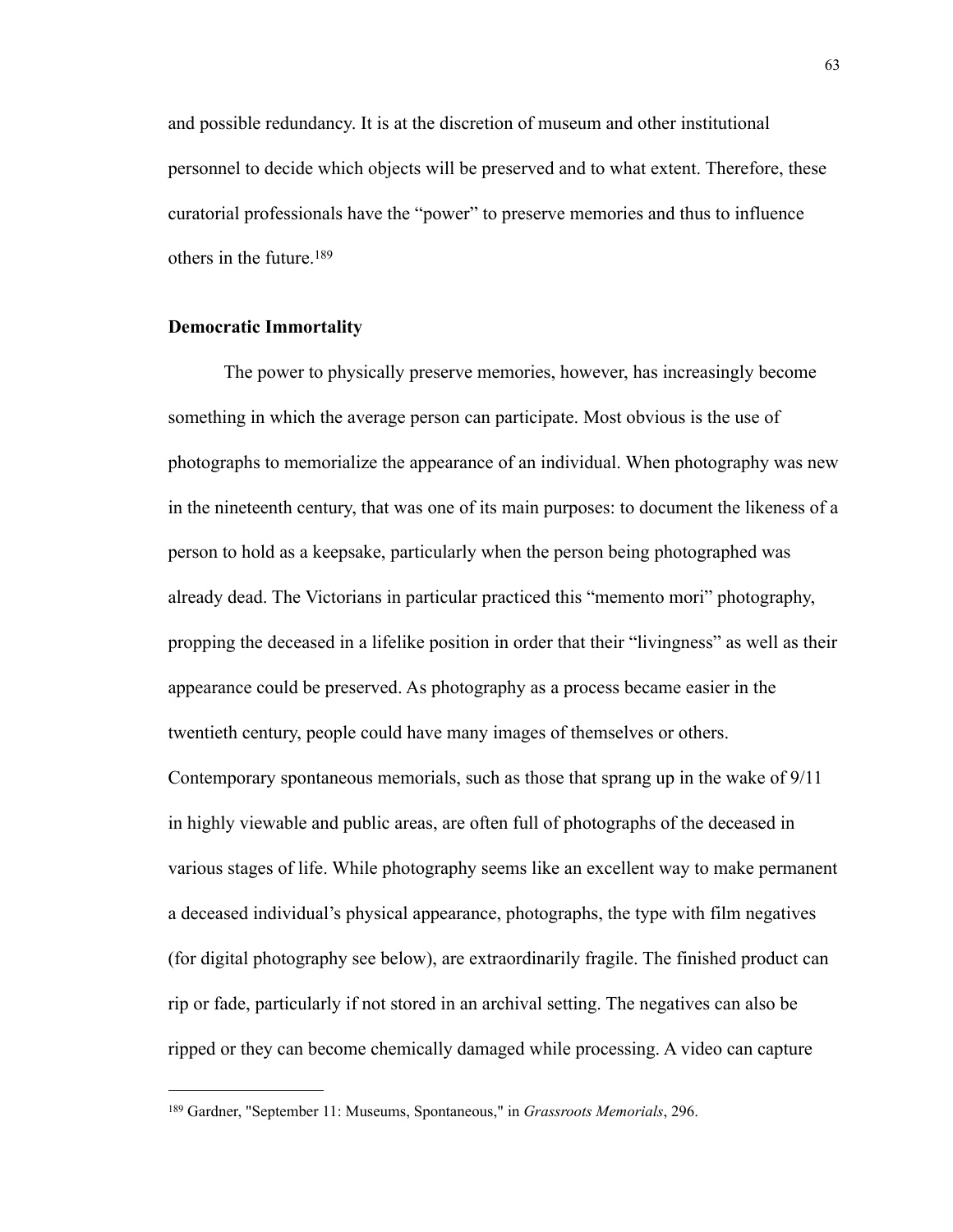movement and sound, but likewise before digital processing the film itself could become damaged through normal environmental and chemical processes.<sup>[190](#page-68-0)</sup>

 But are these semi-permanent documents of memory objective or even accurate? Some philosophers regard photographs as "the most reliable record of a past that no longer exists – it is the lasting impression of a moment that has gone forever."<sup>191</sup> However, much still relies on the viewer. A photograph or film, like any "reality" is subject to subjective interpretation, and as a frozen moment is deprived of context. As Aleida Assman observed, "the simultaneously precise and vague memory of the image will take on a phantom life of its own as soon as it is separated from its framing narrative."<sup>192</sup> There is even the potential that eventually if the photograph continues to exist permanently, the objects "visible," or the encoded meaning in the objects, will change until they are unrecognizable.

 And that is only the difficulty of a "true" photograph. Photographs and film could be faked, doctored, or otherwise modified through optical tricks to change the perceived reality of the moment even before computer software. And whether real or not, they easily influence how and what people remember. The first chapter of Marita Sturken's 1997 book *Tangled Memories* analyzes the phenomenon of confusing fiction and reality in remembrances of the Vietnam War, the Kennedy assassination, the Challenger space shuttle explosion, and Los Angeles races riots of the early 1990s. Even people present at events conflate actual memory with images, videotape, and even fictional depictions of

<span id="page-68-0"></span><sup>190</sup> Assman, *Cultural Memory*, 339-340.

<span id="page-68-1"></span><sup>191</sup> Assman, *Cultural Memory*, 209.

<span id="page-68-2"></span><sup>192</sup> Assman, *Cultural Memory*, 210.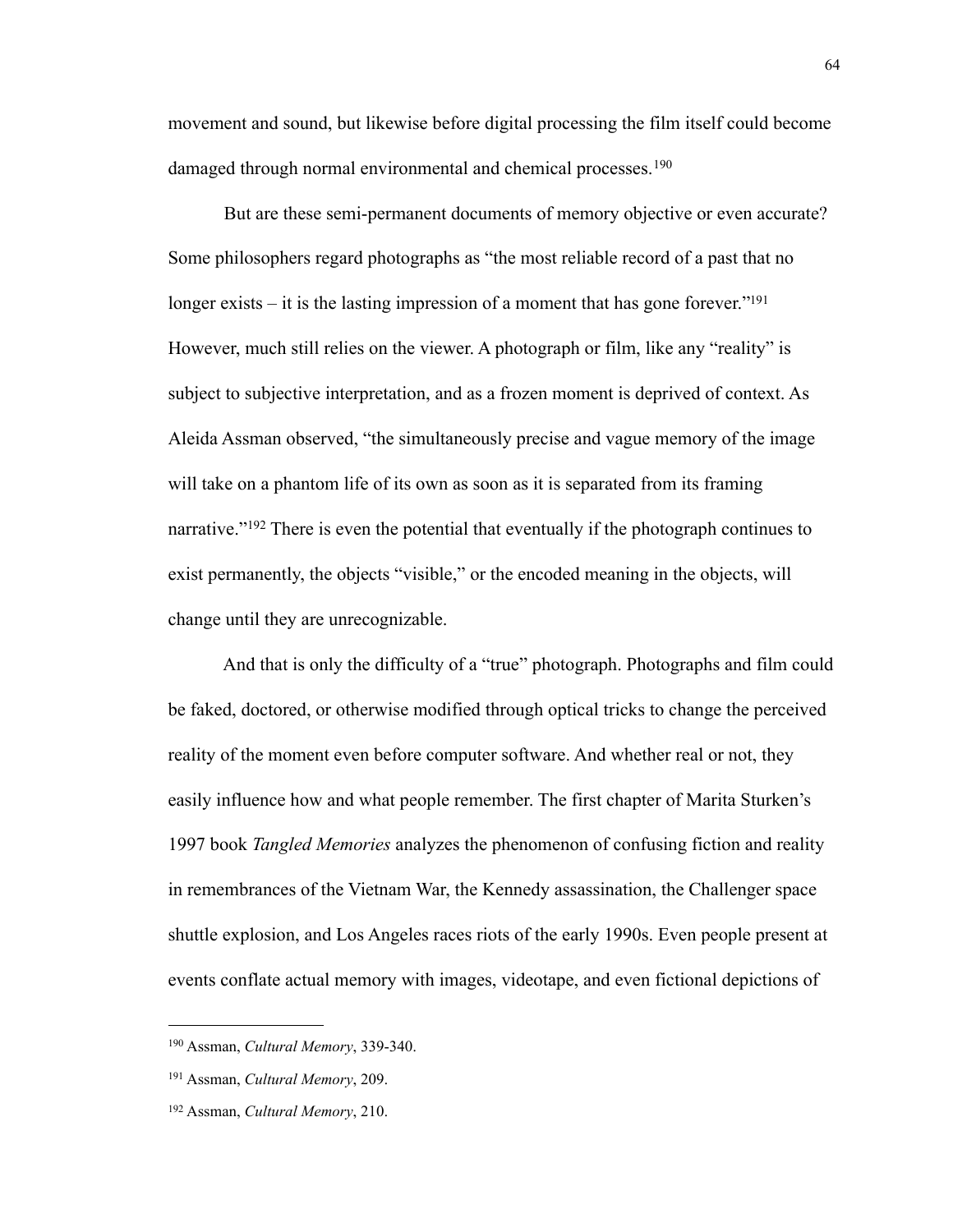the event.[193](#page-69-0) This mass confusion over facts and events increases as less and less people exist with first-hand knowledge of the event, to the point where young people only know the fiction depicted in television and movies, or else the clips that have been used again and again by the news media.[194](#page-69-1)

 As the twenty-first century progressed, technology has become ever more ubiquitous. Computers have proliferated, as has their ability to store monumental amounts of visual data. The internet allows international access to all sorts of information. Mobile phones are everywhere, and many of them have the ability to not only take pictures and video but also post those images online to social networking and image sharing sites such as Facebook, Youtube, and Tumblr within a few minutes. How does the digital age effect memorialization? More specifically, can ephemeral memorialization exist in an age when the most fleeting moment can be captured on camera and permanently stored in the digital realm? This section will explore the effect on the ephemeral memorials described earlier in this paper.

 It is easy for nearly anyone with access to a computer to find images of tangible monuments; a few keystrokes in an internet search engine can bring up hundreds of photographs if the monument is famous enough. This holds true for the large Holocaust memorials and the *Vietnam Veterans Memorial*, which have official websites organized through their funding group. The Vietnam Wall has several digital incarnations, including the Virtual Wall, which display not only the names, but also photos and various insignias

<span id="page-69-0"></span><sup>193</sup> Sturken, *Tangled Memories*, 20.

<span id="page-69-1"></span><sup>194</sup> Sturken, *Tangled Memories*, 86 and 90.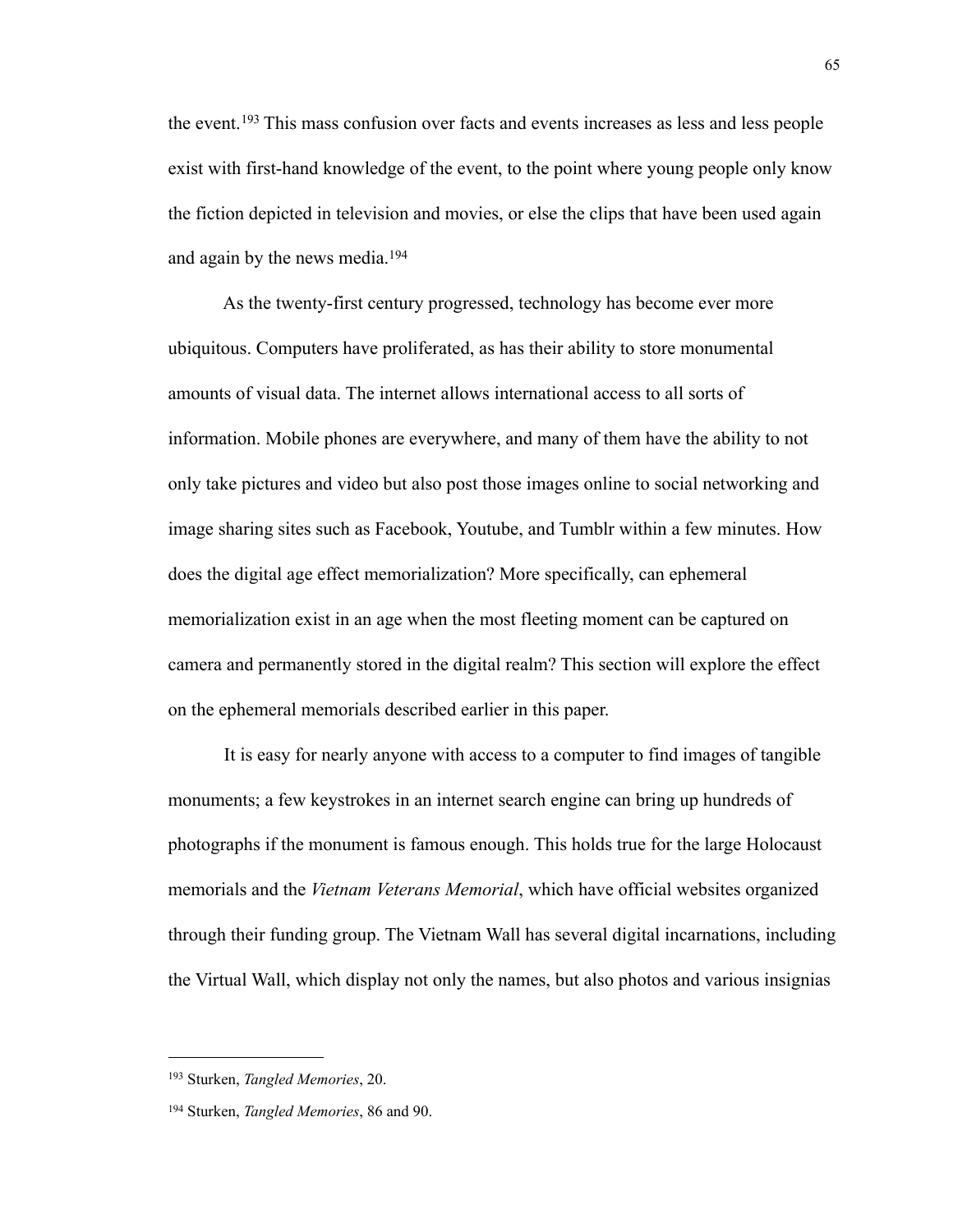belonging to the deceased person if such information is available.<sup>195</sup> But does seeing an image of a memorial produce the same effect as actually being there?

 The short answer is no. As noted in Chapter 2, some memorials, notably performance-focused counter-monuments, rely on physical presence in order to project ambiguity. The individualized practice and reaction in a physically confined context is what makes a counter-monument useful. At least in the United States, where internet regulation is relatively loose and does not generally limit access to most sites, the context in which a memorial is experienced is next to non-existent. The image of a countermonument drawn from the internet no longer has a governmental superstructure behind it. Depending on the image, the scale of the monument is lost along with texture, and most importantly, environment[.196](#page-70-1) The environment surrounding the memorial, also known as "the approach," has been well documented as a significant aspect of any monument, and although less well noted, so is sound and scent. It is an entirely different thing to read a list of names from one's laptop screen while sitting in one's home than to stand in the elements and touch stone.<sup>197</sup> The former is alienating; the latter is engages people and allows them to physically express themselves.

 Digitization has also removed physical touch from other memorials. In 1994, the NAMES Project began photographing every Quilt panel and recording that information

<span id="page-70-0"></span><sup>195</sup> The Virtual Wall, accessed March 21, 2013, http://www.virtualwall.org.

<span id="page-70-1"></span><sup>196</sup> This can be seen readily at the official website for the New England Holocaust Memorial. The introduction page has a black-and-white image of the top of the memorial taken from below (http:// nehm.org/intro.html), which does not encompass the environment at all. Whereas at the link with directions to the monument is a color image of the monument at a distance [\(http://nehm.org/location/\)](http://nehm.org/location/), which, while showing the environment, does not allow for the details to be seen. Looking at one image but not the other would give a viewer a very skewed idea of the memorial.

<span id="page-70-2"></span><sup>&</sup>lt;sup>197</sup> Beckstead et. al., "Collective Remembering".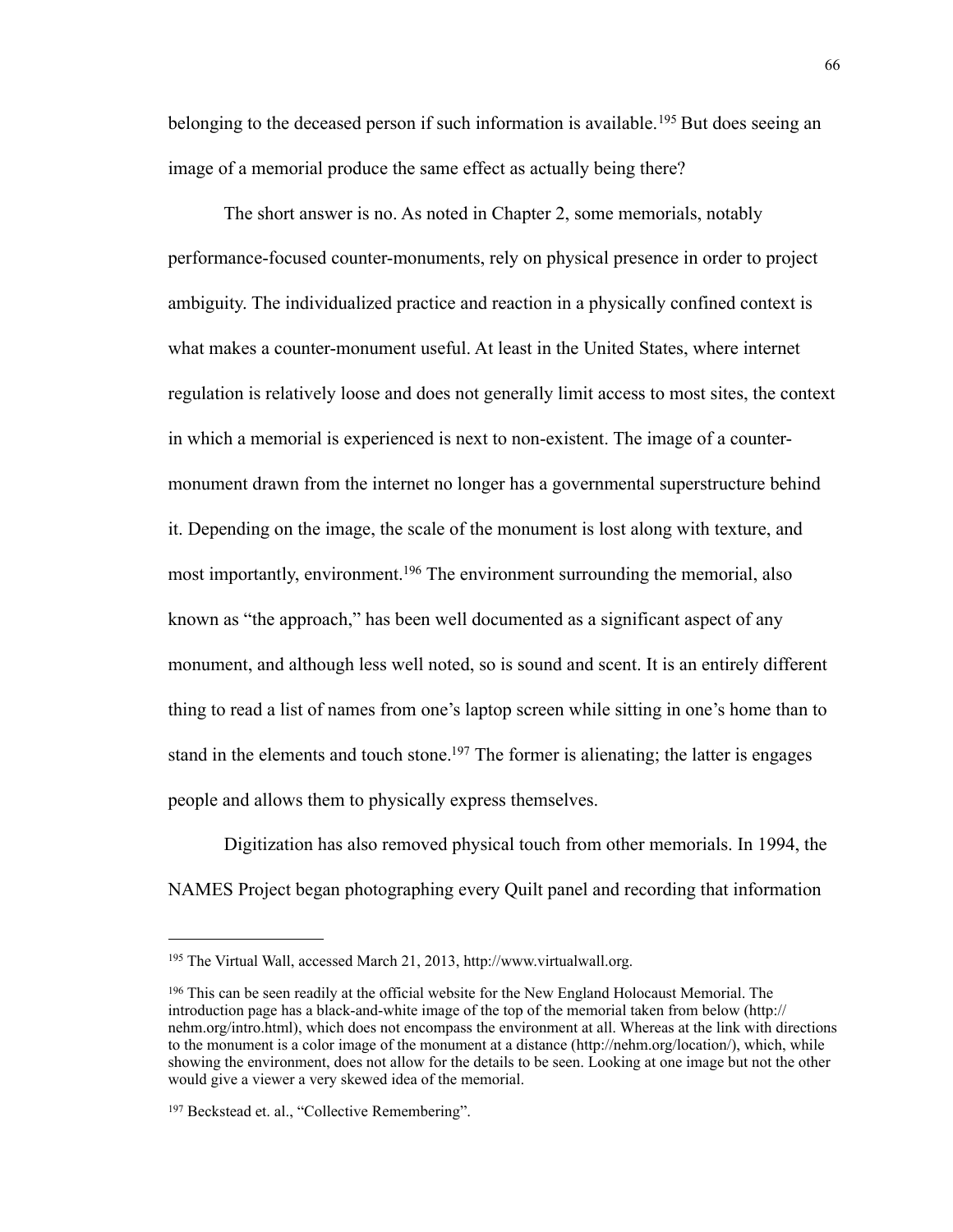on compact disks, which were then sold to fundraise (although cutting edge at the time, that medium is now becoming obsolete).<sup>198</sup> This essentially eliminated the need for a panelmaker to create a second panel to keep, as some were doing, and also indirectly eliminated the need to see the Quilt in person at all.<sup>199</sup> It is not such a surprise that the last full showing of the Quilt in Washington, D.C. was in 1996, only two years after digital archiving was put to use.<sup>200</sup> Today the NAMES Project has not just one, but two applications for smart phones that allow almost anyone to have access to all panels at all times.<sup>201</sup> There is also an oral history project sponsored by the NAMES Project and the Savannah College of Arts and Design called *Quilt Stories*, which collect the stories behind the panels and make them available to listen to online and on cell phones.<sup>202</sup> By interacting with the Quilt in a purely visual manner, the tactility Cleve Jones sought when creating it is completely removed. By viewing the Quilt on a screen as small as six square inches the impact of numbers, the idea of the Quilt as having the visual appearance of a graveyard, also no longer applies.[203](#page-71-5)

 Even memorial action at a spontaneous memorial has been modified by the presence of ubiquitous internet access. As the physical memorials for 9/11 were cleared away from New York City streets, several museums and universities provided internet forums in which to continue the mourning process. The Museum of the City of New York

<span id="page-71-0"></span><sup>198</sup> Sturken, *Tangled Memories*, 218.

<span id="page-71-1"></span><sup>199</sup> Sturken, *Tangled Memories*, 198.

<span id="page-71-2"></span><sup>200 &</sup>quot;About: The AIDS Memorial Quilt."

<span id="page-71-3"></span><sup>201 &</sup>quot;Homepage," The NAMES Project Foundation, accessed March 21, 2013, <http://www.aidsquilt.org>.

<span id="page-71-4"></span><sup>202 &</sup>quot;Homepage," Quilt Stories, accessed March 21, 2013, http://quiltstories.org.

<span id="page-71-5"></span><sup>203</sup> Sturken, *Tangled Memories*, 196.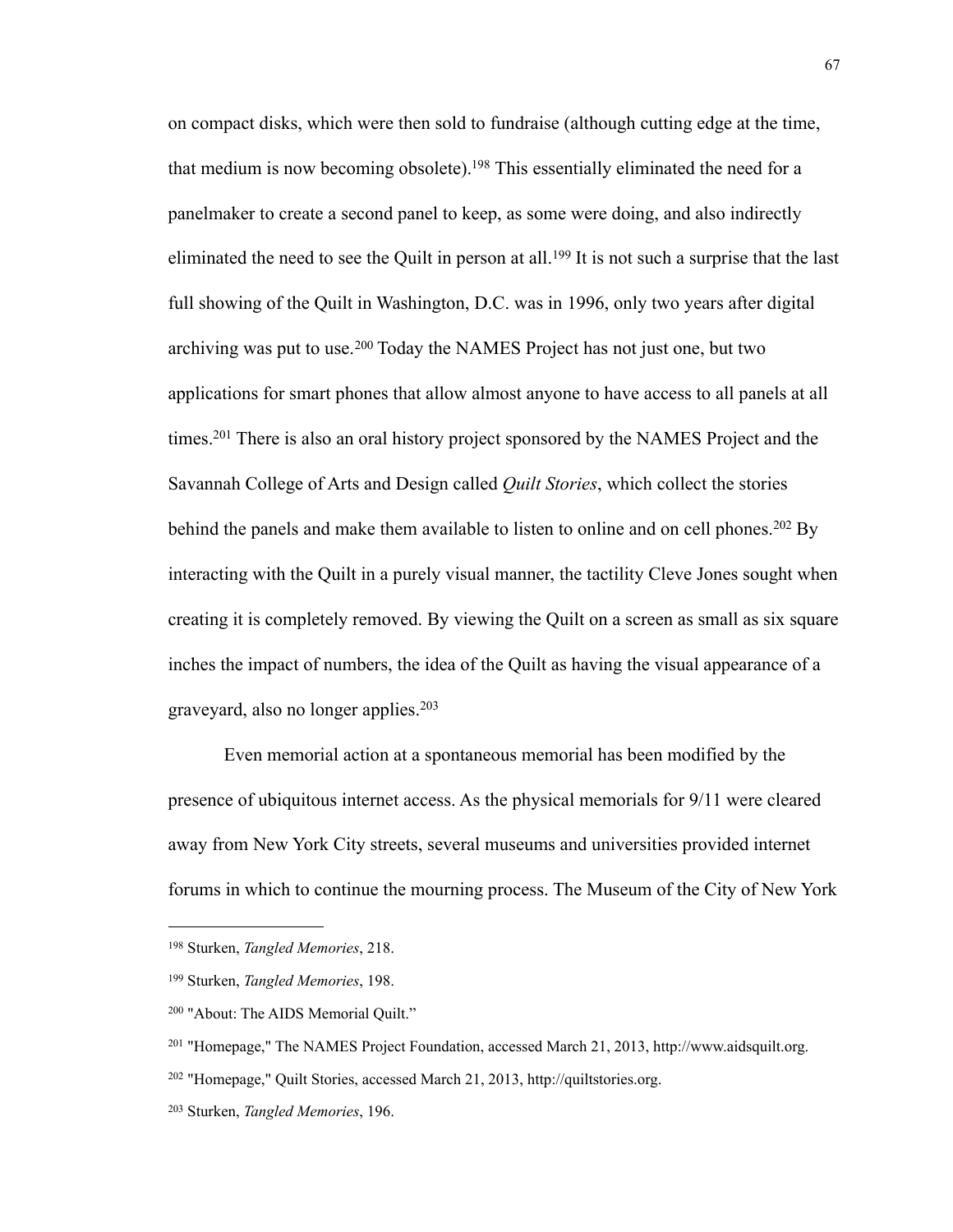sponsored "Virtual Union Square" and the Smithsonian National Museum of American History in conjunction with the City University of New York and George Mason University created the September 11 Digital Archive, both of which accepted writings and images[.204](#page-72-0) The latter has also made available 425 voice messages and 20,000 comment cards from the National Museum of American History's September 2002 exhibit *September 11: Bearing Witness to History*. [205](#page-72-1)

 There are two notable differences between these digital memorials and their tangible counterparts. Most obviously is the loss of the physical component. No flowers or candles can be left at a digital memorial; although there are programs which can render three dimensional objects digitally, the control of these images requires access to them and at least some training in generation software, and the objects only manifest themselves as a two dimensional image. The "shrine" appearance of spontaneous memorials is not possible. But digital memorials are not spontaneous either. These digital memorials are in the control of New York City and federal organizations.

 But what about individually-sponsored online memorials? Melvin Delgado describes an online memorial as a correlate to memorial murals. Even as early as 1999, people were creating online memorials as public memorial space for as low as two hundred fifty dollars, far less than even a cheap mural.<sup>206</sup> Like the murals and AIDS Quilt panels, these memorial spaces can represent the life of an individual far better than a

<span id="page-72-0"></span><sup>204</sup> Gardner, "September 11: Museums, Spontaneous," in *Grassroots Memorials*, 296-297.

<span id="page-72-1"></span><sup>205</sup> Gardner, "September 11: Museums, Spontaneous," in *Grassroots Memorials*, 300-301.

<span id="page-72-2"></span><sup>206</sup> Delgado, *Death at an Early Age*, 79.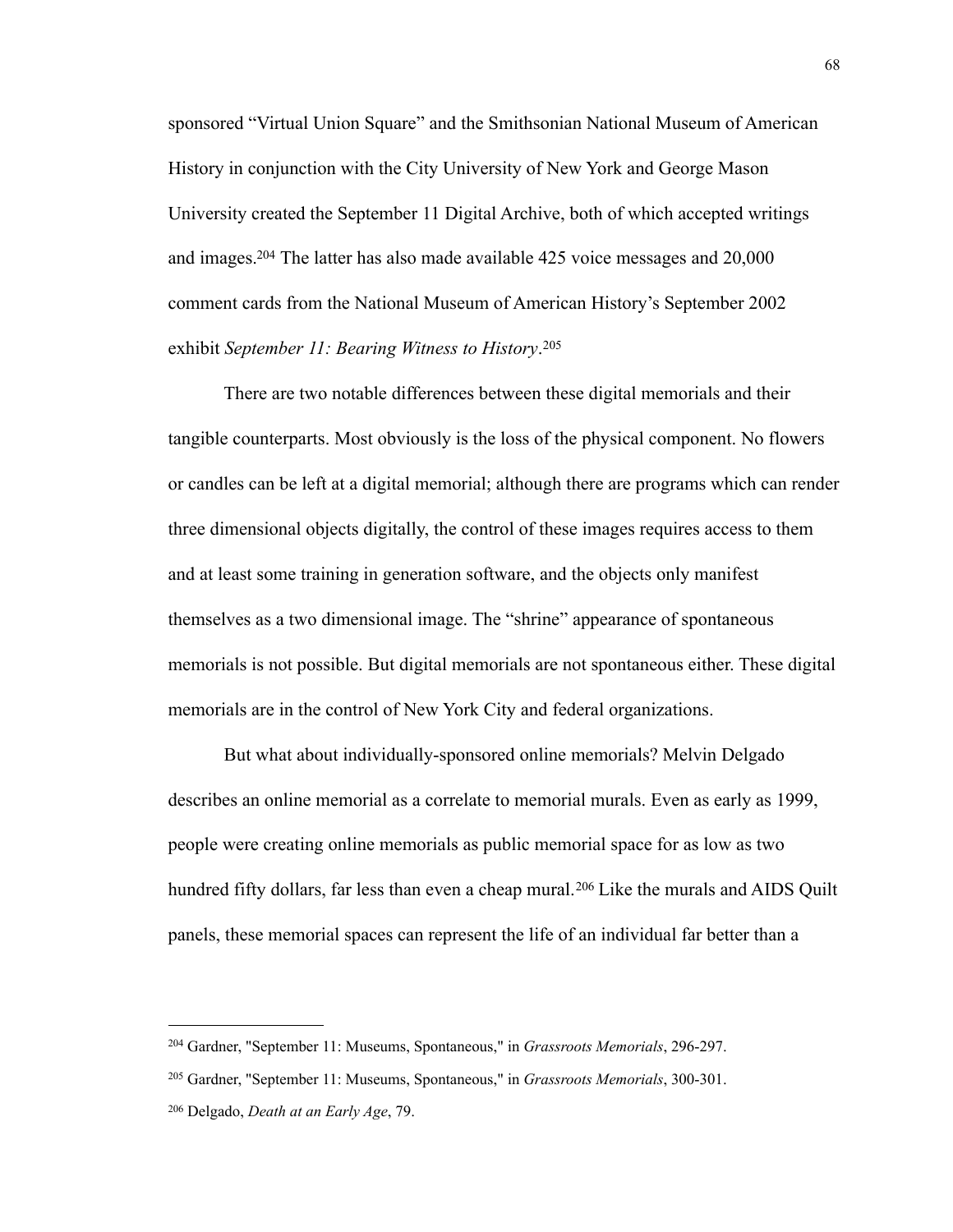typical funeral ritual or gravemarker. But again, the items or sentiments present are restricted to what can be conveyed on a computer.

 The potential individualization of such small memorial sites, however, has been hampered by the rise of social networking sites such as Myspace, Facebook, and Google+. Individual profiles, although open to nearly everyone, are created and maintained within the company's template primarily by teens and young adults, the same demographic that is primarily the subject of memorial murals.<sup>207</sup> The profile exists unless specifically deleted by someone who can access the account. In the case of an accountholder's sudden death, the account remains extant indefinitely unless someone deletes it for them. However, loved ones may not wish to or be able to close it, and the profile becomes a digital spontaneous memorial. People can write public or private messages to the deceased and post photographs or images. However, the retention of the template of the profile, and therefore all structure of these impromptu digital remembrances, is subject to a corporation's decision. Although Myspace has gone defunct, Facebook continues growing and changing. For example, the template for Facebook has changed multiple times and seemingly at random, often to the chagrin of account-holders, and altering what is visible and invisible to various publics. There is also the debate of whether these corporations or the account holders are in fact the owners of what is posted on these sites. In a certain legal light, any memorial on these profiles is owned by an economic powerhouse.[208](#page-73-1)

<span id="page-73-0"></span><sup>207</sup> Amanda Lenhart et al., *Social Media and Mobile Internet Use among Teens and Young Adults* (Washington, D.C.: Pew Internet and American Life Project, 2010), 2-3 and 17-22.

<span id="page-73-1"></span><sup>208</sup> Christian Fuchs, "The Political Economy of Privacy on Facebook," *Television and New Media* 13, no. 2 (March 2012): 143-145.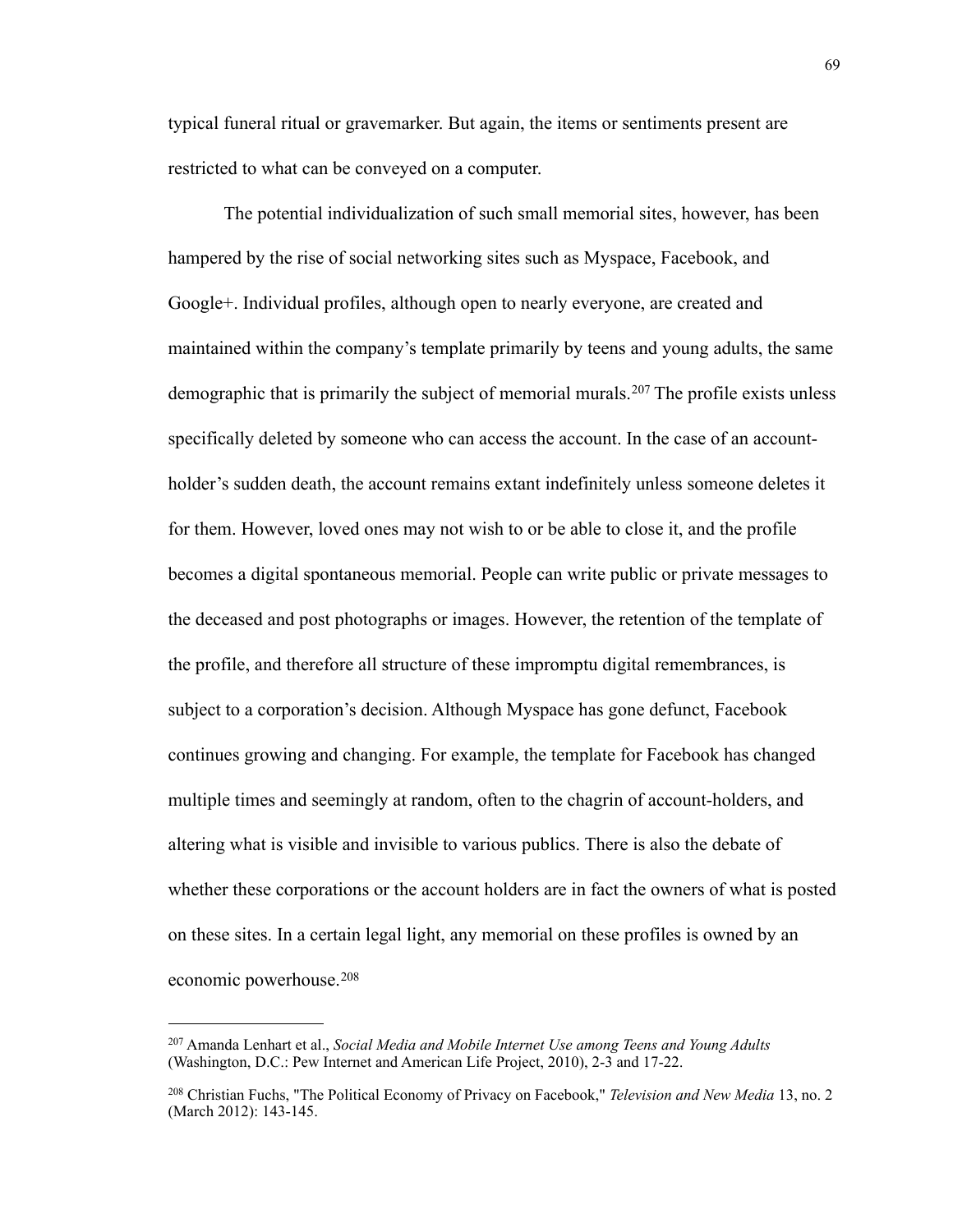With all the new ways of capturing and maintaining a memory people often forget to ask what happens when these processes of memory become obsolete or non-functional. Already it has become difficult or impossible to view film taken fifty years ago. If by some chance the film has not degraded, the projector that can accommodate it has broken or no one knows how to make it play again. As technological change continues at an ever-increasing rate it has even become difficult to retrieve images digitally stored on compact disks only seven or eight years ago. If these records are indeed to remain permanent, they must be constantly updated into ever-new media, and every time reencoding occurs the chance of errors and destruction increases and authenticity decreases.[209](#page-74-0) The authenticity of the original digital record can even be brought into question. The ease with which increasingly large numbers of people create and alter digital content allows for many opportunities for fraud or other projections of misinformation of facts.[210](#page-74-1) It sometimes seems that the only way to actually preserve is to go back to the beginning of recording.

<span id="page-74-0"></span><sup>209</sup> Assman, *Cultural Memory*, 340 and Roy Rosenzweig, "Scarcity of Abundance?: Preserving the Past in a Digital Era," *The American Historical Review* 108, no. 3 (June 2003): 746-747.

<span id="page-74-1"></span><sup>210</sup> For example, the user-edited web encyclopedia Wikipedia, although extremely useful to the general public, does not employ verification rigorous enough to allow it to be used as a reference for scholarly work. Rosenzweig, "Scarcity of Abundance," 743.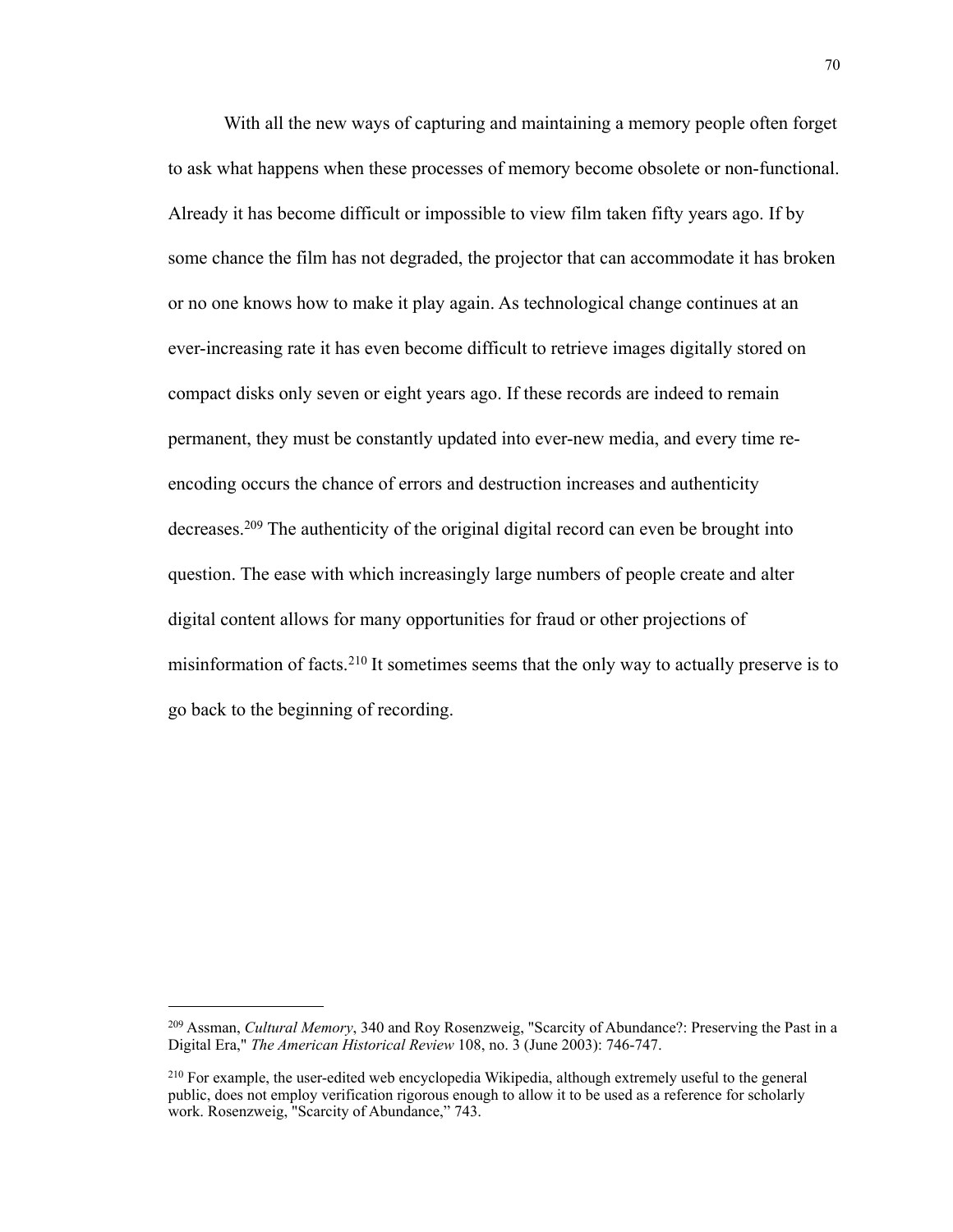## **Chapter 6: Final Thoughts**

 Creating a memorial space is an expression of power. Larger, more permanent structures are the product of more dominant powers, those of a government or an expansive religious organization. However, this does not mean that groups with lesser power must memorialize their dead in the provided forms. The marginalized groups discussed in the preceding thesis (Holocaust victims, average soldiers, AIDS victims, and the urban poor in the United States and Italy) have fundamentally reversed the approach to memorialization. As a rejection of the European and Euro-American obsession with saving tangible objects, these groups memorialize through temporary objects and actions. By using easily-destroyed objects and intimate actions, such as touching, those who mourn are forced to repeat their actions. Science has shown that repetition increases the permanence of a memory in both individuals and groups, and thus works to strengthen the community. These repetitions are the reason the more better-sustained features of a culture are not material objects, but instead are methods of building connections to other people and the world.

 Counter-monuments do not evoke the triumphalism of traditional monuments, but rather take on ambivalent physical forms which encourage the projection of meaning. They purposefully occupy the space of non-order between official presentation and individual expression. The first memorials at Dachau failed because they were too invested in a single set of (Christian) symbols, which were neither easily reinterpreted nor appropriate to the group being represented. The *United States Holocaust Memorial Museum* and Israel's Yom Hashoah siren, although impressive, also fail for the same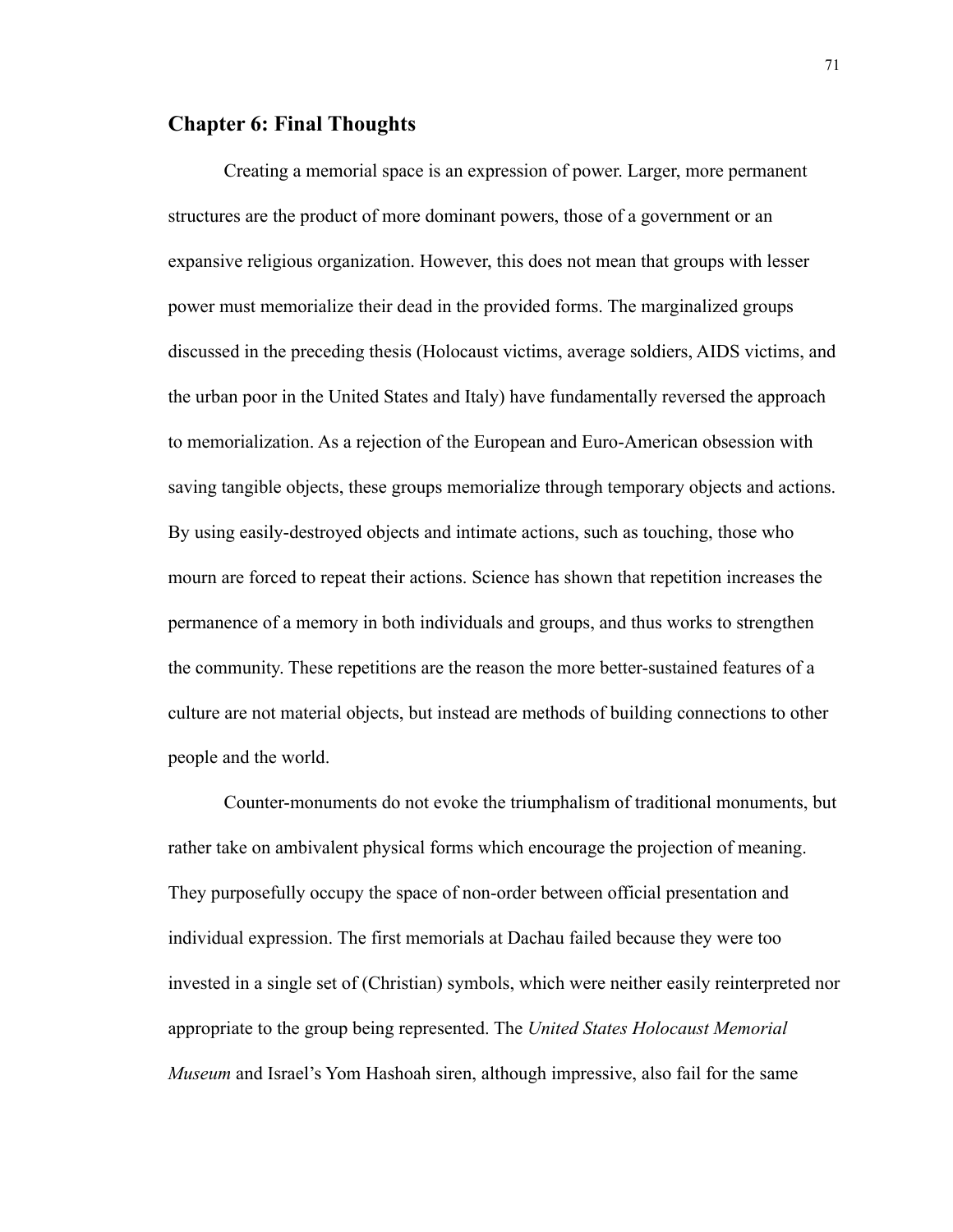reasons. They are extraordinarily patriotic in expressing the ideals of their respective countries, but fail to allow for individual understanding and expression. It is the *Memorial to the Murdered Jews of Europe* in the pedestrian heart of Berlin which best allows for temporary but repeated individual experience of the memory of the Holocaust.

 The *Vietnam Veterans Memorial* in Washington, D.C. is also a counter-monument. Much like the *Memorial to the Murdered Jews of Europe,* it can be approached from many different angles, has an abstract form, and encourages touch. However, it is the names engraved on the reflective surface of the Vietnam Wall that hold the most power to incite individualized memory. Names themselves are ambiguous; they are merely symbolic sounds. As a response to this, people who had loved ones represented on the Wall began a process of reclamation. Over the years they have engaged on an intimate level with the dead by leaving letters and personal possessions at the Wall. It is anticipated that people will engage with the 9/11 memorial *Reflecting Absence* in this way, but because the site is unfinished this is still merely speculation.

 The *NAMES Project Memorial Quilt* amplifies this desire to personally engage with the dead by allowing the loved ones of deceased AIDS victims free reign to design and create their own portion of the Quilt over an indefinite period of time. Because AIDS victims were repeatedly politicized due to the disease's early association with homosexuality and drug-use, families often used Quilt panels as an opportunity to highlight the individuality and personal connections of the victim rather than make a direct political statement.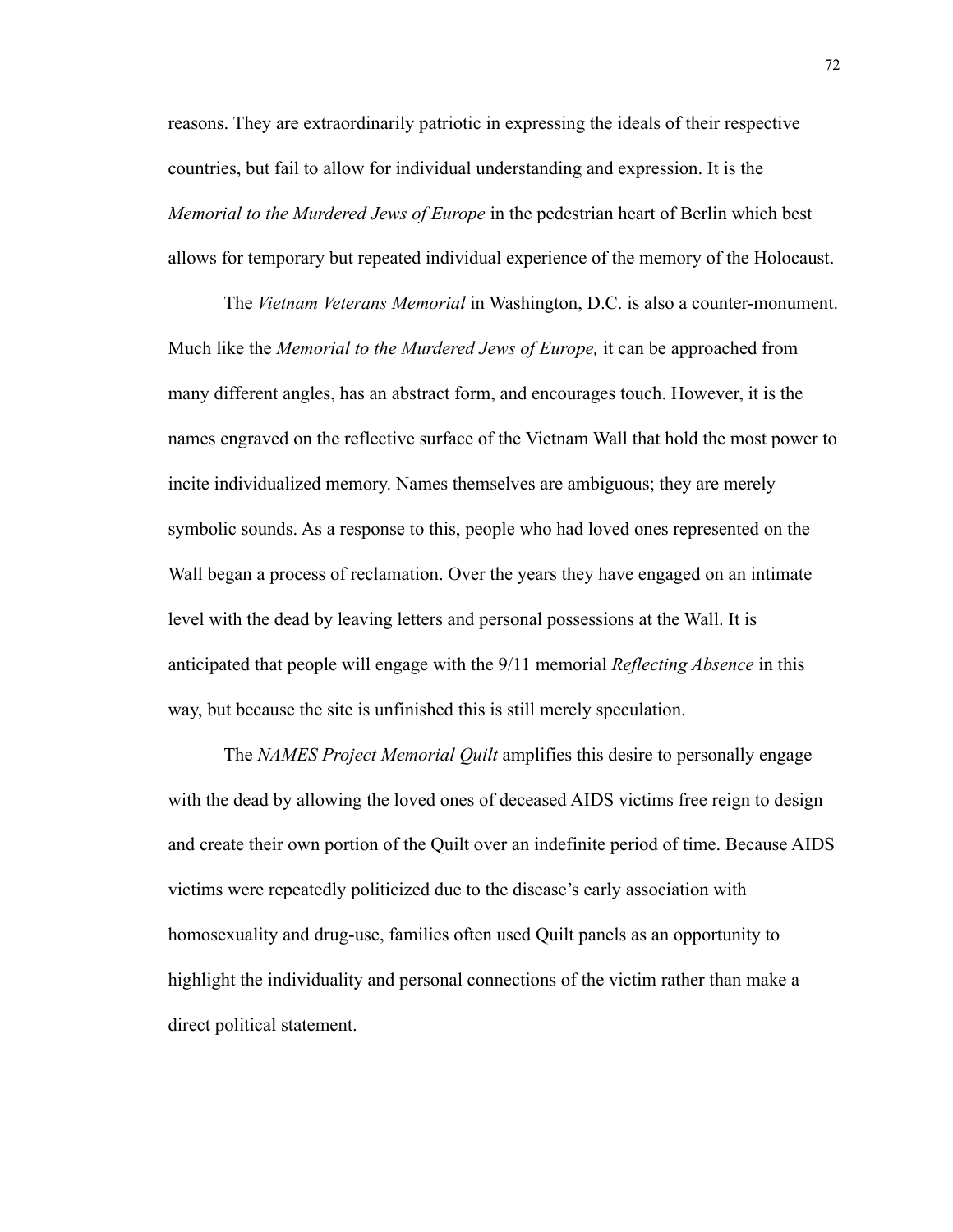However, not all memorials need to be large in scale. In urban centers where space is at a premium, the disenfranchised poor have developed methods of simultaneously mourning and identifying themselves. The poor of Naples have been creating shrines with skulls and bones in them since the seventeenth century with the hope that the dead will intercede with the living. Caring for the dead in this way is a vernacular practice that is forbidden by the Catholic Church, but emphasizes reciprocity between individuals. Therefore the skull shrines become an act of quiet dissent, indicating a preference for and trust in personal connections.

 The memorial murals in the urban centers of the United States are another type of memorial expression of the poor. The murals are bright and colorful, and often include images of items of specific importance to the deceased. They often contain a subtle political message, often about violence, disease, and the other realities of poverty. Murals painted without permission of property owners face destruction, and their artists face criminal charges. But the murals continue to go up, and people continue to engage in daily activities within sight of them in defiance of law and discrimination.

 As the Digital Age begins, there are new methods of memorialization, many of them open to everyone. What was once the ephemeral ritual of leaving flowers has become a museum display. Cemeteries and murals have become commoditized, with site owners and managers charging viewing fees. The ubiquity of digital cameras and the internet has made it so every moment can be recorded. However, it remains to be seen if these new methods of memorialization can fulfill the needs of mourners, or if they can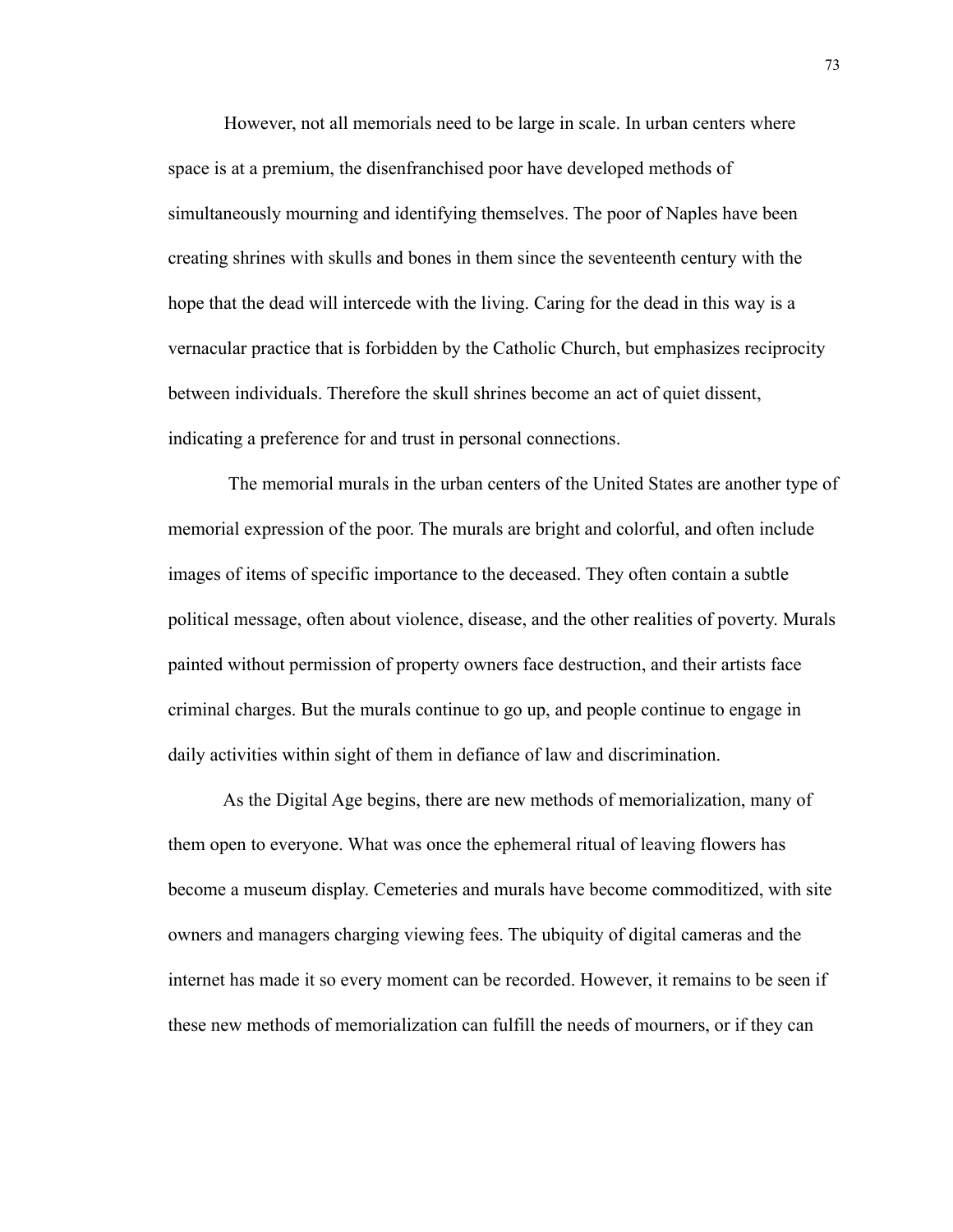even be used at all. The rapid pace of technology has already put the future readability of several mediums into question.

 In Chapter 3, there was a discussion of the preservation of words, themselves ephemeral, through the act of writing. German literary theorist Aleida Assman sums up the power and failings of writing as a memorial tool eloquently:

> Writing is not only a means of immortalization; it is also an aid to memory. The process of writing on something, or inscribing into something, is the oldest and – despite the long history of all media – is still the most salient metaphor for memory. However, although writing is both a metaphor and a medium for memory, it has also been seen as its enemy and destroyer, for the very act of writing creates the danger of eroding memory by handing over responsibility to the external medium.[211](#page-78-0)

Thus, even the beginning of record-keeping suffers from the failures of modern attempts at preservation: once the remembering is out of human minds, it becomes something uncontrollable, open to the interpretation, interference, and scrutiny of others.

 To return to the questions of Chapter 5: Is anything ephemeral any longer? If it is not, how does this affect the politicking of temporary memorials? As a post-modern answer to the first, the ephemeral does, and does not, exist depending on the definition used. Even the most well-conserved object can still be destroyed, but the most fleeting human thought can be captured and passed on repeatedly. Indeed, the fact that ephemeral memorials even exist is because there also exists a record of human feeling.

 Consequently, a governmental or societal structure can create a standard of what is and is not acceptable in creating memorials, and its subjects can subsequently accept or reject that standard. Since it is impossible to know or even construct the illusion of knowing everything, all groups – those in power and those not – are forced to choose what to remember and preserve. Groups without power choose the more personal and

<span id="page-78-0"></span><sup>211</sup> Assman, *Cultural Memory*, 174.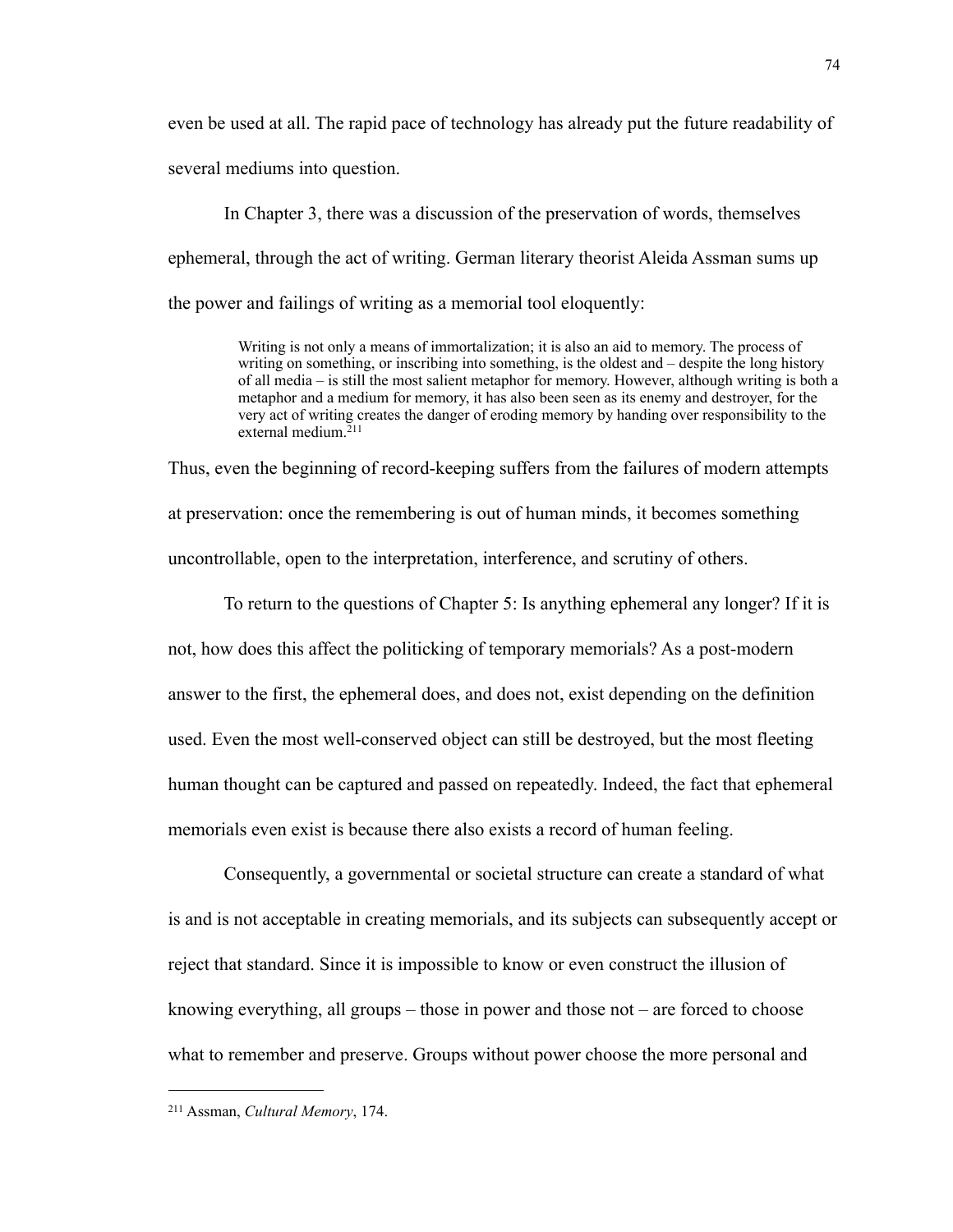selective route to memory through ephemeral acts and objects in their interactions with all memory and history.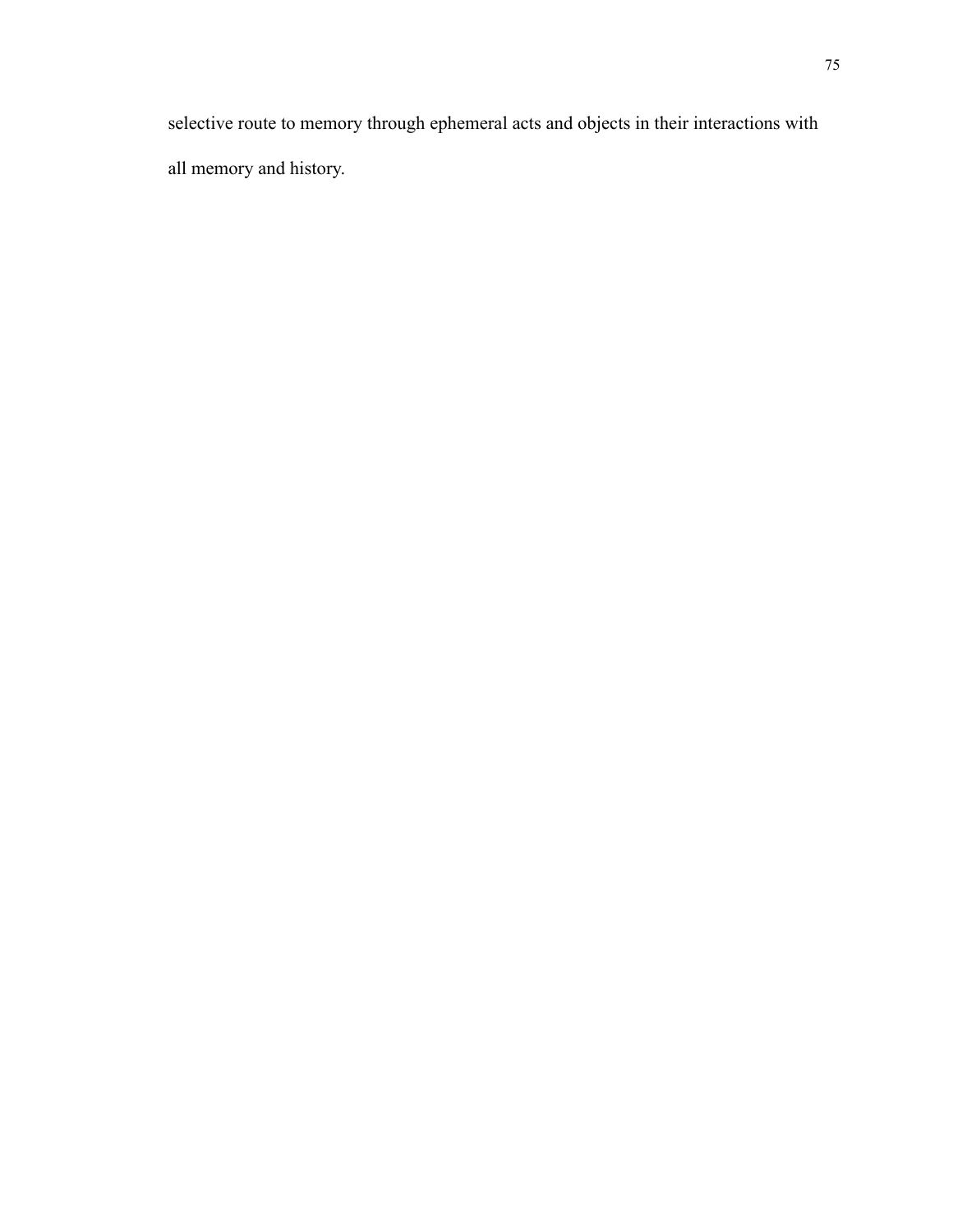## **Bibliography**

- 9/11 Memorial. "Tribute Items." Visitor Information: Before You Arrive. Accessed March 21, 2013. [http://www.911memorial.org/tribute-items.](http://www.911memorial.org/tribute-items)
- "About: The AIDS Memorial Quilt." The NAMES Project Foundation. Accessed March 21, 2013. <http://www.aidsquilt.org/about/the-aids-memorial-quilt>.

Anastasio, Thomas J., Kristen Ann Ehrenberger, Patrick Watson, and Wenyi Zhang. *Individual and Collective Memory Consolidation: Analogous Processes on Different Levels*. Cambridge, MA: MIT Press, 2012.

- Andavolu, Krishna. "Protest and Memory." *Obit*, June 9, 2009. Accessed March 21, 2013. <http://obit-mag.com/articles/protest-and-memory>.
- Assman, Aleida. *Cultural Memory and Western Civilization*. New York, NY: Cambridge University Press, 2011.
- Astarita, Tommaso. Introduction to *The Living and the Dead: The Neapolitan Cult of the Skull*, by Margaret Stratton, 3-13. Chicago, IL: University of Chicago Press, 2010.
- BBC News. "Berlin Opens Holocaust Memorial." May 10, 2005.

[http://news.bbc.co.uk/2/hi/4531669.stm.](http://news.bbc.co.uk/2/hi/4531669.stm)

- Beckstead, Zachary, Gabriel Twose, Emily Levesque-Gottlieb, and Julia Rizzo. "Collective Remembering through the Materiality and Organization of War Memorials." *Journal of Material Culture* 16, no. 3 (September 2011): 193-213.
- Belmonte, Thomas. *The Broken Fountain.* 25th Anniversary Edition. New York, NY: Columbia University Press, 2005.
- Benton, Tim, and Clementine Cecil. "Heritage and Public Memory." In *Understanding Heritage and Memory*, edited by Tim Benton, 7-43. New York: Open University, 2010.
- Blair, Carole, and Neil Michel. "The AIDS Quilt and the Contemporary Culture of Public Commemoration." *Rhetoric and Public Affairs* 10, no. 4 (2008): 595-626.
- Blaise, Allison, and Lynn Rasic. *A Place of Remembrance: Official Book of the National September 11 Memorial.* Washington, D.C.: National Geographic, 2011.
- Bloch, Stefano. "The Illegal Face of Wall Space: Graffiti-Murals on the Sunset Boulevard Retaining Walls." *Radical History Review*, no. 113 (Spring 2012): 110-26.
- Boehm, Scott. "Privatizing Public Memory: The Price of Patriotic Philanthropy and the Post-9/11 Politics of Display." *American Quarterly* 58, no. 4 (December 2006): 1147-66.
- Bourdieu, Pierre. *Outline of a Theory of Practice*. Cambridge, UK: Cambridge University Press, 1977.
- Capozzola, Christopher. "A Very American Epidemic: Memory Politics and Identity Politics in the AIDS Memorial Quilt, 1985–1993." *Radical History Review*, no. 82 (Winter 2002): 91-109.
- Cooper, Martha, and Joseph Sciorra. *R.I.P.: Memorial Wall Art*. Thames & Hudson, 1994.
- Cubitt, Geoffrey. *History and Memory*. Historical Approaches. New York, NY: Manchester University Press, 2007.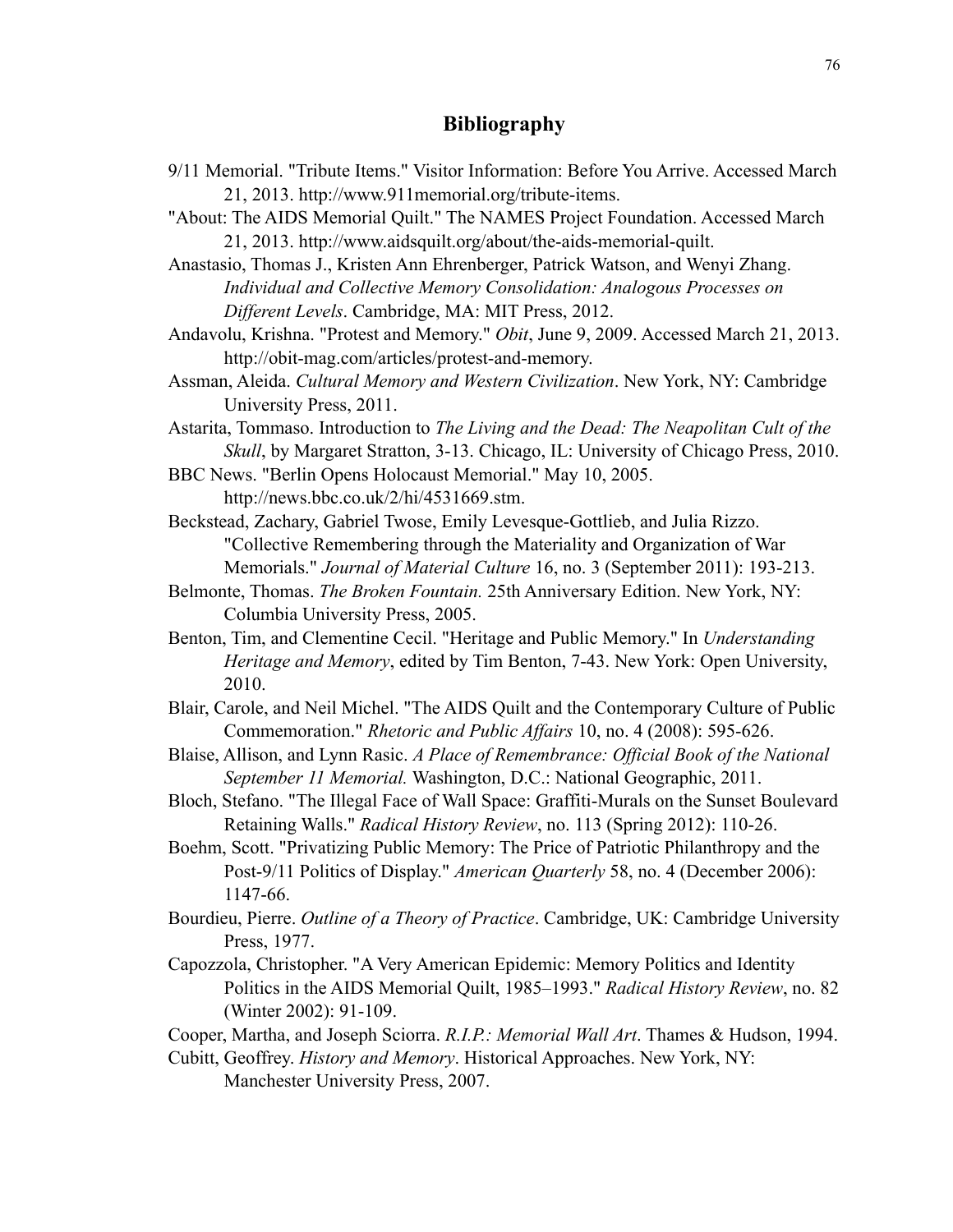- Delgado, Mevin. *Death at an Early Age and the Urban Scene: The Case for Memorial Murals and Community Healing*. Westport, CT: Praeger, 2003.
- Delgado, Melvin, and Keva Barton. "Murals in Latino Communities: Social Indicators of Community Strengths." *Social Work* 43, no. 4 (July 1998): 346-56.
- Dellios, Paulette. "The Museumification of the Village: Cultural Subversion in the 21st Century." *Culture Mandala: The Bulletin of the Centre for East-West Cultural and Economic Studies* 5, no. 1 (November 2002). Accessed April 2, 2013. <http://epublications.bond.edu.au/cm/vol5/iss1/4>.
- "Display Application." The NAMES Project Foundation. Accessed March 21, 2013. <http://www.aidsquilt.org/host-the-quilt/display-application>.
- Douglas, Mary. *Purity and Danger: An Analysis of Concepts of Pollution and Taboo*. Baltimore, MD: Penguin, 1970.
- Fraenkel, Beatrice. "Street Shrines and the Writing of Disaster: 9/11, New York, 2001." In *Grassroots Memorials: The Politics of Memorializing Traumatic Death*, edited by Peter Jan Margry and Cristina Sanchez-Carretero, 229-43. New York, NY: Berghahn Books, 2011.
- Fuchs, Christian. "The Political Economy of Privacy on Facebook." *Television and New Media* 13, no. 2 (March 2012): 139-59.
- Gardner, James B. "September 11: Museums, Spontaneous Memorials, and History." In *Grassroots Memorials: The Politics of Memorializing Traumatic Death*, edited by Peter Jan Margry and Cristina Sanchez-Carretero, 285-303. New York, NY: Berghahn Books, 2011.
- Goody, Jack, and Cesare Poppi. "Flowers and Bones: Approaches to the Dead in Anglo- American and Italian Cemeteries." Comparative Studies in Society and History 36, no. 1 (January 1994): 146-75.
- Haas, Jonathan. "Power, Objects, and a Voice for Anthropology." *Current Anthropology* 37, no. 1 (February 1996): 1-22
- Hauschild, Thomas. *Power and Magic in Italy*. Translated by Jeremy Gaines. EASA 13. New York, NY: Berghahn Books, 2011.
- Harrison, Simon. "Skull Trophies of the Pacific War: Transgressive Objects of Remembrance." Journal of the Royal Anthropological Institute, n.s., no. 12 (2006): 817-36.
- Hoffman-Curtius, Kathrin, and Susan Nurmi-Schomers. "Memorials for the Dachau Concentration Camp." *Oxford Art Journal* 21, no. 2 (1998): 23-44.
- "Homepage." The NAMES Project Foundation. Accessed March 21, 2013. <http://www.aidsquilt.org>.
- Junge, Maxine Borowsky. "Mourning, Memory, and Life Itself: The AIDS Quilt and the Vietnam Veterans' Memorial Wall." *The Arts in Psychotherapy* 26, no. 3 (1999): 195-203.
- Lancaster, Jordan. *In the Shadow of Vesuvius: A Cultural History of Naples*. New York, NY: Palgrave Macmillan, 2005.
- Lair, Meredith H. "The Education Center at the Wall and the Rewriting of History." *The Public Historian* 34, no. 1 (Winter 2012): 34-60.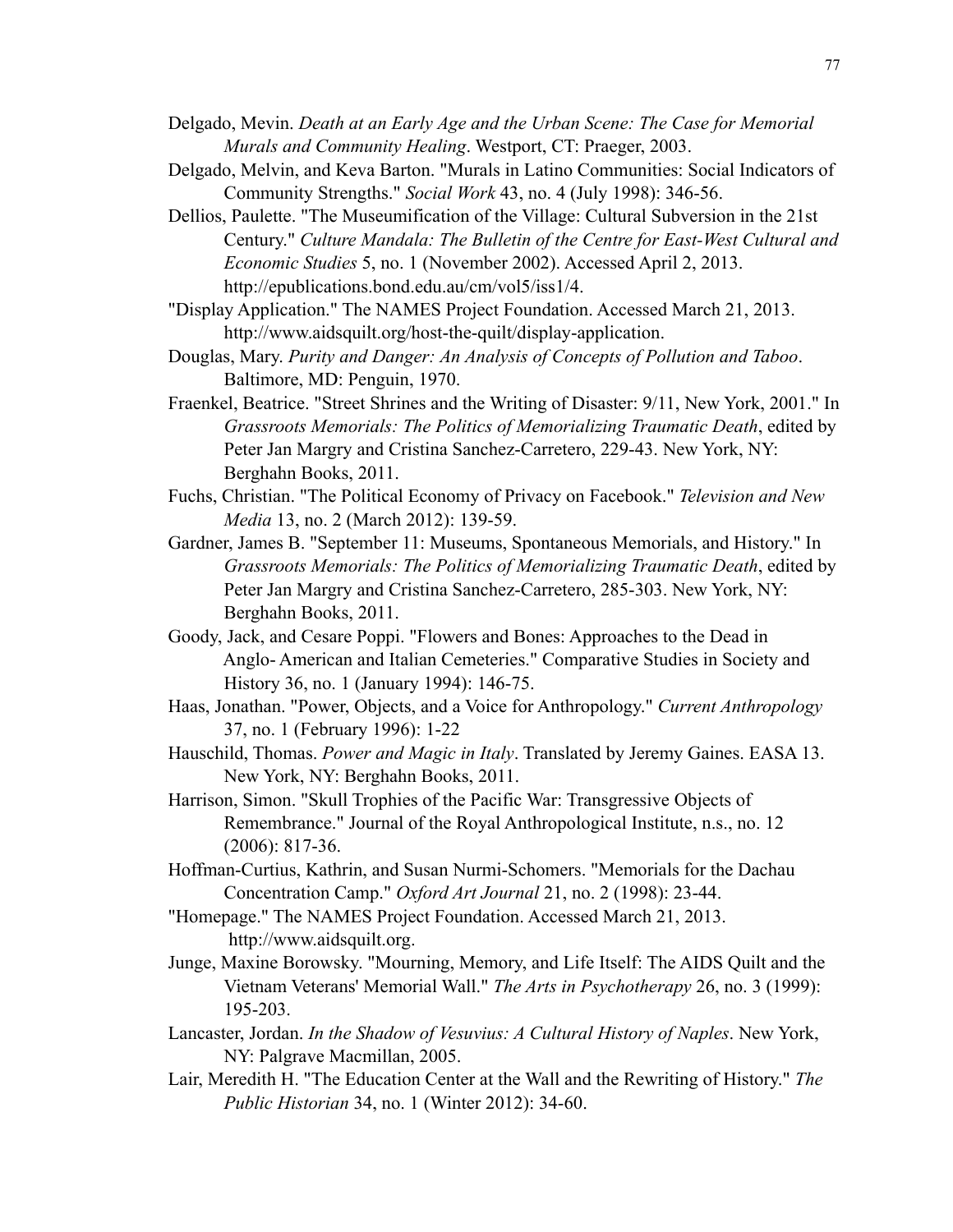Ledeen, Michael A. "Death in Naples." *First Things*, August/September 2009, 27-30.

- Lenhart, Amanda, Kristen Purcell, Aaron Smith, and Kathryn Zickuhr. *Social Media and Mobile Internet Use among Teens and Young Adults*. Washington, D.C.: Pew Internet and American Life Project, 2010.
- Lin, Maya. *Letter of Submission*. Design. Accessed March 21, 2013. <http://www.vvmf.org/Design>.
- Lowenthal, David. *The Heritage Crusade and the Spoils of History*. New York, NY: Cambridge University Press, 1998.
- Manteuffel, Rachel. "The Things They Leave Behind: Artifacts from the Vietnam Veterans Memorial." *Washingtonian*, October 24, 2012. Accessed March 21, 2013. [http://www.washingtonian.com/](http://www.washingtonian.com)articles/people/the-things-they-leave behind-artifacts-from-the-vietnam-veterans-memorial/.
- Margry, Peter Jan, and Cristina Sanchez-Carretero, eds. *Grassroots Memorials: The Politics of Memorializing Traumatic Death*. Remapping Cultural History 12. New York, NY: Berghahn Books, 2011.
- "Maya Lin's Award-Winning Design." Vietnam Veterans Memorial Fund. Accessed March 21, 2013. [http://www.vvmf.org/317.cfm.](http://www.vvmf.org/317.cfm)
- "Memorial Design," New England Holocaust Memorial, accessed March 21, 2013, <http://nehm.org/design/>.
- Moshenska, Gabriel. "Charred Churches or Iron Harvests?: Counter-monumentality and the Commemoration of the London Blitz." *Journal of Social Archaeology* 10, no. 1 (February 2010): 5-27.
- Nora, Pierre. "Between Memory and History: Les Lieux de Memoire." *Representations*, no. 26 (Spring 1989): 7-24.
- Palmer, Laura. *Shrapnel in the Heart: Letters and Remembrances from the Vietnam Veterans Memorial*. New York, NY: Random House, 1987.
- Pardo, Italo. "Life, Death, and Ambiguity in the Social Dynamics of Inner Naples." *Man*, n.s., 24, no. 1 (March 1989): 103-23.
- "Purgatorio ad Arco: Traveler Reviews." TripAdvisor. Accessed November 29, 2012. [http://www.tripadvisor.com/](http://www.tripadvisor.com)ShowUserReviews-g187785-d2356423-r135593097- Purgatorio ad Arco-Naples Province of Naples Campania.html.
- Rosaldo, Renato. *Culture and Truth: The Remaking of Social Analysis*. Boston, MA: Beacon Press, 1993.
- Rosenzweig, Roy. "Scarcity or Abundance?: Preserving the Past in a Digital Era." *The American Historical Review* 108, no. 3 (June 2003): 735-62.
- Santino, Jack. "Between Commemoration and Social Activism: Spontaneous Shrines, Grassroots Memorialization, and the Public Ritualesque in Derry." In *Grassroots Memorials: The Politics of Memorializing Traumatic Death*, edited by Peter Margry and Cristina Sanchez-Carretero, 97-107. New York, NY: Berghahn Books, 2011.
- Savage, Kirk. *Monument Wars: Washington, D.C., the National Mall, and the Transformation of the Memorial Landscape.* Berekeley, CA: University of California Press, 2009.